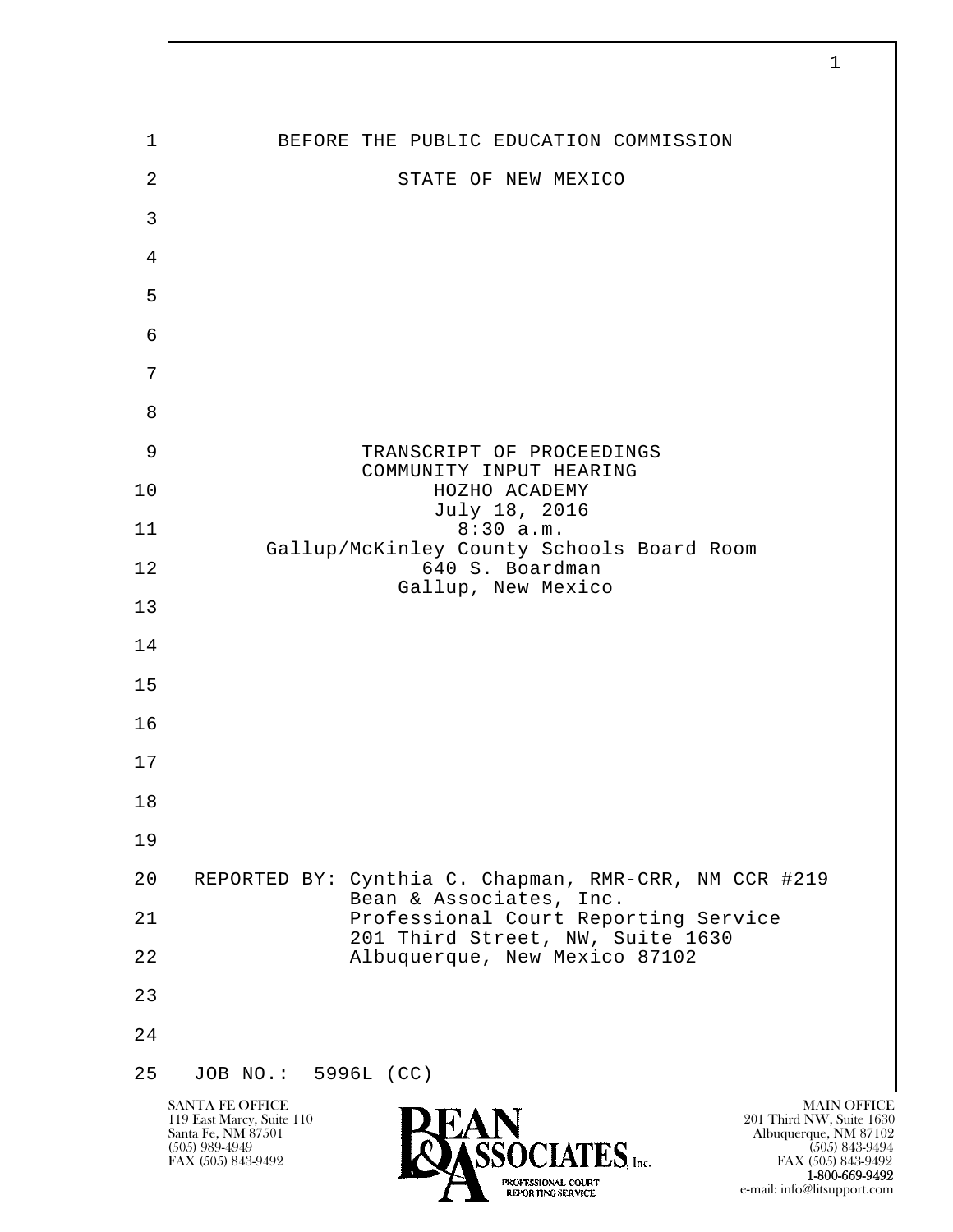| $\mathbf 1$    | A P P E A R A N C E S                                                                                                                                   |
|----------------|---------------------------------------------------------------------------------------------------------------------------------------------------------|
| $\overline{2}$ | COMMISSIONERS:                                                                                                                                          |
| $\mathsf{3}$   | MS. PATRICIA GIPSON, Chair                                                                                                                              |
| 4              | MS. KARYL ANN ARMBRUSTER, Secretary<br>MR. JAMES CONYERS, Member                                                                                        |
| 5              | MS. CAROLYN SHEARMAN, Member<br>MS. CARMIE TOULOUSE, Member                                                                                             |
| 6              | STAFF:                                                                                                                                                  |
| 7              | MS. KATIE POULOS, Director, Options for Parents                                                                                                         |
| 8              |                                                                                                                                                         |
| 9              |                                                                                                                                                         |
| 10             |                                                                                                                                                         |
| 11             |                                                                                                                                                         |
| 12             |                                                                                                                                                         |
| 13             |                                                                                                                                                         |
| 14             |                                                                                                                                                         |
| 15             |                                                                                                                                                         |
| 16             |                                                                                                                                                         |
| 17             |                                                                                                                                                         |
| 18             |                                                                                                                                                         |
| 19             |                                                                                                                                                         |
| 20             |                                                                                                                                                         |
| 21             |                                                                                                                                                         |
| 22             |                                                                                                                                                         |
| 23             |                                                                                                                                                         |
| 24             |                                                                                                                                                         |
| 25             |                                                                                                                                                         |
|                | <b>MAIN OFFICE</b><br>SANTA FE OFFICE                                                                                                                   |
|                | 201 Third NW, Suite 1630<br>119 East Marcy, Suite 110<br>Albuquerque, NM 87102<br>(505) 843-9494<br>Santa Fe, NM 87501<br>CCACIATEC<br>$(505)$ 989-4949 |

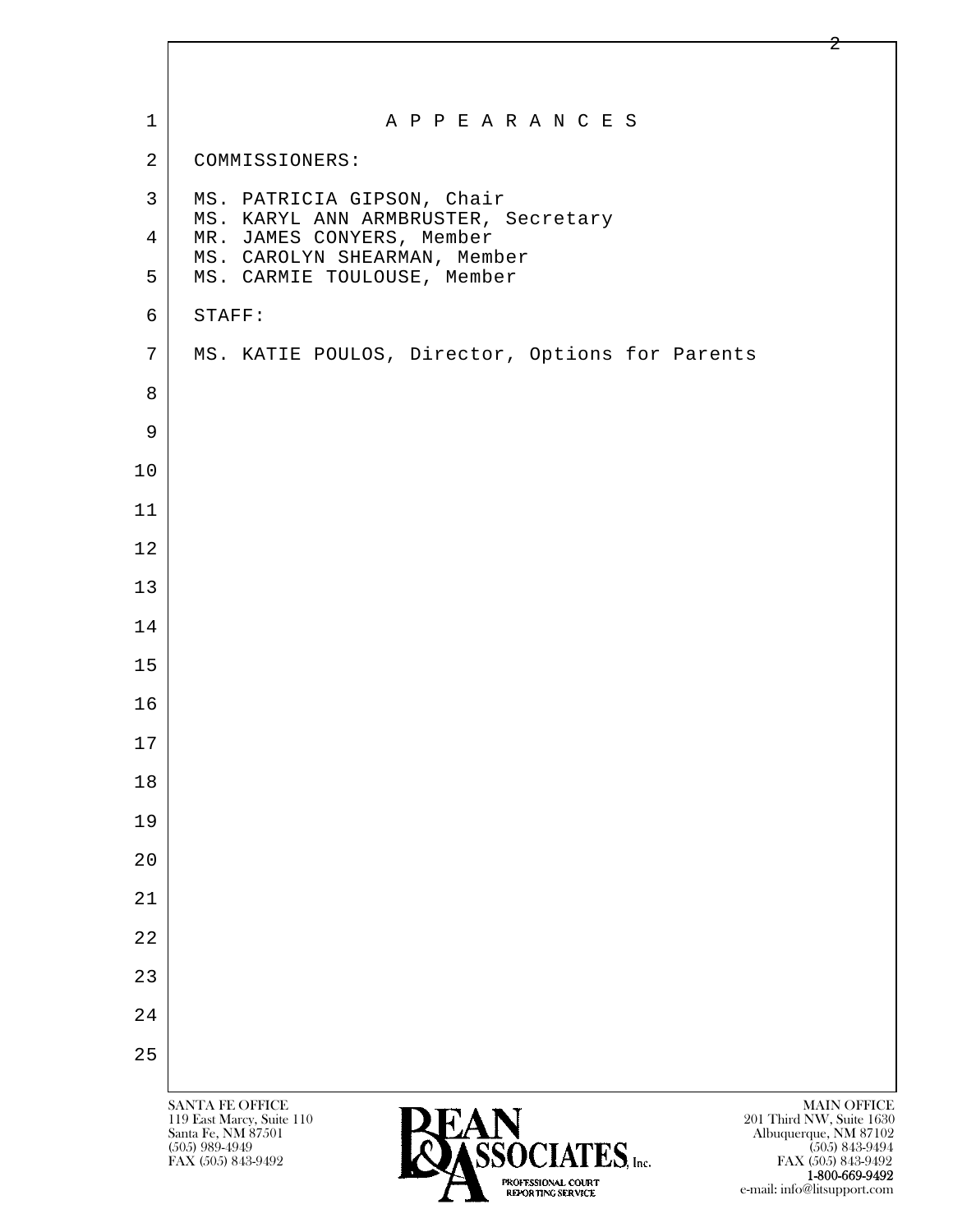l  $\overline{\phantom{a}}$ 1 THE CHAIR: Good morning. This is the 2 Public Education Commission Community Input Hearings 3 for HoAc -- is it "School" or "Academy," sir? I 4 don't remember. 5 MR. PATRICK MASON: It's Hozho -- Hozho 6 Academy. 7 | THE CHAIR: Hozho. 8 MR. PATRICK MASON: So we abbreviated it 9 "HoAc," just for the purposes of the 400-page 10 application. 11 THE CHAIR: Thank you so much. 12 We will begin first with the Pledge of 13 Allegiance. I'll ask Commissioner Conyers to lead 14 us in the Pledge of Allegiance, and Commissioner 15 Shearman in the New Mexico Salute. 16 (Pledge of Allegiance and Salute 17 to the New Mexico Flag.) 18 THE CHAIR: Thank you. And maybe it would 19 be easier for Commissioner Armbruster if, through 20 roll call, we just introduced ourselves, so people 21 know who we are and where we come from. 22 COMMISSIONER TOULOUSE: Just -- if we'd  $23$  just  $-$ 24 THE CHAIR: Okay. We'll just go down. 25 COMMISSIONER ARMBRUSTER: Okay. Do you

119 East Marcy, Suite 110<br>Santa Fe, NM 87501

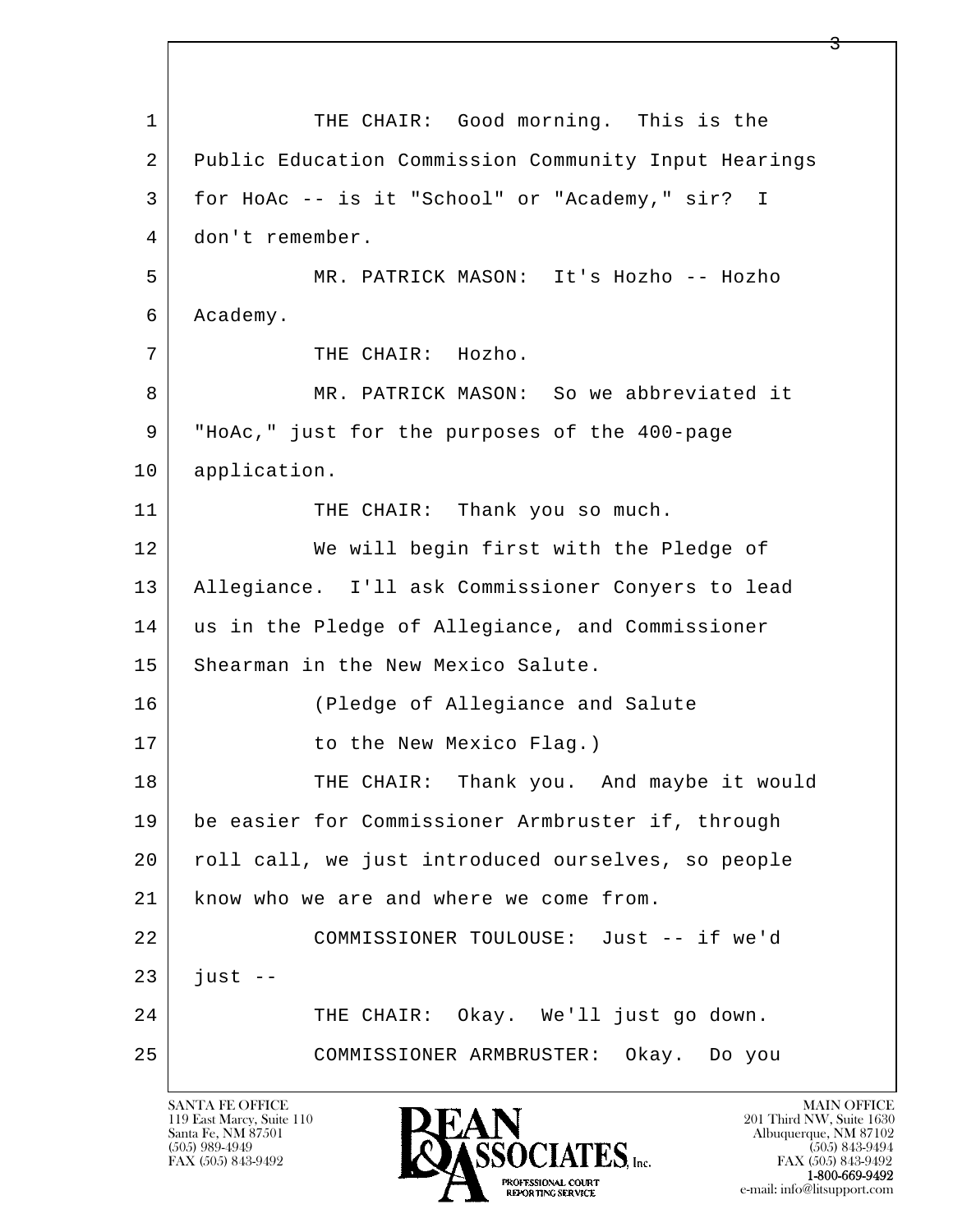l  $\overline{\phantom{a}}$ 1 | want me to go first? 2 THE CHAIR: Sure. 3 COMMISSIONER ARMBRUSTER: I'm Karyl Ann 4 Armbruster. I represent District 4 in Los Alamos, 5 and Rio Rancho and Corrales and -- is this on? 6 MR. PATRICK MASON: I'm not sure. 7 COMMISSIONER ARMBRUSTER: No. They don't 8 like me. Okay. No IT; no mic. 9 And I'm really happy to be here with 10 everybody. 11 COMMISSIONER TOULOUSE: I'm Carmie 12 Toulouse from District 3, which is the bulk of 13 Albuquerque. 14 THE CHAIR: I'm Pattie Gipson, and I am 15 from District 7, which is all of Doña Ana and a 16 | smidgen of Otero County. 17 COMMISSIONER SHEARMAN: I'm Carolyn 18 Shearman. I represent District 9. It's the eastern 19 edge of the state, a long, skinny area. 20 COMMISSIONER CONYERS: Good morning. My 21 name is Jim Conyers. I represent District 5, which 22 includes McKinley County, all of McKinley, all of 23 San Juan, part of Rio Arriba, and part of Sandoval 24 County. 25 Thank you.

119 East Marcy, Suite 110<br>Santa Fe, NM 87501

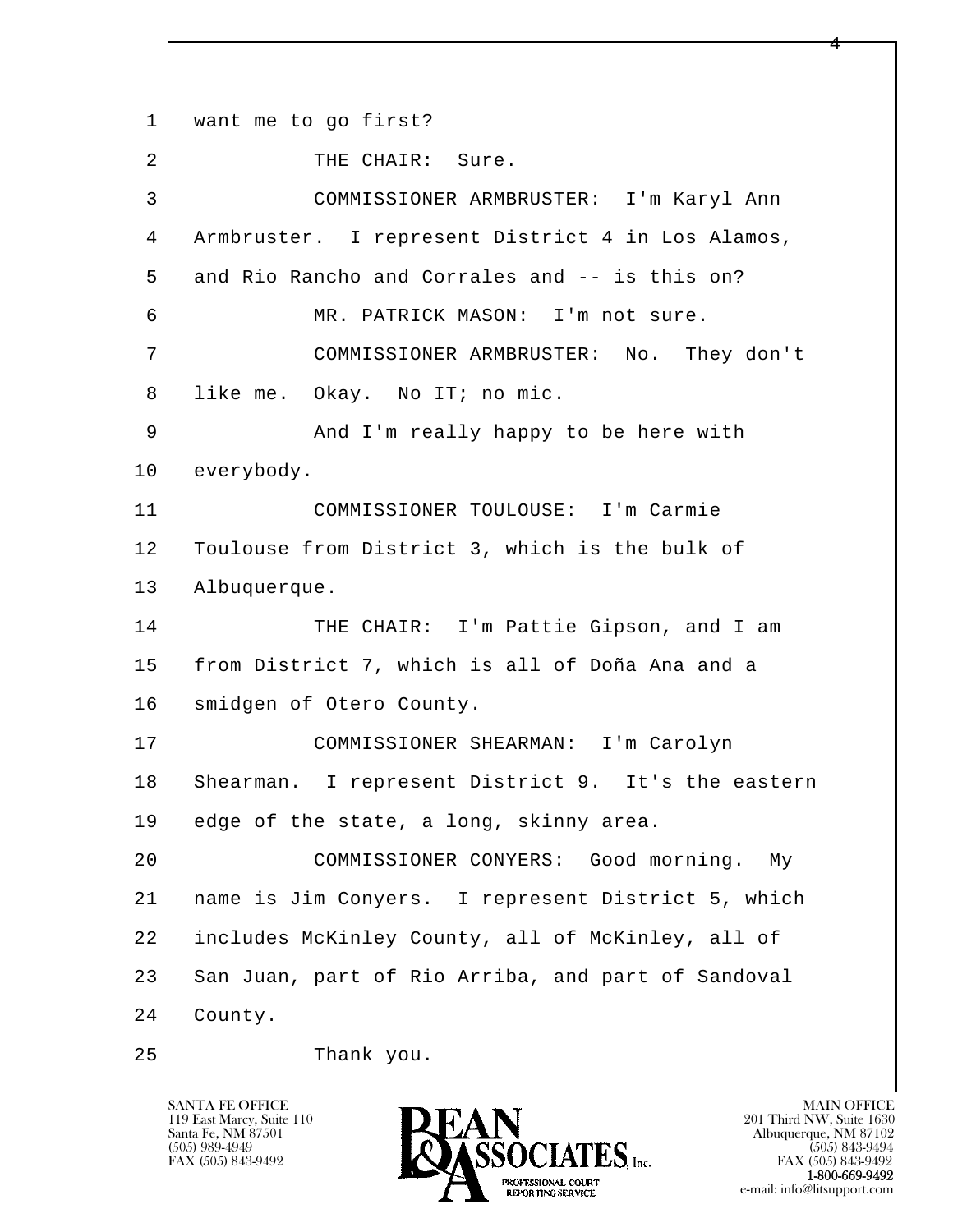| $\mathbf 1$ | THE CHAIR: Okay. I can project.                         |
|-------------|---------------------------------------------------------|
| 2           | COMMISSIONER SHEARMAN: But you're not the               |
| 3           | only one that's going to be speaking. We do need to     |
| 4           | be able to hear everyone.                               |
| 5           | THE CHAIR: I'll go through my legal stuff               |
| 6           | while we're waiting for the -- for, hopefully, a        |
| 7           | mic. There's actually -- there's a mic down here        |
| 8           | that's on. I hate to $-$ - you know, if one of my $-$ - |
| 9           | this meeting is being conducted pursuant to             |
| 10          | New Mexico Statutes Annotated, Title 22, Section        |
| 11          | $8B-6J, 2009.$                                          |
| 12          | The purpose of these Community Input                    |
| 13          | Hearings that will be held from July 18th through       |
| 14          | July 20th is to obtain information from the             |
| 15          | applicants and to receive community input to assist     |
| 16          | the Public Education Commission in its decision         |
| 17          | whether to grant the proposed charter applications.     |
| 18          | According to this section of the law, the               |
| 19          | Commission may appoint a subcommittee of no fewer       |
| 20          | than three members to hold a public hearing.            |
| 21          | According to law, these hearings are being              |
| 22          | transcribed by a professional court reporter.           |
| 23          | The total time allocated to each                        |
| 24          | application is 90 minutes, which will be timed to       |
| 25          | ensure an equitable opportunity to present              |

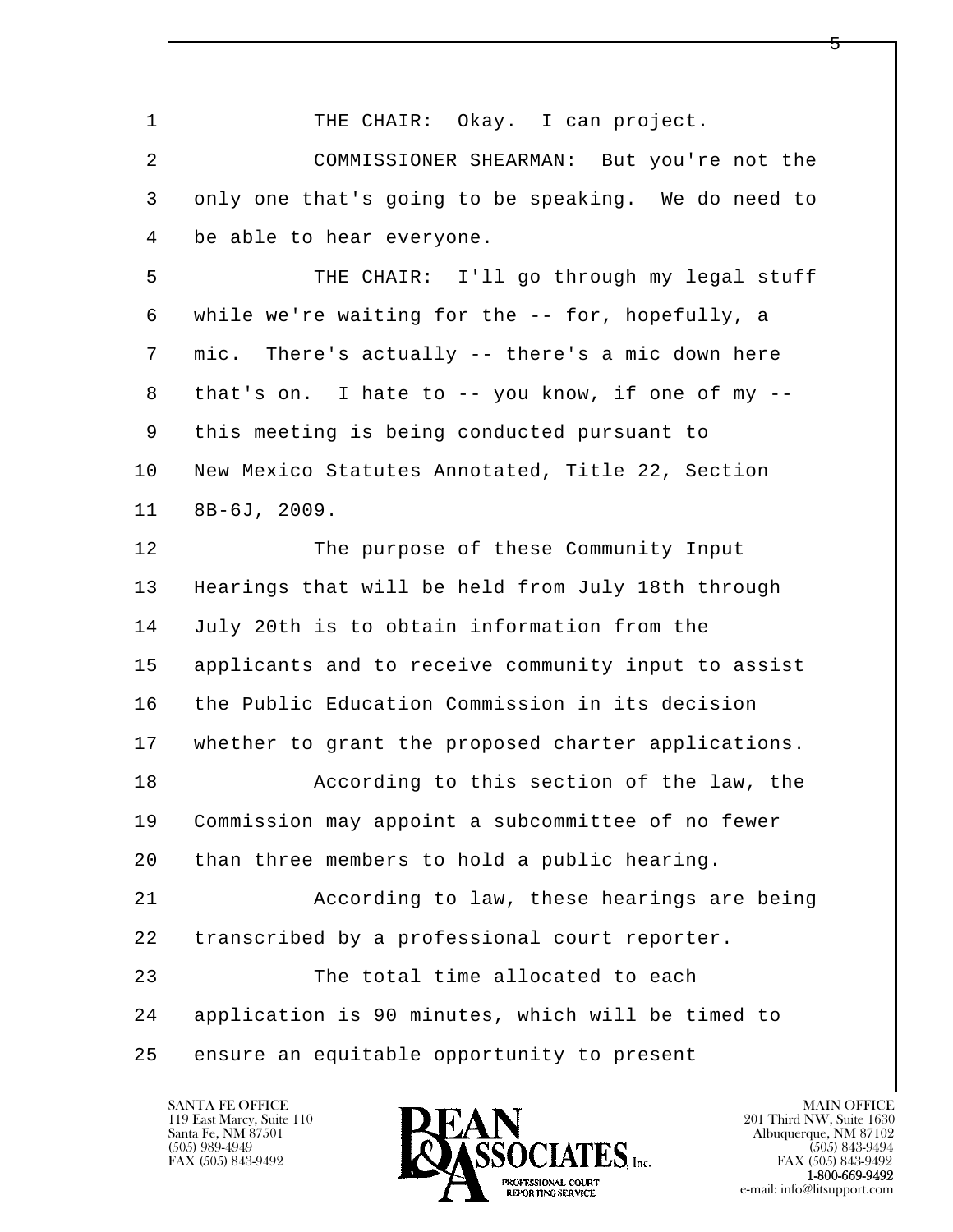1 applications.

| $\overline{2}$ | During the hearing, the Commission will              |
|----------------|------------------------------------------------------|
| 3              | allow the community input about the charter          |
| 4              | application. The time for public comments will be    |
| 5              | limited to 20 minutes. If you wish to speak          |
| 6              | regarding the application, please sign in at least   |
| 7              | 15 minutes before the applicant's presentation.      |
| 8              | And there are sign-in sheets in the back             |
| 9              | of the room, in case you did not see them.           |
| 10             | MS. POULOS: Commissioner, one is labeled             |
| 11             | for sign-in, and one is labeled for community input. |
| 12             | THE CHAIR: Okay. Thank you.                          |
| 13             | Please be sure that you indicate on the              |
| 14             | sign-up sheet whether you are here in opposition or  |
| 15             | support of the charter school. The Commission        |
| 16             | Chair, based on the number of requests to comment,   |
| 17             | will allocate time to those wishing to speak. If     |
| 18             | there are a large number of supporters or opponents, |
| 19             | they are asked to select a speaker to represent      |
| 20             | common opinion. We will try to allocate an           |
| 21             | equitable amount of time to represent the community  |
| 22             | accurately.                                          |
| 23             | The Commission will follow the process --            |
| 24             | this process for each Community Input hearing:       |
| 25             | The Commission will ask each applicant or            |

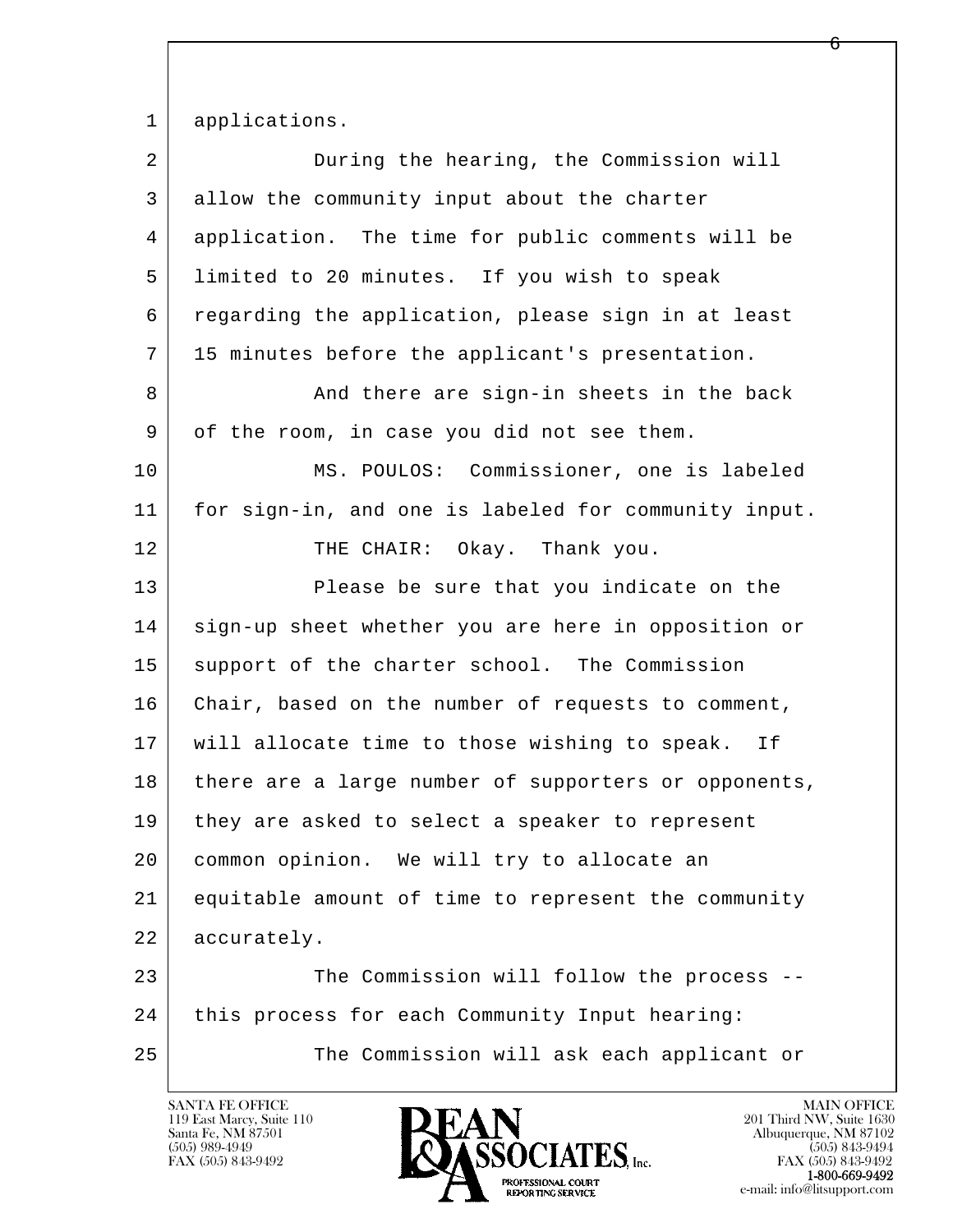l  $\overline{\phantom{a}}$  1 group to present at the table in front. They will 2 be given 20 minutes to present their application in 3 | the manner they deem appropriate. 4 The Commission will not accept any written 5 documentation from the applicant; but the applicant 6 may use exhibits to describe their school, if 7 necessary. However, the setup time for exhibits, 8 et cetera, will be included in the 20 minutes. 9 Following the applicant's presentation, 10 the local school district representatives, which 11 include the superintendent, administrators, and 12 board members, will be given 10 minutes to comment. 13 Subsequently, the Commission will allow 14 20 minutes for public comment, as described above. 15 Finally, the Commission will be given 16 40 minutes to ask questions of the applicant. 17 Commissioners, are we ready to start? 18 COMMISSIONER ARMBRUSTER: I believe so. 19 THE CHAIR: Okay, thank you. And Hozho is 20 already here; so I don't have to ask them to come 21 forward. 22 And please, for the record, state the name 23 of your school, the names of the founders of the 24 school, and any other person who is here today on 25 behalf of your school. And you will have 20 minutes

119 East Marcy, Suite 110<br>Santa Fe, NM 87501

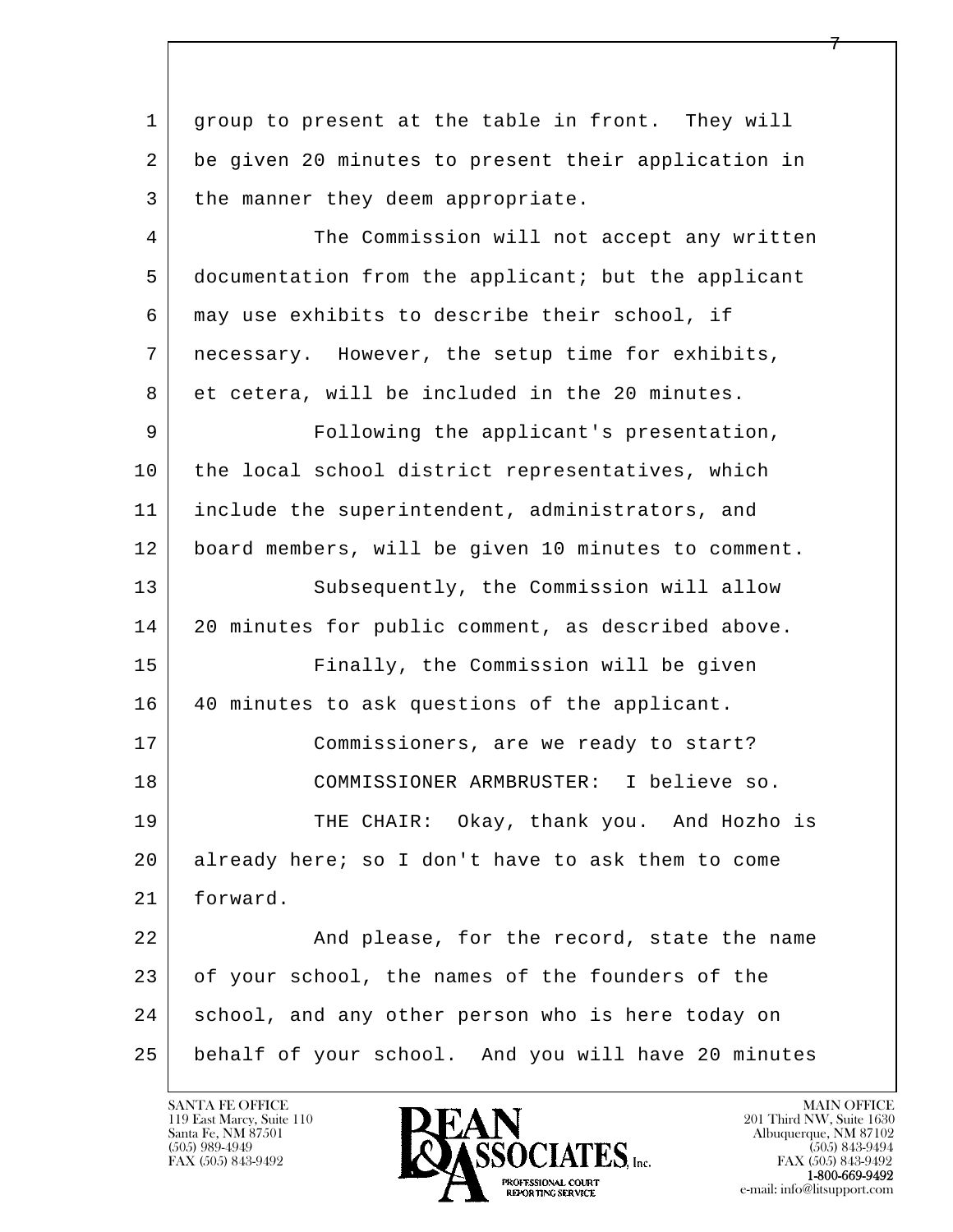l  $\overline{\phantom{a}}$ 1 to present your information. 2 MR. PATRICK MASON: Thank you, 3 | Madam Chair. May I proceed, or -- 4 MS. POULOS: I've asked them, and they're 5 working on the mic. 6 THE CHAIR: I don't think we're going to 7 have any problem hearing Mr. Mason. 8 MR. PATRICK MASON: Maybe after -- maybe 9 afterwards. Can everybody hear me back there? 10 THE CHAIR: Katie is timing. 11 MR. PATRICK MASON: I'd better look at my 12 watch too, make sure I don't go over. 13 Madam Chair, members of the PEC, thank you 14 very much for coming out to Gallup, New Mexico, 15 today. My name is Patrick Mason. I'm actually an 16 attorney here in town. I practice law at a law firm 17 here in town. My primary client is the Navajo 18 | Nation, though; and I actually travel across the 19 country doing Indian law, primarily for the Navajo 20 Nation, but for other tribes, as well. 21 Here with me today is my wife, Rachel 22 Mason. She used to be a teacher at David Skeet 23 Elementary, a school here just south of Gallup on 24 the Navajo Reservation. We actually met here in 25 Gallup.

119 East Marcy, Suite 110<br>Santa Fe, NM 87501



FAX (505) 843-9492<br>**1-800-669-9492**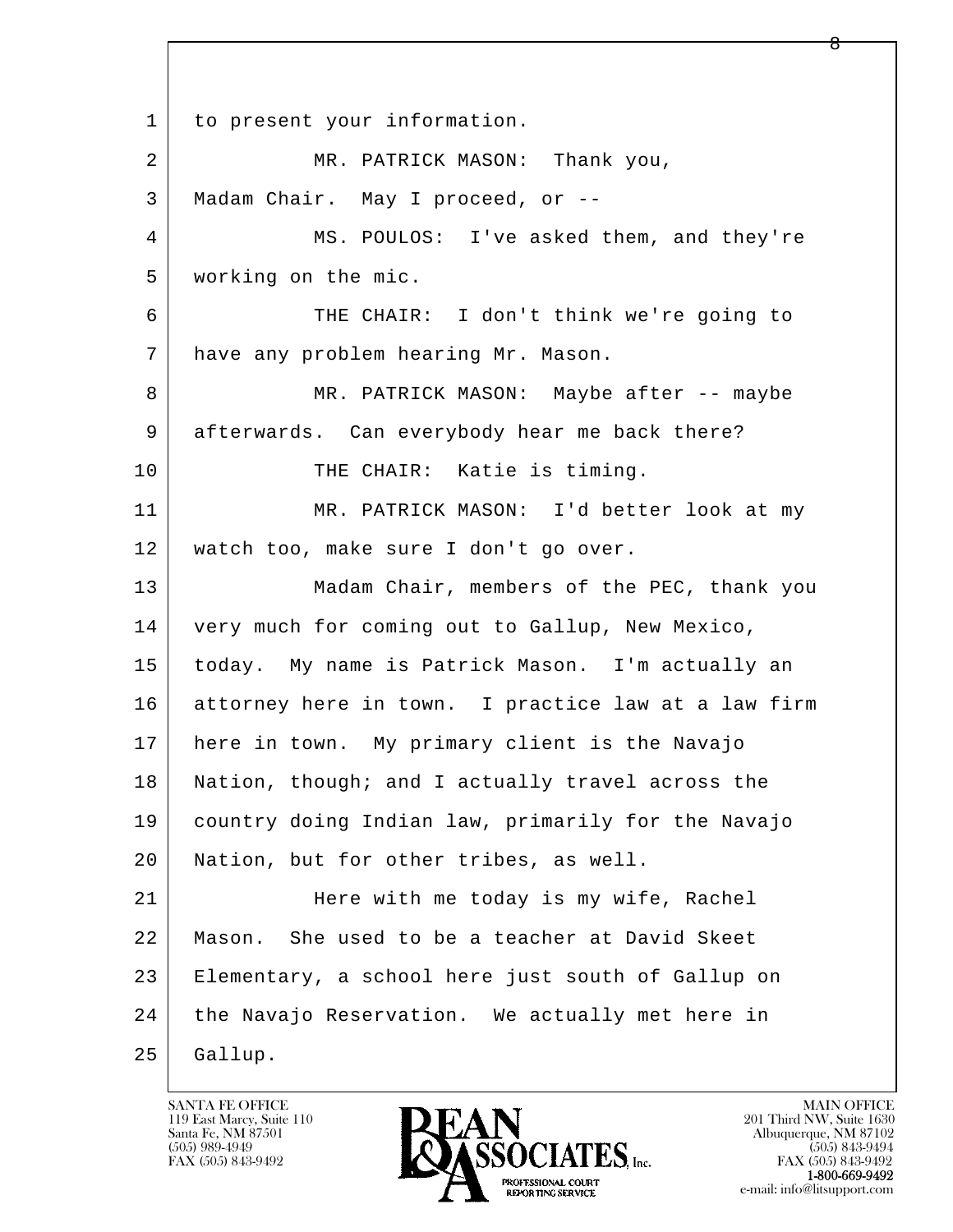| $\mathbf{1}$ | I'm born and raised here in Gallup, came             |
|--------------|------------------------------------------------------|
| 2            | back after being away from for a number of years.    |
| 3            | Never thought I'd meet my wife in Gallup; but I did. |
| 4            | Our fourth founder, Rita Yazzie, she's an attorney   |
| 5            | with the Navajo Department of Justice. Her father    |
| 6            | passed away, I think, last week. She's unable to     |
| 7            | attend today. She did send her apologies, and        |
| 8            | she'll probably, at the next PEC meeting, hopefully  |
| 9            | be there.                                            |
| 10           | She's actually been practicing on the                |
| 11           | Navajo Nation since the early '80s. Her and my       |
| 12           | father were both entered into the Navajo Nation Bar  |
| 13           | Association at the same time. We've known each       |
| 14           | other for a long time, going way back.               |
| 15           | And that's all that we have here today               |
| 16           | from our -- directly associated with our school,     |
| 17           | which is Hozho Academy. And "hozho" is a word --     |
| 18           | it's a Navajo word that I actually use often in my   |
| 19           | practice. It kind of has a meaning of harmony or     |
| 20           | balance. It's not really enlightenment; that's kind  |
| 21           | of an Eastern idea. It's more of an idea of when     |
| 22           | you've achieved harmony with yourself, balance with  |
| 23           | yourself, you achieve goodness, you achieve a good   |
| 24           | sense.                                               |
| 25           | It's also about the relationships with               |

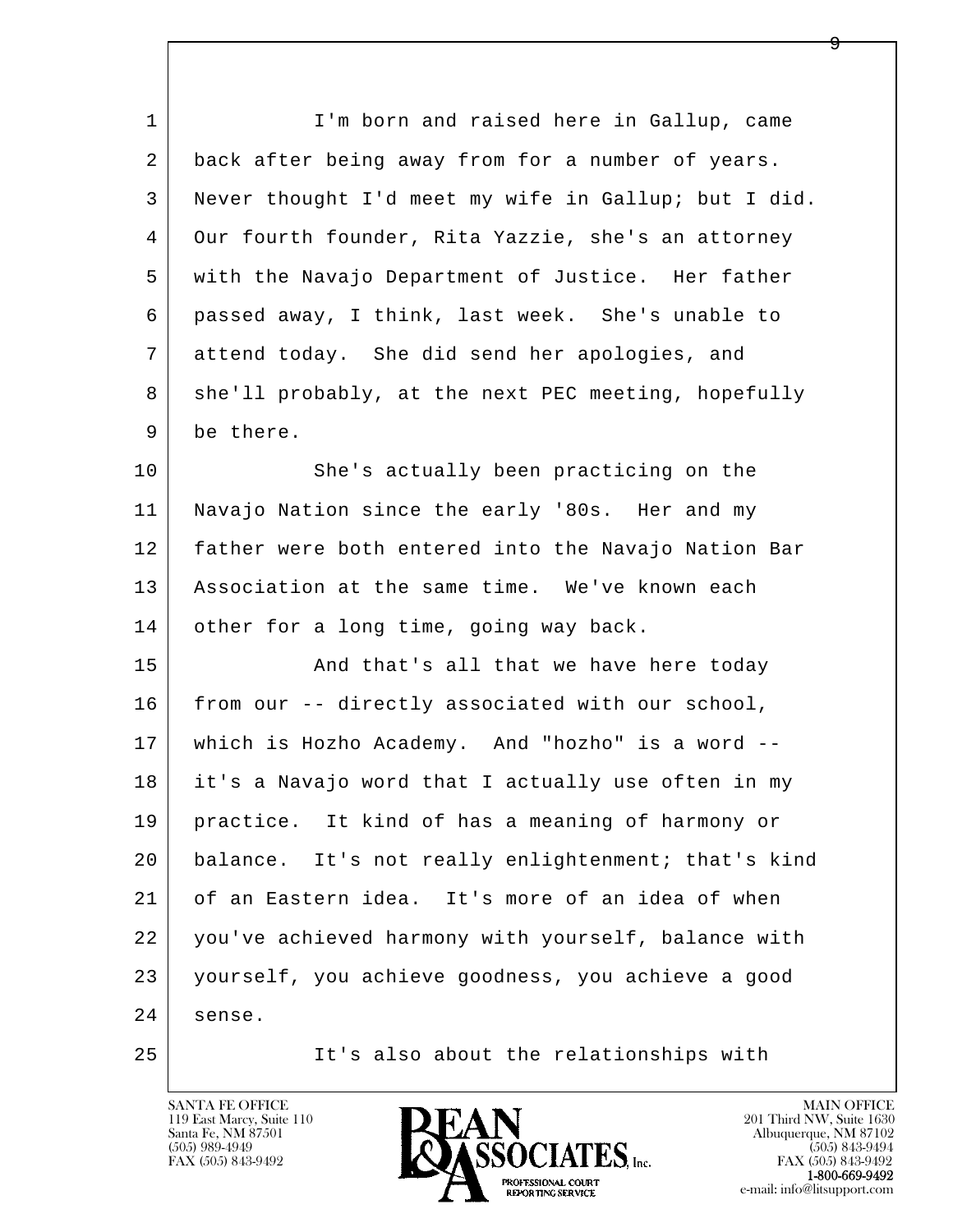| $\mathbf 1$ | others, balance in the relationships with others.   |
|-------------|-----------------------------------------------------|
| 2           | And I think Plato, being that we're a classical     |
| 3           | academy -- I better quote at least a little bit of  |
| 4           | Plato -- I think Plato and Aristotle would probably |
| 5           | associate it maybe with the idea of justice, which  |
| 6           | is probably why we use it so much in the legal      |
| 7           | field, as well; like, achieving justice within      |
| 8           | yourself, within your relationships with other      |
| 9           | people.                                             |
| 10          | And we thought that was a very appropriate          |
| 11          | idea, a very appropriate word for our school, where |
| 12          | we're really trying to achieve harmony, balance,    |
| 13          | justice for our students.                           |
| 14          | The need and target population of our               |
| 15          | area, as I'm sure you on the PEC are very familiar  |
| 16          | with, is very great. We have 12,000 students in our |
| 17          | district; 80 percent Indian, 14 percent Hispanic,   |
| 18          | 1 percent Asian, 5 percent Caucasian. 28 percent    |
| 19          | English Language Learners. 90 percent of our        |
| 20          | students are considered economically disadvantaged. |
| 21          | So we are in a tough situation here.<br>And         |
| 22          | really, that's why we got involved. We, as members  |
| 23          | of the community, as a teacher, as -- and I see a   |
| 24          | lot of great members of our community here, too,    |
| 25          | that are actively involved in education -- is       |

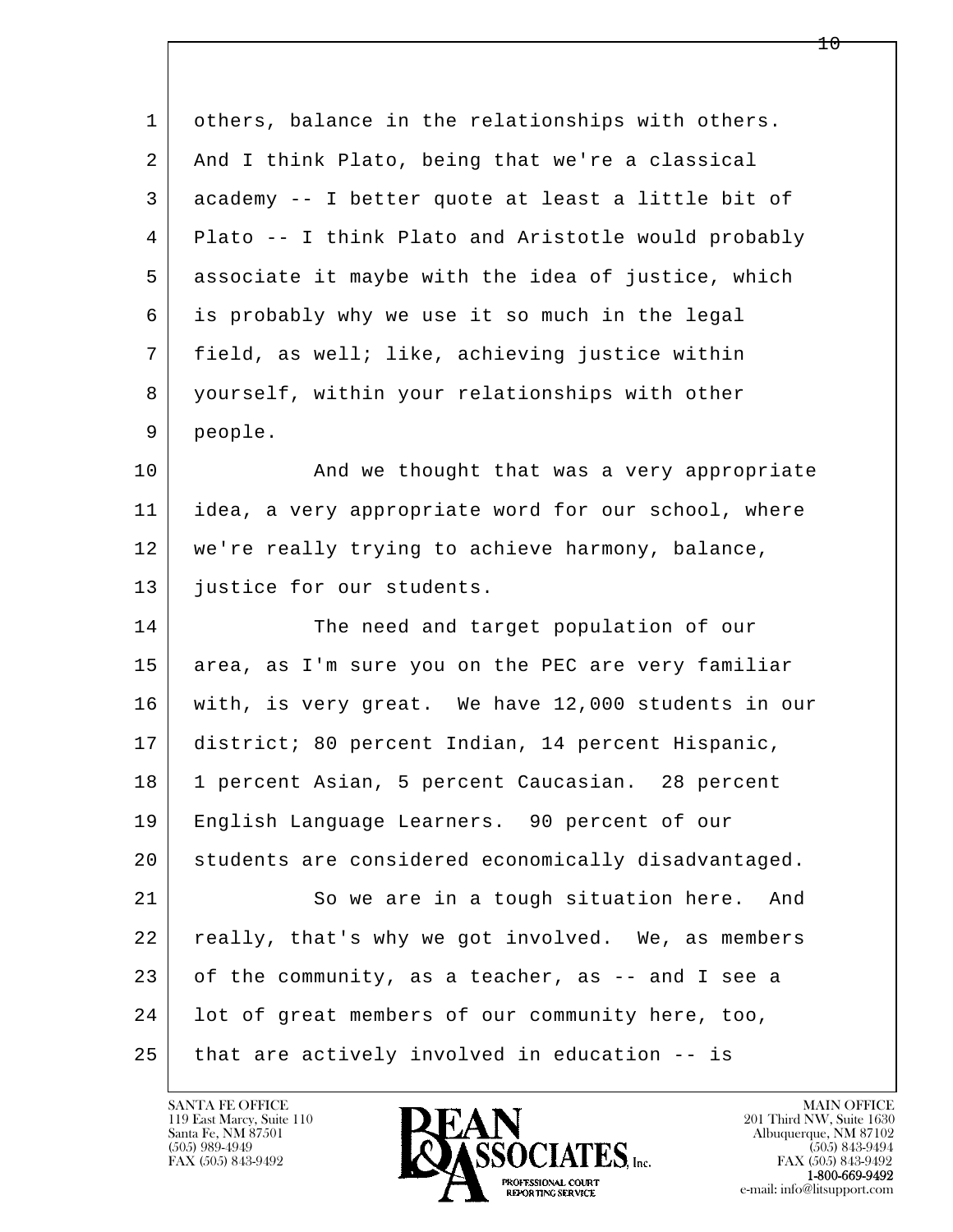l  $\overline{\phantom{a}}$ 1 because we know the need; we see the need. 2 My wife taught at David Skeet, which at 3 the time, was one of the worst schools in the 4 district. Now, under great leadership, they're 5 thriving. It shows you what happens when you have 6 great people involved at a school. 7 No matter how hard or tough the situation 8 great people, great leadership can bring schools to 9 | new heights. 10 But she saw it. She was teaching there. 11 She didn't have a question of could her kids read. 12 She had a question, could her kids talk, could her 13 kids speak any language, Navajo, English, whatever. 14 So we're, like, this is the situation 15 we're faced with. What can we do? We've been 16 talking about it for a number of years, basically 17 since we got married. So we had to have something  $18$  to talk about; so we talked about education. 19 | A couple of years ago, we decided, "You 20 know what? A charter school might be a piece of the 21 puzzle to help with this situation." 22 We've been working on it. This year, we 23 finally thought we were ready, and it was time to 24 proceed; and so we did. 25 | And we were talking about what type of

119 East Marcy, Suite 110<br>Santa Fe, NM 87501

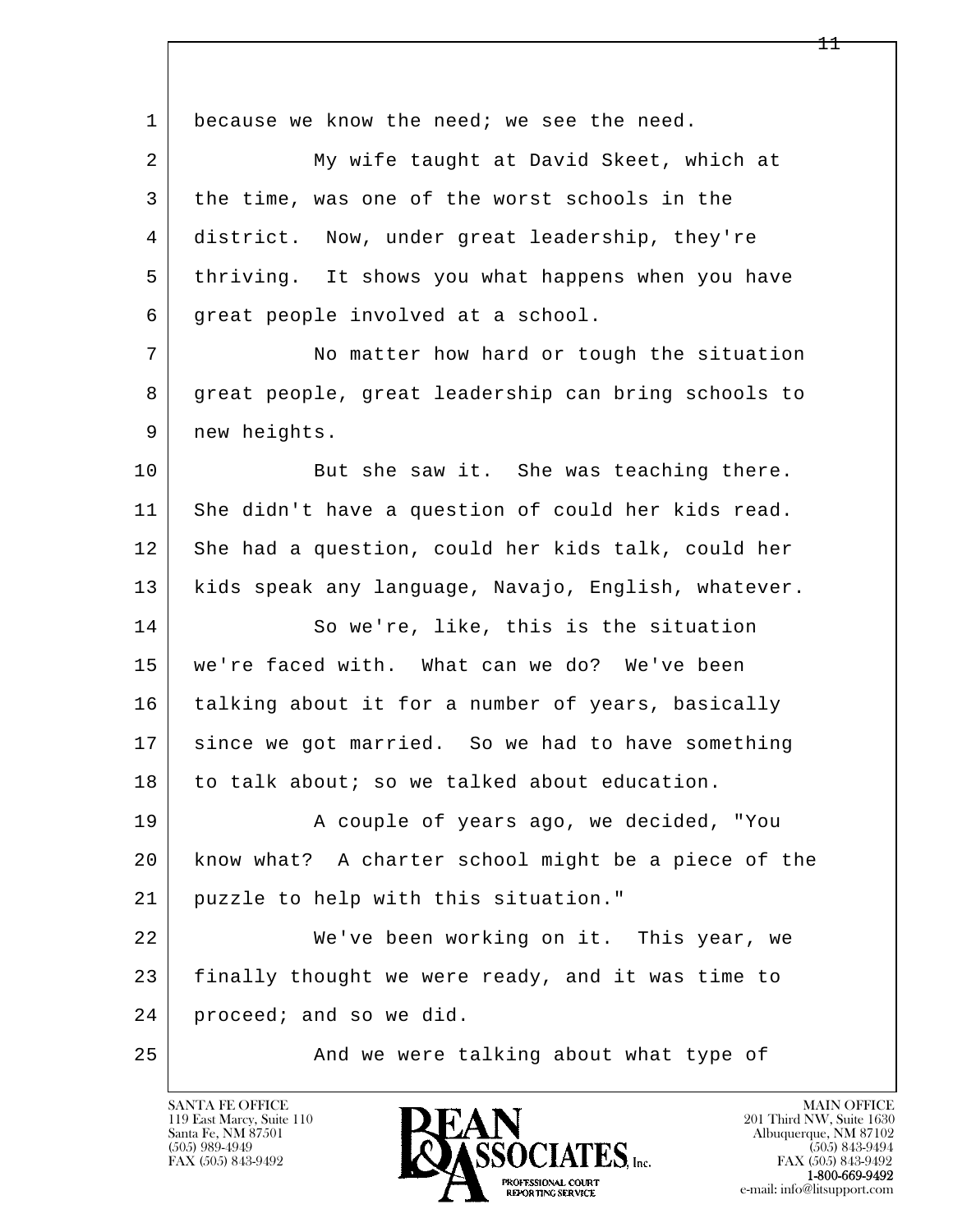1 charter school, what could we bring to Gallup that 2 Gallup has never seen before that they don't have, 3 try something unique to the area and something that 4 maybe might lift some of these people up that have 5 so far, despite all best efforts, been kind of left 6 behind. 7 As you know, the State is, I think, around 8 24 percent at grade level, I think, if you look at 9 the averages in different areas. We're around 8 or 10 9 percent in our district, and we're, like, man, 11 that is a tough -- that's a tough number to face, 12 and it's a tough situation. 13 There's a school in the state, Estancia 14 Valley Classical Academy in Moriarty, I believe. 15 | And they're kind of -- they're a classical school 16 based on the same model and a lot of the same

17 support infrastructure that we have. They're, in

 19 And we're, like, "You know what? That might be 20 something that might work here, as well."

18 | some cases, achieving 84 percent at grade level.

l  $\overline{\phantom{a}}$  21 You know, we're not going to be the same. 22 We're obviously a different population than 23 Estancia Valley. But some of that stuff that 24 they're doing, we can adopt here.

25 So really, we have that classical model,

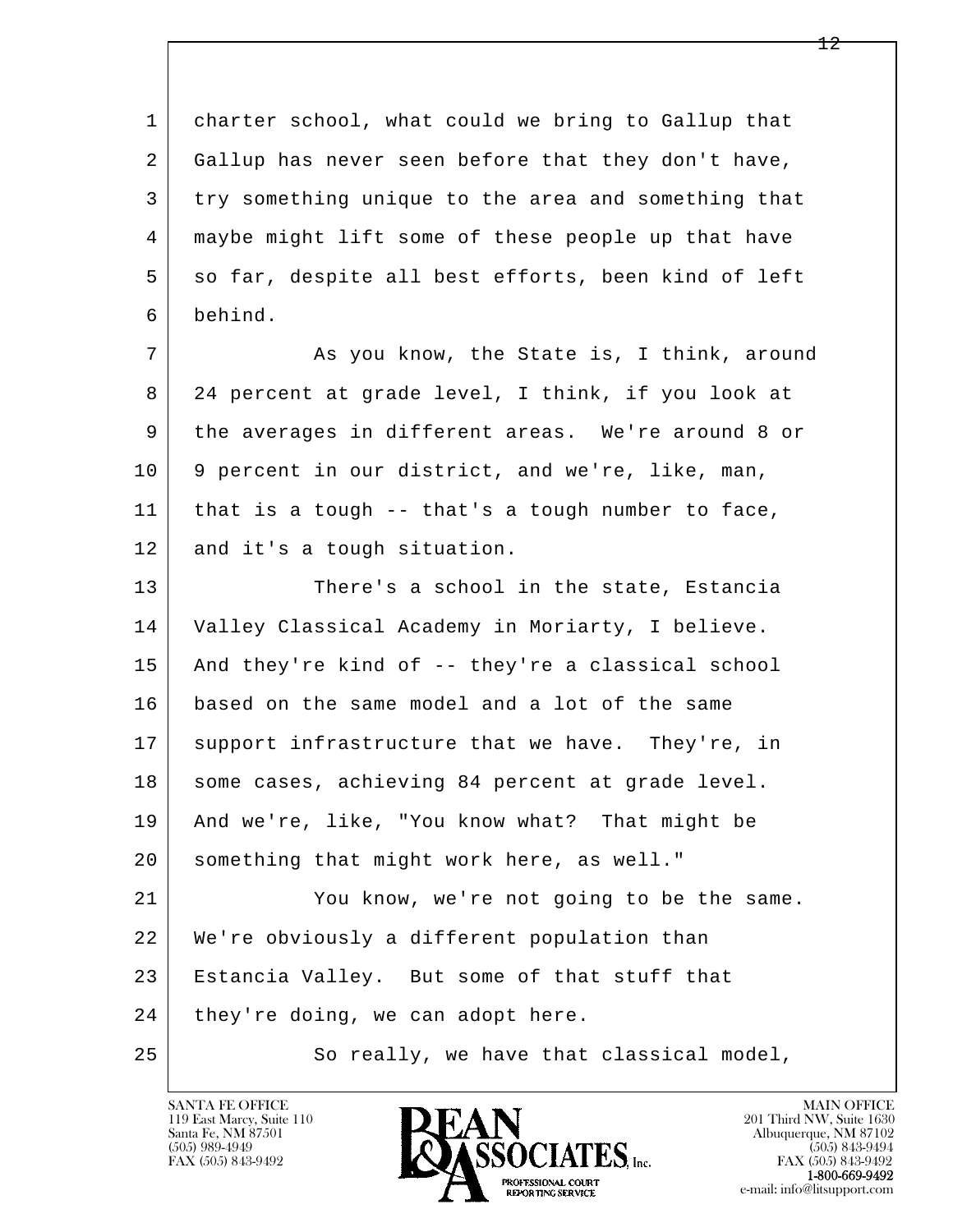1 and we think it's really great to push community 2 involvement, as well, and buy-in. We're going to 3 have -- we've talked -- as you've read all of our 4 application, a big part of this is not going to be 5 just having the curriculum and having the model, but 6 also having the community buy-in and making a school 7 that actually fits the situation facing our 8 families.

l  $\overline{\phantom{a}}$ 9 A big part of that is what our parents --10 a lot of them are single parents or grandparents or 11 others taking care of children. So we're actually  $12$  going to be open from 8:00 to 5:00 every day  $-7:45$ 13 to 5:15, even though -- that's all education time; 14 | that's not all curriculum time. We are going to 15 have stuff for the students to do from 7:45 until 16 8:15 [verbatim], whether it's photography, music, 17 | choir, piano, extra art lessons, whatever it is; 18 study time, sports. Whatever it is, we'll have 19 stuff going on outside of those hours; but where 20 we're going to have our students there and encourage 21 our parents to keep those students there for the  $22$  extended day, so that  $-$ - you know what? 23 Our -- how many students in Gallup 24 actually have a chance to take piano lessons? Very 25 few. But that doesn't mean that they don't want

119 East Marcy, Suite 110<br>Santa Fe, NM 87501

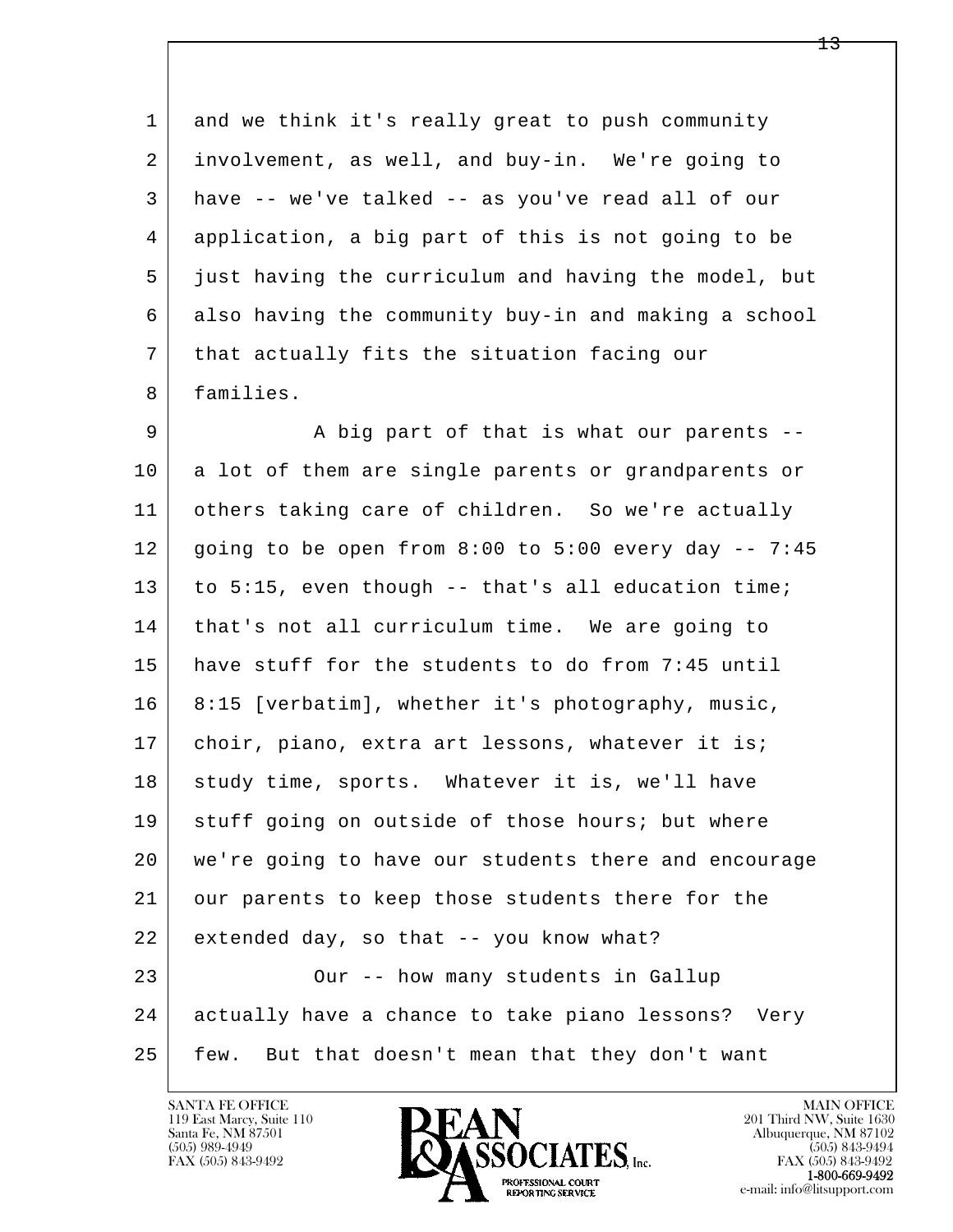1 piano lessons; right? So let's offer that. Let's 2 see what they could do.

 3 Our Native children in Gallup are some of 4 the most talented artists you've ever seen. Let's 5 give them the tools and resources to expand upon 6 their art capabilities. Those are the kind of 7 things they'll be offering outside of our regular 8 educational hours. And, again, it aligns with the 9 workday, and it'll hopefully encourage our parents 10 to not just have their kids at home by themselves 11 playing video games, but in a situation where they 12 can really improve upon themselves.

13 | And that's all going to be part of the 14 community buy-in we talk about. Hand-in-hand with 15 that is  $-$  and this one might be more controversial;  $16$  but that's -- again, we have an extended day -- is 17 no homework. It's tough when you're -- and I know 18 people in the situation themselves -- when your kid 19 comes home with an algebra worksheet, and they go to 20 their parents for help, and their parents might be 21 | slightly embarrassed because they didn't even 22 graduate high school, or they didn't finish that 23 situation.

l  $\overline{\phantom{a}}$ 24 So we're trying to get away from those 25 types of homework assignments like worksheets and

119 East Marcy, Suite 110<br>Santa Fe, NM 87501



FAX (505) 843-9492<br>**1-800-669-9492**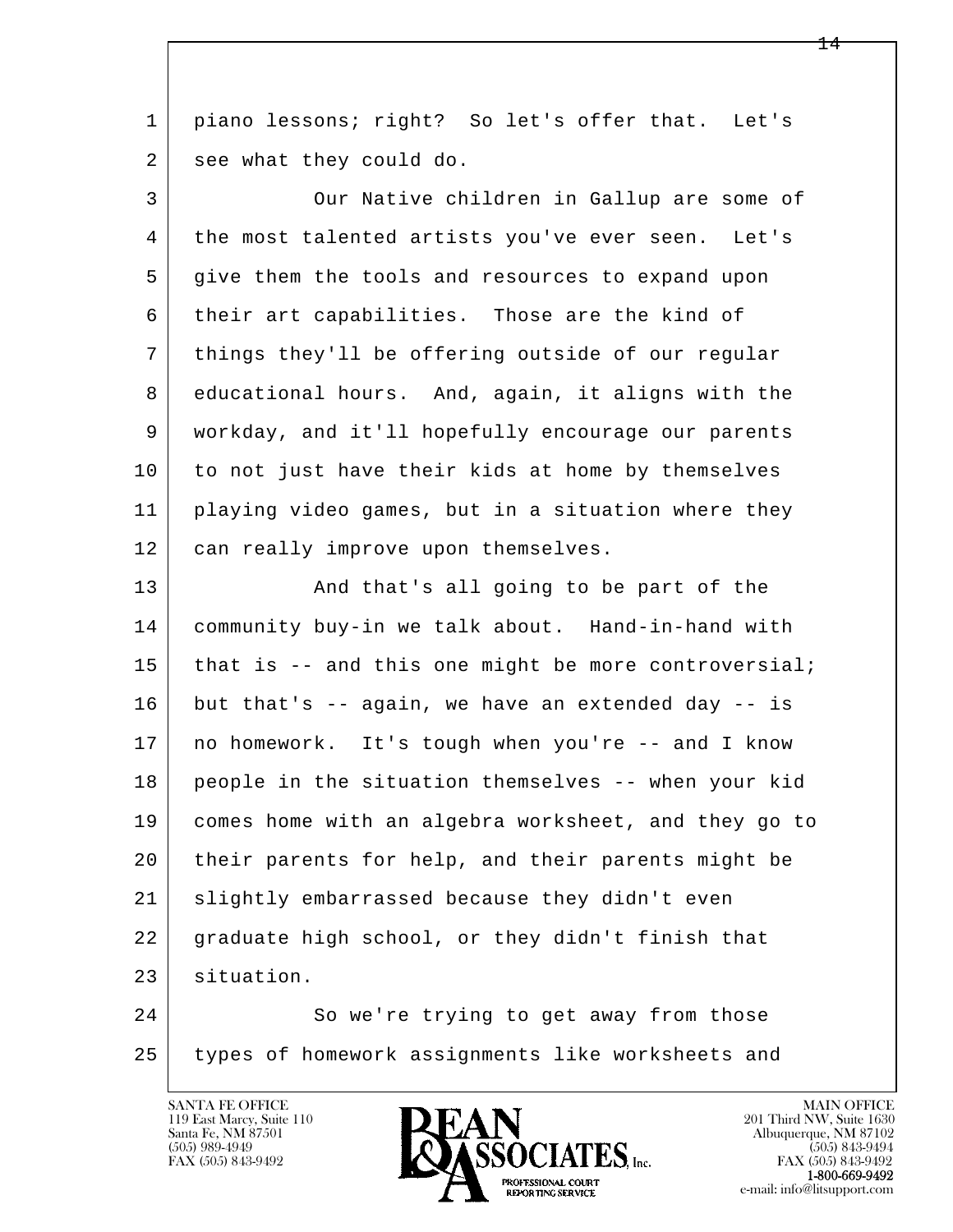| $\mathbf{1}$ | things and get into more family-oriented projects.   |
|--------------|------------------------------------------------------|
| 2            | It would be, you know, like, you're in third grade.  |
| 3            | "Take this book home and read it to your parents.    |
| 4            | That's your assignment for the day."                 |
| 5            | But the worksheets and the problem                   |
| 6            | solving, all which are necessary, can actually be    |
| 7            | done during the school day or during those extended  |
| 8            | periods after -- after the prime -- prime education  |
| 9            | is done.                                             |
| 10           | That's kind of -- and then on top of that,           |
| 11           | too, we also have financial literacy programs and    |
| 12           | financial literacy incentives that we've tried to    |
| 13           | integrate with our school. And we've partnered with  |
| 14           | Pinnacle Bank, a large community bank here in town.  |
| 15           | They're going to provide us with all the materials,  |
| 16           | financial outreach, and literacy to not just our     |
| 17           | students, but to the parents.                        |
| 18           | For example, one of the things we've                 |
| 19           | talked about doing -- and obviously, this is going   |
| 20           | to depend a lot on the principal and the teachers to |
| 21           | implement. But our ideas with this are every day,    |
| 22           | you show up -- attendance is a huge problem -- every |
| 23           | day you show up, you get a dollar into your bank     |
| 24           | account. And we'll have a school store. And every    |
| 25           | "A" you get, you'll get a certain amount into your   |
|              |                                                      |

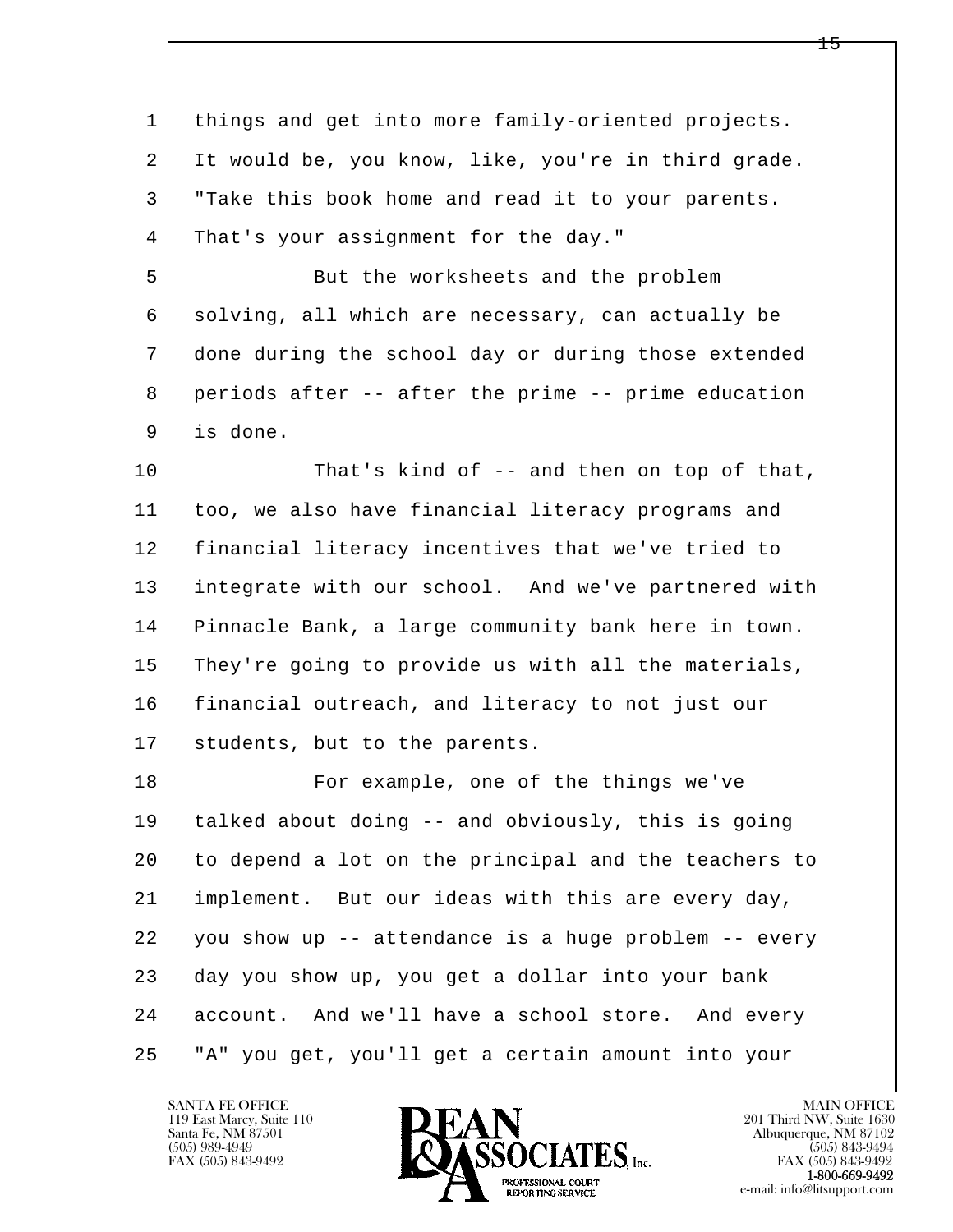l  $\overline{\phantom{a}}$ 1 account, or other things like that, that at the end 2 of the year, maybe you get to buy an iPad or 3 whatever it is with your account. 4 But along the way, we teach them how to 5 balance the checkbook, how to make a budget, how to 6 do different kind of financial projects, with the 7 idea that these are the kind of tools that will 8 serve them for a lifetime. 9 and that really is what our school is 10 about. 11 So going into now our mission statement. 12 "Hozho Academy is committed to the tradition of a 13 classical education. We're committed to a rigorous 14 program that will develop students who are educated 15 in all of the liberal arts and sciences, as well as 16 in moral character and civic virtue. Our goal is 17 for high achieving and holistically educated 18 students from all backgrounds and permit a full 19 understanding of all cultures in the Four Corners 20 area." 21 How are we going to achieve that beyond 22 the specifics that I already laid out for you is a 23 classical education, education of the whole person; 24 not just math and reading, but science, art, music, 25 rhetoric, logic, grammar. A lot of original

119 East Marcy, Suite 110<br>Santa Fe, NM 87501



FAX (505) 843-9492<br>1-800-669-9492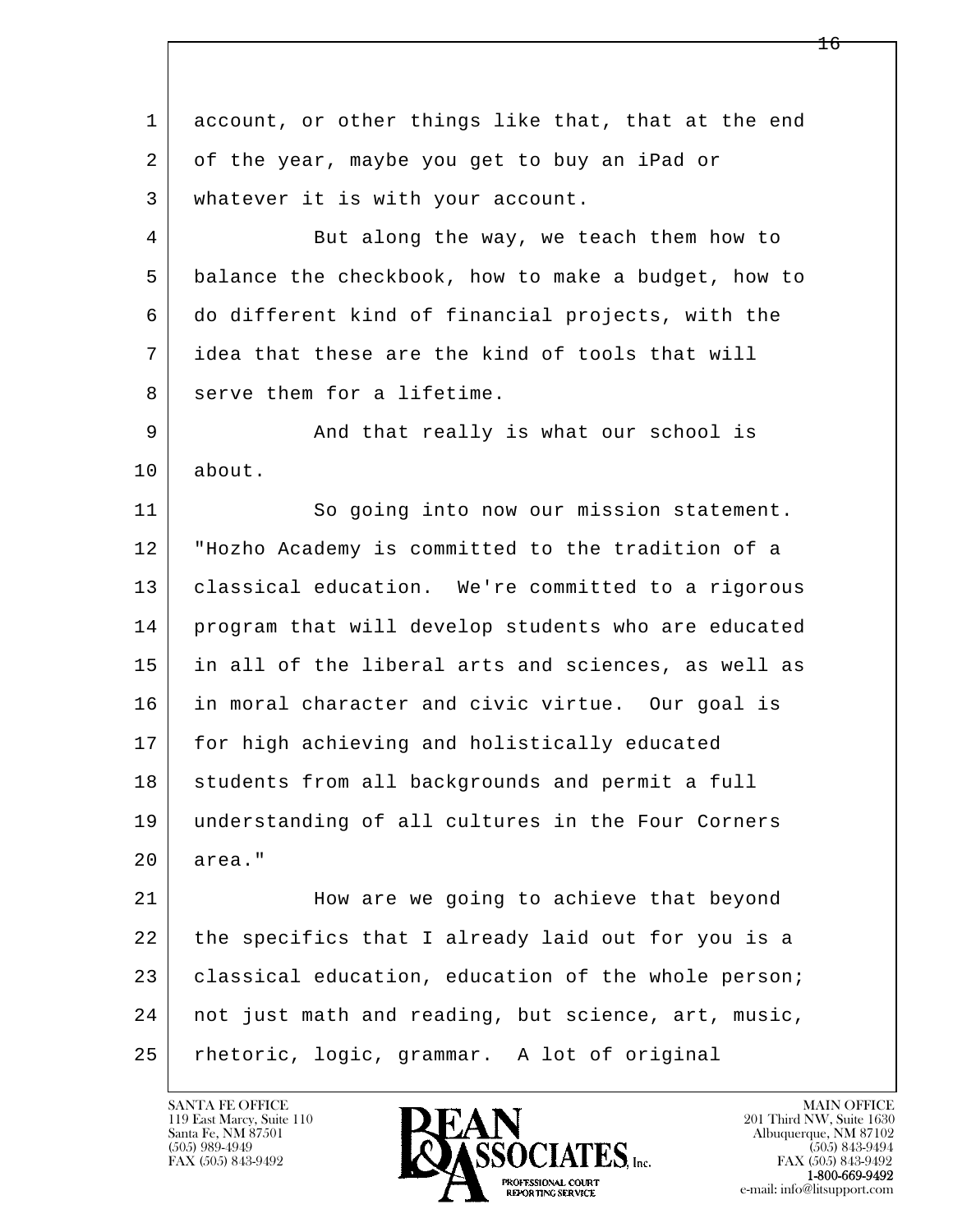l  $\overline{\phantom{a}}$  1 sources; so we're not just going to give them a 2 textbook, and say, "Read about the Code Talkers." 3 We're going to give them a book and say, "Here's a 4 handwritten autobiography of a Navajo Code Talker. 5 Read that book." 6 Don't just learn about Aristotle; read 7 Aristotle. Don't just learn about Shakespeare; read 8 Shakespeare, with the idea being let's get back to 9 what I think a lot of people, 50, 60 years ago, just 10 considered education, you know. 11 Let's read these sources; let's read these 12 books; and let's do our best -- I know we're facing 13 a lot of hard things here. But that doesn't mean 14 that we can't still take those models that work. 15 | We really want to teach our children the 16 why behind things; not just the tricks to get their 17 math done, but why the math works, why the math is 18 there, the reasoning behind science and other 19 things. 20 We want to teach them to learn. We want 21 to prepare them for the future, no matter what they 22 choose. We want -- "If you want to" -- "If you want 23 to go to college" -- we want our kids to be able to 24 get in the best college in the country. If our 25 children want to go and be farmers on the Navajo

119 East Marcy, Suite 110<br>Santa Fe, NM 87501



FAX (505) 843-9492<br>**1-800-669-9492**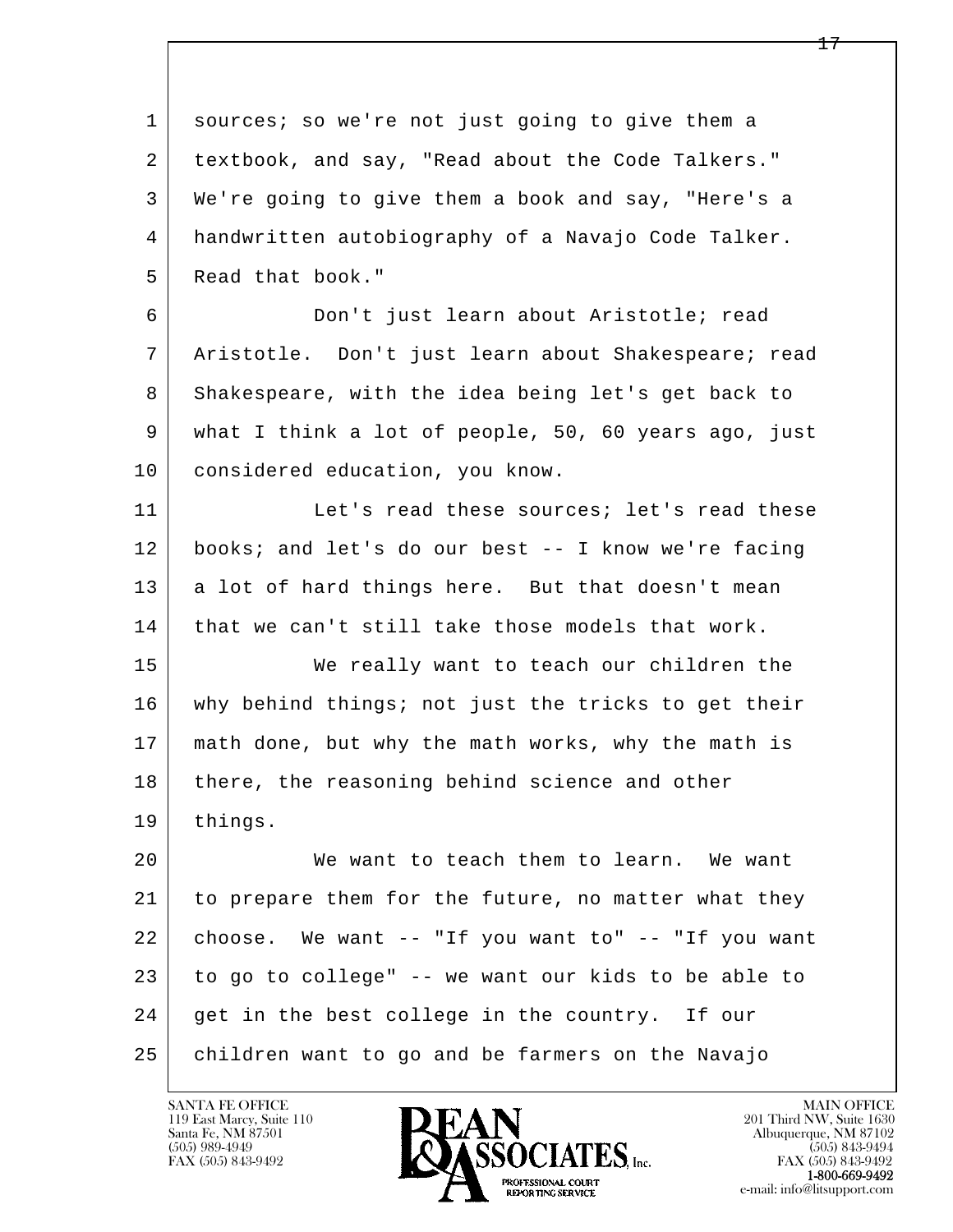| 1  | Nation, we want to give them the best opportunity to |
|----|------------------------------------------------------|
| 2  | be those -- to be the best farmers that they can be. |
| 3  | We really want to form them in their                 |
| 4  | humanity to allow them that step-up in life that     |
| 5  | they may otherwise be missing.                       |
| 6  | I went to a classical liberal arts college           |
| 7  | out in California, actually. And what they told us   |
| 8  | our first year was, "By the end -- by the end of     |
| 9  | your four years, we hope to show you how little you  |
| 10 | actually know; but we also hope to give you the      |
| 11 | tools that you need to seek out the true, the good,  |
| 12 | and the beautiful, until the day that you take your  |
| 13 | last breath."                                        |
| 14 | That's what we're trying to achieve here.            |
| 15 | We want our children to have the tools to seek out   |
| 16 | the true, the good, and the beautiful for the rest   |
| 17 | of their life.                                       |
| 18 | And that -- whether that means college,              |
| 19 | whether that means a mechanic, whether that means    |
| 20 | farming; whatever that is, we want our children to   |
| 21 | have those tools. And the beauty of the classical    |
| 22 | education is it treats all students the same. I      |
| 23 | don't care what your background is. I don't care if  |
| 24 | you come from the Upper East Side of New York, or    |
| 25 | you come from Chinle, Arizona, or -- I guess not a   |

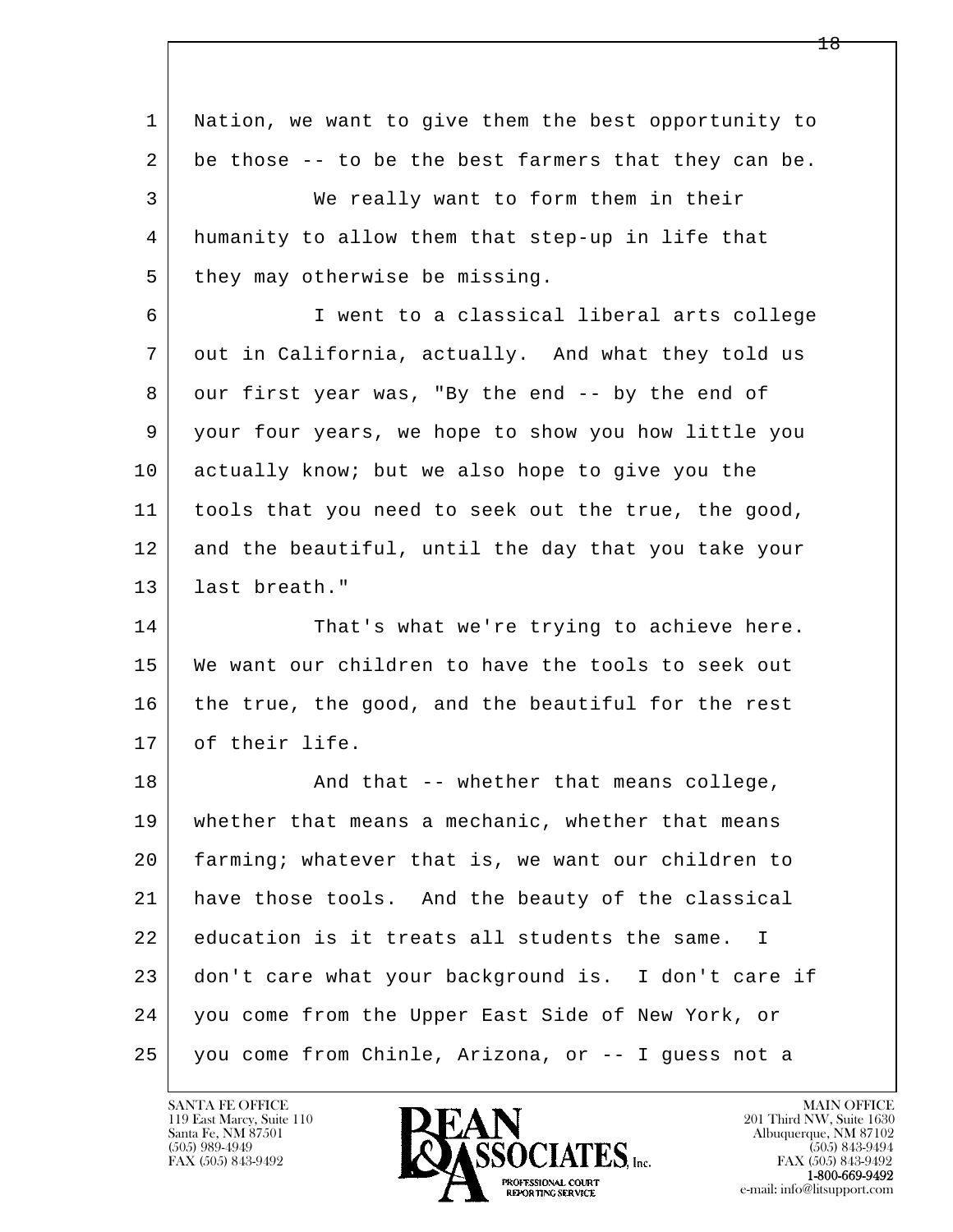l  $\overline{\phantom{a}}$  1 New Mexico public school -- Navajo, New Mexico -- 2 you can learn in the same way. 3 The idea of a classical education is human 4 beings are human beings. And they can learn, no 5 matter where they come from. And that's the idea 6 and the principle behind our school. 7 To go into the specifics of that, my wife, 8 Rachel Mason, will be talking about our curriculum 9 and our educational philosophy. 10 MS. RACHEL MASON: Thank you for being 11 here. 12 And the classical liberal arts program is 13 really what differentiates us from a lot of what is 14 happening at the other charter schools here, and the 15 public school, as well as the parochial schools. 16 And some specifics to the classical 17 program are we use traditional teaching 18 methodologies, including a strong phonics program 19 and Socratic questioning in the older grades to 20 encourage critical thinking. 21 (Reporter interjects.) 22 MS. RACHEL MASON: Also, we will be 23 teaching Latin and other modern foreign languages, 24 | starting modern foreign languages in kindergarten, 25 and Latin starting in sixth grade.

119 East Marcy, Suite 110<br>Santa Fe, NM 87501

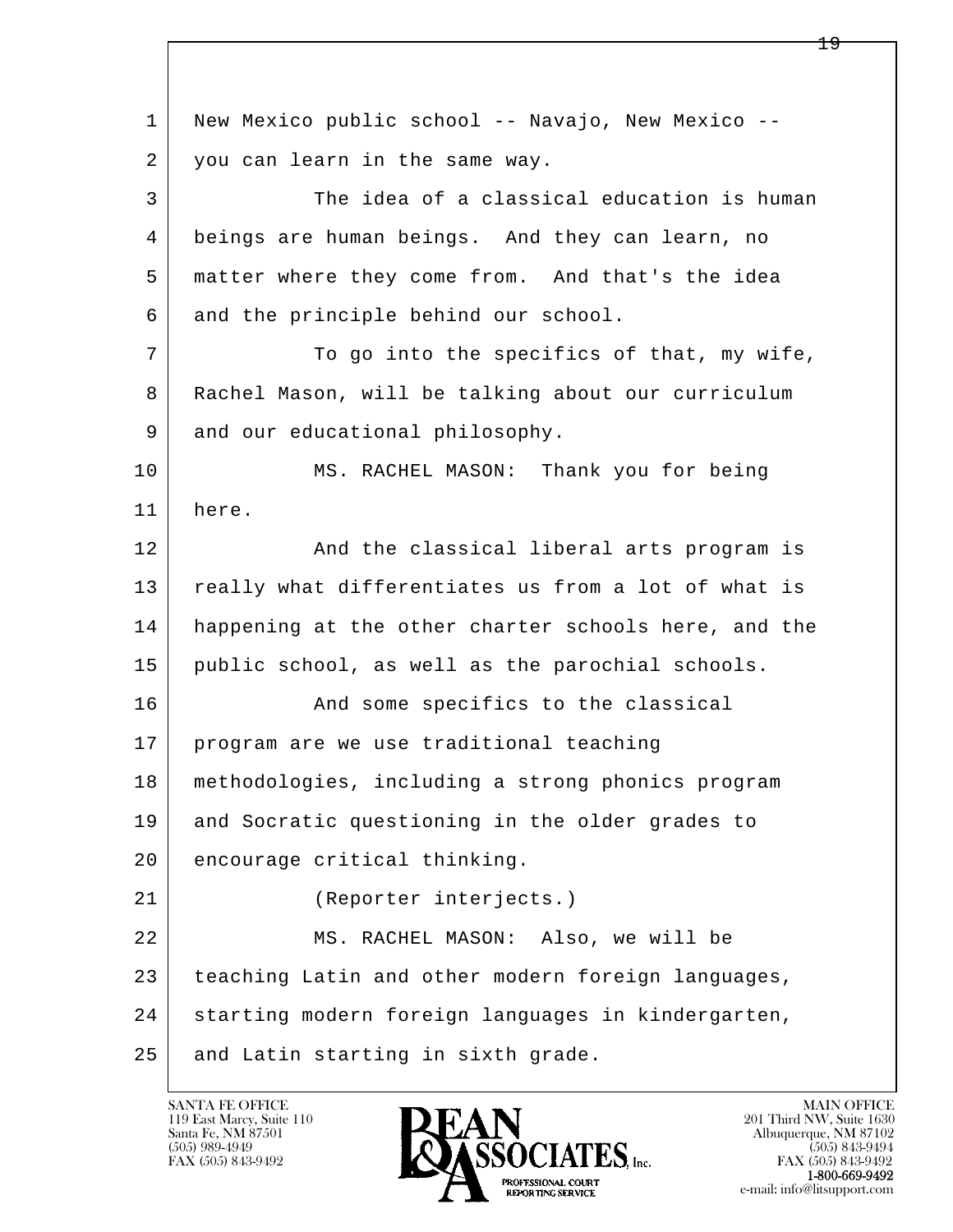1 1 Another specific to a classical program is 2 a content-rich curriculum. And so instead of 3 doing -- teaching skills just for their own sake, 4 which, obviously, the skills are very important, we 5 are weighting them in an interesting, engaging, 6 content-rich curriculum for our students that's 7 going to apply to them and is going to interest 8 them.

l  $\overline{\phantom{a}}$  9 Also, we have a broad-based program and 10 multifaceted program; so that includes, as Patrick 11 talked about, art, science, history, music, all of 12 | those things that sometimes are left out in our 13 public schools now, because the focus is so strongly 14 on math and reading. But we think we can use all of 15 these, a broad-based liberal arts curriculum that 16 can -- I guess I don't project as well as my 17 husband -- a multifaceted curriculum that can 18 incorporate all of those things, as well as more 19 effectively teach students to read and do math. 20 | Cur curricular choices align with that 21 mission and that classical mindset. We will be 22 using Core Knowledge, which is a -- kind of that 23 liberal arts curriculum that I talked about. It 24 includes a lot of content-rich topics, including 25 things like -- like early exploration, teaching the

119 East Marcy, Suite 110<br>Santa Fe, NM 87501



FAX (505) 843-9492<br>**1-800-669-9492**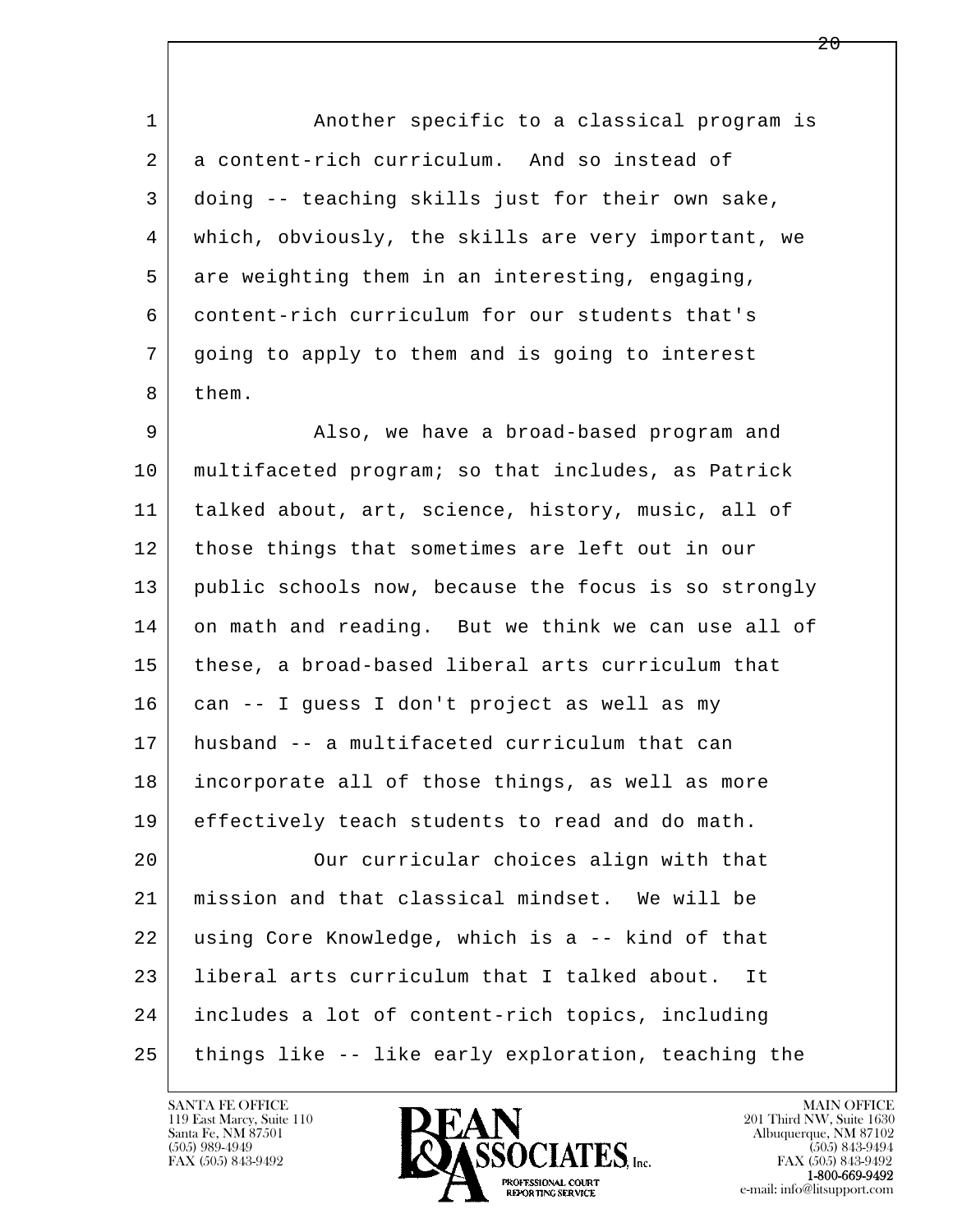1 presidents, using ancient civilizations, those kinds 2 of things that are really going to be interesting to 3 our students.

 4 Also, we're using Riggs phonics, which is 5 something that we strongly believe in. Especially 6 in our area, the literacy is very low. And up until 7 third grade you are learning to read. From that 8 point, you're reading to learn. And so if our 9 students are not able to read by third grade, they 10 just begin to fall further and further behind. And 11 we really believe the role that a strong phonics 12 program plays in teaching students how to read.

l  $\overline{\phantom{a}}$ 13 | We will also be using Singapore Math, 14 which teaches a fuller understanding of the math 15 concepts. And we have a -- as Patrick talked about, 16 we have a moral character and civic virtue program 17 that is not -- it's more than just Character 18 Counts -- it's integrated into our curriculum. 19 | The Rand so we will be reading stories about 20 courageous Code Talkers or Harriet Tubman and the 21 courageous things that she has done. And those 22 virtues that we're teaching are compassion, 23 perseverance, respect, courage, responsibility, 24 temperance, diligence, and speaking with integrity. 25 We also have something else that sets us



FAX (505) 843-9492<br>**1-800-669-9492**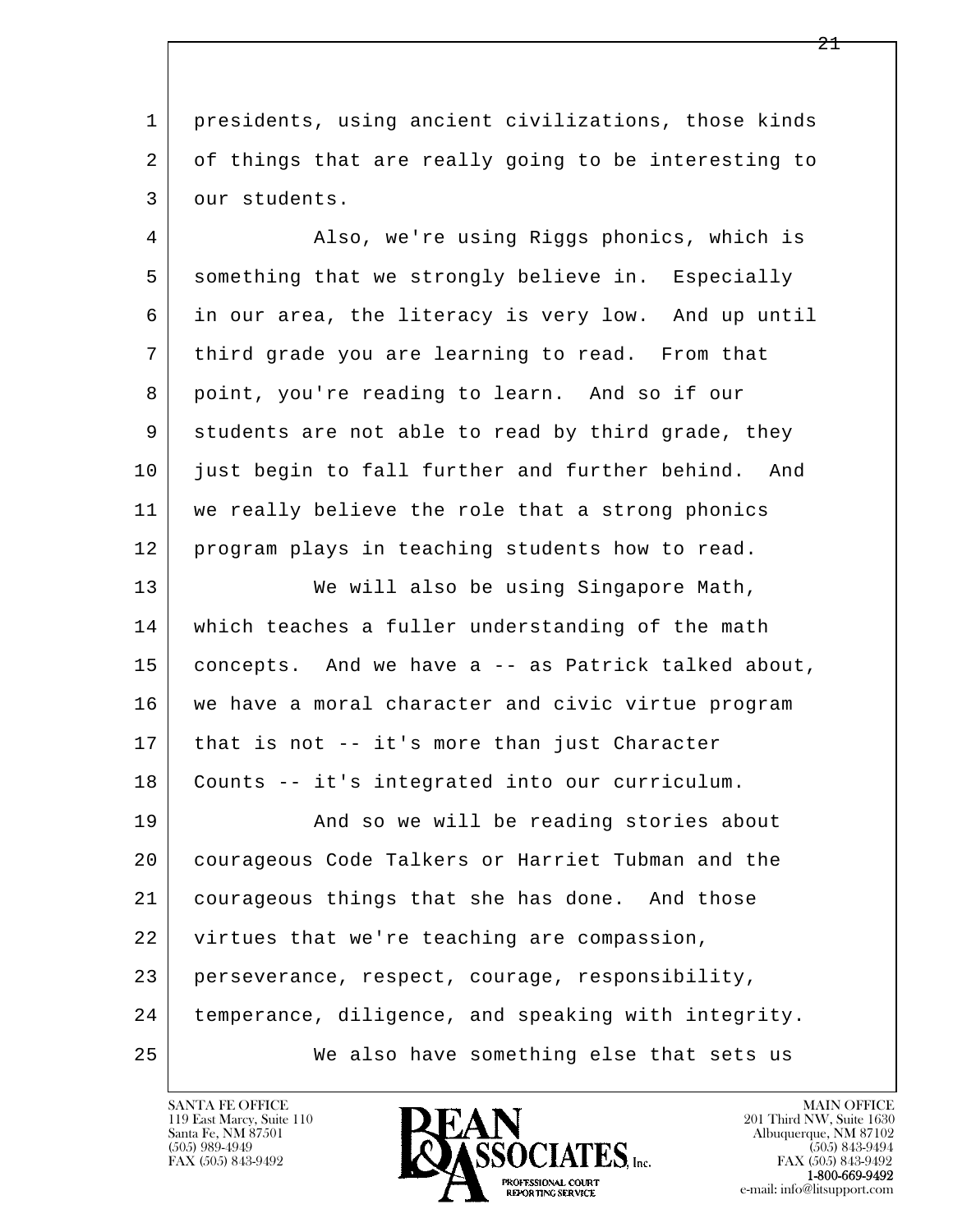l  $\overline{\phantom{a}}$  1 apart is we have language study, as I mentioned, 2 Latin, as well as modern languages. And students 3 and parents will be able to choose Navajo or Spanish 4 starting in kindergarten. 5 We also -- we've partnered with the Barney 6 Charter School Initiative. And this is important 7 because it ensures that our teachers and our faculty 8 will be able to teach this rigorous curriculum that 9 | we are presenting. 10 | Richard there -- additionally, coming out to 11 Gallup for two weeks before the school year starts, 12 two trained teachers in the method and -- to help 13 our administration get things off the ground and 14 ready for students at our school. They are an 15 advisory organization, only; so they really -- they 16 have no real -- well, anyway, they're advisory. 17 | And they've also -- they've opened 16 very 18 successful charter schools across the nation. And 19 so they have a documented -- they have success with 20 this program that they've implemented in other 21 schools across the nation; so that's really 22 important to us to have that support. 23 MR. PATRICK MASON: Finally, we're going 24 to talk about how we get to that point after 25 we're -- after our approval. We're already looking

119 East Marcy, Suite 110<br>Santa Fe, NM 87501



FAX (505) 843-9492<br>**1-800-669-9492**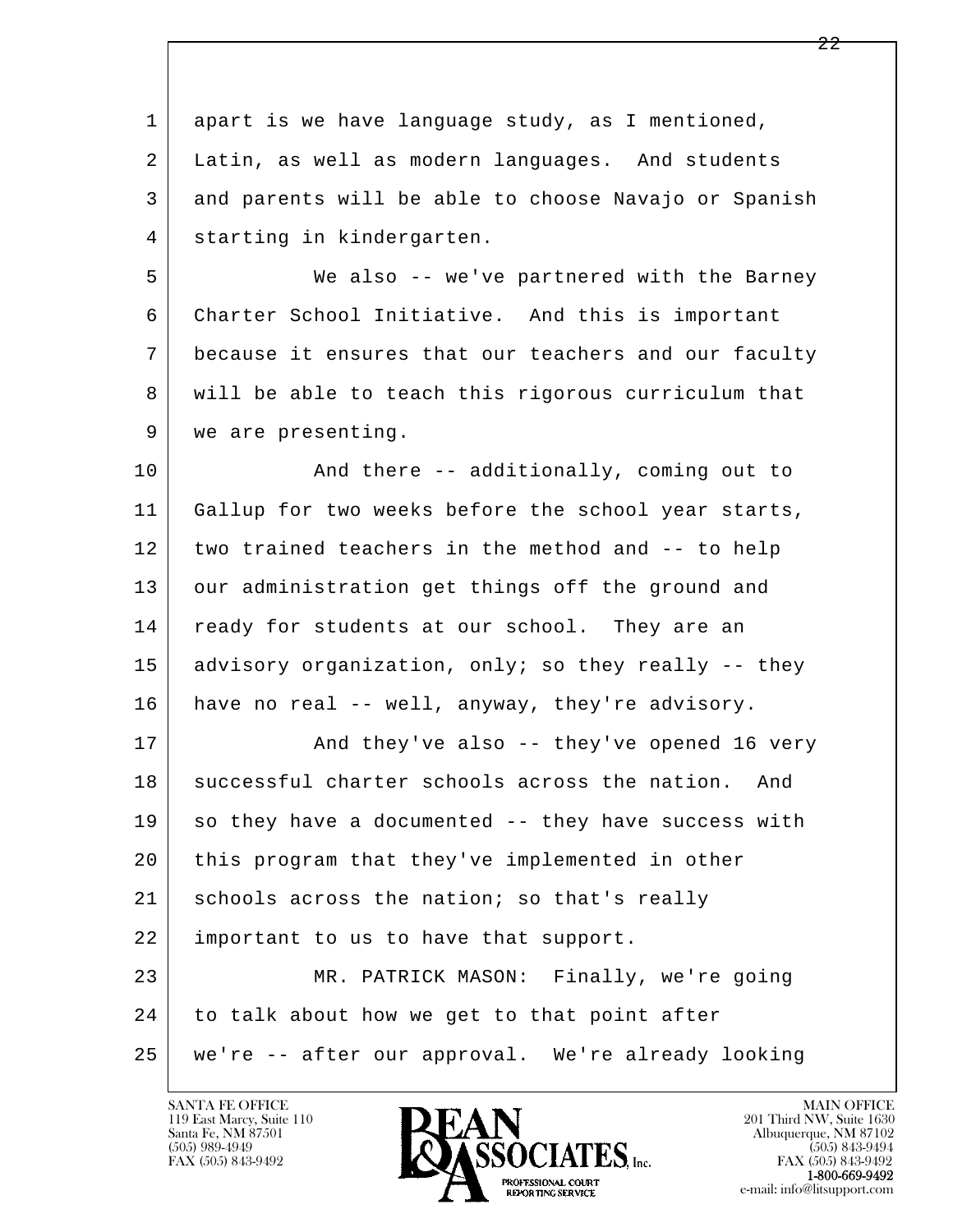| 1  | at a building, as I'm sure you've seen in our        |
|----|------------------------------------------------------|
| 2  | application. Juan De Oñate will be closing on        |
| 3  | January 17th. Their amazing principal is in the      |
| 4  | back of the room. They're moving to a new building.  |
| 5  | We've talked to the District about using             |
| 6  | that building, as long as we can get it up to Public |
| 7  | School Facility Authority's standards.               |
| 8  | Shortly after that, we're going to be                |
| 9  | working with REDW out of Albuquerque. It's a great   |
| 10 | accounting firm that does a lot of work in this      |
| 11 | area. We'll be moving along -- rather than going     |
| 12 | along the whole time line, I'll tell you some of our |
| 13 | big points we're going to be hitting throughout the  |
| 14 | next year.                                           |
| 15 | In December, we're going to be putting out           |
| 16 | request for applications for principals. We've       |
| 17 | already had three principals that used to be         |
| 18 | principals in Gallup, but have moved away, that are  |
| 19 | interested in coming back and interested in applying |
| 20 | for the job.                                         |
| 21 | We also have partnerships with colleges              |
| 22 | around the country, especially classical colleges,   |
| 23 | classical liberal-arts-type colleges, that want us   |
| 24 | to come out and present to their students about      |
| 25 | coming to Gallup to teach. We're hoping to           |

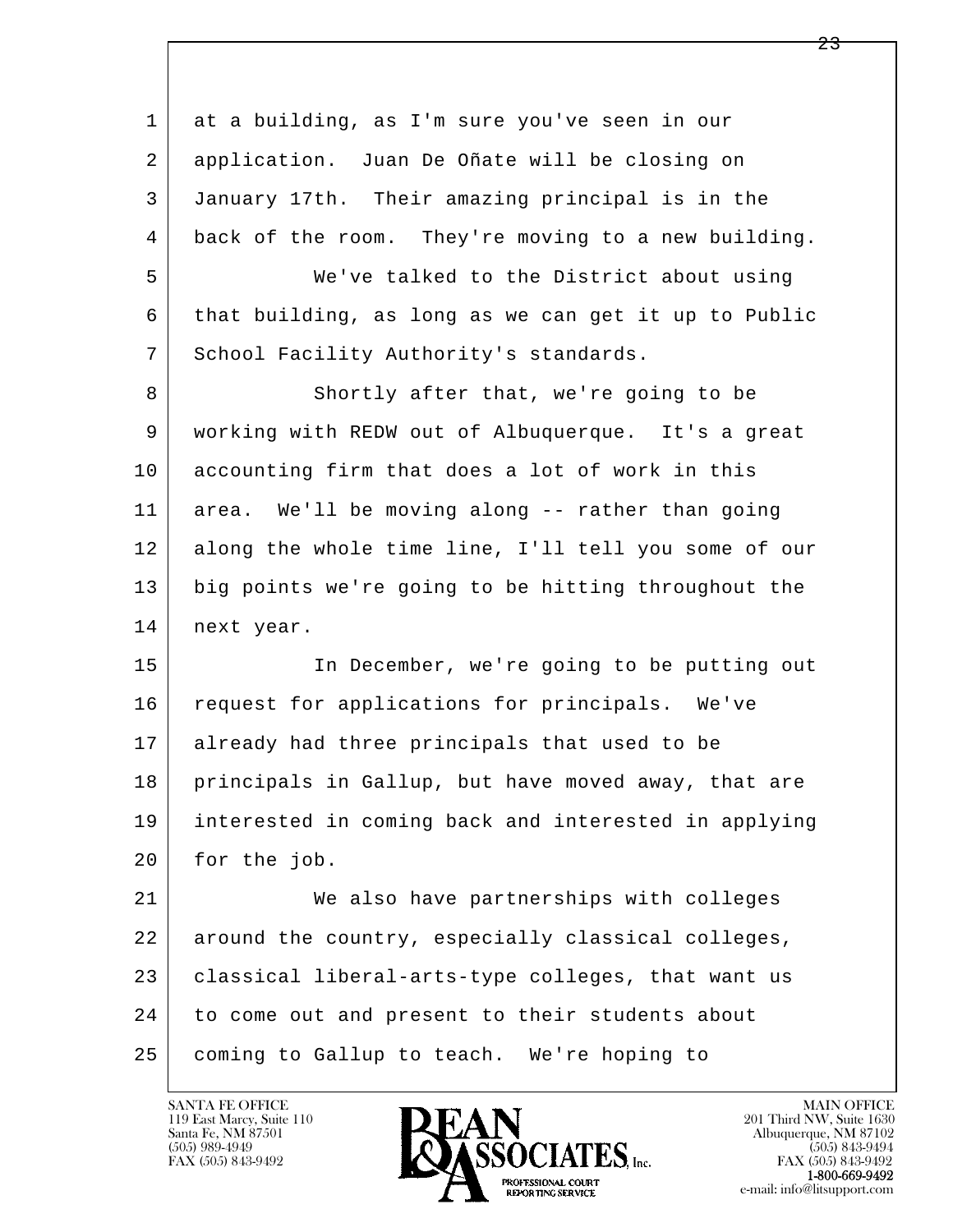1 attract -- we're kind of understaffed in the area of 2 teachers here in Gallup; so we're hoping to attract 3 both Gallupians that have hopefully moved away and 4 have moved back -- that's what -- you're honorary 5 Gallupians for the day -- but also attract new 6 people, new teachers to the area to, hopefully, be a 7 stream of new teachers and young families and young 8 people to come back to Gallup.

9 And you know what? A rising tide lifts 10 all boats. We hope that by bringing these teachers 11 in -- I've seen this in other schools in the area, 12 like at some of the private schools, where a teacher 13 will be teaching at the private school for a while. 14 They go to the public school, or maybe go to a 15 different school. But the idea being is you bring 16 great teachers in and bring great people back to 17 Gallup. And, hopefully, all of our schools will 18 benefit from that.

l  $\overline{\phantom{a}}$ 19 Really, in closing, what I'd like to say 20 is that that idea of "A rising tide lifts all boats" 21 is kind of what's central to our idea of why we 22 wanted to form this charter school, is you don't 23 just need private schools; you don't just need a 24 Catholic school; you don't just need a Christian 25 school, a parochial school, public schools; you

119 East Marcy, Suite 110<br>Santa Fe, NM 87501



FAX (505) 843-9492<br>1-800-669-9492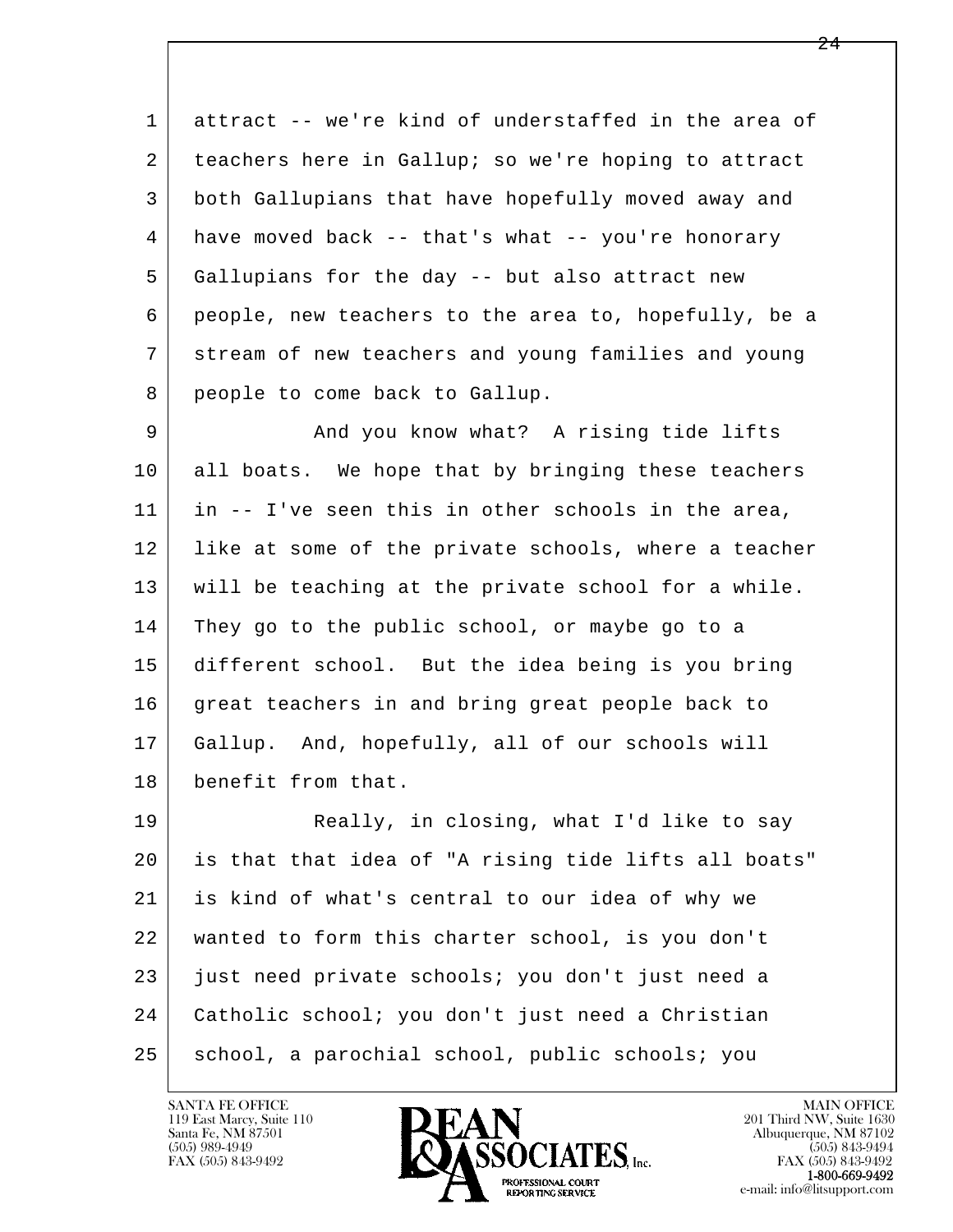1 don't just need charter schools.

| $\overline{2}$ | In order to accomplish good education of             |
|----------------|------------------------------------------------------|
| 3              | your students, you need all of those things.<br>And  |
| 4              | you all need to be working together. And we all      |
| 5              | need to be working together in those areas, because  |
| 6              | realistically, what works for one student may not    |
| 7              | work for another student. What works for one         |
| 8              | community may not work for another community.<br>And |
| 9              | Gallup-McKinley County is a giant community.         |
| 10             | Part of the idea is -- or one of the                 |
| 11             | reasons we really wanted to found this is right now, |
| 12             | you have basically five members of the school        |
| 13             | district that have to judge what's going to be best  |
| 14             | for the entire county. The idea of public schools,   |
| 15             | when they were first started was, "You know what?    |
| 16             | Let's get the communities and the neighborhoods to   |
| 17             | have as much input into those schools as we can."    |
| 18             | And I love the idea of a charter school,             |
| 19             | because it kind of gets us back to that original     |
| 20             | public-school model in some ways. Obviously, we've   |
| 21             | achieved great things with the -- with the modern    |
| 22             | public-school model. But there are some areas,       |
| 23             | especially in a large county, like McKinley County,  |
| 24             | where this will give our community more input into   |
| 25             | education and more buy-in -- we talked about         |

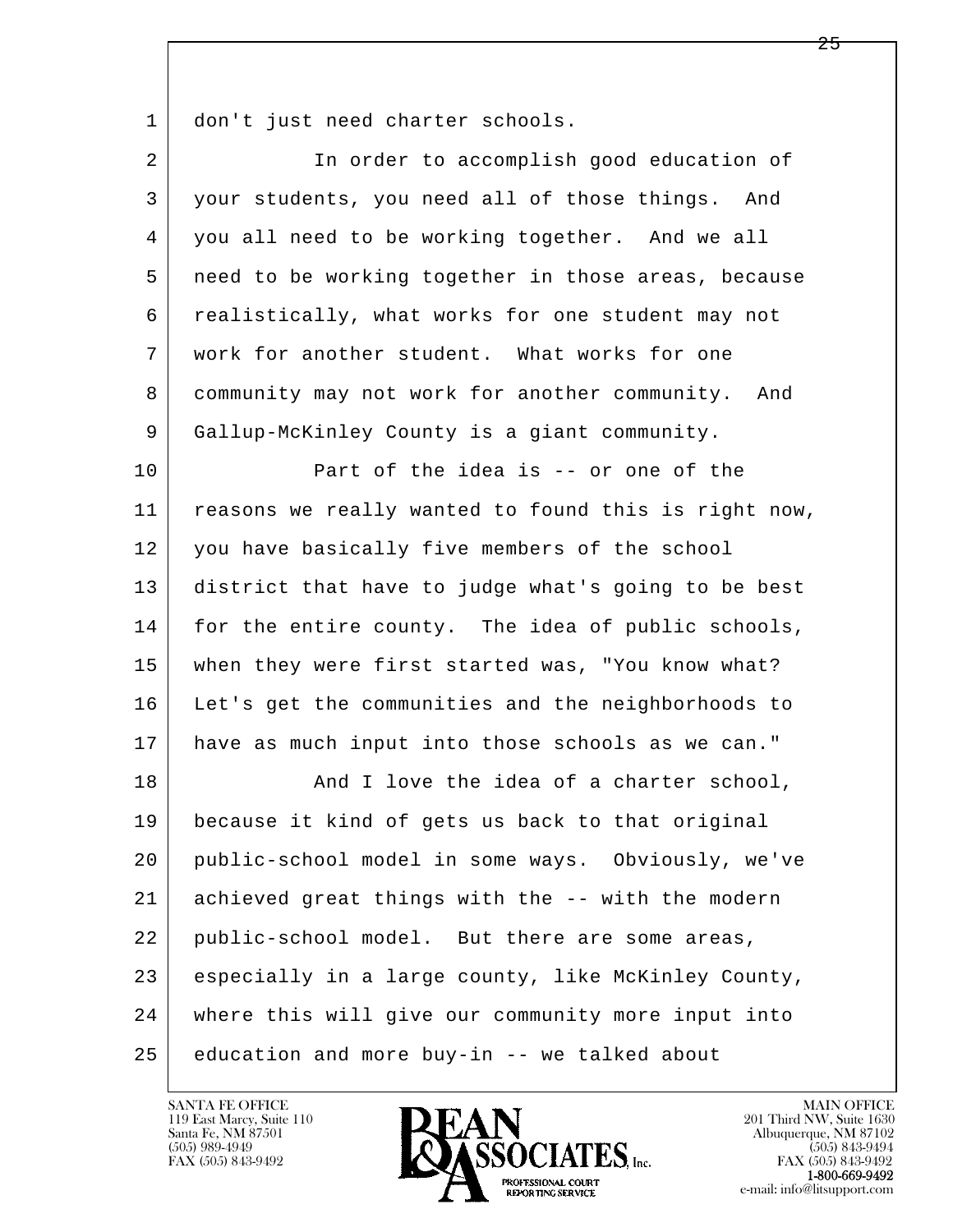l  $\overline{\phantom{a}}$  1 buy-in -- into the education of our children. 2 | Think we're just one small piece of the 3 puzzle. And I don't envy the school district that 4 has to deal with issues like busing and food service 5 for the entire school district, where we get to kind 6 of just focus on our students. I know it's a 7 difficult situation. But that's why we got to talk 8 with the school district. And they're very 9 supportive -- because they really recognize that all 10 of us are in for the education of our students. 11 Thank you, Madam Chairwoman and members of 12 the PEC. 13 THE CHAIR: Thank you. If the Gallup 14 McKinley-County School District will please come 15 forward? Is there anyone here from Gallup 16 McKinley-County? 17 MR. FRANK CHIAPETTI: Yes. We weren't 18 planning on speaking for or against. 19 (Reporter interjects.) 20 MR. FRANK CHIAPETTI: I'm the 21 Superintendent, Frank Chiapetti. 22 THE CHAIR: I'm going to ask you to 23 (indicates) give the space for other speakers that 24 are going to come up. 25 MR. PATRICK MASON: Should I --

119 East Marcy, Suite 110<br>Santa Fe, NM 87501

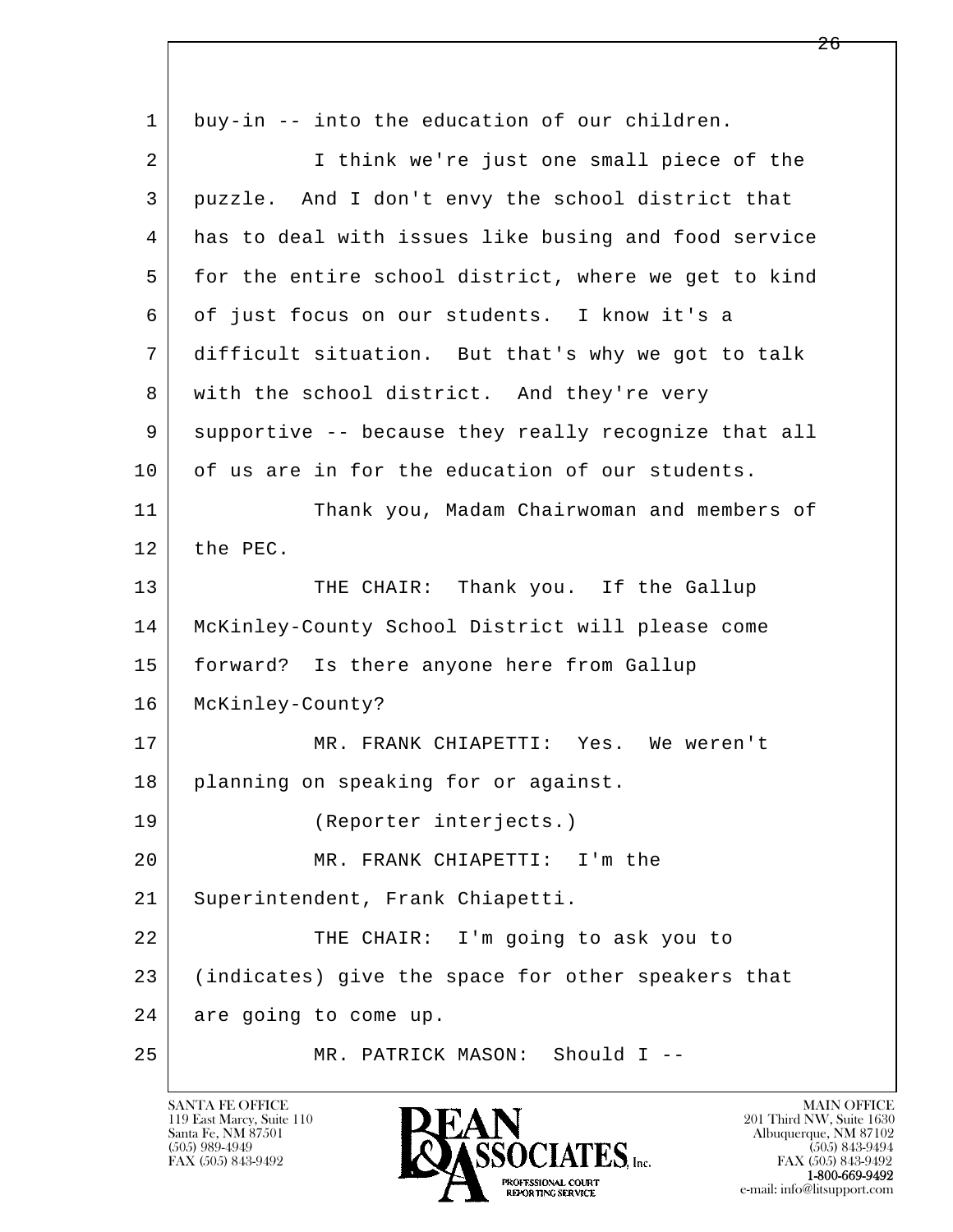l  $\overline{\phantom{a}}$ 1 | THE CHAIR: Yeah. Yeah. 2 So we'll move on to the public comment 3 then, all right? We will now hear public comment 4 | from the community. 5 MR. PATRICK MASON: Madam Chair, would you 6 like the mic right here? 7 THE CHAIR: I think that's fine. 8 MR. PATRICK MASON: Okay. 9 THE CHAIR: We have three members of the 10 community that have signed up. I don't expect that 11 they were planning on using up all 7 minutes of 12 time. So -- but each person does have up to 13 | seven minutes to speak. 14 So the first person on the list is Fran 15 Pawlowski. 16 THE CHAIR: And if you would please state 17 your name for the record and spell it? 18 | MS. FRAN PAWLOWSKI: My first name is 19 Fran, short for "Francis." Last name is Pawlowski, 20 P-A-W-L-O-W-S-K-I. Three separate words. I told a 21 legal secretary that one time. I got a letter to 22 Mr. P-A-W, capital "P," capital L-O-W, capital 23 S-K-I. I get I didn't explain it too well. 24 I've been a teacher since I was 13 years 25 old. So that means for the past 54 years, I've been

119 East Marcy, Suite 110<br>Santa Fe, NM 87501

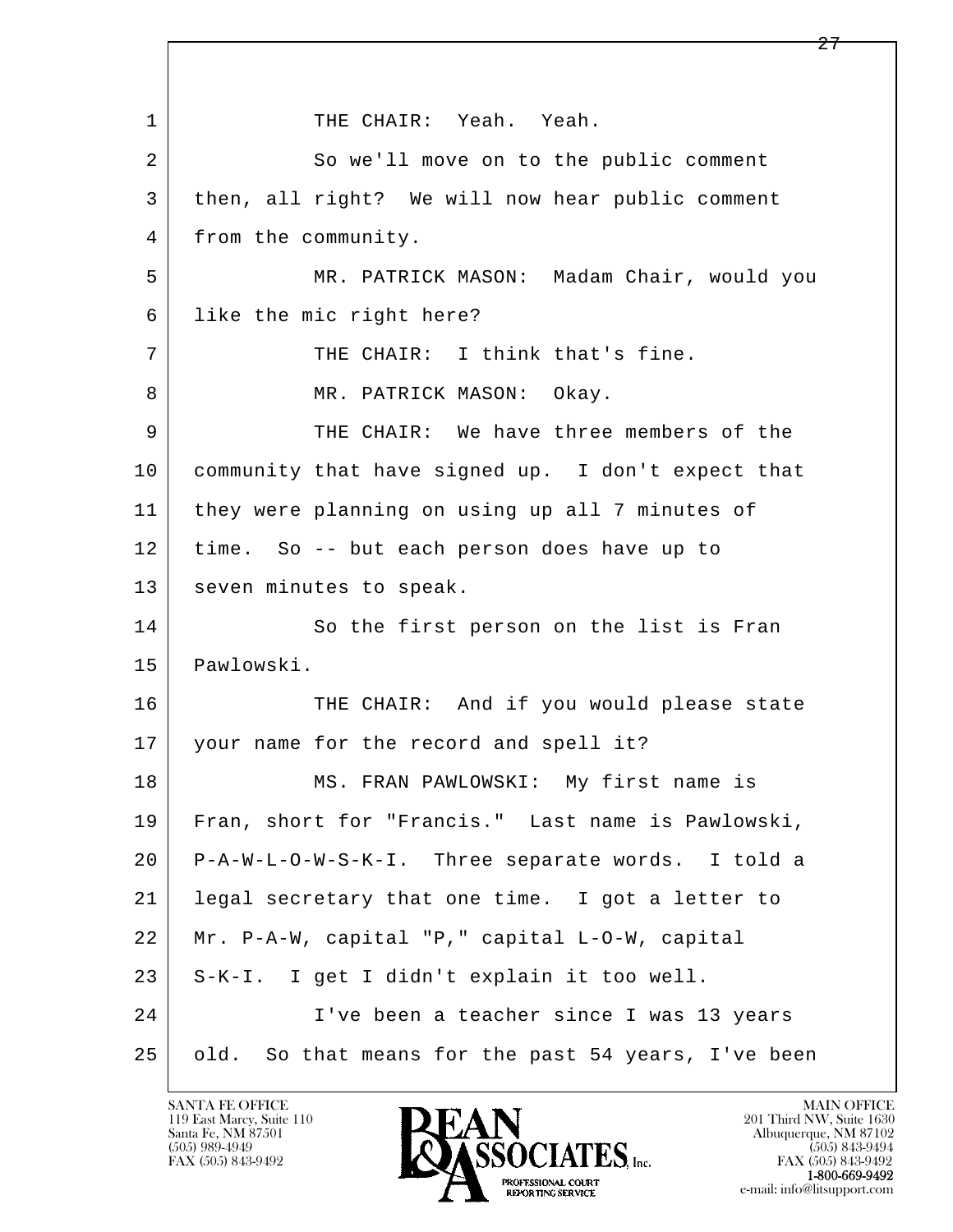| $\mathbf{1}$ | in the business of education. I taught at           |
|--------------|-----------------------------------------------------|
| 2            | UNM-Gallup; I taught at St. Michael Indian School.  |
| 3            | I taught at the college in Ganado. I taught at the  |
| 4            | Crownpoint Institute of Technology, which is now    |
| 5            | under a different name, "Navajo Technical           |
| 6            | University." Most recently, I taught at Middle      |
| 7            | College High School here in town for five years.    |
| 8            | I like what's written behind you,                   |
| 9            | Commissioners, that the purpose of education is to  |
| 10           | provide quality education in a safe and healthy     |
| 11           | environment.                                        |
| 12           | I think that can be achieved many                   |
| 13           | different ways. I've seen a lot of success stories. |
| 14           | And I think that a charter school offers another    |
| 15           | opportunity, if it's done properly. That's why I    |
| 16           | came here.                                          |
| 17           | I had no idea that this was being planned.          |
| 18           | And I live here in the community, and have, for     |
| 19           | 45 years. And I'm very proud of it. You can't       |
| 20           | guarantee that the results will be entirely         |
| 21           | positive. But each time we have an opportunity to   |
| 22           | present something different in an environment which |
| 23           | really struggles with education, I think it's a     |
| 24           | positive step, again, if it's done correctly.       |
| 25           | I think a lot of planning has gone into             |

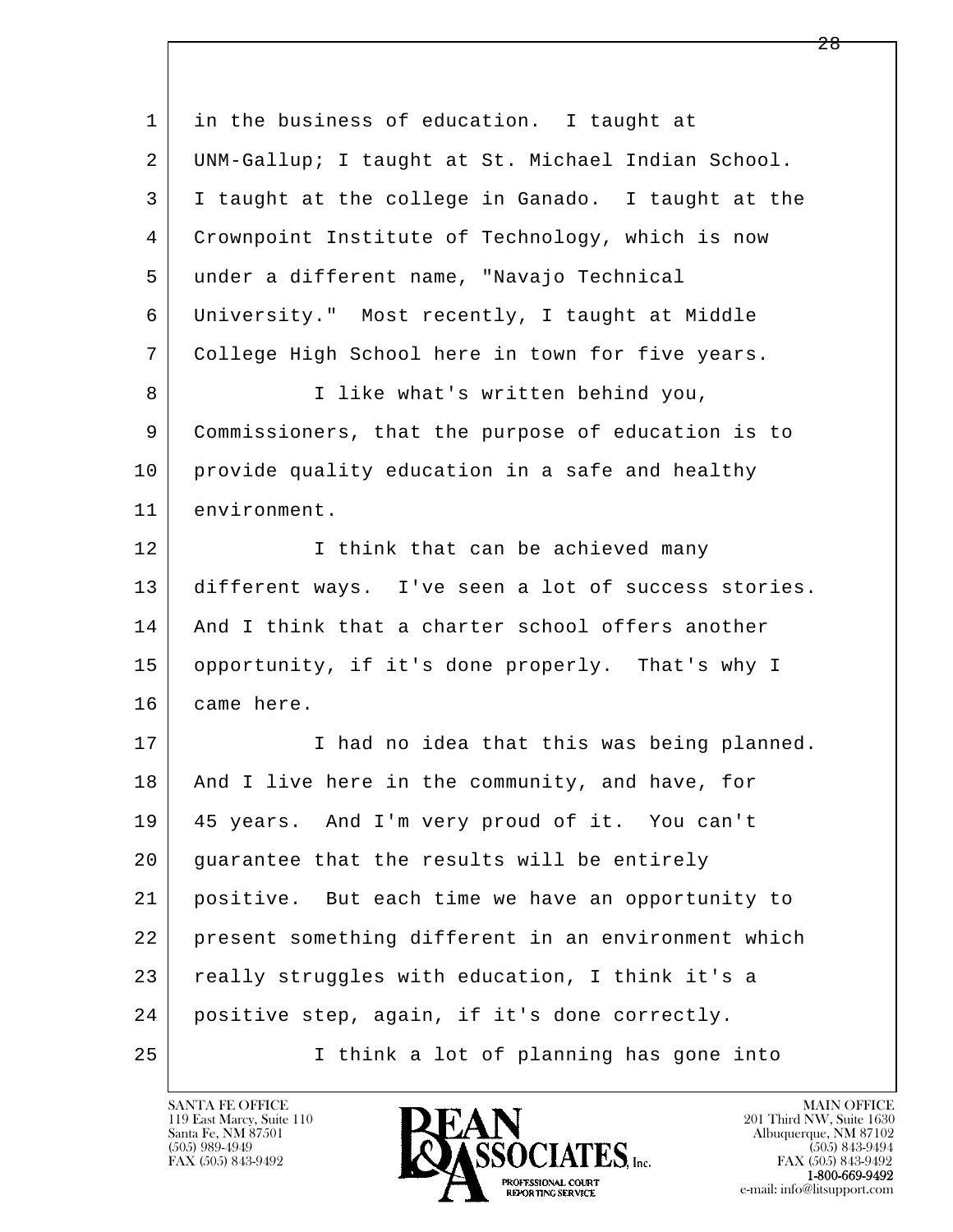| $\mathbf 1$ | putting this program together, potentially. I'm      |
|-------------|------------------------------------------------------|
| 2           | very familiar with the -- with the building itself,  |
| 3           | as I've spent a lot of time in there. And it's       |
| 4           | great if it can be all pulled together.              |
| 5           | Bottom line, I would support the effort of           |
| 6           | this group that's trying to pull this off. They may  |
| 7           | come up a little bit short. But better to have high  |
| 8           | expectations and solve some of them, rather than to  |
| 9           | have no expectations and solve nothing at all.       |
| 10          | Thank you for your time.                             |
| 11          | THE CHAIR: Thank you. Next on the list               |
| 12          | is Heidi Norton.                                     |
| 13          | MS. HEIDI NORTON: Good morning. My name              |
| 14          | is Heidi Norton. I've lived in Gallup for three      |
| 15          | years. I decided to come, because I know Rachel and  |
| 16          | Patrick, and also because two years ago, I started a |
| 17          | home school network. I have been home schooling my   |
| 18          | children for most of their education.                |
| 19          | I am an education student -- I mean, I               |
| 20          | graduated with an education degree. And we were      |
| 21          | living overseas, where there were no other options.  |
| 22          | When we moved here, I have one child that            |
| 23          | specifically is thriving in home school. But there   |
| 24          | was not really a lot of good options for us for our  |
| 25          | other child.                                         |

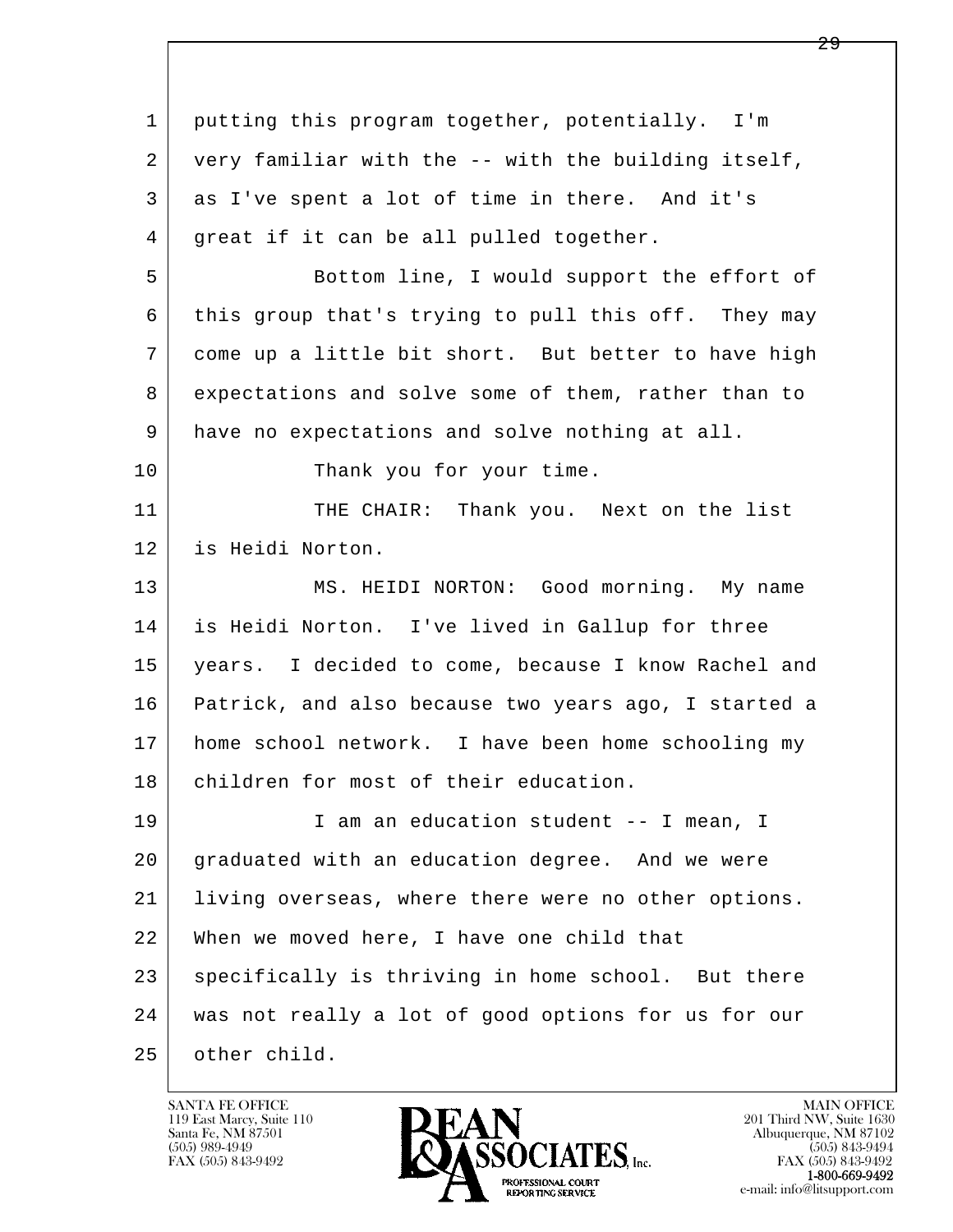l  $\overline{\phantom{a}}$ 1 and I just would like to say that among 2 the many families that I have collected into this 3 network for the home school, there is a very -- a 4 lot of them that are doing home school because they 5 are frustrated by their choices in Gallup; not 6 necessarily they want to home school. And so I 7 think there really is a desire for other options in 8 Gallup. And so I support this. 9 THE CHAIR: Thank you. And, finally, it's 10 Jeremy Boucher. 11 MR. JEREMY BOUCHER: Boucher. 12 THE CHAIR: Boucher. Sorry. 13 | MR. JEREMY BOUCHER: That's all right. 14 I'll spell it for you. 15 | Good morning. My name is Jeremy Boucher. 16 It's B-O-U-C-H-E-R. I'm here this morning to voice 17 my support. 18 I, too, come from a liberal arts education 19 background. I went to a liberal arts college, as 20 did my wife. We -- we home-school our seven 21 children. In effect, we're sort of part of the home 22 school association here in town. 23 I understand the frustration that some 24 families have with, you know, feeling like there are 25 a lack of choices. We home-school, partly for that

119 East Marcy, Suite 110<br>Santa Fe, NM 87501

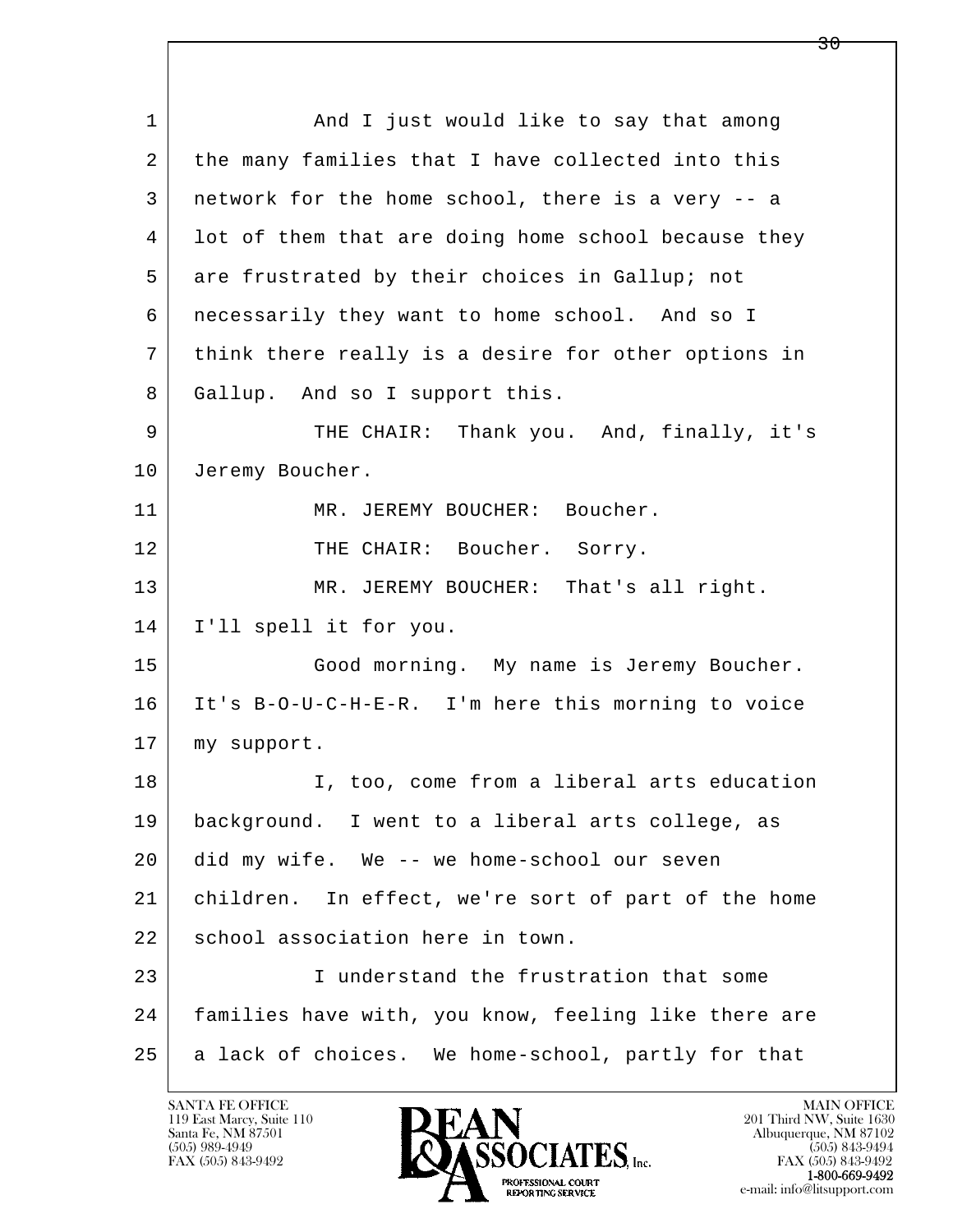l  $\overline{\phantom{a}}$  1 reason; but we also home-school because we feel it's 2 at this point, the best thing for our children and 3 for our family. 4 But we know that we need to keep our 5 option open. As our family grows, children get 6 older; they have different needs. And so we're 7 really excited that -- that this sort of opportunity 8 is available. 9 The classical model of education is very 10 important to us, because we -- you know, we got that 11 education ourselves; and it's brought so much -- so 12 | much to our lives. So we're very supportive of, 13 especially, that model. 14 The 8:00-to-5:00 school day, honestly, 15 when I first heard about that, I thought, "Gosh, 16 it's a long time for a child to be sort of in an 17 institution." 18 But in having conversations with Patrick, 19 I've -- I've come to appreciate that, you know, for 20 this area, especially, that's something a lot of 21 families may need. If you can have a child whose 22 both parents work, maybe, trying to just make ends 23 meet, or a single parent who has to work, what 24 better way to sort of give them structure during the 25 day while their parents are, you know, trying to

119 East Marcy, Suite 110<br>Santa Fe, NM 87501

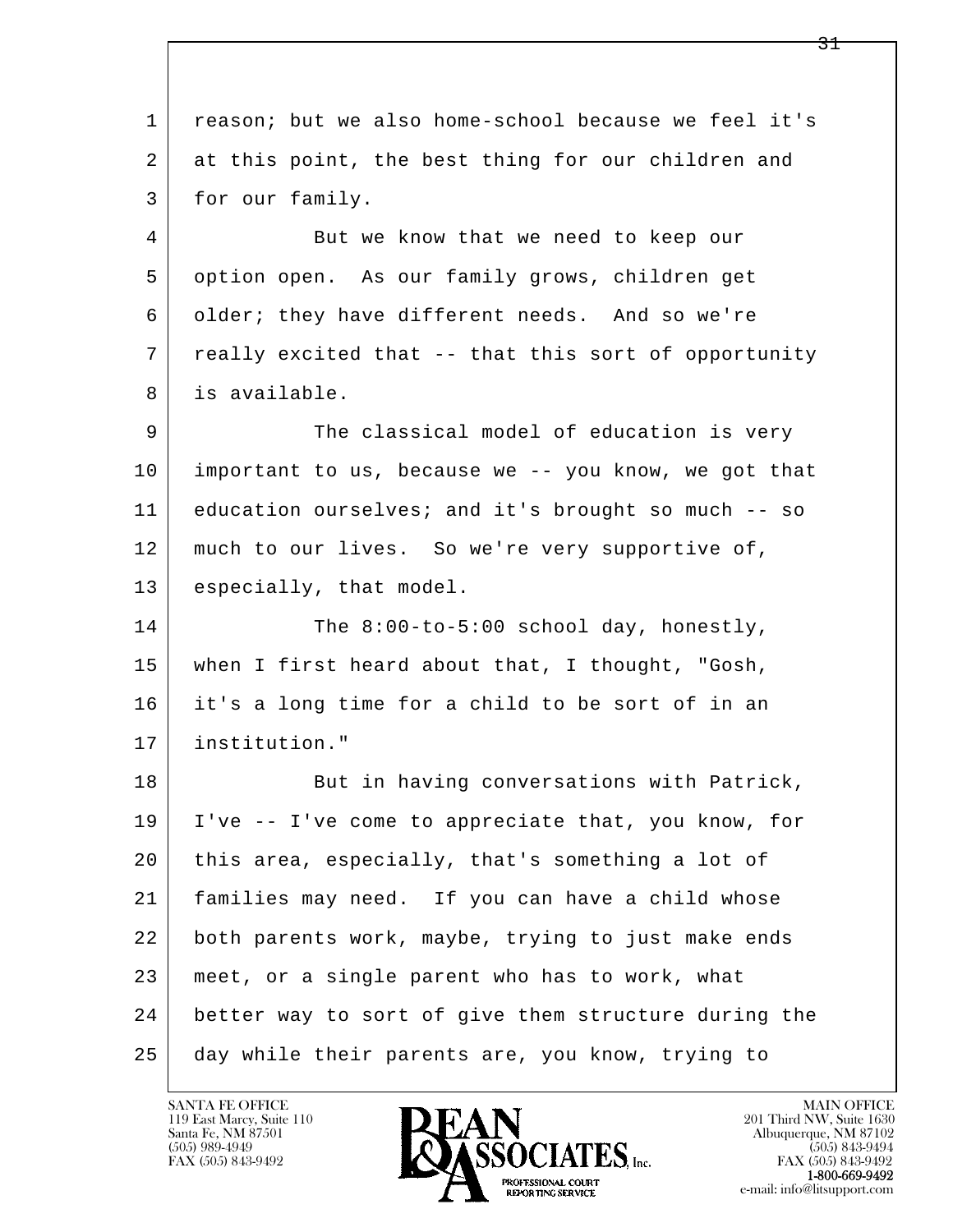| 1  | make a living than to have them in an environment   |
|----|-----------------------------------------------------|
| 2  | where people are dedicated to their education for   |
| 3  | that whole time; whether it's, you know, classroom  |
| 4  | time, whether it's getting some help outside of the |
| 5  | classroom to -- to, you know, help them catch up or |
| 6  | stay on track; I think adding music lessons,        |
| 7  | supports, all those things into that day, so that   |
| 8  | when the child is done, they're done, and they can  |
| 9  | go spend time with their family?                    |
| 10 | So families are exhausted at the end of             |
| 11 | the day, right? They're extending all this time     |
| 12 | working and trying to make ends meet. And it can be |
| 13 | difficult to have children, homework, and all these |
| 14 | other activities that you have to be going here and |
| 15 | there and doing all these other things; so if they  |
| 16 | can have those things done during the daytime so    |
| 17 | when you get home, the rest of the evening can be   |
| 18 | family time, I think that can be positive for the   |
| 19 | education of the child and for family life at home. |
| 20 | So thank you.                                       |
| 21 | THE CHAIR: Thank you very much. And that            |
| 22 | is the end of public comment.                       |
| 23 | We are now moving on to Public Education            |
| 24 | Commission questions. So the Commissioners will     |
| 25 | have 40 minutes to ask questions.                   |
|    |                                                     |

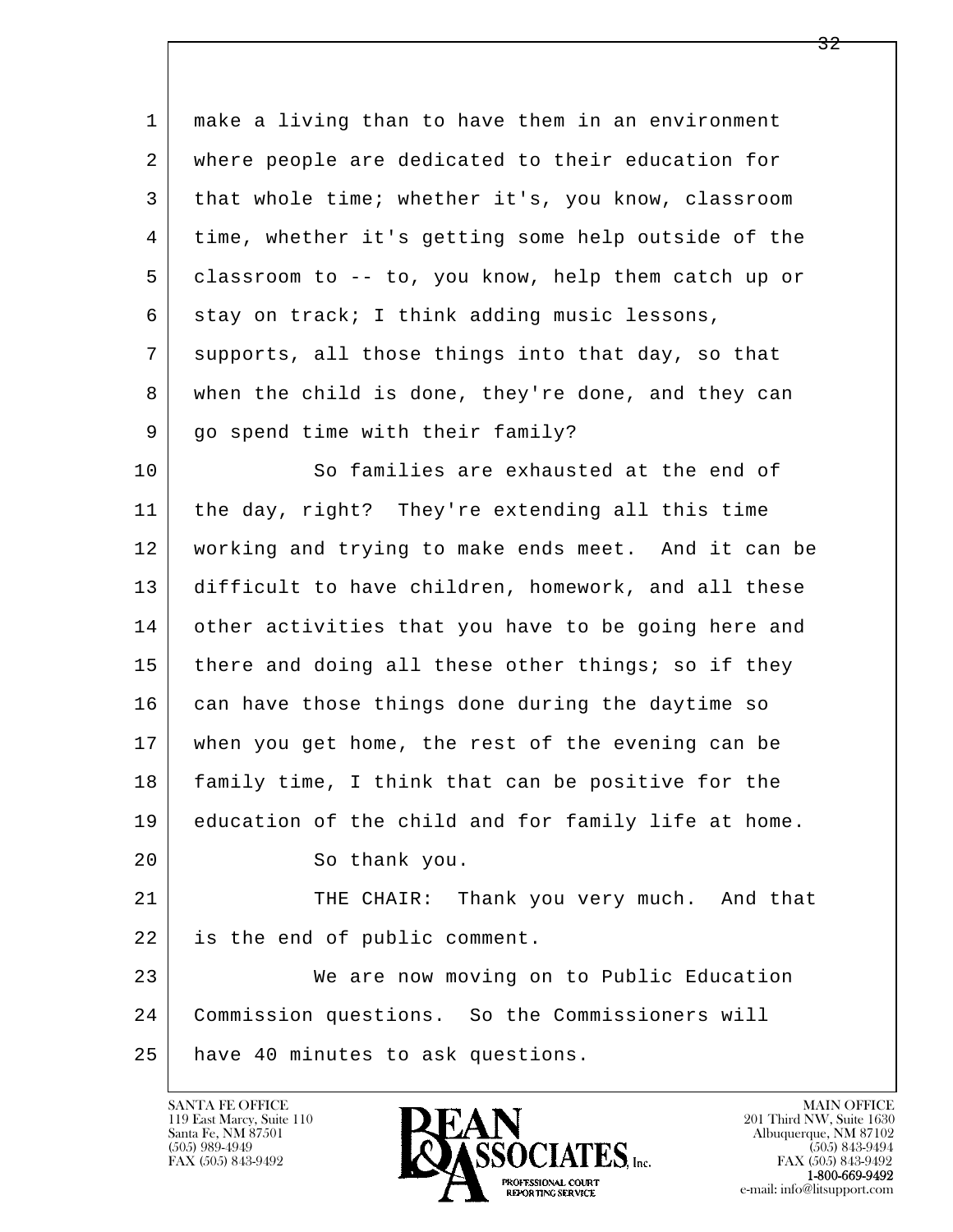l  $\overline{\phantom{a}}$ 1 I'm going to take the prerogative of 2 saying a few -- asking a few things, not taking up a 3 | lot of time, and then I will hand it over. 4 I'm curious as to why you chose Hillsdale 5 College to sort of partner with. I don't know how 6 else to phrase it. 7 MR. PATRICK MASON: Yeah, I understand. 8 And I'll tell you, I was hesitant, especially -- I 9 mean, I don't know -- I don't want to bring politics  $10$  into anything. But I'm a -- you know, I'm -- 11 whenever I see Hillsdale, I know they get into 12 politics sometimes; and it can be a little 13 controversial. 14 We didn't actually seek them out. What we 15 were doing is we had an idea of the model we wanted 16 for our students. And we wanted Core Knowledge, and 17 we wanted Riggs phonics, and we wanted 18 Singapore Math. And so we were talking -- we said, 19 "You know what? I bet you there's somebody out 20 there that uses at least part of that model that we 21 want that might be able to -- rather than having to 22 develop everything from scratch, develop a program 23 completely from scratch, I bet there is something 24 out there that is already using at least some of the 25 those things."

119 East Marcy, Suite 110<br>Santa Fe, NM 87501

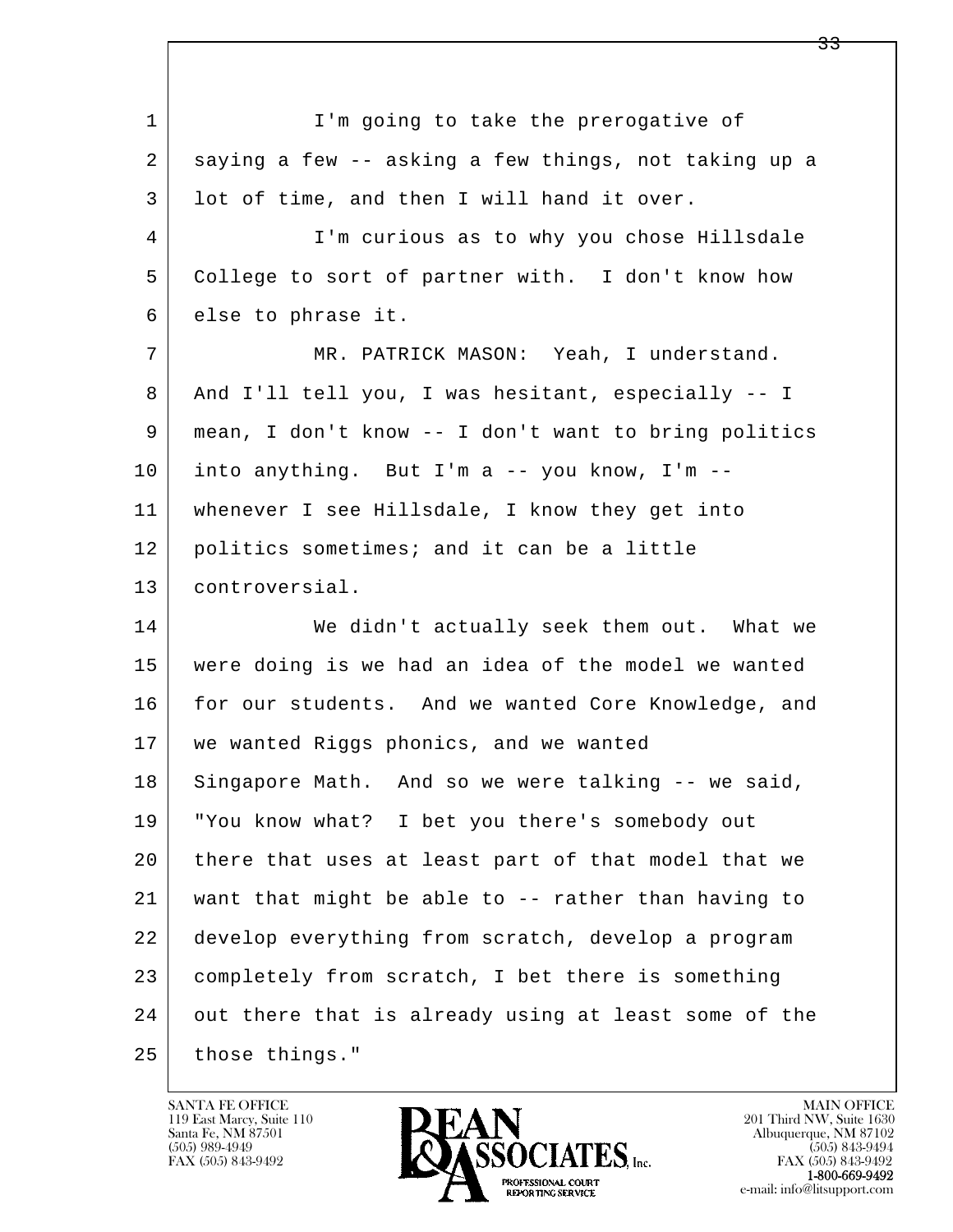l  $\overline{\phantom{a}}$ 1 So my wife got on the Internet, and she 2 searched for "classical school," "Riggs phonics," 3 "Singapore Math," and the first thing that popped up 4 was the Barney Charter School Initiative, where -- 5 I'm not sure exactly how they got formed; but their 6 donor, obviously, that formed their foundation, you 7 know, is associated with Hillsdale. He really liked 8 the idea of a classical curriculum using 9 Core Knowledge, Riggs phonics and Singapore Math. 10 So when we saw that -- again, I'll tell 11 you my wife was more excited, because she was doing 12 the curriculum stuff. But me being more -- I'm 13 involved in politics sometimes. I was very hesitant 14 I'll tell you, at first, to use Hillsdale. But -- 15 and it took a long time before we were willing to 16 get into that relationship. 17 But they came out; we met with them. And 18 we told them, you know, this isn't -- you're 19 advisory and we appreciate that. And we appreciate 20 the training, because training our teachers is so 21 essential in using this type of -- these programs 22 are tough programs. So we have to have our teachers 23 trained in them, and we can't provide the training. 24 So we appreciate the training; but we 25 don't want -- number one, we want to make sure that

119 East Marcy, Suite 110<br>Santa Fe, NM 87501

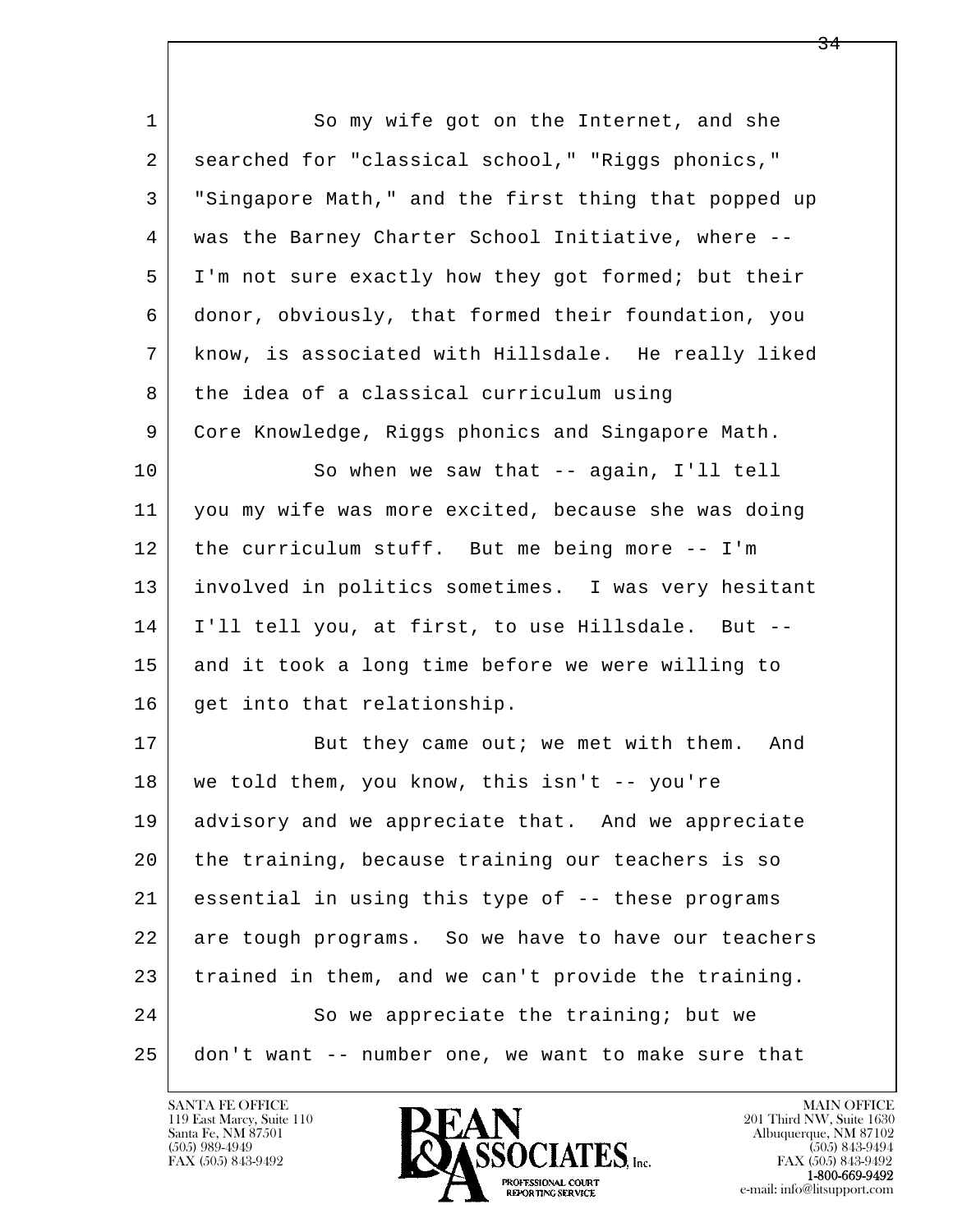l  $\overline{\phantom{a}}$ 1 no politics are ever injected into our school. And, 2 number two, we need to be able to tweak our school 3 in a way that fits our community. "And if you guys  $4 \mid$  are not okay with that"  $-$  and we told them, like, 5 for example, Native American issues, right? When 6 we're dealing with Native American issues, we need 7 to deal with them in a real way, without 8 sugar-coating anything, without the great, you 9 know -- without just saying that America did 10 everything right and nothing wrong. We have to deal 11 with those issues in a real way, and in a fair way, 12 you know? 13 | America didn't do everything right but; 14 | they didn't do everything wrong, either. Let's deal 15 with this in a proper way. And we need to be able 16 to integrate things like Code Talkers and Chief 17 Manuelito and other heroes of the Native Navajo and 18 pueblo people in our area. 19 | And we said, "If you're not okay with any 20 of this, then you're out." 21 They said, "All we do is send people in to 22 train your people how to do these programs." 23 We said, "Okay." 24 That's how we got involved. We actually 25 think they have some great people there. They've

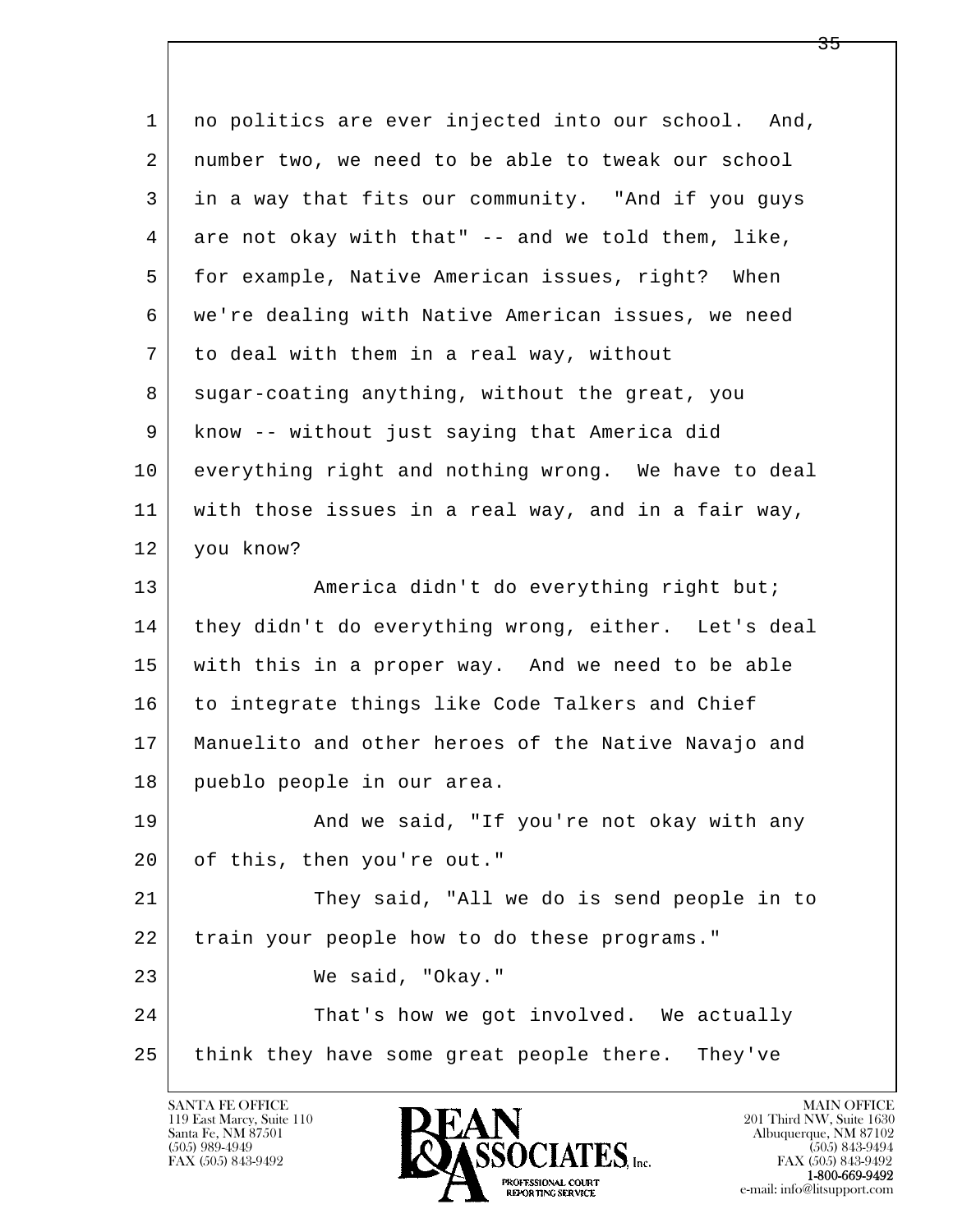l  $\overline{\phantom{a}}$  1 done a great job at other schools with amazingly 2 diverse communities and background. 3 THE CHAIR: I'll be honest. It's not a 4 political issue for me. It's when you research and 5 you go on their site, it's a very Christian-focused 6 school. And that, you know, concerns me, when I 7 open up a website and there's, you know, the Bible 8 sitting there. It really seems like there's -- you 9 know, I don't know how you keep that separate. 10 | MR. PATRICK MASON: Yeah. I mean, I 11 guess -- sorry, I didn't even think -- even think in 12 | that realm. 13 THE CHAIR: It has nothing to do with 14 | politics. 15 | MR. PATRICK MASON: So, I mean, I think --16 | that's just a given. You're a charter school; 17 you're a public school. You keep that separate. 18 And if you can't keep that separate, then you can't 19 succeed. 20 We have not gotten -- if you look at 21 Core Knowledge, Riggs, and Singapore, which is 22 basically the only support they're giving us, all 23 three of those are completely secular programs. 24 THE CHAIR: Right. 25 MR. PATRICK MASON: Not affiliated with

119 East Marcy, Suite 110<br>Santa Fe, NM 87501

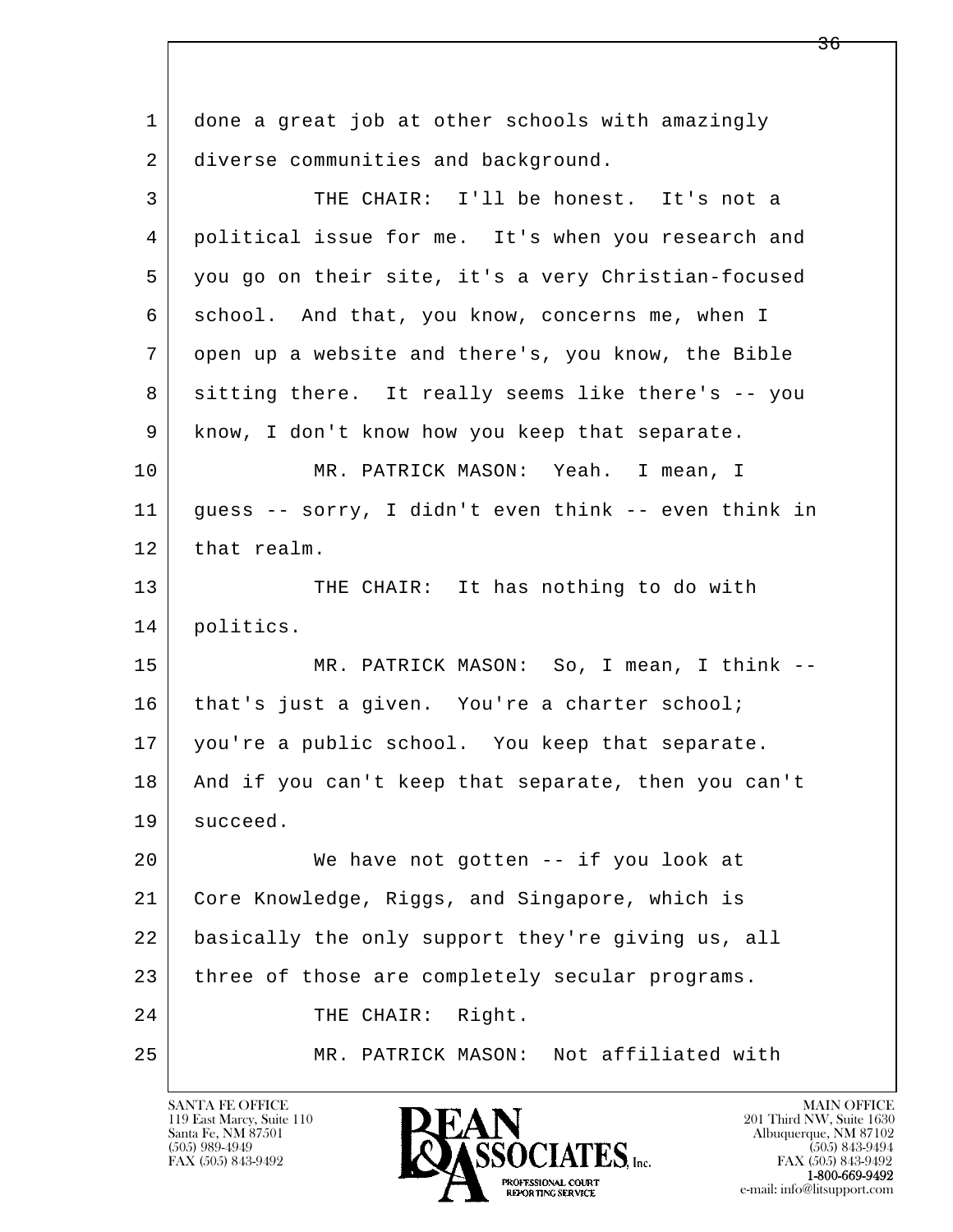| $\mathbf 1$ | any kind of religious institution. So in our mind,   |
|-------------|------------------------------------------------------|
| 2           | they're only supporting us in training them in that  |
| 3           | regard. And that, I guess, is something that we'd    |
| 4           | have to be aware of to make sure that that situation |
| 5           | stays in place. And that is something that -- I      |
| 6           | mean, as the governing council, I think,             |
| 7           | especially -- and it's a good thing that they're     |
| 8           | advisory only, because if it ever gets to that point |
| 9           | where they are being inappropriate in their -- in    |
| 10          | their kind of Christian influence, then I think      |
| 11          | that's up to the governing council, really, to say,  |
| 12          | "Well, it's been a great ride, but our relationship  |
| 13          | has ended."                                          |
| 14          | I think that's something that we have to             |
| 15          | be aware of. I think they understand that. If        |
| 16          | you -- with talking with them, their charter school  |
| 17          | initiative is very separate from the college.        |
| 18          | It's -- it's affiliated with the college. But the    |
| 19          | director of the program -- and they're aware of      |
| 20          | those issues; they're aware that $-$ - I mean, you   |
| 21          | can't do a charter school -- it's -- a charter       |
| 22          | school is not a religious school, and it should not  |
| 23          | be a replacement for that, you know.                 |
| 24          | We're both Catholic. And we would love --            |
| 25          | and love Catholic school. We think Catholic school   |

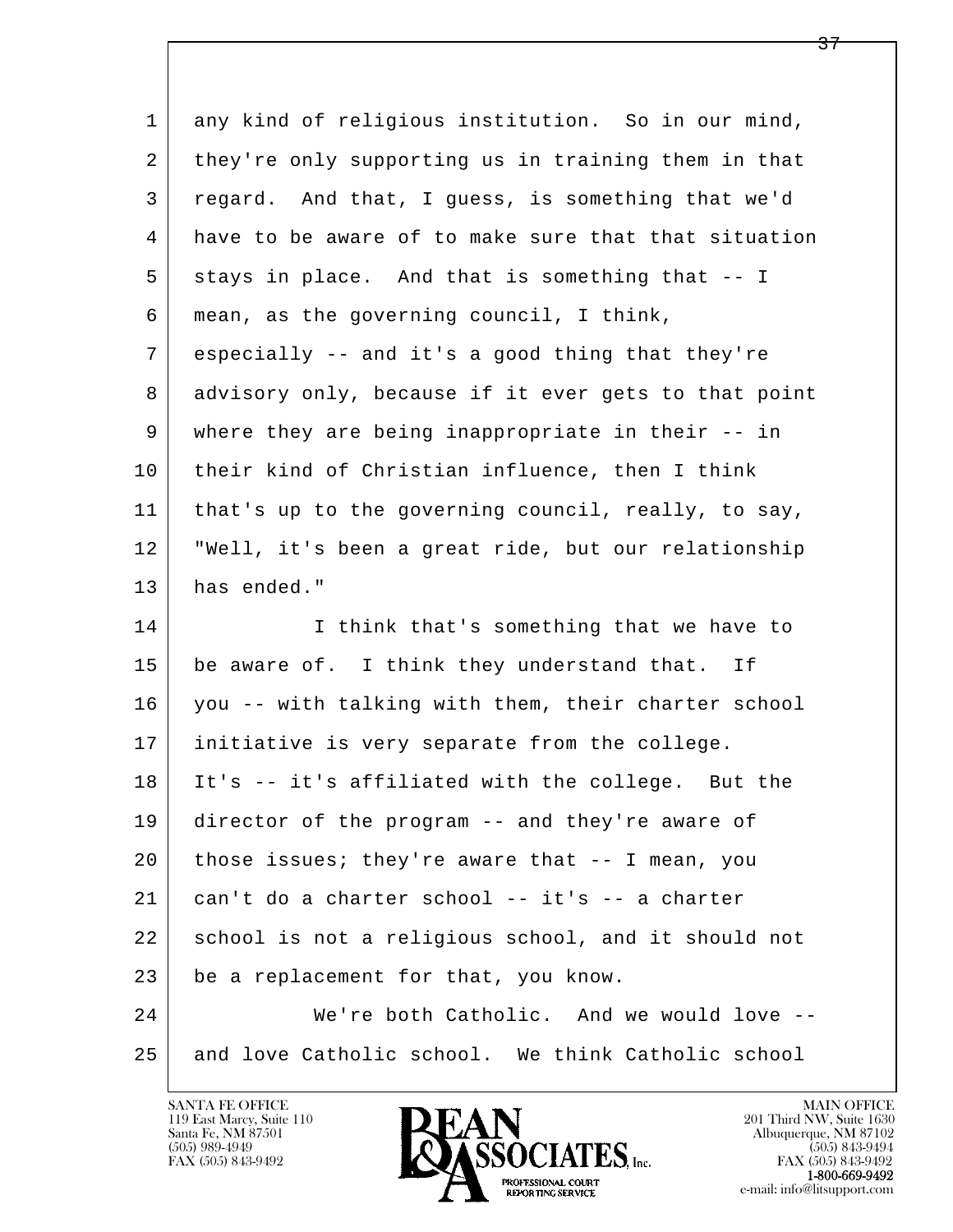l  $\overline{\phantom{a}}$  1 is great. But that's not -- that's very different 2 than a charter school. You have to keep -- you have 3 to keep those separate. And we are very aware of 4 that. 5 THE CHAIR: Okay. I'll just throw in one 6 more, before I pass it off. 7 | I think you're biting off a lot when 8 you're trying to start K-through-8 and almost 160 9 students when you're look at the profound amount of 10 curriculum that's going to have to be generated in, 11 | really, also, in my mind, a very short period of 12 time, when you're looking at the scope of your 13 curriculum that you're attempting to offer. And 14 having spent a lot of years writing curriculum, I 15 don't think you've put enough time in to adequately 16 be able to write that curriculum. And having to do 17 a K-through-8 in that short time period, I think  $18$  that's a lot, you know, that it's  $-$  19 MS. RACHEL MASON: Yeah. No, I do realize 20 that. Thank you for that input. Is this on? So 21 Hillsdale does have a lot of support in that way, 22 since they've done it before at several different 23 schools. There are specific Riggs advisers that can 24 | help with remediation and how to adjust the 25 curriculum precisely to your students. So we do

119 East Marcy, Suite 110<br>Santa Fe, NM 87501

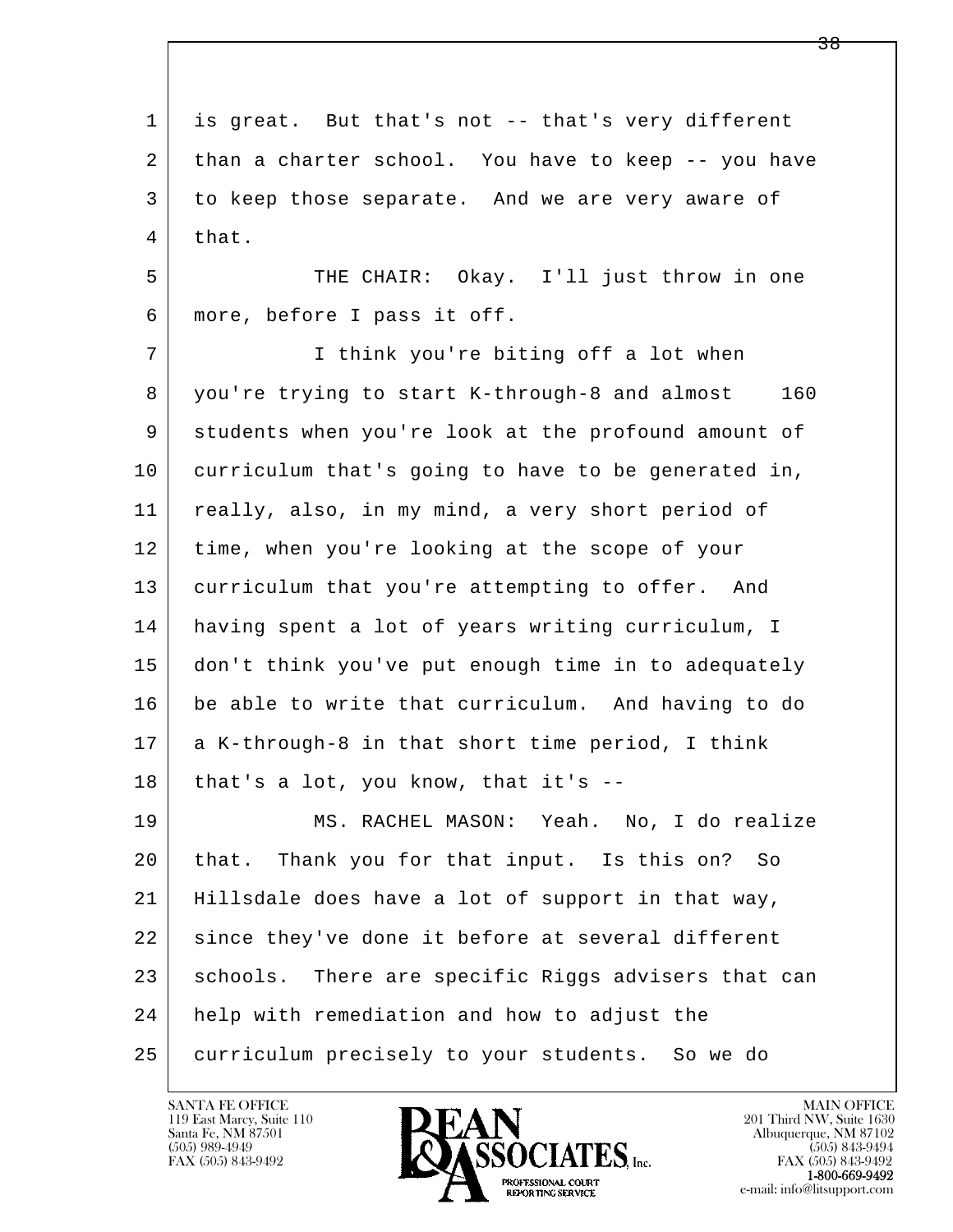l  $\overline{\phantom{a}}$ 1 have a lot of support in that way. 2 I -- we do have professional development 3 days built in. I think we have three full days 4 built into our year to help with some of the 5 curriculum. Also, hopefully, teachers are going to 6 be able to use planning periods and that kind of 7 stuff in a structured way -- I will obviously have 8 to go over this with the principal -- but in a 9 structured way to be able to develop that 10 curriculum. 11 | And I think -- I think you're right. It 12 is -- it is a lot to do. We do have a lot of time 13 built into -- before the beginning of the -- before 14 students come, to kind of develop all of that. And 15 a lot of it is going to be the teachers. And also, 16 we have the dean of instruction that's going to be 17 involved with the teachers, actively involved 18 helping them develop their curriculum and write 19 lesson plans. 20 So it does sound like a lot; but I think 21 we're also going to expect a lot of our teachers. 22 THE CHAIR: I was looking at that time 23 frame in the summer. I don't even think it's a 24 month. Is it just a month? Okay. 25 With that amount of curriculum, to me,

119 East Marcy, Suite 110<br>Santa Fe, NM 87501

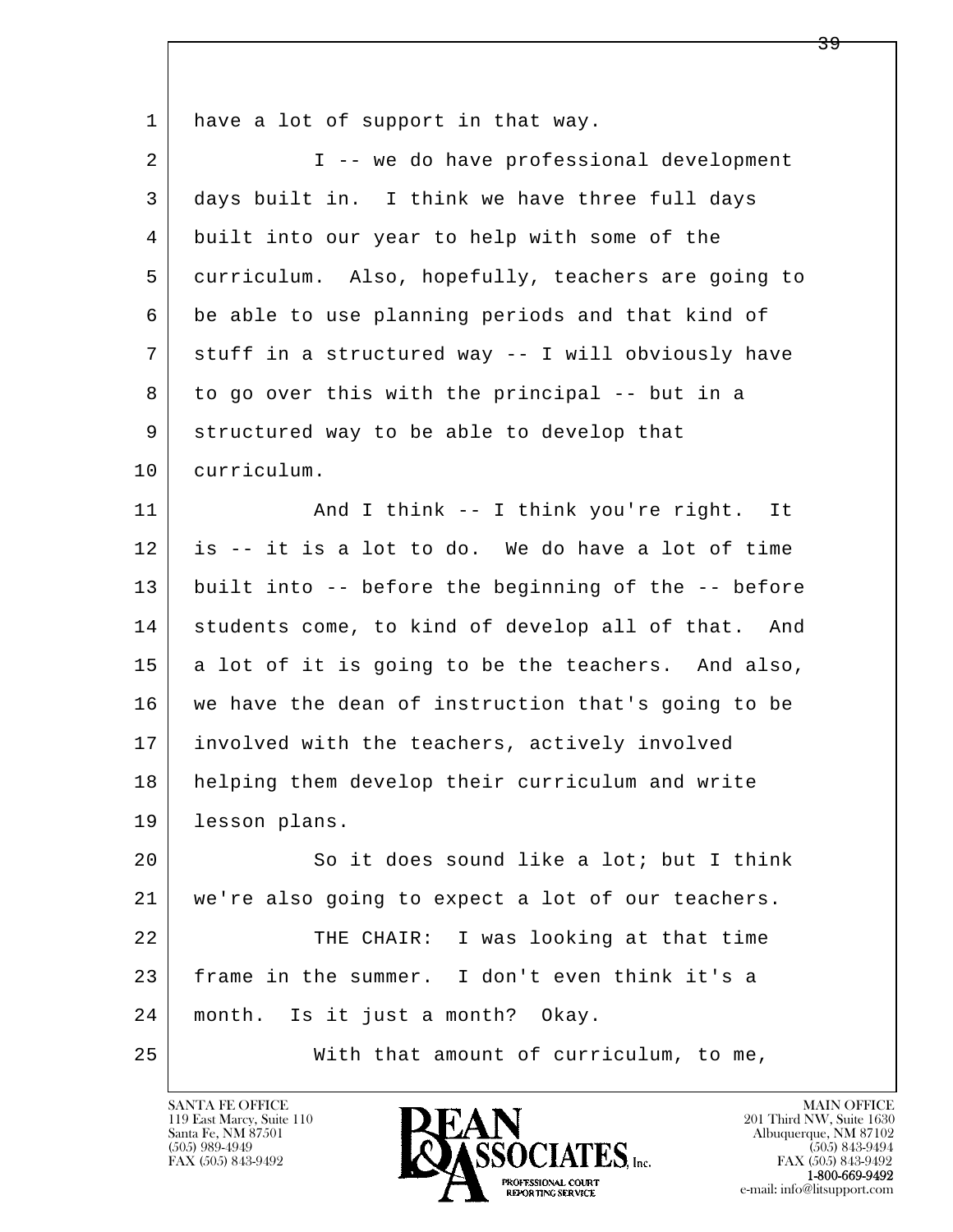| $\mathbf{1}$ | I've never seen that, personally, done with that     |
|--------------|------------------------------------------------------|
| 2            | amount of curriculum that you're asking to be ready. |
| 3            | MR. PATRICK MASON: No. I think -- and I              |
| 4            | think you're right. I think another thing,           |
| 5            | Core Knowledge does have a lot of pre-prepared       |
| 6            | lesson plans and pre- -- you're right. I mean --     |
| 7            | and we -- we went back and forth multiple times.     |
| 8            | "Do we do K-through-5 to start and then go           |
| 9            | one" -- and the reason we -- well, there's multiple  |
| 10           | reasons. But one of the reasons we settled on        |
| 11           | K-through-8 is kind of an administrative issue.      |
| 12           | If we want to have -- I should be -- I'm             |
| 13           | used to $--$ I should stand up, as if I'm in court.  |
| 14           | One of the things that we're used to, or             |
| 15           | that we wanted, was to that coordinator, a           |
| 16           | curriculum coordinator, that's not teaching one      |
| 17           | class, but is actually coordinating the curriculum   |
| 18           | with everybody.                                      |
| 19           | And just budgetarily, when we were doing             |
| 20           | the budget and working it out, the best way to       |
| 21           | achieve some of those goals was to do a K-through-8, |
| 22           | where you can have some of those -- some of those    |
| 23           | administrative tasks.                                |
| 24           | And -- but, yeah, you're right. I hope --            |
| 25           | I hope we are -- and we do have a lot of support     |

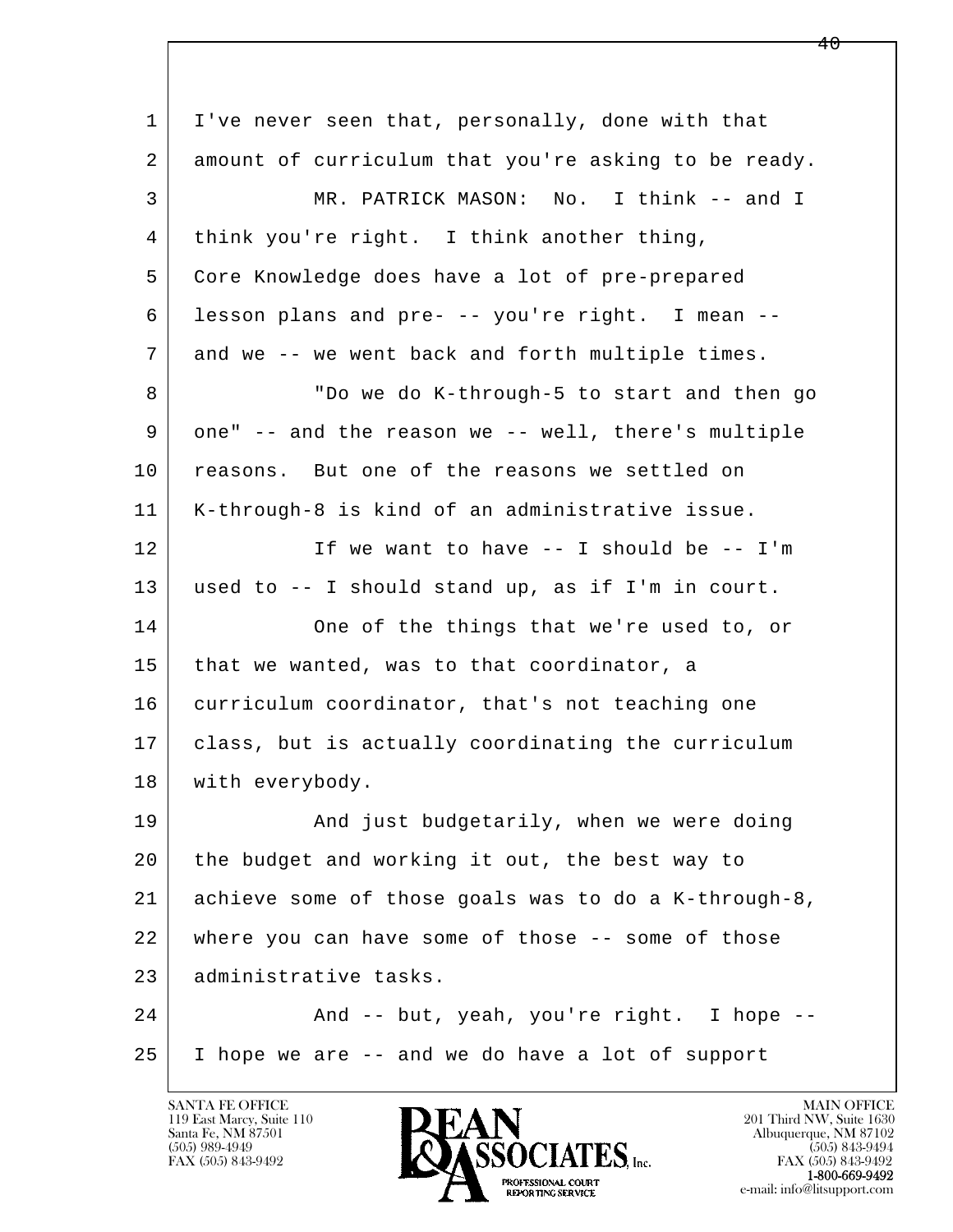l  $\overline{\phantom{a}}$  1 staff, support in place in the community and 2 | elsewhere. But you're right; I hope we're not 3 biting off too much. 4 THE CHAIR: Yeah, because I guess I have a 5 concern that if, you know, five sixth-graders apply, 6 the amount of time and effort that you're going to 7 have to put in for that curriculum, and you may 8 | not -- you know, what if you just have one 9 | seventh-grader that applies? 10 MR. PATRICK MASON: Yeah. 11 THE CHAIR: You know? And I think -- I'm 12 sorry. And I think the time was -- if the month 13 would be allotted if you were able to get funding 14 for the principal to start earlier. Was that not 15 what I read, that you were looking to fundraise so 16 that you could start your head administrator 17 earlier, so that a lot of this was contingent on 18 being able to put that head administrator in early? 19 MR. PATRICK MASON: Yeah. So the training 20 is not contingent on that. The training happens no 21 matter what, July -- no matter what, the head 22 administrator is going to start by July 1; and 23 probably by June 1, no matter what. 24 THE CHAIR: But June 1 is contingent on 25 funding.

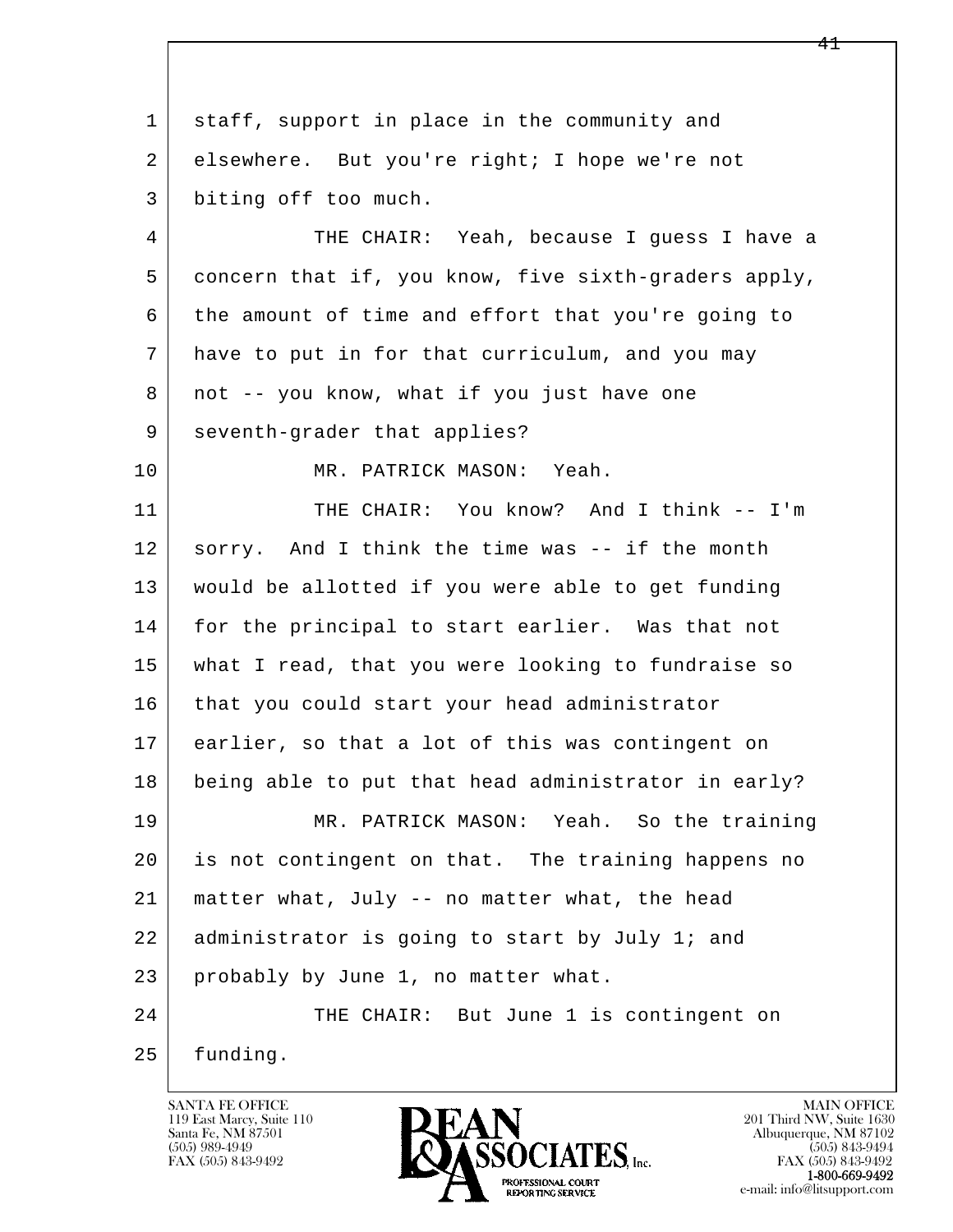l  $\overline{\phantom{a}}$ 1 | MR. PATRICK MASON: And I should say one 2 of the issues -- and this is more my area of 3 expertise more -- is I work with a lot of 4 nonprofits. I think you actually had one of the 5 nonprofits that I was on in front of you just a few 6 weeks ago. 7 But the -- we do like -- the -- Excellent 8 Schools New Mexico. 9 THE CHAIR: Excellent Schools New Mexico. 10 MR. PATRICK MASON: And, again, this all 11 | kind of developed independent from each other. 12 | Everybody is doing everything, it seems. 13 But we do Land of Enchantment Opera, for 14 example. We do a lot of fundraising. We have some 15 of our business community, a City Councilor here, 16 actually, Yogash Patel [verbatim], that when we 17 presented on our charter school, he was ready to 18 | write us a check walking out the door. 19 We've actually -- if we can raise \$50,000, 20 which I think is a very realistic number, we'll 21 actually be able to get our principal in a lot 22 earlier to be able to do even more of that 23 curriculum stuff. No matter what, starting June 1, 24 | they're going to hit the ground running. 25 THE CHAIR: Now, I'll turn it over to the

119 East Marcy, Suite 110<br>Santa Fe, NM 87501

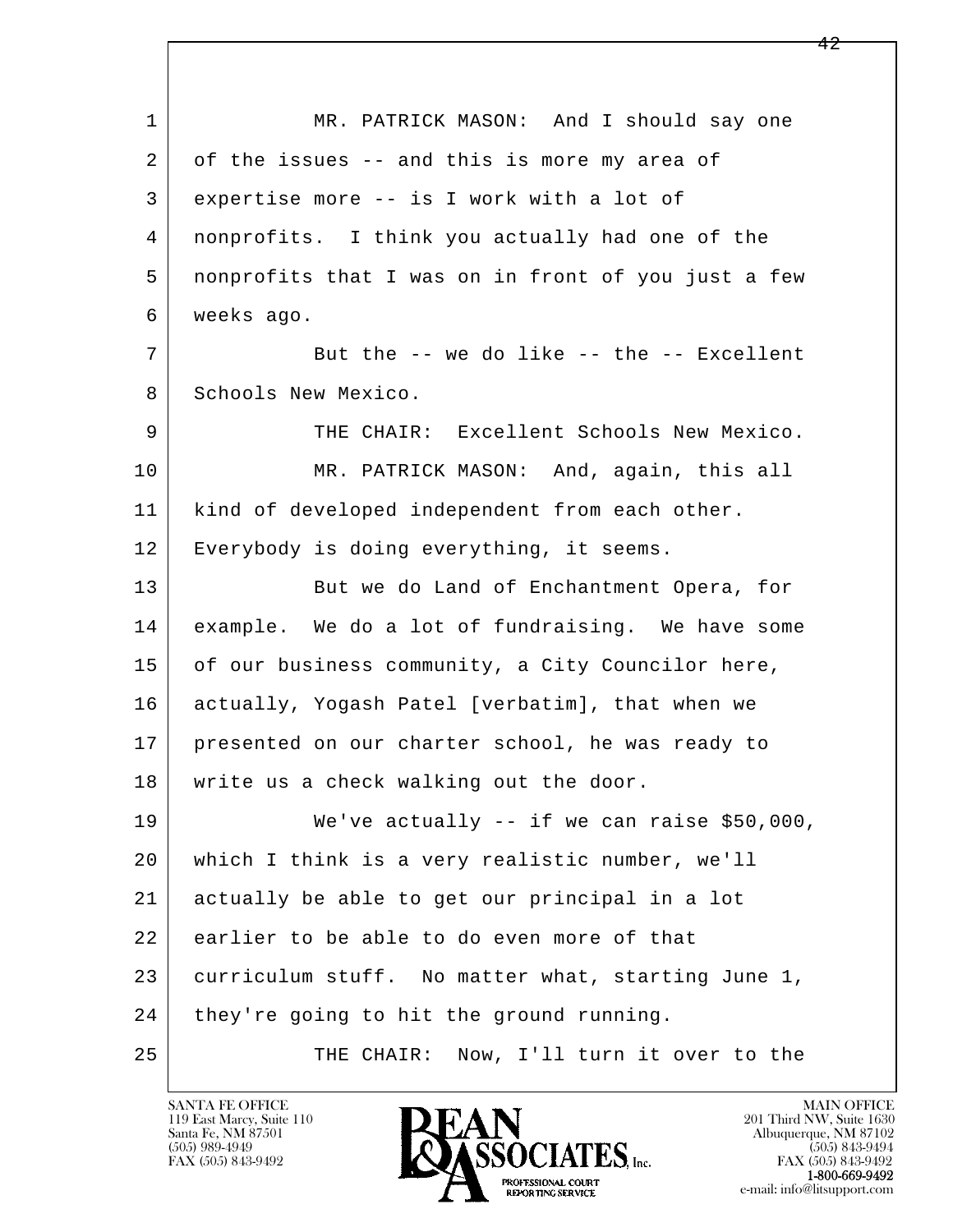l  $\overline{\phantom{a}}$ 1 rest of the Commission. 2 Commissioner Shearman? 3 COMMISSIONER SHEARMAN: Thank you very 4 much. I don't see you have a computer -- yeah, you 5 do; I'm sorry -- because a lot of my questions are 6 going to be on the budget. That's where I go first. 7 MR. PATRICK MASON: I've got it. I'll 8 bring it up. 9 COMMISSIONER SHEARMAN: Let me just say, 10 | I've been on this Commission a lot of years. And 11 one of the things that I think it's important for us 12 to let you all know -- and I'm sure you may have 13 already heard this -- is that this Commission must 14 make their decision on whether to grant this charter 15 or not based solely on the information that has been 16 turned in to us. 17 MR. PATRICK MASON: Yes. 18 COMMISSIONER SHEARMAN: We want to hear 19 what you have to say. It may clarify something for 20 us, that sort of thing; but we must stick with what 21 we've got. 22 | Twant to, first, look at your 23 application, which is Part C. I'm looking at the 24 Academic Framework, where you talk about school 25 size.

119 East Marcy, Suite 110<br>Santa Fe, NM 87501

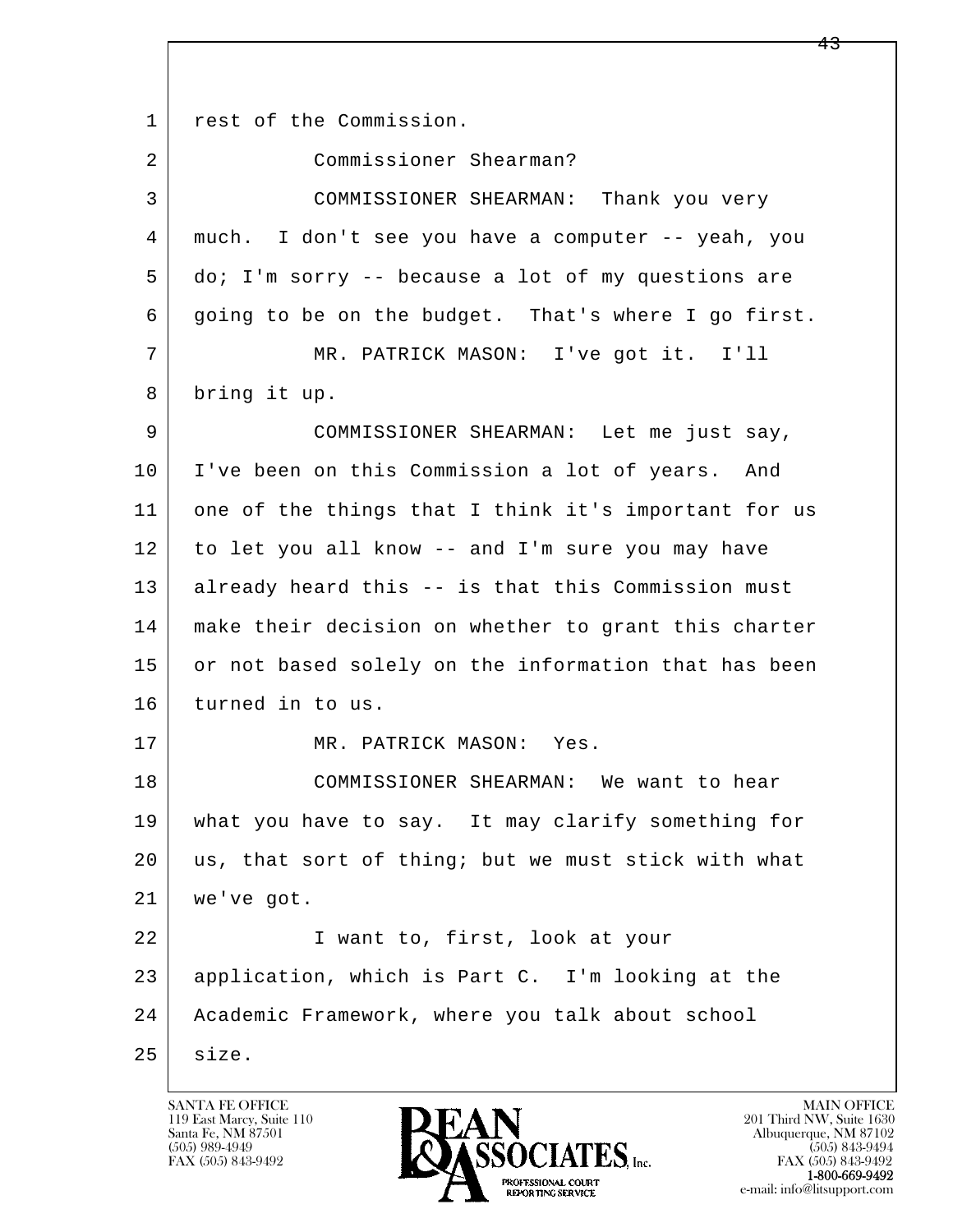l  $\overline{\phantom{a}}$  1 COMMISSIONER ARMBRUSTER: Pardon me, 2 Commissioner Shearman. Could you tell me what page 3 you're on? Are you reading from -- 4 COMMISSIONER SHEARMAN: I'm reading from 5 the application. I'm looking at Page 5 of 130. Or 6 the page number on the application itself is Page 4. 7 COMMISSIONER ARMBRUSTER: Got it. 8 MR. PATRICK MASON: Okay. 9 COMMISSIONER SHEARMAN: Okay? I'm looking 10 at your 1 through 5 years of number of students. 11 MR. PATRICK MASON: Right. 12 COMMISSIONER SHEARMAN: And you get to 13 Year 5, and it's 383. Then below that, it's at 14 capacity of 728. 15 | Tiust want to make sure there's no 16 confusion there whatsoever. If this charter is 17 approved, your enrollment cap would be 383. If 18 you're speaking of 728 at some future point in time, 19 that's exactly the way we -- or I -- understand it. 20 MR. PATRICK MASON: Yes. So our five-year 21 enrollment cap would be 383, with the 728 would be 22 kind of our end goal, once we had K-through-12 maybe 23 10 years down the line, 15 years down the line; but 24 yeah, our five-year enrollment cap would be 383. 25 COMMISSIONER SHEARMAN: Thanks very much.

119 East Marcy, Suite 110<br>Santa Fe, NM 87501

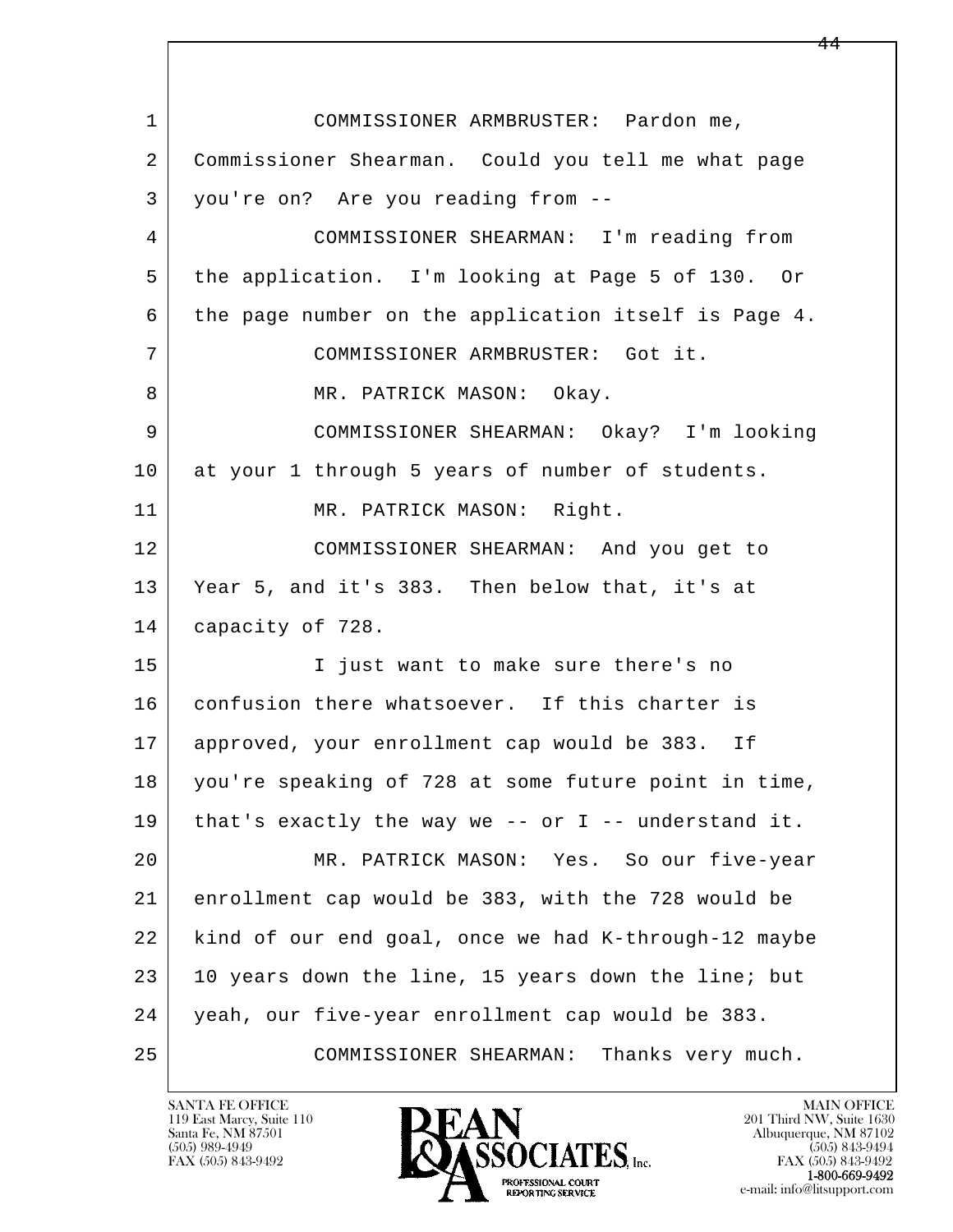l  $\overline{\phantom{a}}$ 1 The other thing I want to mention, you may 2 | not be aware of it yet; but PED has a new 3 interpretation of some of their budget rules. And 4 one of those is that a new school commencing 5 operation is budgeted on the number of students 6 actually enrolled, not your projection. 7 MR. PATRICK MASON: Right. We understand 8 that. 9 COMMISSIONER SHEARMAN: And so we've got a 10 problem with that right now with a school that has 11 | 17 students enrolled; and they are really in a bad 12 situation trying to get more students so that they 13 can open. You can't open with 17 students, I don't 14 think. 15 But, anyway, just so long as you're aware 16 of that. 17 MR. PATRICK MASON: We are. We actually 18 have a very aggressive enrollment -- I guess -- 19 enrollment action plan, I guess I would call it. 20 We've partnered with numerous large local businesses 21 that will be doing constant enrollment, daily 22 enrollments, have basically a counter at their 23 businesses, where people can enroll. And they're 24 attracting -- we're talking tens of thousands of 25 people.

119 East Marcy, Suite 110<br>Santa Fe, NM 87501



FAX (505) 843-9492 FAX (505) 843-9492 e-mail: info@litsupport.com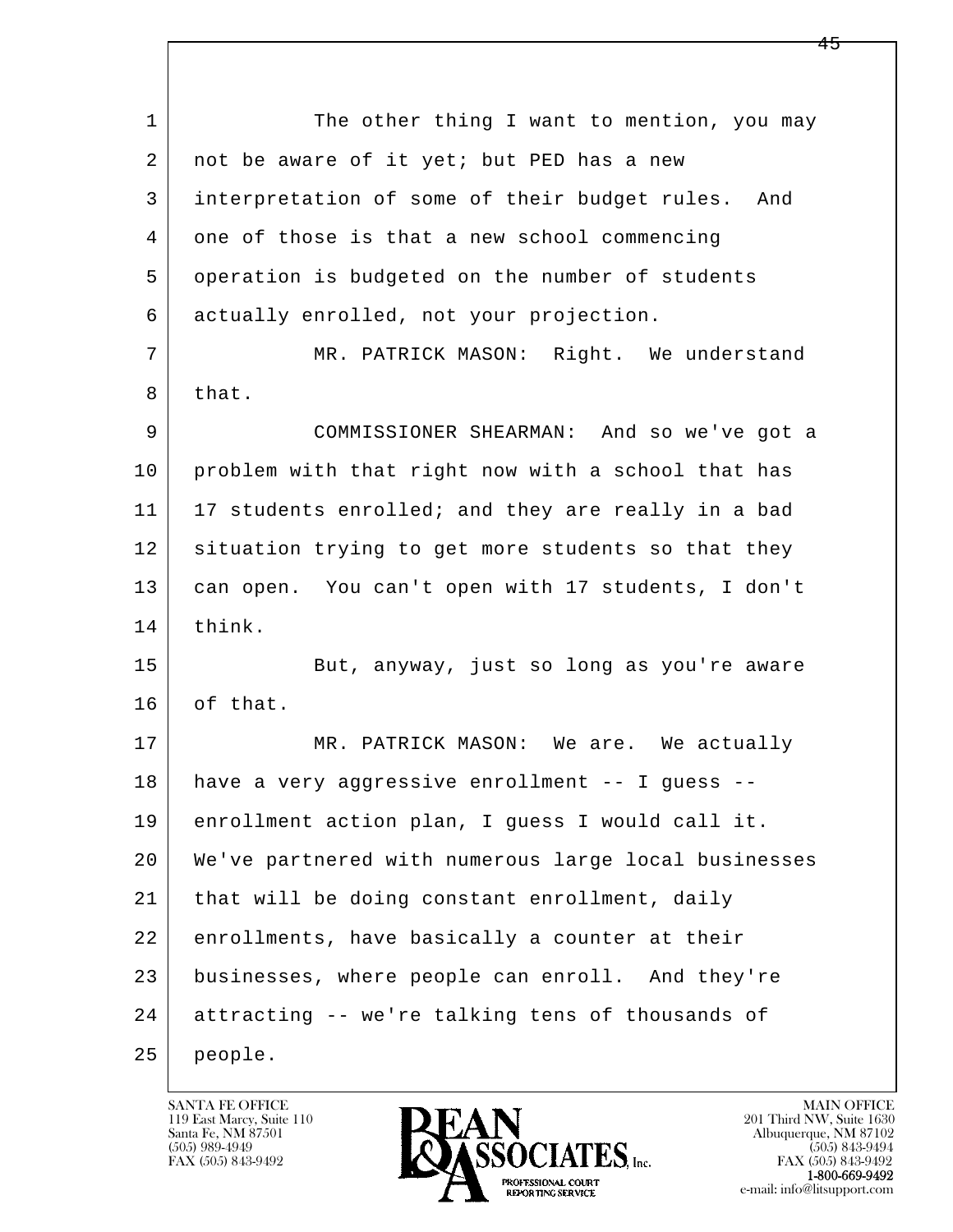| $\mathbf{1}$ | COMMISSIONER SHEARMAN: Wouldn't the word             |
|--------------|------------------------------------------------------|
| 2            | be "apply," not "enroll"?                            |
| 3            | MR. PATRICK MASON: Sorry. I'm not in                 |
| 4            | education. I sometimes get the terms mixed up. But   |
| 5            | no, we do understand that. That's an issue. I        |
| 6            | think that's probably the most daunting issue in a   |
| 7            | lot of ways is the funding, the financial issues.    |
| 8            | You have to get these kids enrolled. And even once   |
| 9            | they're enrolled, when July 1 hits around, what      |
| 10           | happens if they don't all show up, and your 60-day   |
| 11           | numbers, they drop out?                              |
| 12           | So what we've tried to do is be very                 |
| 13           | conservative in our budgeting, and very -- I guess   |
| 14           | I'd call nimble and dynamic in our ability to        |
| 15           | quickly change who our teachers are, what teachers   |
| 16           | we're hiring, what positions we're hiring.           |
| 17           | We've really got to thank the school                 |
| 18           | district. One of the biggest issues is going to be,  |
| 19           | obviously -- one of the biggest expenses for charter |
| 20           | schools is buildings and transportation and food     |
| 21           | service and things like that. We're -- actually      |
| 22           | have a great partnership with the district, where I  |
| 23           | think we're going to be able to work on a lot of     |
| 24           | those issues.                                        |
| 25           | COMMISSIONER SHEARMAN: Let's get to that             |

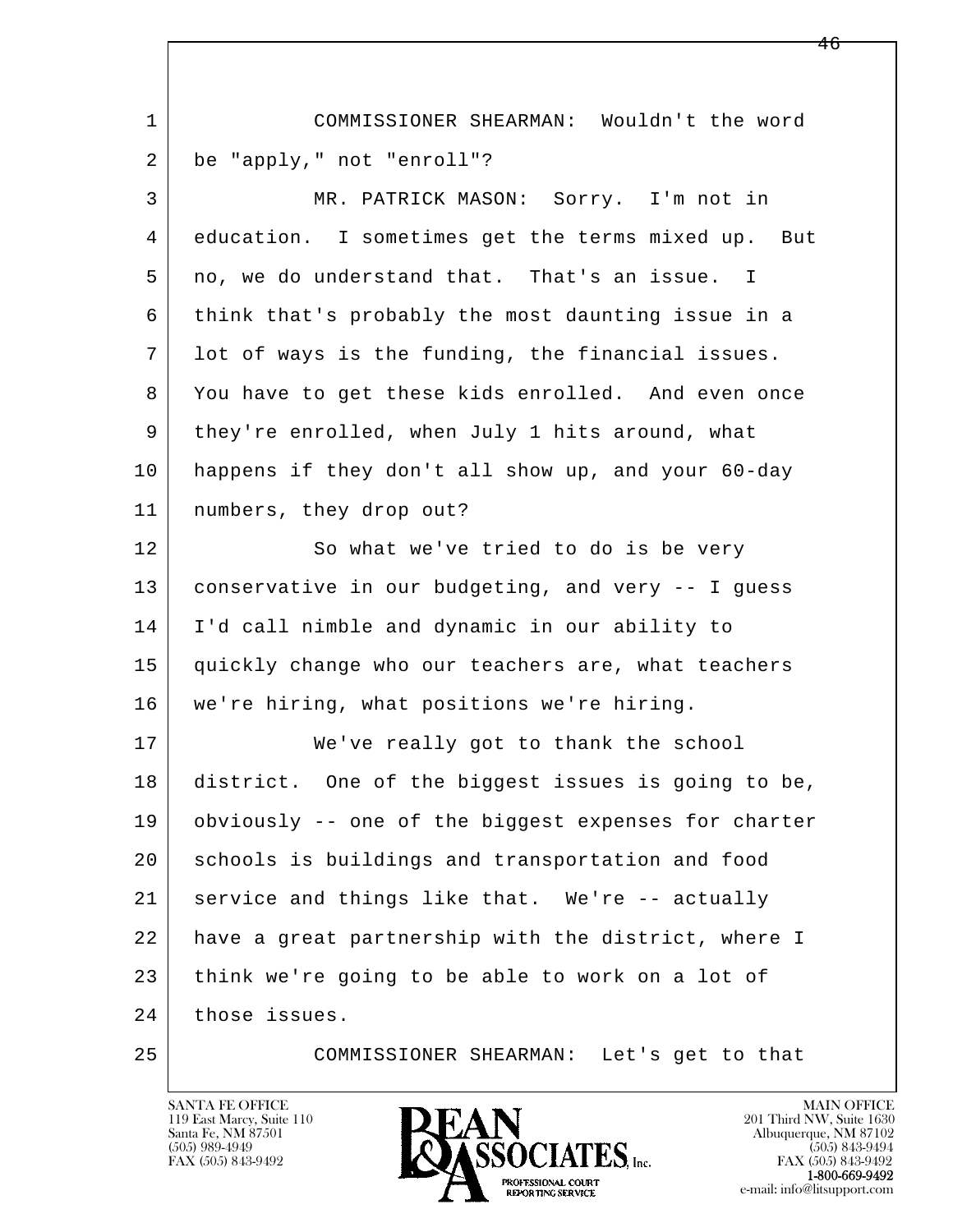l  $\overline{\phantom{a}}$  1 in a minute. Oh, I do have some questions. All 2 | right. Thank you for that information. I want to 3 look at your budget. 4 Now, actually, I want to look at your 5 910B5s first. 6 MR. PATRICK MASON: Okay. 7 COMMISSIONER SHEARMAN: And that is -- 8 Appendix F. 9 MR. PATRICK MASON: Yes, I have it open. 10 COMMISSIONER SHEARMAN: Just tell me when 11 you're ready. 12 MR. PATRICK MASON: I'm ready. I'm ready. 13 COMMISSIONER SHEARMAN: I'm looking at -- 14 | I don't suppose it makes a lot of difference; 15 | they're all pretty similar, except for number of 16 students. But I'm looking at your Year 1, 910B5 I'm 17 looking at gifted students, in the very, very first 18 section. 19 MR. PATRICK MASON: Yes, I see that here. 20 COMMISSIONER SHEARMAN: They're all 21 gifted. The only students you have that are special 22 education are gifted. 23 MS. RACHEL MASON: I'm sorry. I 24 understand -- that may have been my mistake. I 25 understood that to be C-level special education, or

119 East Marcy, Suite 110<br>Santa Fe, NM 87501

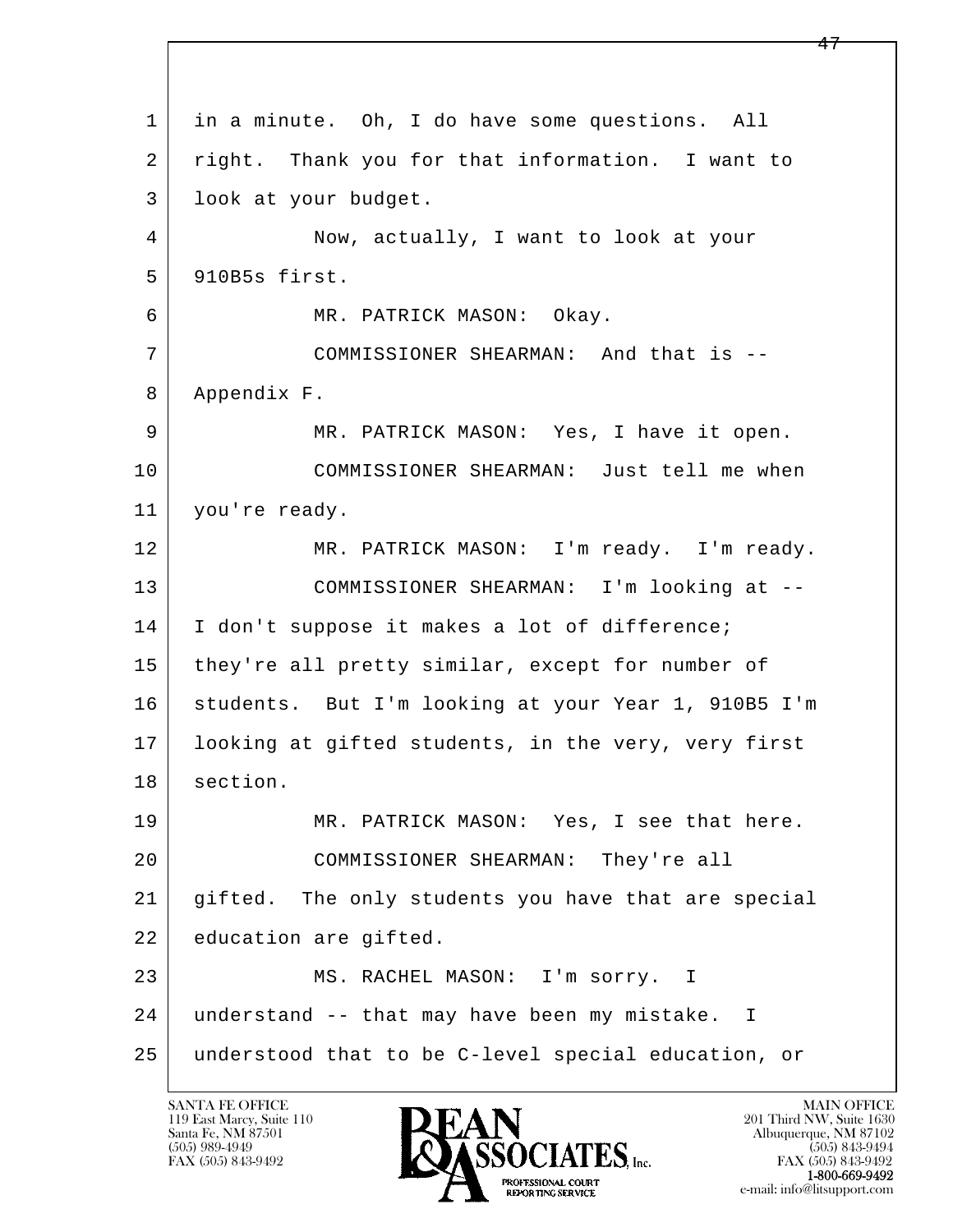l  $\overline{\phantom{a}}$  1 either way; so C-level special needs or C-level 2 gifted. But maybe I was doing that incorrectly. 3 MR. PATRICK MASON: We -- and reading it, 4 it says "C & C-gifted." We assumed that was either 5 C or C-gifted. In fact -- 6 COMMISSIONER SHEARMAN: So your intention 7 was not gifted. 8 MR. PATRICK MASON: No. In fact, 9 | especially in our area, we imagine most -- probably 10 all of those would actually be C-level, not C-level 11 | gifted. 12 COMMISSIONER SHEARMAN: And is that 13 | 15 percent of your projected enrollment? 14 MR. PATRICK MASON: Yes, it is, based 15 upon -- if you take the two of them together, that's 16 18. So both C-level and D-level, that's 18 of 17 the -- if you actually look down to the special 18 education section, you have the 18; plus, then, we 19 do the A- and B-level, which would be another 5. So 20 that's 23, plus the 2, and that's how we got to the 21 15 percent. 22 COMMISSIONER SHEARMAN: Okay. I needed 23 clarification there, because I really was not sure 24 what your intent was there. 25 MR. PATRICK MASON: Yeah, our intent is

119 East Marcy, Suite 110<br>Santa Fe, NM 87501

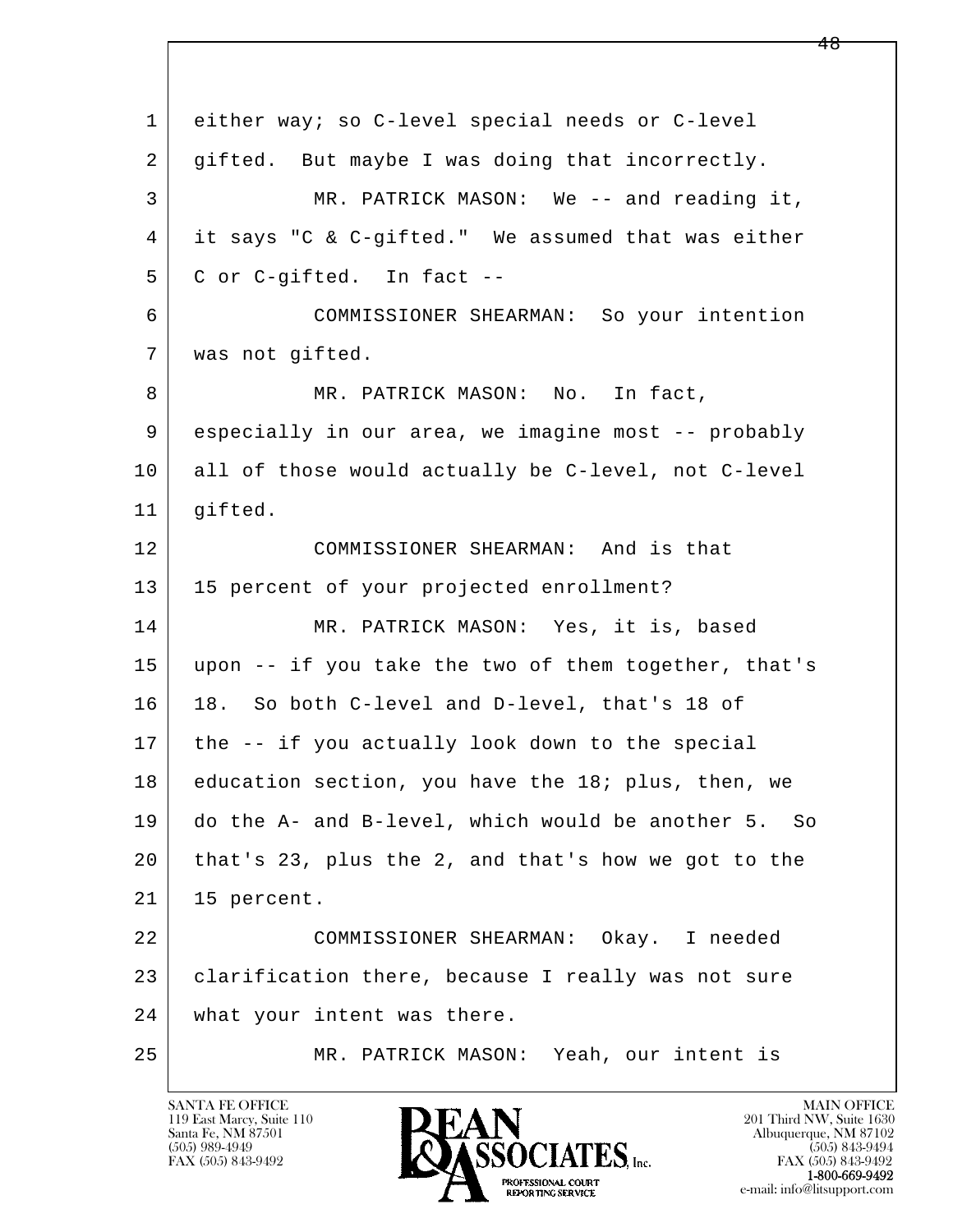l  $\overline{\phantom{a}}$ 1 | not gifted; it is C-level and D-level. 2 COMMISSIONER SHEARMAN: Okay. Good deal. 3 Let's go on to your budget, please. 4 MR. PATRICK MASON: Okay. I have it open. 5 COMMISSIONER SHEARMAN: The budget is 6 Appendix G. And can you see the Excel line numbers 7 in yours? 8 | MR. PATRICK MASON: Yeah. You know -- 9 COMMISSIONER SHEARMAN: Please feel free  $10$  to sit. 11 | MR. PATRICK MASON: Thank you, 12 Commissioner. I'm used to a judge that might hold 13 me in contempt if I don't stand. 14 COMMISSIONER SHEARMAN: I'm looking at 15 line 63. 16 MR. PATRICK MASON: Okay. And, Your 17 Honor, one of the things that's -- 18 COMMISSIONER SHEARMAN: Commissioners, is 19 everybody ready in the same place? 20 Okay. Line 63 says, "Teachers, Other 21 Instruction." 22 MR. PATRICK MASON: Yes. 23 COMMISSIONER SHEARMAN: And you have one 24 FTE in year one, two FTE in year two. What teachers 25 are those?

119 East Marcy, Suite 110<br>Santa Fe, NM 87501

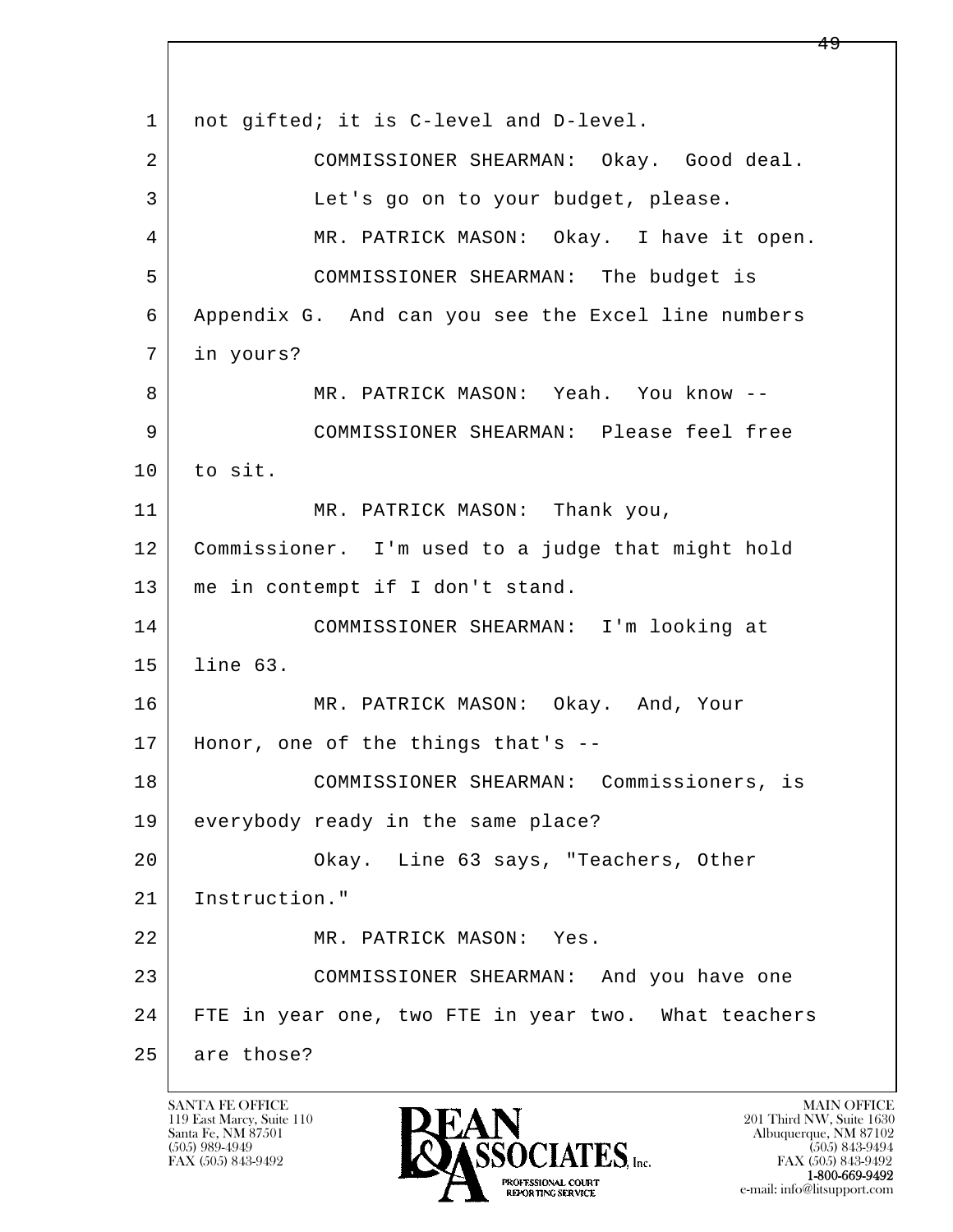l  $\overline{\phantom{a}}$ 1 MR. PATRICK MASON: That would actually be 2 | our -- so it's full-time equivalent, not full-time 3 teacher. So what we were thinking is that would 4 actually be primarily our language teachers. 5 COMMISSIONER SHEARMAN: What are they 6 teaching? 7 MR. PATRICK MASON: Language. 8 COMMISSIONER SHEARMAN: Language. 9 MR. PATRICK MASON: So Latin, Navajo -- 10 it's not just language. It's also Navajo culture. 11 So it would be our Navajo culture and language, 12 Latin; it would also be Spanish. Those are our 13 | language teachers. 14 COMMISSIONER SHEARMAN: Okay. 15 THE CHAIR: Can I just ask one question? 16 COMMISSIONER SHEARMAN: Sure. Sure. 17 THE CHAIR: Have you looked to see how 18 | easy it is to find a teacher who's certified to 19 teach Latin? 20 MR. PATRICK MASON: We actually have one. 21 | THE CHAIR: Do you, really? Let me 22 congratulate you; because I came from a metropolitan  $23$  area, and we couldn't find  $-$  24 MR. PATRICK MASON: Sorry. I forget. No, 25 we -- force of habit.

119 East Marcy, Suite 110<br>Santa Fe, NM 87501

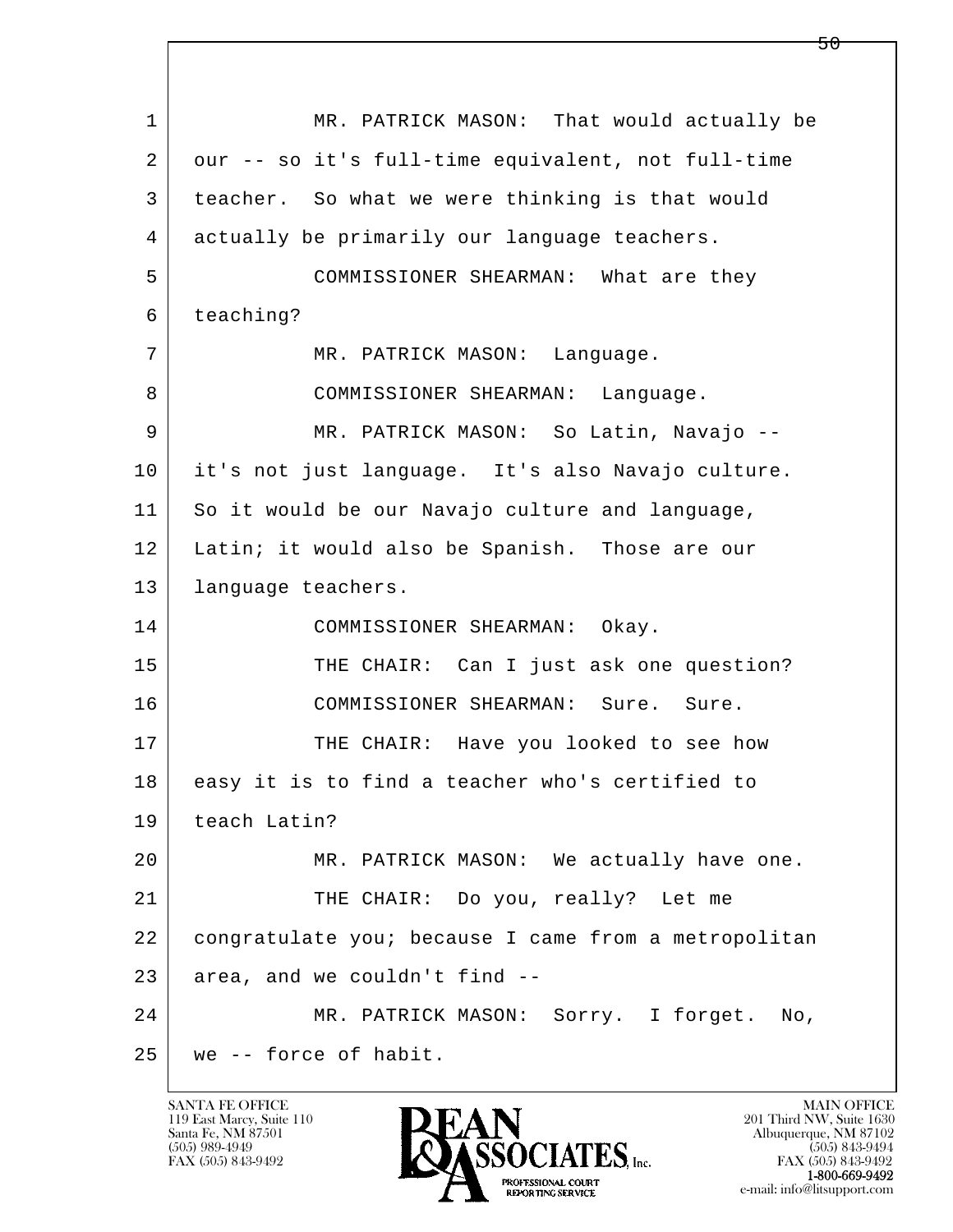l  $\overline{\phantom{a}}$ 1 But, yeah, we -- actually, so I went to 2 the Catholic school in town, and they always offered 3 Latin. And, in fact, there's a number -- there's 4 not many; but there's actually two -- and I'd have 5 to look again. They tell me that they're certified; 6 so they may not actually be. But there are two 7 individuals in town that have both taught Latin 8 before and they say they're certified. But, I mean, 9 again, I'd have to look at their -- 10 THE CHAIR: I think being at a Catholic 11 school, it could be possible that they're not 12 certified. 13 MR. PATRICK MASON: We're also partnered 14 with a lot of classical schools -- classical 15 colleges that do have that type of thing. And so 16 we're -- our intent is -- we recognize that might be 17 an issue. If that is an issue, then we may have 18 to -- we may have to adjust that. Yeah, we do 19 | recognize that issue. 20 THE CHAIR: Thank you. 21 COMMISSIONER SHEARMAN: But you realize 22 that you have put in the teaching of Latin as a 23 requirement. Actually, you're making it a 24 graduation requirement and doing away with career 25 readiness and replacing it with Latin. That's a

119 East Marcy, Suite 110<br>Santa Fe, NM 87501

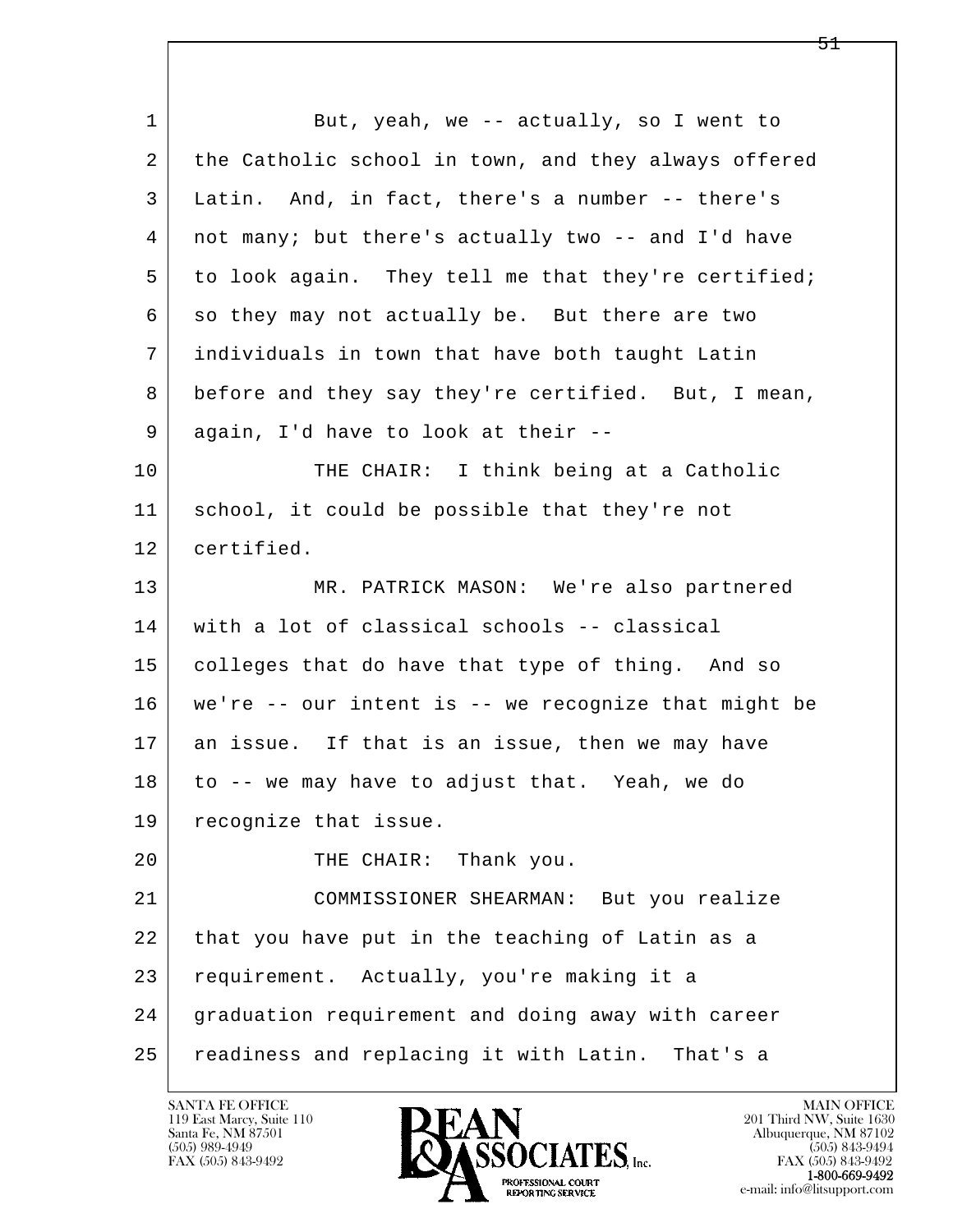l  $\overline{\phantom{a}}$  1 requirement in your contract, in your charter. You 2 | can't just change it. 3 MR. PATRICK MASON: No. Yeah, we do 4 understand that. I shouldn't have said change it. 5 We're going to -- if that becomes an issue, we're 6 going to have to find out the best way to address 7 that issue, whether -- and I think -- and I think we 8 have a plan for that; namely, these classical 9 schools that do have Latin-certified teachers, to 10 partner with them. And I don't know. Maybe you can 11 address that, as well. 12 MS. RACHEL MASON: Yeah. Well, also, I 13 guess, in one scenario, if a principal has an 14 administrator that we hire who has -- ideally it's 15 one of our preferred requirements -- if they have 16 experience in classical education, they will likely 17 have experience in Latin, as well. And if we do not 18 have -- if the principal -- he could teach a couple 19 of Latin classes, if he needed to. 20 Or if he is not certified, and we do not 21 have a teacher the first year that's certified, 22 we're going to have them on board right away. 23 They're coming from a classical school. They may 24 have a Latin background already. But we could 25 probably provide funding for them to get certified

119 East Marcy, Suite 110<br>Santa Fe, NM 87501

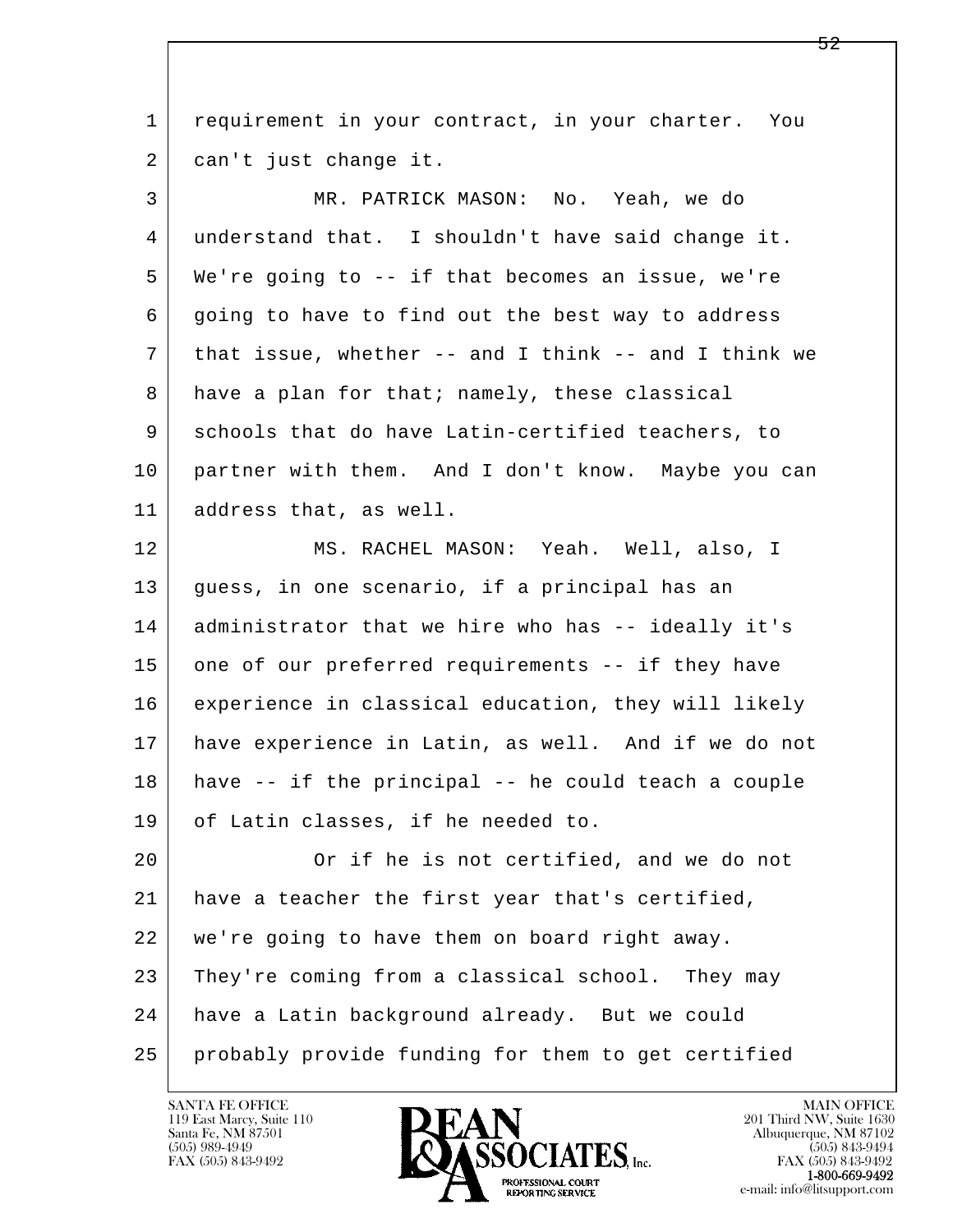| $\mathbf{1}$ | within a couple of years, and then they'll be able   |
|--------------|------------------------------------------------------|
| 2            | to teach our high school program.                    |
| 3            | COMMISSIONER SHEARMAN: I hate to be such             |
| 4            | a downer on Monday morning. But you do realize in    |
| 5            | your budget, your head administrator, your principal |
| 6            | is a 1 FTE. If you have them teaching, they're not   |
| 7            | a 1 FTE principal. So you've got to split that out   |
| 8            | and show exactly where the money is coming from,     |
| 9            | okay?                                                |
| 10           | THE CHAIR: And you're starting your Latin            |
| 11           | in sixth grade. So it's not a high school issue.     |
| 12           | So you need to do that right away, because you're    |
| 13           | opening K-8.                                         |
| 14           | MR. PATRICK MASON: And actually -- and               |
| 15           | the coordinator is the one we're thinking of, not    |
| 16           | necessarily the principal; but the coordinator, what |
| 17           | might be considered a vice-principal type thing.     |
| 18           | COMMISSIONER SHEARMAN: And where is that             |
| 19           | coordinator in your budget?                          |
| 20           | MR. PATRICK MASON: That coordinator would            |
| 21           | be -- I think he's in the same section as the        |
| 22           | principal. They call it a coordinator or -- it's     |
| 23           | under "Administration." I have to look at the line.  |
| 24           | They are Coordinator, slash, Subject Matter          |
| 25           | Specialists. And that's at line 818.                 |

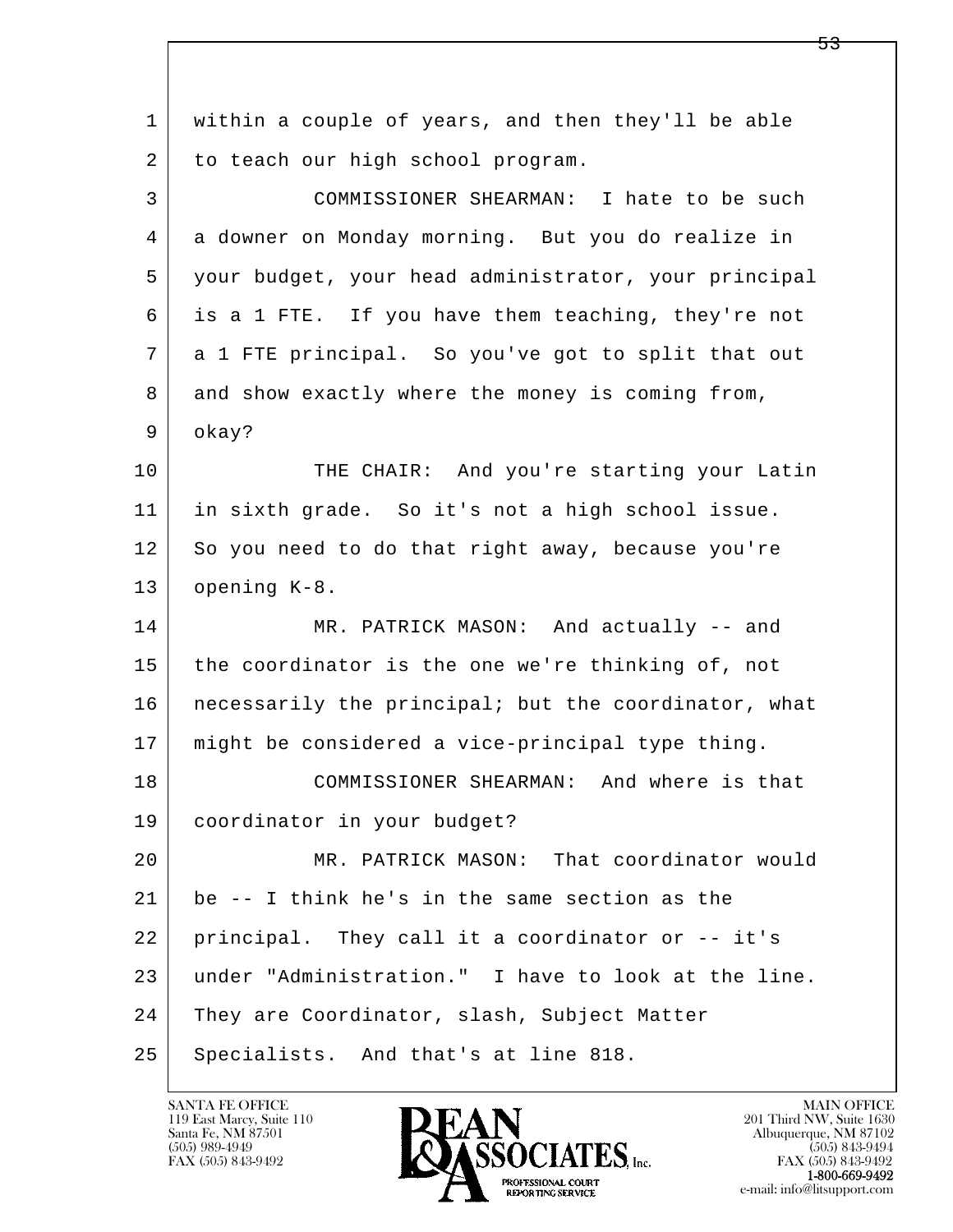l  $\overline{\phantom{a}}$  1 COMMISSIONER SHEARMAN: Say that again? 2 MR. PATRICK MASON: 818, in the Excel 3 spreadsheet. 4 COMMISSIONER SHEARMAN: Let me go back to 5 line 63; I wasn't quite finished with my questions 6 there. Your line 63 and your line 69, your 7 teachers, Other Instruction, and your Grades 1 8 through 12. 9 MR. PATRICK MASON: Yes. 10 COMMISSIONER SHEARMAN: Their salary 11 averages out to \$34,312. 12 MR. PATRICK MASON: In our first year. 13 COMMISSIONER SHEARMAN: You do realize 14 that's a Level 1 teacher, barely away from 15 absolutely no experience at all. Level 1, no 16 experience, starts at \$32,000. 17 MR. PATRICK MASON: And we are -- we talk 18 about this on our application is we are going to be 19 looking at a lot of new teachers, primarily because 20 of the -- not primarily. One of the reasons is 21 because of the lack of teachers in our area, we're 22 going to have to be looking at a lot of new teachers 23 straight out of college. We do -- which will be at 24 the \$32,000 level. 25 We did try to average in that there are

119 East Marcy, Suite 110<br>Santa Fe, NM 87501

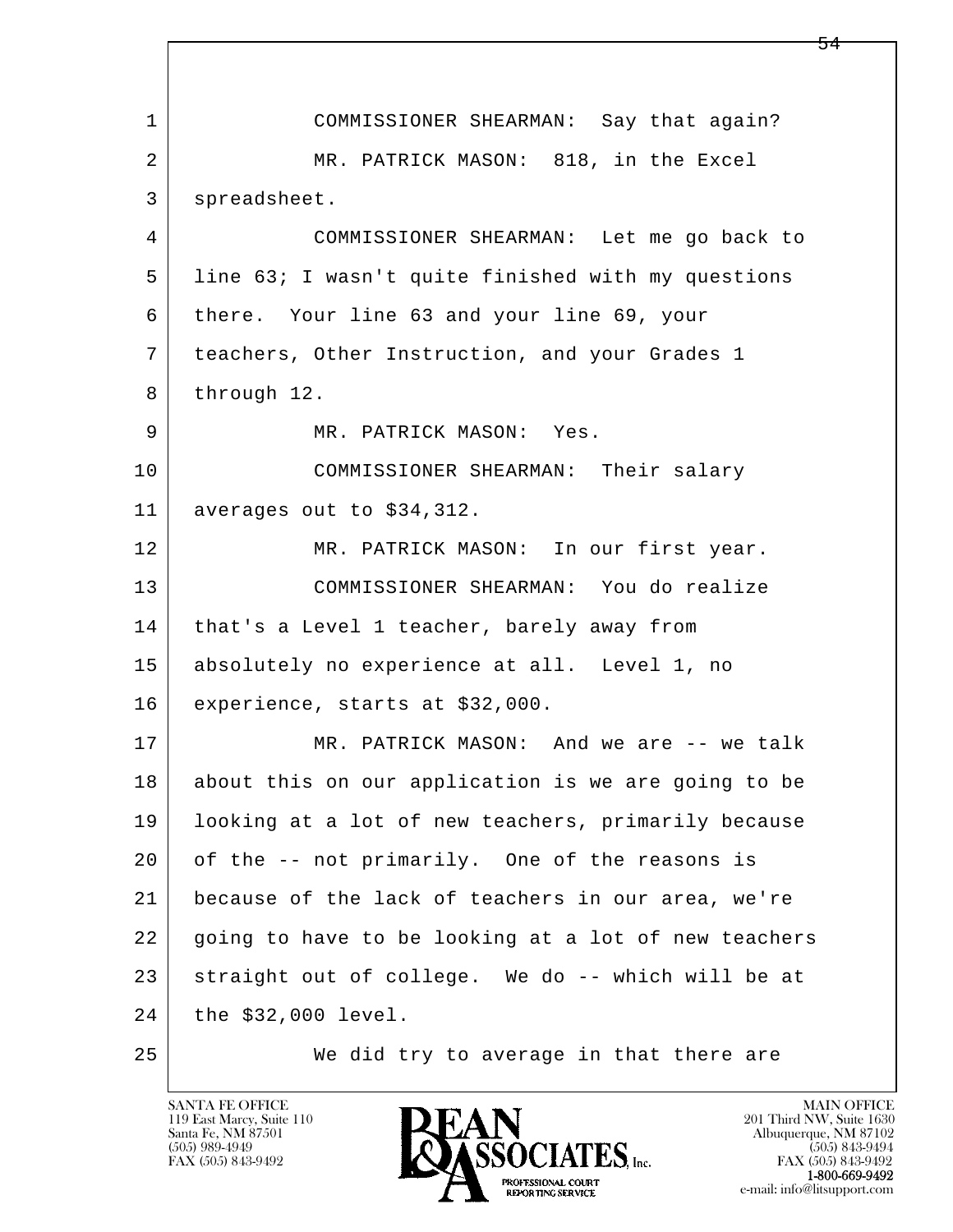l  $\overline{\phantom{a}}$  1 going to be some more experienced teachers. But 2 realistically -- and it's the type curriculum, too. 3 It's not what most teachers are used to. We do want 4 a teacher that is fairly new to the teaching game 5 that's going to come in with an open mind and not 6 get bogged down, I mean, teaching phonics and things 7 like that, that they've never done before and get 8 frustrated. 9 We do -- we did build extra into the 10 budget, with the idea being -- even within -- even 11 within the teacher areas -- that when you average 12 them all out, we have, like, probably two extra 13 positions in there. 14 So if we do have more experienced 15 teachers -- and the coordinator. The idea of the 16 coordinator is a very experienced person in the 17 coordinator position that can actually help with 18 these new teachers, and have just a couple of the 19 | teachers that are obviously going to be more 20 experienced. And if you average it out, we figure 21 that, you know, you're going to have about three -- 22 three, four, five year -- that have been teaching 23 for four or five years, and most of them, one or two 24 | years, and the coordinator who would have many 25 years' of experience.

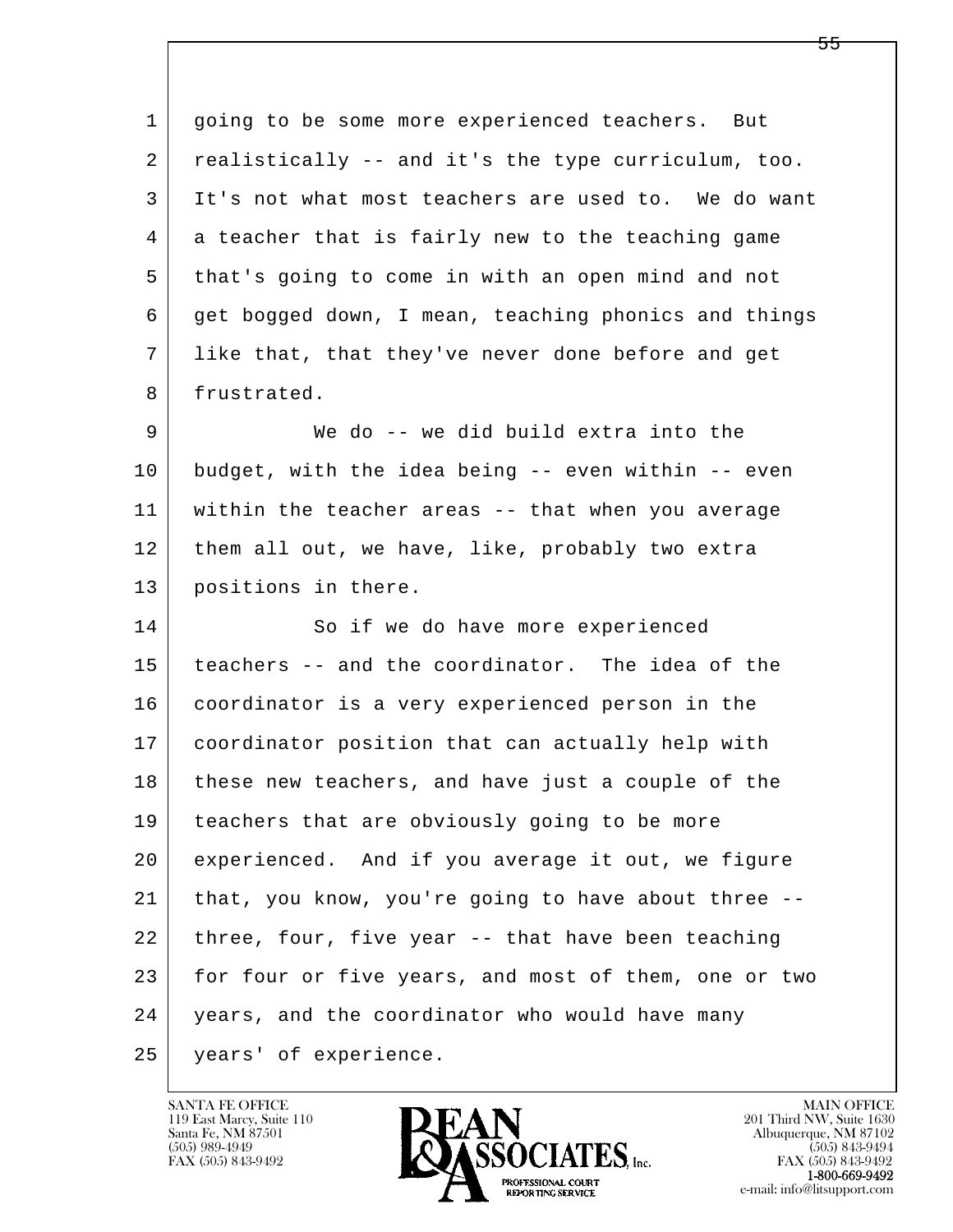| $\mathbf{1}$ | COMMISSIONER SHEARMAN: Anybody with more             |
|--------------|------------------------------------------------------|
| 2            | than five years is going to have Level 2, and that's |
| 3            | going to cost you \$42,000, at least. And actually,  |
| 4            | if they've got that more years of experience, it's   |
| 5            | going to cost you more than \$42,000.                |
| 6            | MR. PATRICK MASON: That would be our                 |
| 7            | coordinator position we have at \$44,000.            |
| 8            | COMMISSIONER SHEARMAN: I'm talking about             |
| 9            | teachers.                                            |
| 10           | MR. PATRICK MASON: I understand that.                |
| 11           | Our pay scale, once they're up to a Level 2, it      |
| 12           | should pay them that.                                |
| 13           | COMMISSIONER SHEARMAN: Okay. While we're             |
| 14           | still on teachers, I don't think you've got enough   |
| 15           | money in teachers. I know in year two, the teachers  |
| 16           | that you have here, the FTE that you have here, that |
| 17           | averages out to everybody gets a \$10,000 raise. But |
| 18           | that's year two.                                     |
| 19           | First, you've got to get those teachers in           |
| 20           | here. I've been on the school board in Artesia for   |
| 21           | 30 years. I will tell you getting teachers is        |
| 22           | tough, really tough. We've gone to the extreme of    |
| 23           | teacherages now. We have housing that is a lure to   |
| 24           | have teachers come to our town, even a brand new     |
| 25           | teacher.                                             |

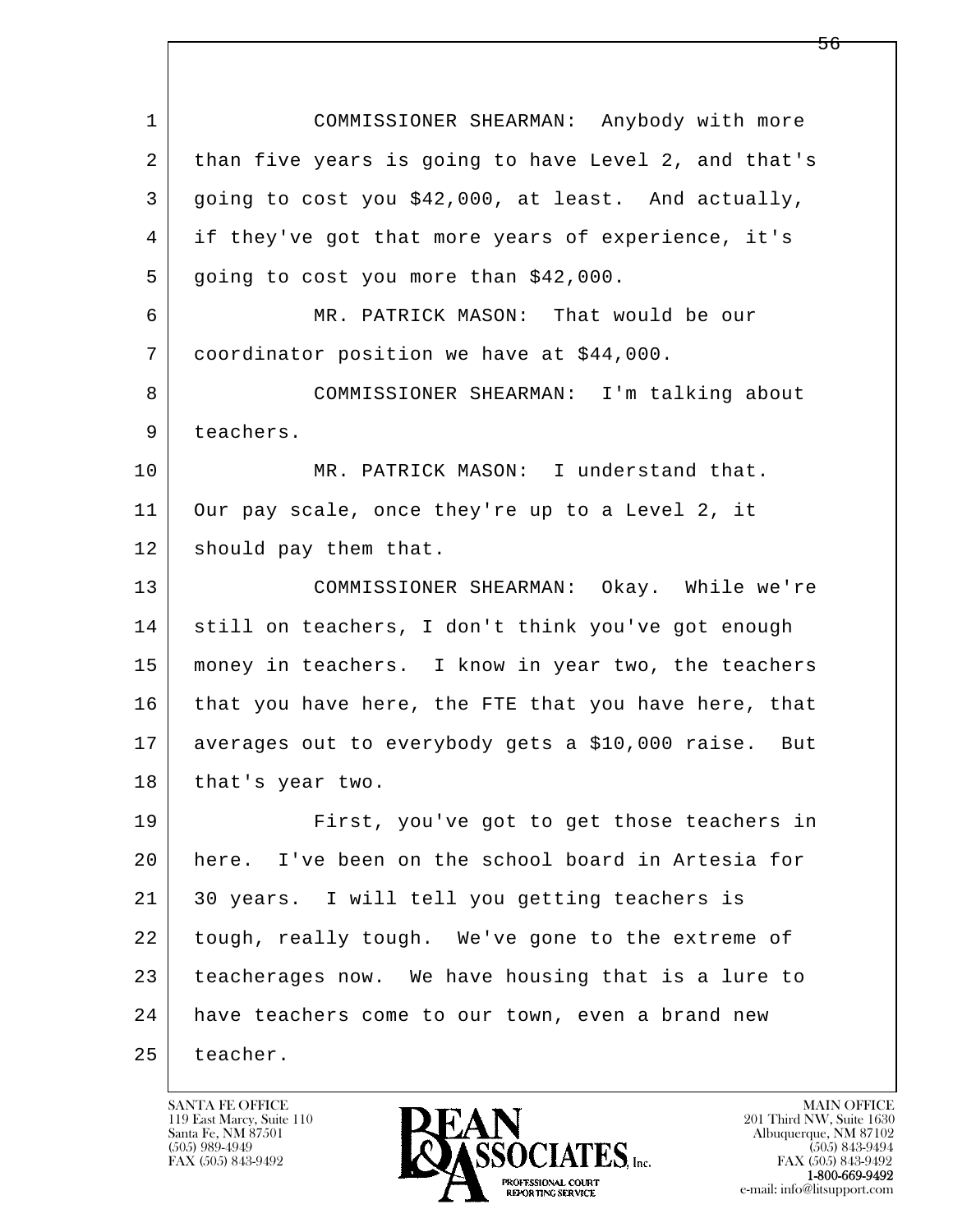l  $\overline{\phantom{a}}$ 1 It is tough. At \$32,000, you're going to 2 have a hard time getting them in here. 3 Let me ask one other thing. In your 4 application, Part C of the application, starting on 5 Page 14 of the application, you talk about the time 6 line for curriculum development, that the teachers 7 are going to work July 24th through August 11th, 8 designing curriculum matters. 9 Where is the money to pay for that extra 10 time? 11 MR. PATRICK MASON: To the -- for the 12 teachers? 13 COMMISSIONER SHEARMAN: Yeah. 14 MS. RACHEL MASON: That -- that's part of 15 | their contracted days. That's their first day. 16 THE CHAIR: July? 17 MS. RACHEL MASON: For teachers. 18 COMMISSIONER SHEARMAN: They're going to 19 work almost a month for \$34,000. You're not going 20 to get anybody but brand new, first-year-teachers. 21 And they don't know how to write curriculum, for the 22 most part. They don't. Curriculum maps are big 23 | stuff. It takes experience to write a curriculum 24 map, in my opinion, okay? 25 MS. RACHEL MASON: So we will -- so we

119 East Marcy, Suite 110<br>Santa Fe, NM 87501

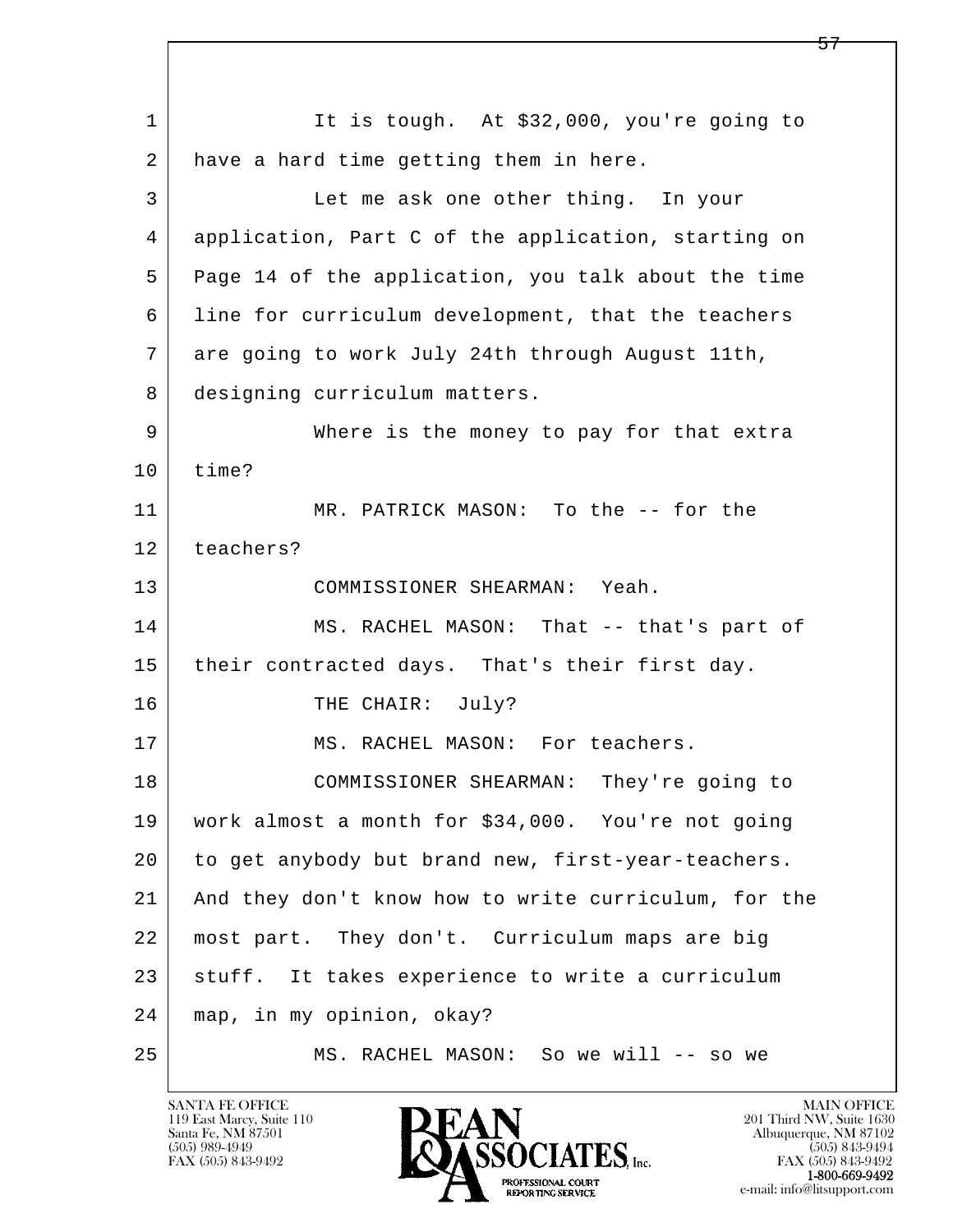| 1  | will have the principal advising them during that    |
|----|------------------------------------------------------|
| 2  | period. We will have Hillsdale working with us       |
| 3  | during that period. And we will have the             |
| 4  | coordinator, as well, helping train teachers on how  |
| 5  | to do that, during that period of time.              |
| 6  | THE CHAIR: It's very difficult to train              |
| 7  | someone to do something while they're supposed to be |
| 8  | doing it. So to take the time to train someone on    |
| 9  | how to write curriculum takes a good -- to me, it    |
| 10 | takes years to learn how to write good curriculum.   |
| 11 | So now you're asking people to come in to            |
| 12 | get trained on how to write curriculum and write the |
| 13 | curriculum within that one-month time frame, and     |
| 14 | asking them to work a month as -- am I correct? -- a |
| 15 | month more than most other school districts are      |
| 16 | asking for that money; there's no additional         |
| 17 | compensation there for it.                           |
| 18 | MR. PATRICK MASON: And I think you're --             |
| 19 | and I think you're right. That might be an issue.    |
| 20 | We do have -- I think it was more of, like, a        |
| 21 | workshop, a curriculum workshop. It's not, "Here's   |
| 22 | how you write it." We're going to have a number of   |
| 23 | people on the ground from the Barney Charter School  |
| 24 | Initiative that will be actually working with them   |
| 25 | hands-on as they write it. So it's a kind of         |

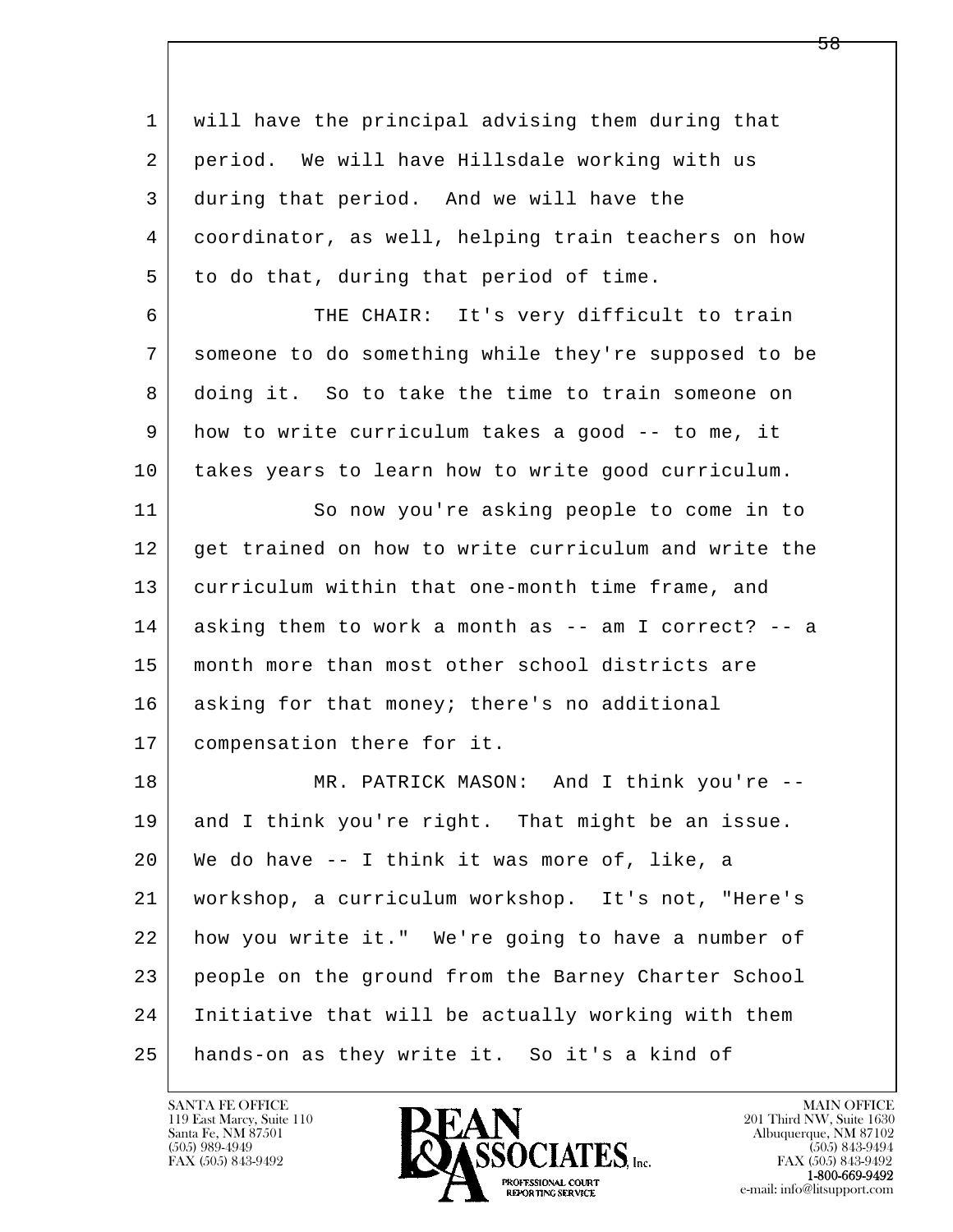l  $\overline{\phantom{a}}$  1 hands-on approach to writing curriculum. But that 2 being said, I do understand the issue -- 3 THE CHAIR: But you're asking people to 4 write something that they don't know how to write. 5 MR. PATRICK MASON: Right. I -- 6 THE CHAIR: You know, it's not like you're 7 getting people who have experience with this, so all 8 they really need is some guidance on the classical 9 components of it. And you're asking these people to 10 write K-through-8 curriculum in this amount of time. 11 And I'm sorry. I don't remember -- now I'm eating 12 up your time. 13 | COMMISSIONER SHEARMAN: No, that's fine. 14 THE CHAIR: Are you anticipating that 15 | there could be a potential for someone teaching 16 third and fourth grade, if the numbers are low? I 17 don't -- I don't remember seeing that. 18 MS. RACHEL MASON: That -- that would not 19 be ideal. I think he has other soft points in the 20 budget for that, for other -- other ways that we 21 could adjust the budget besides combining classes. 22 THE CHAIR: So. 23 MS. RACHEL MASON: So our staff -- our 24 teachers are 195-day employees. I'm not sure what  $25$  the  $-$ - what the  $-$ - what the school district does.

119 East Marcy, Suite 110<br>Santa Fe, NM 87501

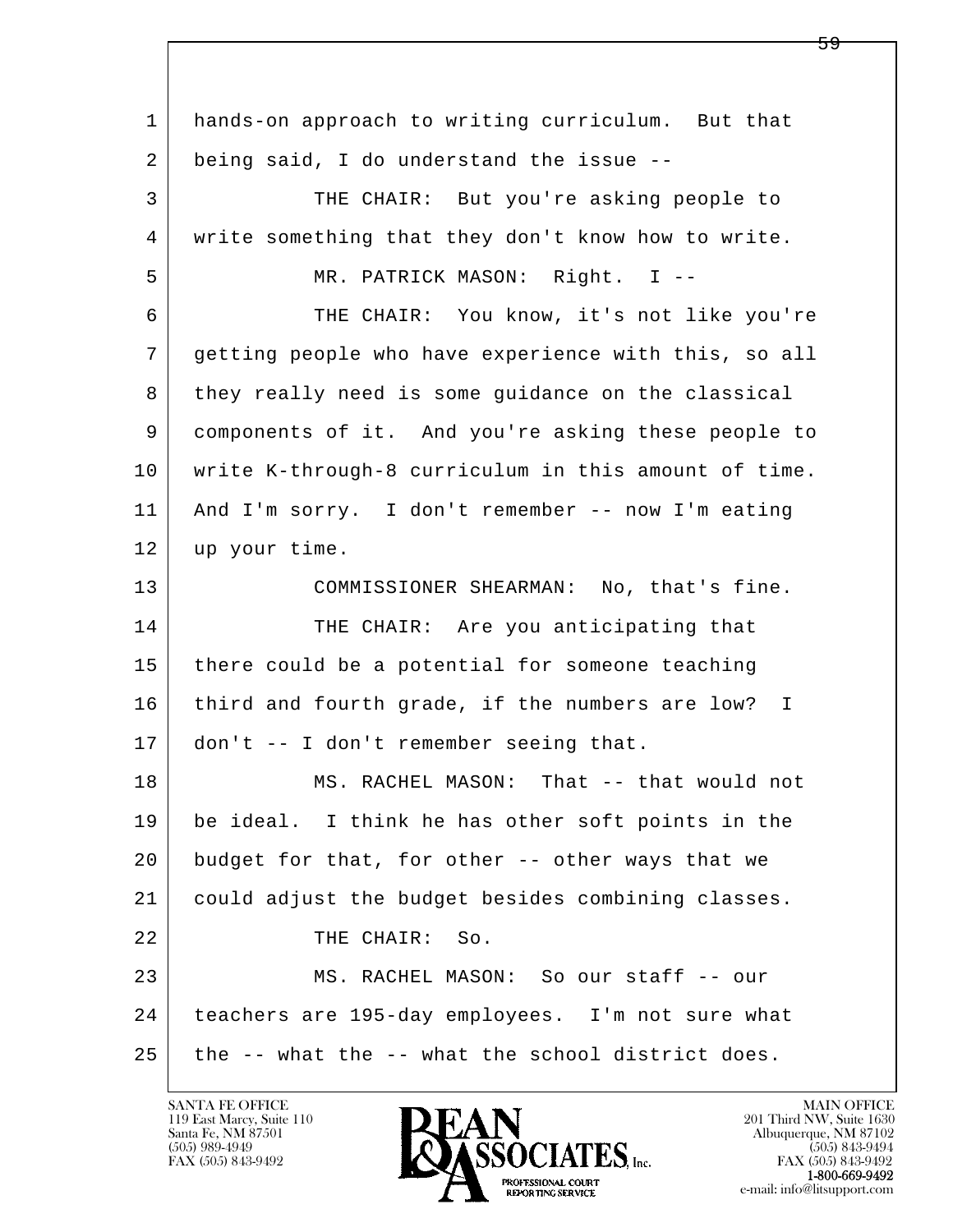| 1  | But the total days, including that time, would be    |
|----|------------------------------------------------------|
| 2  | 195 days.                                            |
| 3  | THE CHAIR: Including the curriculum time             |
| 4  | is 195 days?                                         |
| 5  | MS. RACHEL MASON: That's correct.                    |
| 6  | COMMISSIONER SHEARMAN: 181 is --                     |
| 7  | THE CHAIR: Right. But the curriculum --              |
| 8  | so it's only 15 additional days, then, that you're   |
| 9  | doing -- it's three weeks, you're doing curriculum;  |
| 10 | so it's even less time.                              |
| 11 | MS. RACHEL MASON: So I --                            |
| 12 | THE CHAIR: And they're not getting paid              |
| 13 | for it.                                              |
| 14 | MS. RACHEL MASON: Well, that's included              |
| 15 | in their contract.                                   |
| 16 | THE CHAIR: I understand. But when you're             |
| 17 | looking at they're competing for -- you know, a      |
| 18 | commodity that is a quality teacher, you're asking   |
| 19 | them to do more for less money than if they went to  |
| 20 | another school district.                             |
| 21 | MS. RACHEL MASON: I think, too, I'm                  |
| 22 | hoping that the type of curriculum that we'll be     |
| 23 | having at our school is going to attract teachers    |
| 24 | who are excited to be -- to be able to teach this    |
| 25 | type of curriculum; because -- and I know when I was |

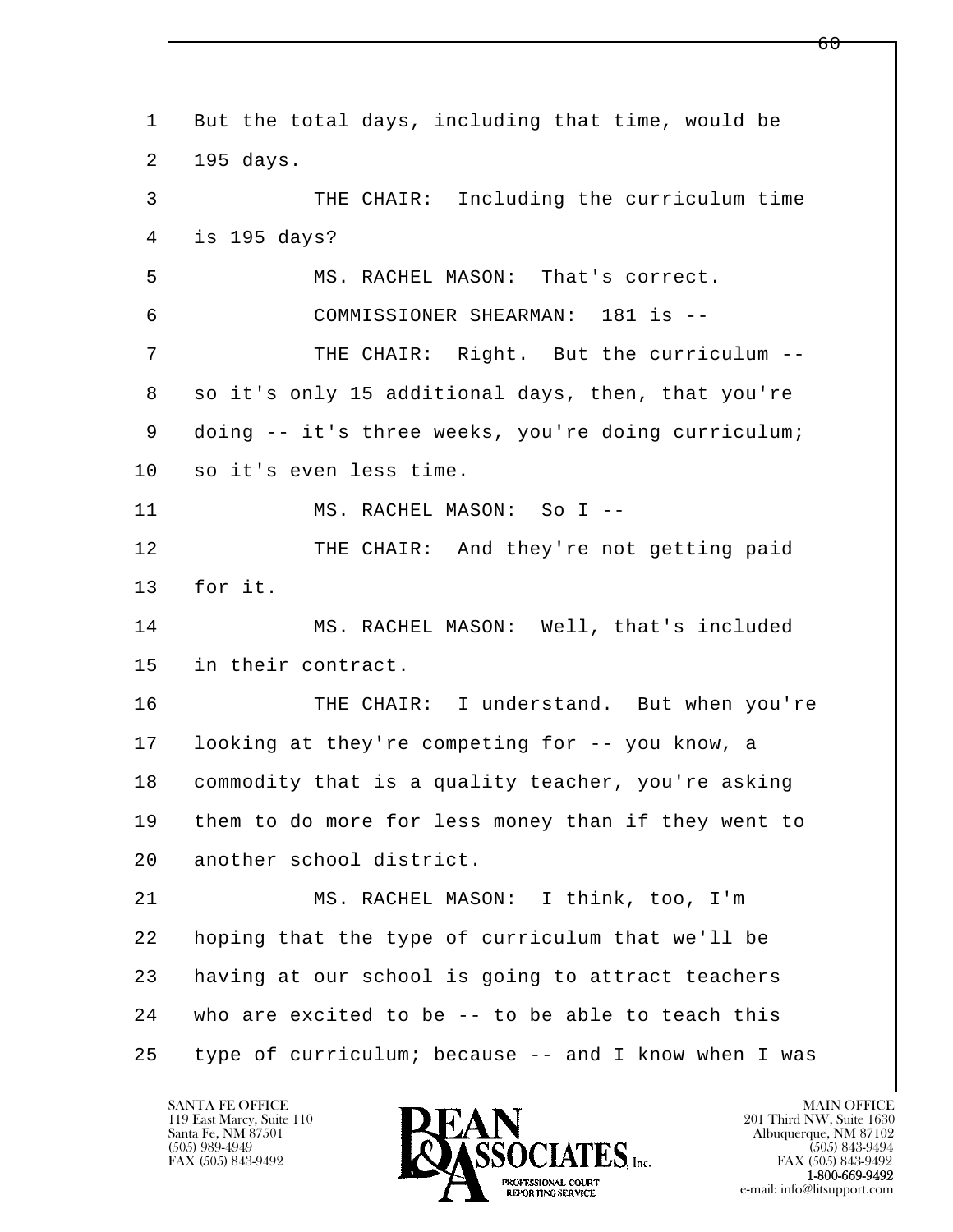| 1  | teaching, I was frustrated that I was teaching just  |
|----|------------------------------------------------------|
| 2  | the -- the Basal Reading program and just the math   |
| 3  | program, and I wasn't able to integrate all of these |
| 4  | other things that I wanted to integrate into my      |
| 5  | curriculum.                                          |
| 6  | And so I'm hoping that this type of                  |
| 7  | education will be a draw, also, for talented         |
| 8  | teachers who are invested in education, believe in   |
| 9  | this model of education, and would like to come --   |
| 10 | come do that.                                        |
| 11 | THE CHAIR: I understand that. But I --               |
| 12 | I'm of the -- I'm of the mind that you get paid for  |
| 13 | the work that you do.                                |
| 14 | MR. PATRICK MASON:<br>No. And we agree.              |
| 15 | And I think -- and especially if you want to keep    |
| 16 | teachers in the community, you need to get to those  |
| 17 | level -- I think you're right, that -- and, again,   |
| 18 | this is coming from a lawyer doing the budget. We    |
| 19 | have REDW doing our first-year budget. They'll       |
| 20 | probably have to adjust that; like I say, put more   |
| 21 | money into teachers.                                 |
| 22 | From one point of having an attractive               |
| 23 | commodity, we have a Catholic school in town and a   |
| 24 | Christian school in town. They have no problem       |
| 25 | getting a lot of teachers in from out of community.  |

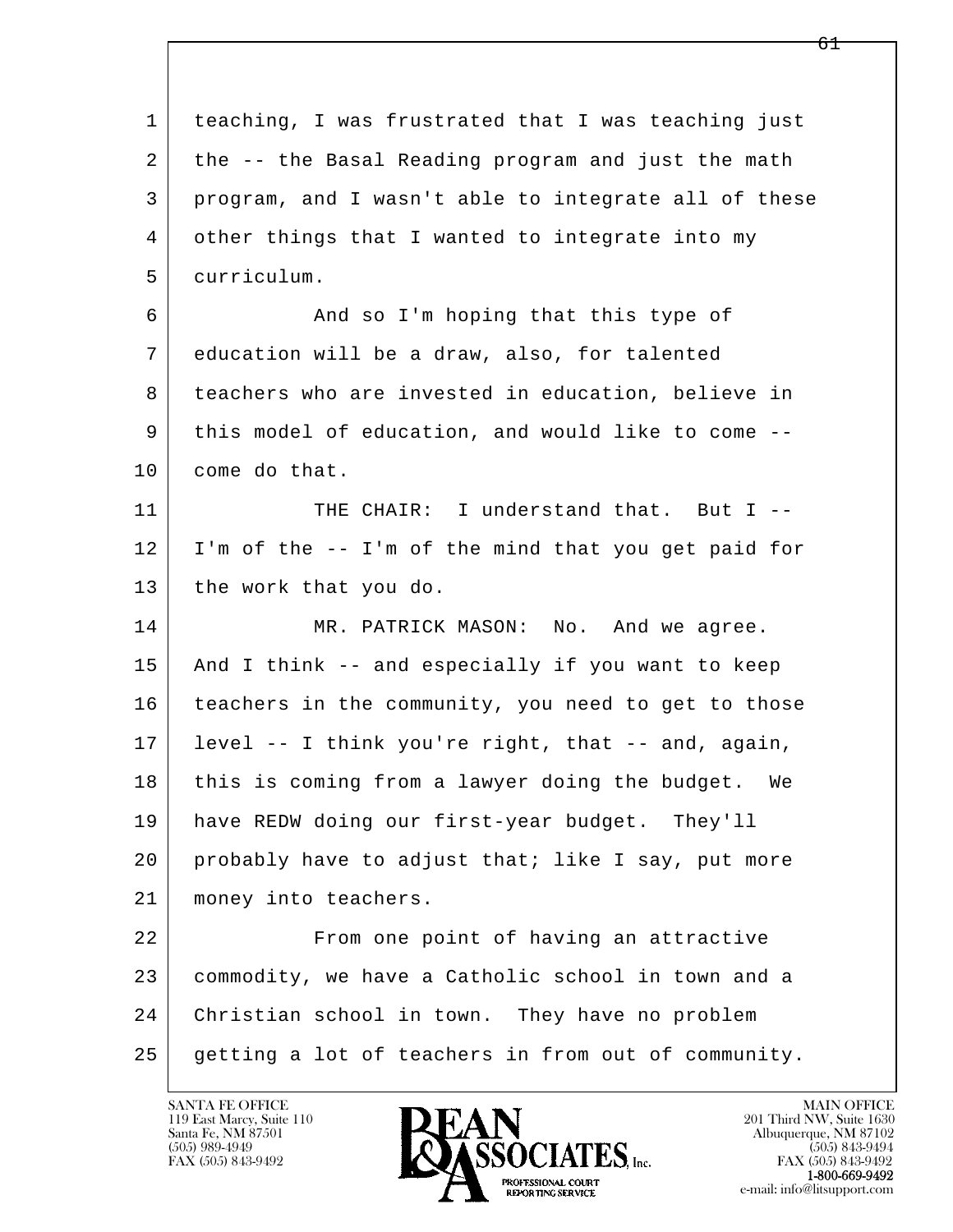| 1  | So when you go to a Catholic college, and you say,   |
|----|------------------------------------------------------|
| 2  | "Hey, do you want to come out to an area and teach   |
| 3  | at a Catholic school that has A, B, and C"?          |
| 4  | They get paid \$22,000. The Christian                |
| 5  | school doesn't get paid much more than that. In      |
| 6  | fact, a lot of the teachers at the Christian school, |
| 7  | including the one who has his master's in classical  |
| 8  | education and is certified in Latin, as well,        |
| 9  | they're getting paid \$28,000 right now.             |
| 10 | So you're right. They would have to be,              |
| 11 | based off their years of experience, paid more under |
| 12 | our model. But I think that if you have something    |
| 13 | that people want to teach, we're hopeful.            |
| 14 | Again, maybe this is not founded. But we             |
| 15 | are hopeful that we'll be able to attract a new      |
| 16 | stream of teachers into the area that have not, up   |
| 17 | to this point, been attracted.                       |
| 18 | And in Estancia Valley, in Moriarty -- how           |
| 19 | many people would you expect to live in Moriarty? -- |
| 20 | they have -- we had a walk-through of their school.  |
| 21 | And they have many, many young teachers, a lot of    |
| 22 | them from out of state, that have come there         |
| 23 | specifically to teach at their classical school.     |
| 24 | THE CHAIR: I don't want to keep busting              |
| 25 | your bubble. If you're looking to attract teachers   |

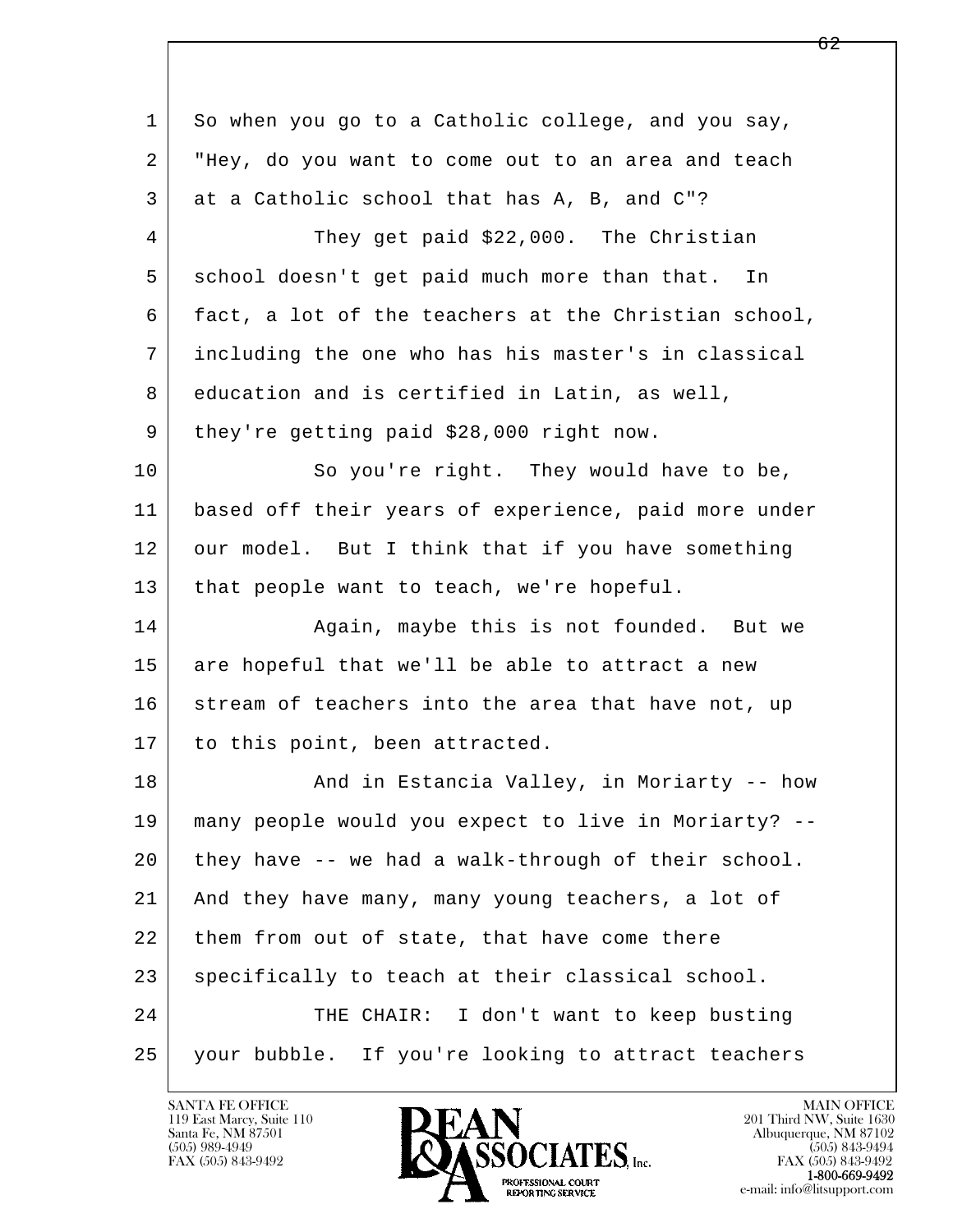l  $\overline{\phantom{a}}$  1 from all around the country trained in classical, 2 New Mexico doesn't pay as well as many other states;  $3$  so you're also going to be competing. 4 MR. PATRICK MASON: With the other states? 5 Yeah, I could see that. 6 THE CHAIR: Yeah, right. So that's -- 7 | that can be a concern. 8 Okay. 9 COMMISSIONER SHEARMAN: Let me ask you 10 about the after-school program, those extended 11 hours. Where is the money for that? 12 MR. PATRICK MASON: So the money is -- we 13 do have some money budgeted for the actual -- if you 14 look throughout the budget -- let me find the line 15 numbers -- we do have our co-curricular and 16 extracurricular instructors with the full-time -- 17 with the full-time equivalents being they're not 18 going to be a full-time day. So we can have 19 multiple part-time. 20 COMMISSIONER SHEARMAN: Line 131? 21 MR. PATRICK MASON: Let me see. Yeah,  $22$  that would be  $-$ - that would be line 131. 23 And then, also, if you look into the 24 actual supplies, we have, built in into the budget, 25 room for the supplies. Obviously, our first year, I

119 East Marcy, Suite 110<br>Santa Fe, NM 87501

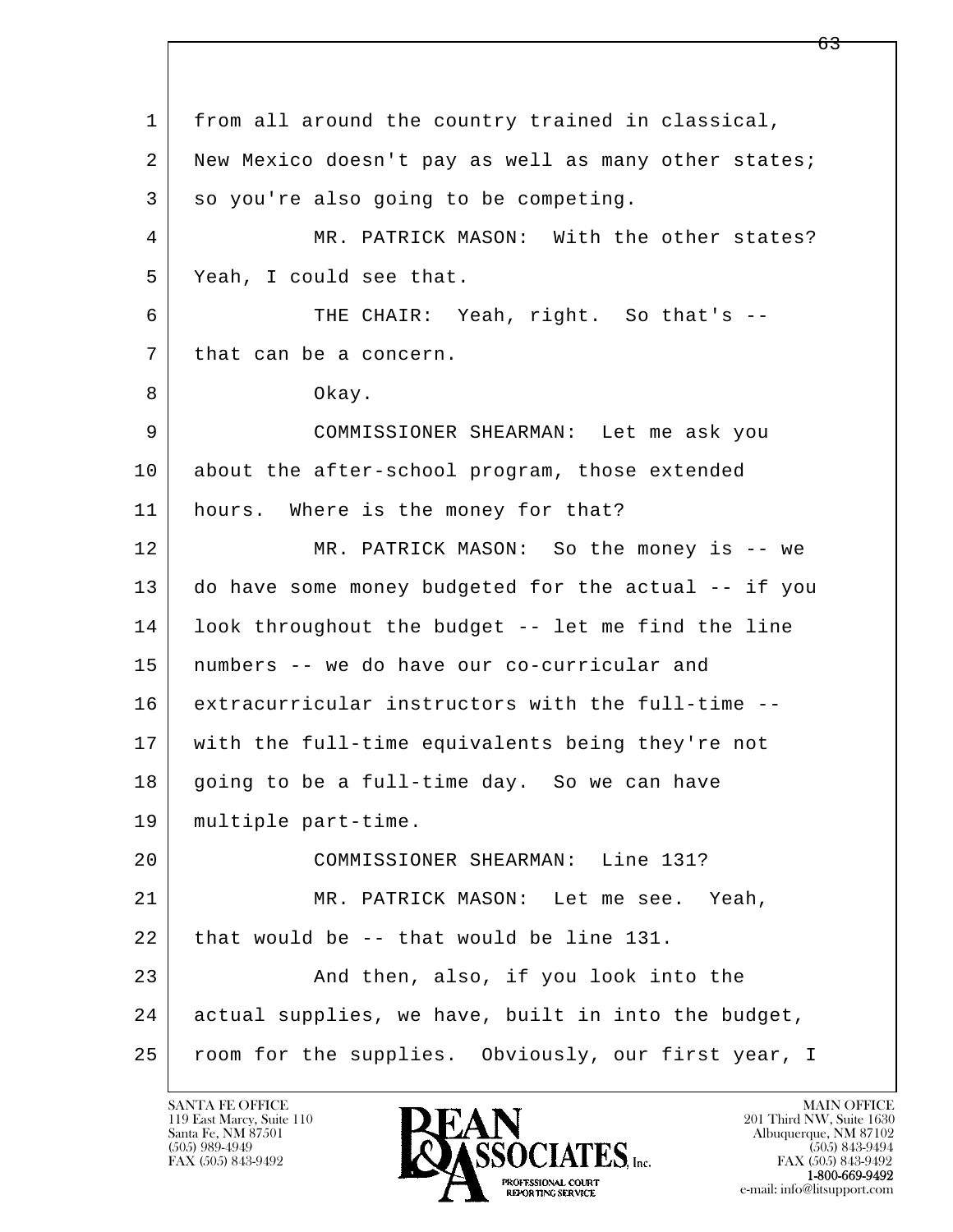| $\mathbf{1}$   | think our after-school program is going to be --     |
|----------------|------------------------------------------------------|
| $\overline{2}$ | "light" would be the word; because it's just not in  |
| 3              | the budget. It's just not in the budget. We do go    |
| 4              | up after our first year.                             |
| 5              | And to be clear on this budget, too, we're           |
| 6              | only taking into account SEG funds. We're not        |
| 7              | taking into account any --                           |
| 8              | COMMISSIONER SHEARMAN: That's all we                 |
| 9              | wanted.                                              |
| 10             | MR. PATRICK MASON: Yeah. And so there                |
| 11             | will be additional funds. But just assuming -- we    |
| 12             | wanted to be conservative. So our first year, we're  |
| 13             | obviously not going to have all the extracurriculars |
| 14             | we like; probably even in our second year. That's    |
| 15             | going to be a program we have to slowly build up.    |
| 16             | What we did budget for was enough to                 |
| 17             | have -- it's going to take community involvement.    |
| 18             | It's going to take parents and community members     |
| 19             | volunteering to do piano lessons, volunteering to    |
| 20             | do -- and, again, this is not our education; this is |
| 21             | an extracurricular -- volunteering to teach tennis,  |
| 22             | volunteering to work with students on the business.  |
| 23             | So that's really where it comes.                     |
| 24             | COMMISSIONER SHEARMAN: Let me ask you                |
| 25             | about your year two, where everybody is getting a    |
|                |                                                      |

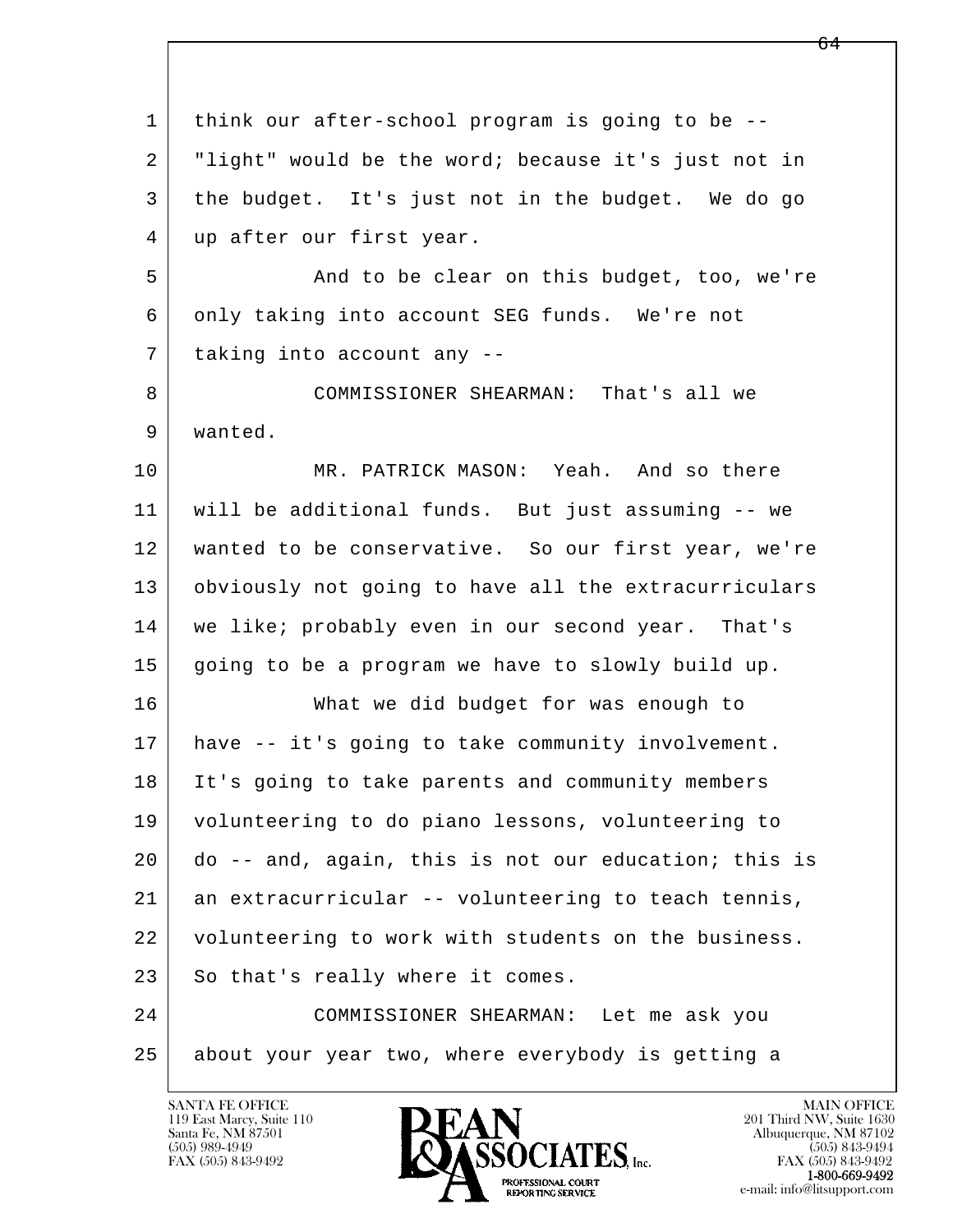l  $\overline{\phantom{a}}$ 1 \$10,000 raise. 2 MR. PATRICK MASON: Yeah. And that was 3 something I noticed -- so when I first -- 4 COMMISSIONER SHEARMAN: Let me ask a 5 question. Who wrote this budget? 6 MR. PATRICK MASON: I did. 7 COMMISSIONER SHEARMAN: So how did 8 everybody get a \$10,000 raise? 9 MR. PATRICK MASON: Yeah, that wasn't 10 intended to be a \$10,000 raise. What that was 11 intended to be was, again, full-time equivalents, 12 not full-time teachers. 13 COMMISSIONER SHEARMAN: FTE is full-time 14 equivalents; right? 15 | MR. PATRICK MASON: Right. So we actually 16 had a number of part-time teachers built into the 17 budget that would actually assist with the classes. 18 We have larger class sizes than normal. The idea 19 being not a \$10,000 raise; but that hopefully, we'll 20 be having additional part-time teachers that can 21 assist -- not just teachers aides, like we have 22 built in elsewhere, but additional part-time 23 teachers. 24 And we're going to start attracting --25 part of the reasons we have to focus on

119 East Marcy, Suite 110<br>Santa Fe, NM 87501



FAX (505) 843-9492<br>1-800-669-9492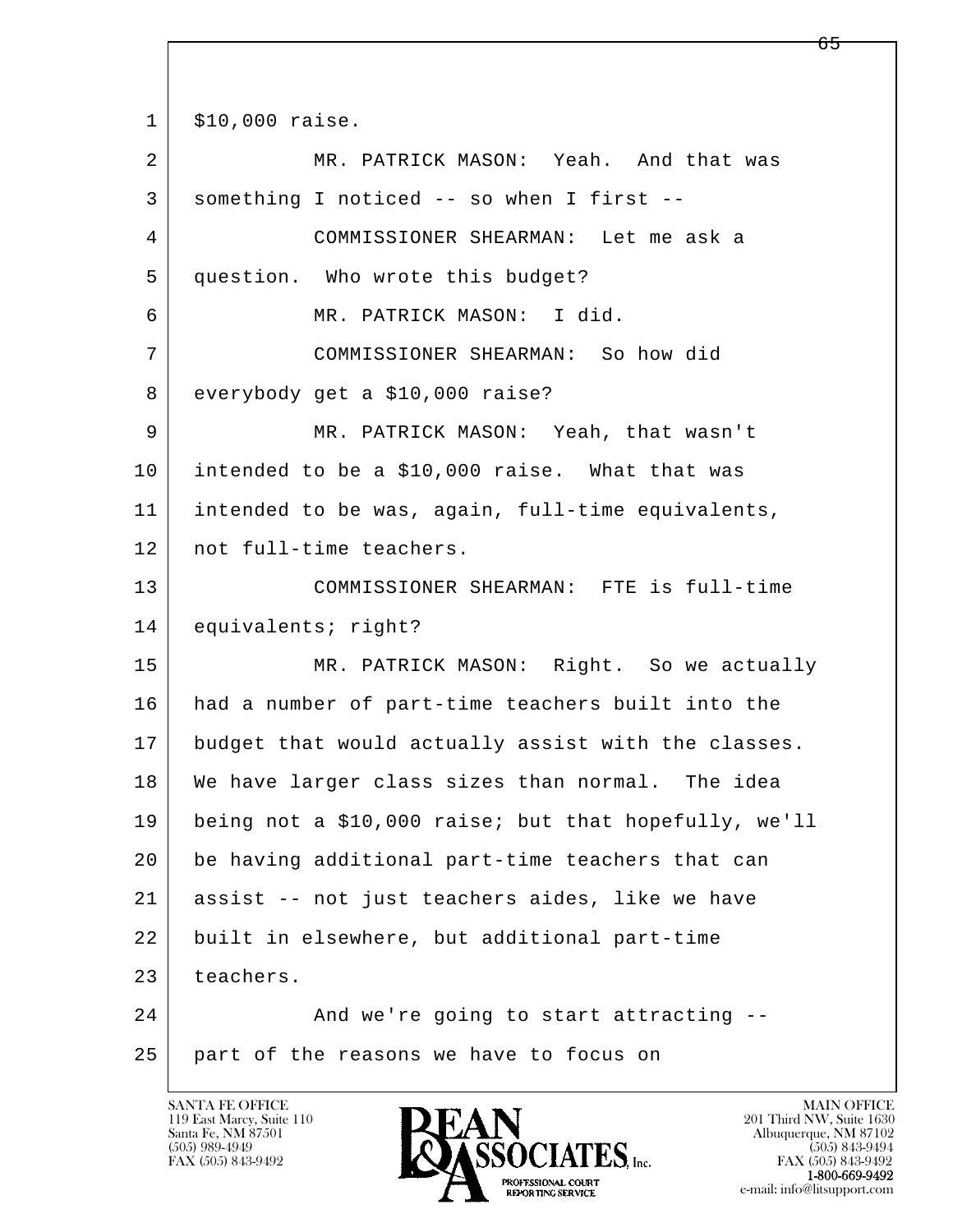l  $\overline{\phantom{a}}$  1 inexperienced teachers might be a budgetary concern. 2 I'd like, after our first year, to hopefully be 3 attracting some of those sixth-year teachers, those 4 eighth-year teachers that have been in there. Now, 5 they're looking at us, and we're established, right? 6 After year one, we're established. Hopefully, we 7 can attract some of these more experienced teachers, 8 and, additionally, we'll bring more of them in to 9 handle the class sizes. 10 COMMISSIONER SHEARMAN: So you have 11 part-time teachers built into your FTE. 12 MR. PATRICK MASON: Yes. Unless I did 13 | that incorrectly, I thought I was able to do that. 14 COMMISSIONER SHEARMAN: It's certainly not 15 clear, but -- your head administrator also gets a 16 | \$10,000 raise in year two? That's line 817. 17 MR. PATRICK MASON: And that was probably 18 a mis- -- a mistake on my part. When I was -- where 19 is that? Excuse me. 20 COMMISSIONER SHEARMAN: Line 817. 21 MR. PATRICK MASON: Line 817. 22 MS. RACHEL MASON: I think that year, too, 23 we jumped from being just a K-through-8 to having 24 high school, as well. And so we'll have to pay our 25 principal more, because he will be a high school

119 East Marcy, Suite 110<br>Santa Fe, NM 87501



FAX (505) 843-9492<br>**1-800-669-9492**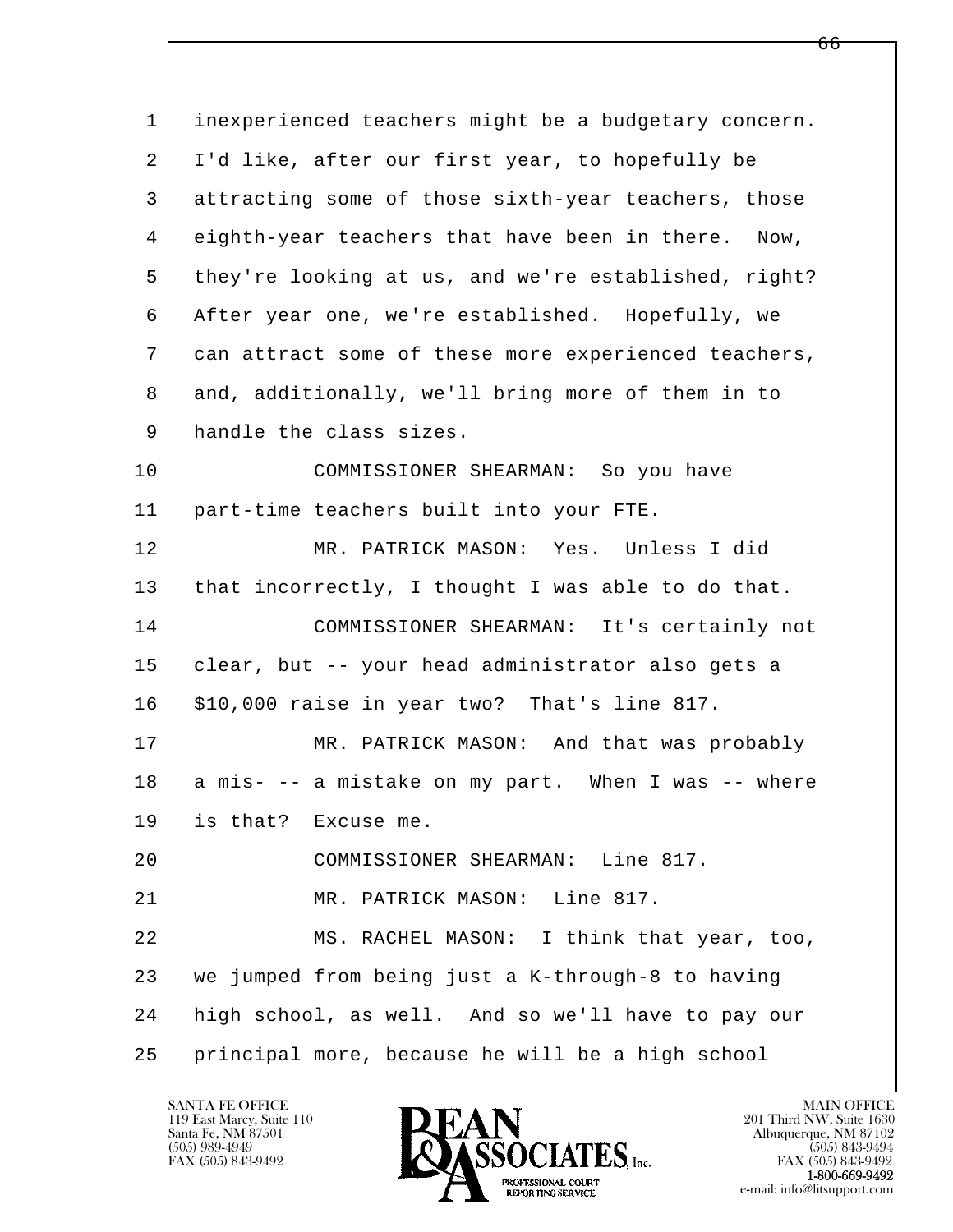| $\mathbf{1}$ | principal at that point; 'cause we'll be K-through-8            |
|--------------|-----------------------------------------------------------------|
| 2            | the first year, and then the next year, K-through-9.            |
| 3            | COMMISSIONER SHEARMAN: I'm looking at                           |
| 4            | your benefits on line 853. I believe your benefits              |
| 5            | are too low. They're 26 percent. I understand                   |
| 6            | benefits are running above 30 percent, like 33 to               |
| 7            | 35.                                                             |
| 8            | MR. PATRICK MASON: And that was something                       |
| 9            | that was pointed out to us in our PED meeting. The              |
| 10           | way I calculated benefits was I took five schools,              |
| 11           | and I averaged them out. And I -- and then she told             |
| 12           | me what she should have done is just calculate the              |
| 13           | benefits at 30 percent; so that was actually an                 |
| 14           | error on my part. They should be calculated higher.             |
| 15           | But, again, I just took that from real-world                    |
| 16           | averages is how I came up with those numbers.                   |
| 17           | COMMISSIONER SHEARMAN: I notice in your                         |
| 18           | application, on Page 19 -- no, let's go to Page 17              |
| 19           | first. I really have to say, I'm very concerned.<br>$\mathbf I$ |
| 20           | understand your -- your intention to have a                     |
| 21           | high-quality classical education. But as you said               |
| 22           | earlier, you have children that come in to schools              |
| 23           | here in this community that don't speak any                     |
| 24           | language. And so you're going to start two                      |
| 25           | languages in kindergarten for those: English and                |

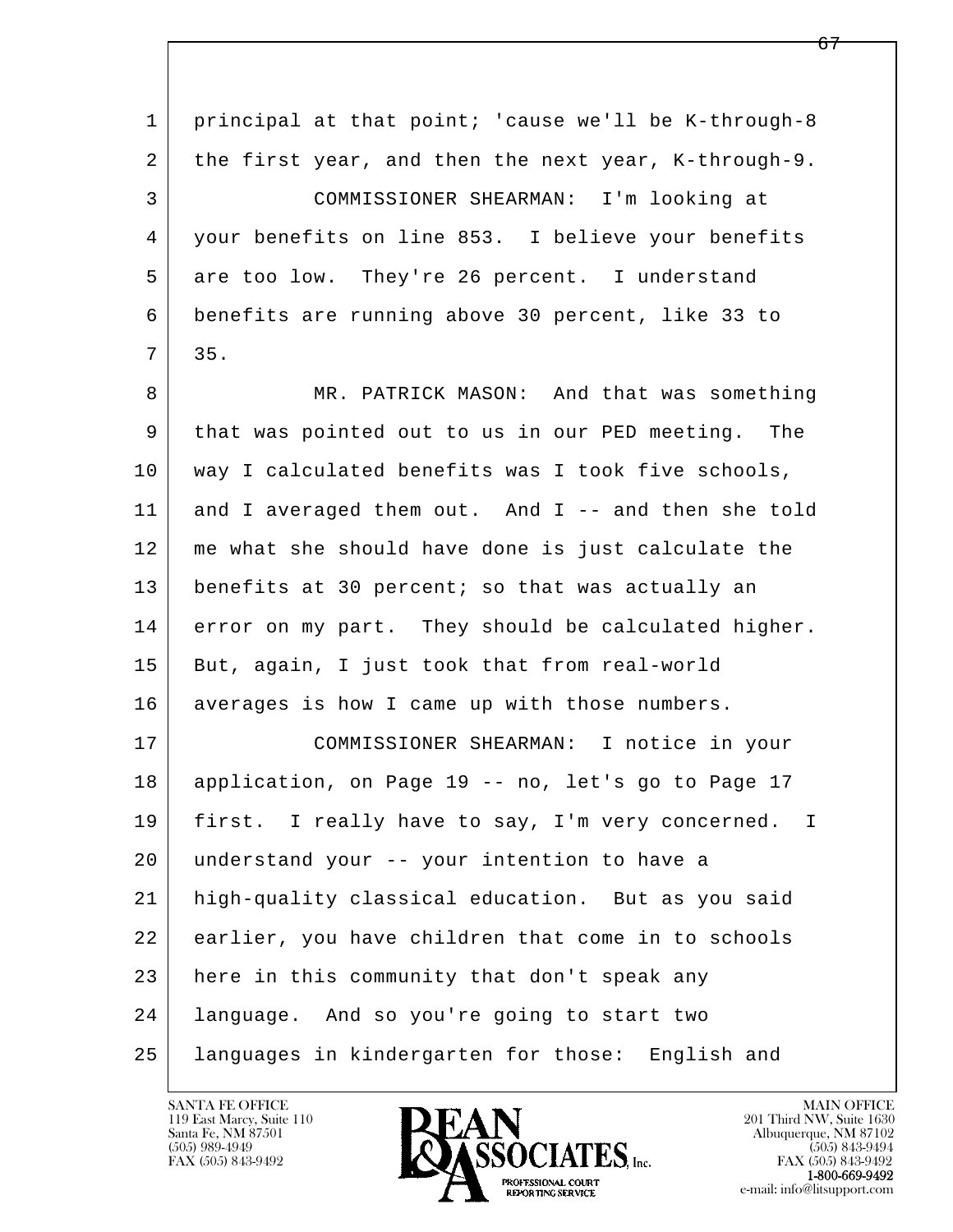l  $\overline{\phantom{a}}$  1 either Spanish or Navajo. Then, when they hit sixth 2 grade, they're going to start in Latin. 3 That's a lot for a kid. And Latin, I -- 4 it's a classical language; I understand that. Lots 5 of Jeopardy questions on Latin. But I just -- I 6 wonder, for kids who come from an economic 7 background that's struggling, as you said, to have 8 Latin instead of career readiness as a graduation 9 requirement -- 10 (Timer indicates.) 11 COMMISSIONER SHEARMAN: It doesn't matter. 12 We can have all the time we want. So I'm sorry; 13 I'll shut up here in just a minute. 14 MR. PATRICK MASON: So I think -- and this 15 is something in my personal life, as well. When you 16 talk about career readiness and Latin, I think that 17 is actually one of the things that prepared me very 18 well -- I mean, not just because I'm a lawyer and 19 use Latin more than many professions -- and doctors, 20 obviously, and some professions really use Latin. 21 But the idea of career readiness, to me, 22 is that logical thinking, thinking on your feet, 23 being able to take a problem and find a solution to 24 that problem -- I don't think there's anything -- 25 anything better for career readiness than those

119 East Marcy, Suite 110<br>Santa Fe, NM 87501



FAX (505) 843-9492<br>**1-800-669-9492**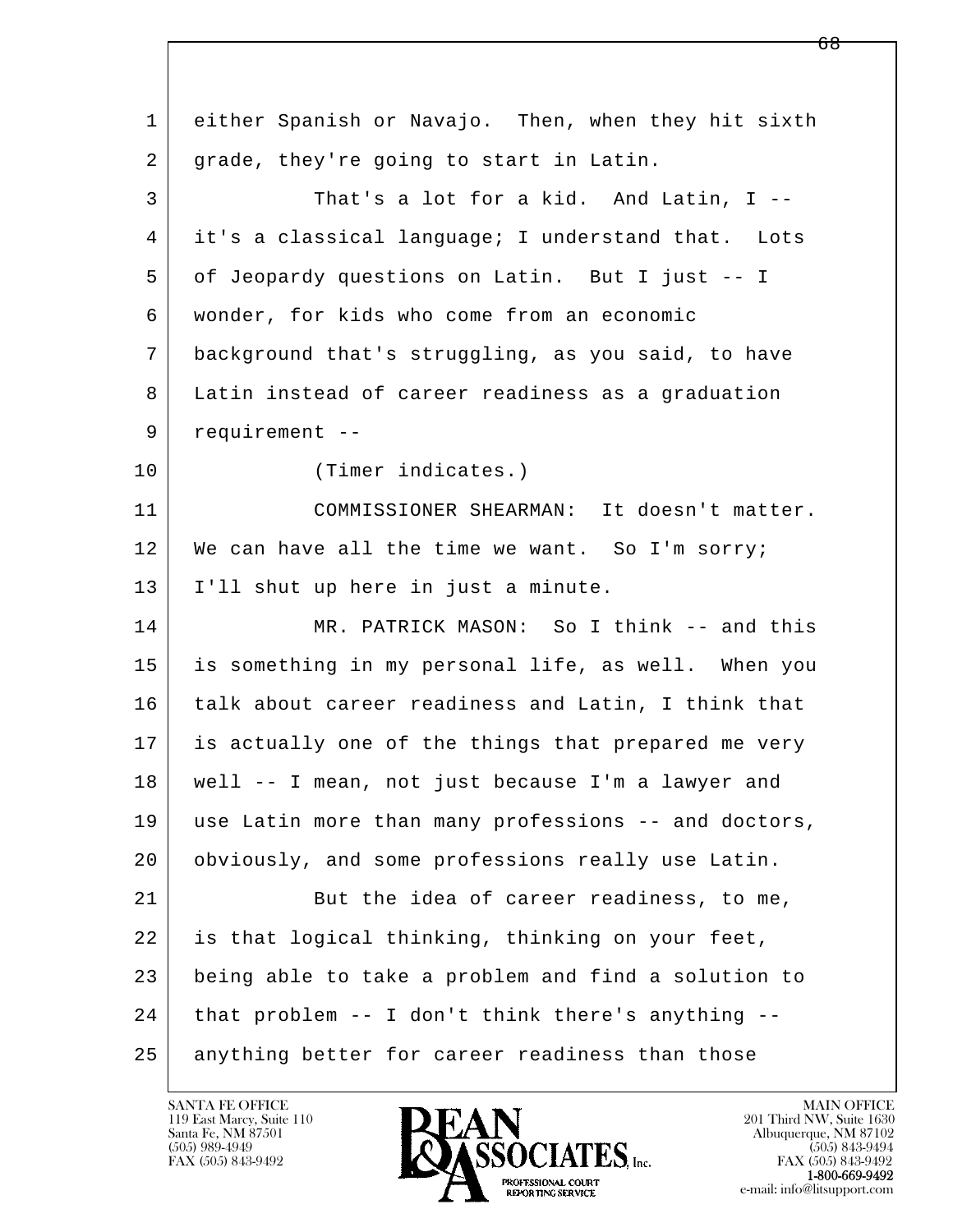| $\mathbf 1$ | types -- than that type of training.                              |
|-------------|-------------------------------------------------------------------|
| 2           | And in my personal experience, I went to                          |
| 3           | school here in Gallup. And I actually did take                    |
| 4           | Latin. And I did not understand why I was taking                  |
| 5           | Latin, versus Spanish, at the time. And I do wish I               |
| 6           | had Spanish, as well.                                             |
| 7           | But I -- but I have Latin. And I'll tell                          |
| 8           | you that when I see just the way that Latin is                    |
| 9           | taught is in a very logical -- it's almost like                   |
| 10          | teaching logic. This is something we did at my                    |
| 11          | college, too. The way you teach logic is not                      |
| 12          | necessarily going in and saying A, B, C; you know, A              |
| 13          | plus B equals C. What you do is you teach Euclid --               |
| 14          | right? -- a very logical math system. Or you                      |
| 15          | teach -- or you read a very logical work.                         |
| 16          | And I think Latin is one of the best ways                         |
| 17          | to teach logic because -- I'm sure a lot of people                |
| 18          | used to diagram sentences; right? Latin -- Latin                  |
| 19          | is -- and they don't really diagram sentences                     |
| 20          | anymore. In Latin, you have no choice but to                      |
| 21          | diagram sentences.                                                |
| 22          | COMMISSIONER SHEARMAN: Kids in an                                 |
| 23          | economically depressed area, they're not going to be              |
| 24          | an attorney; they're not going to be on Jeopardy.<br>$\mathbf{I}$ |
| 25          | haven't been on Jeopardy.                                         |

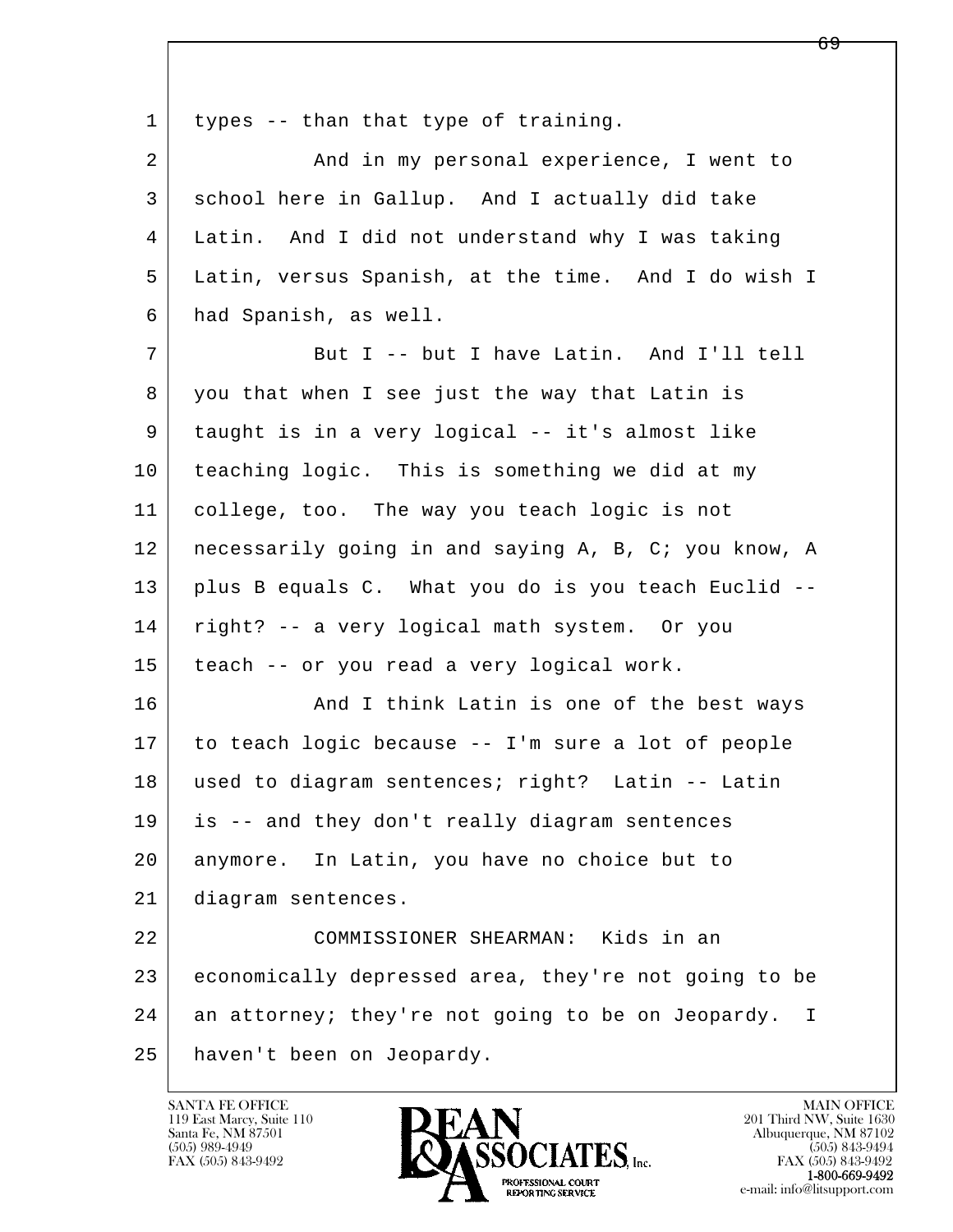| 1  | MR. PATRICK MASON: I was thinking more               |
|----|------------------------------------------------------|
| 2  | the attorney, not the Jeopardy.                      |
| 3  | COMMISSIONER SHEARMAN: Are they going to             |
| 4  | get those skills somewhere else?                     |
| 5  | MR. PATRICK MASON: I wish Rita was here.             |
| 6  | She grew up in a hogan with dirt floors, no running  |
| 7  | water. She was taken -- with a middle-class,         |
| 8  | upper-class family, for Navajo people. She was       |
| 9  | taken out of the hogan, placed in a boarding school. |
| 10 | This is one of our founders we're talking about.     |
| 11 | This is a woman who -- everybody said that           |
| 12 | right there. "You can't be an attorney. You can't    |
| 13 | do this. You could barely talk. You live on dirt     |
| 14 | floors."                                             |
| 15 | She is a successful attorney. She sent               |
| 16 | her child to Notre Dame. Rita Yazzie, who has such   |
| 17 | a strong Navajo accent, you may not be able to       |
| 18 | understand her when she's speaking English, is very  |
| 19 | fluent in Latin, as are her children who went to     |
| 20 | Notre Dame college. And these are all children who   |
| 21 | said, "You can't do it."                             |
| 22 | But Rita Yazzie, and many people on the              |
| 23 | Navajo Reservation, when given those opportunities,  |
| 24 | it's amazing how much they can accomplish.           |
| 25 | Please understand<br>COMMISSIONER SHEARMAN:          |

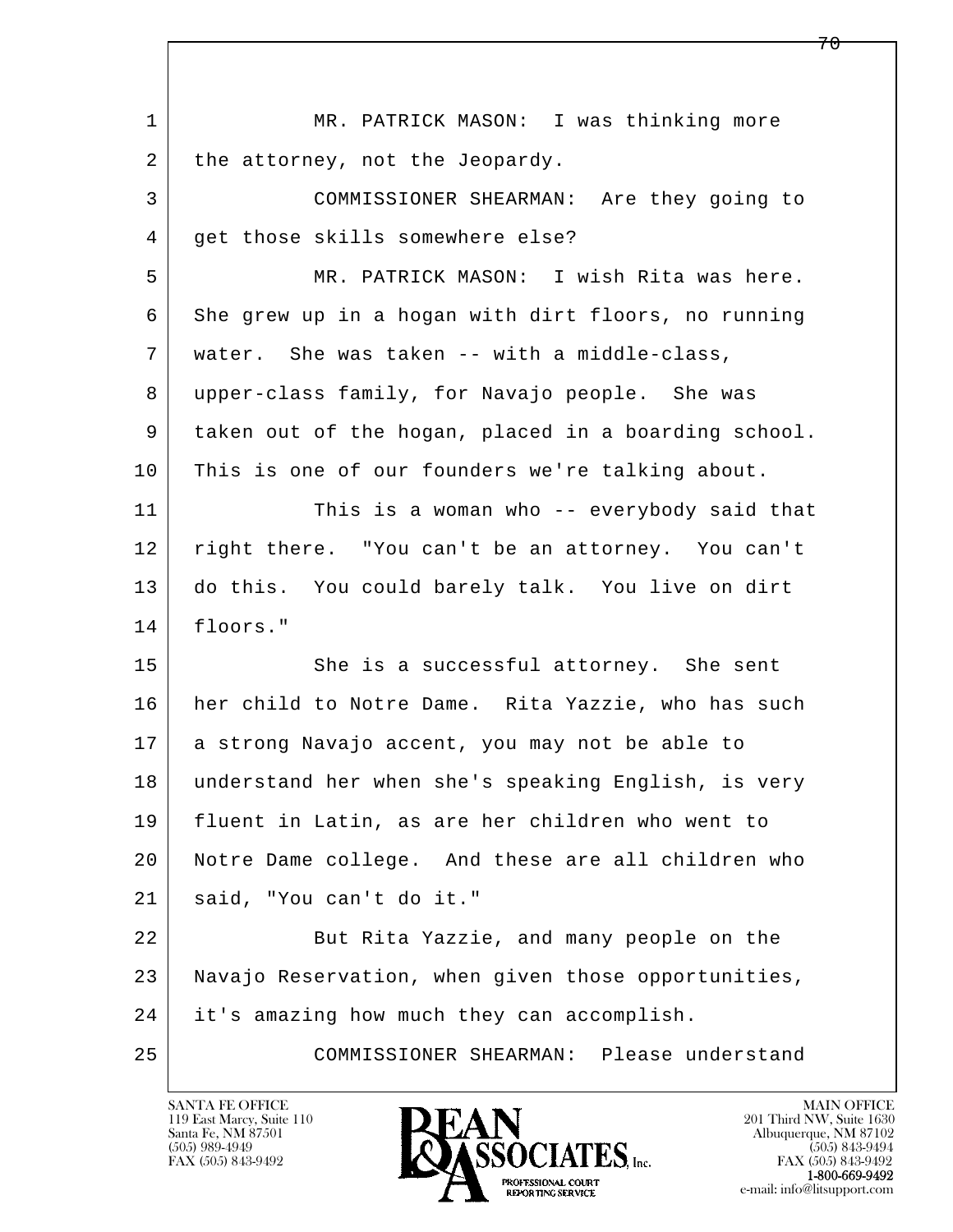l  $\overline{\phantom{a}}$  1 me. I didn't say those children would not be able 2 to be anything they wanted to. 3 MR. PATRICK MASON: Oh, I'm sorry. I  $4$  thought that's  $-$  5 COMMISSIONER SHEARMAN: I simply say you 6 describe the economy here in this area. That says 7 to me a lot of those students are going to go to 8 work. They do in my area. They don't necessarily 9 go on to college. They get a job and support their 10 families. 11 | MR. PATRICK MASON: You're right. 12 COMMISSIONER SHEARMAN: I am simply -- I 13 would like to be reassured that somewhere in your 14 | school, you're going to teach job readiness. 15 | MR. PATRICK MASON: That's actually -- 16 you're absolutely right about that. Job readiness, 17 especially in our area, is essential. And I think 18 the number one way we prepare for job readiness is 19 just teaching them to read well and write well and 20 interact well with others. 21 I know that's being on the -- I'm the 22 President of the Chamber of Commerce, as well. And 23 I know that's one of our biggest issues facing our 24 employers. And that's one of the reasons that we 25 strongly try to emphasize we're not a college prep

119 East Marcy, Suite 110<br>Santa Fe, NM 87501

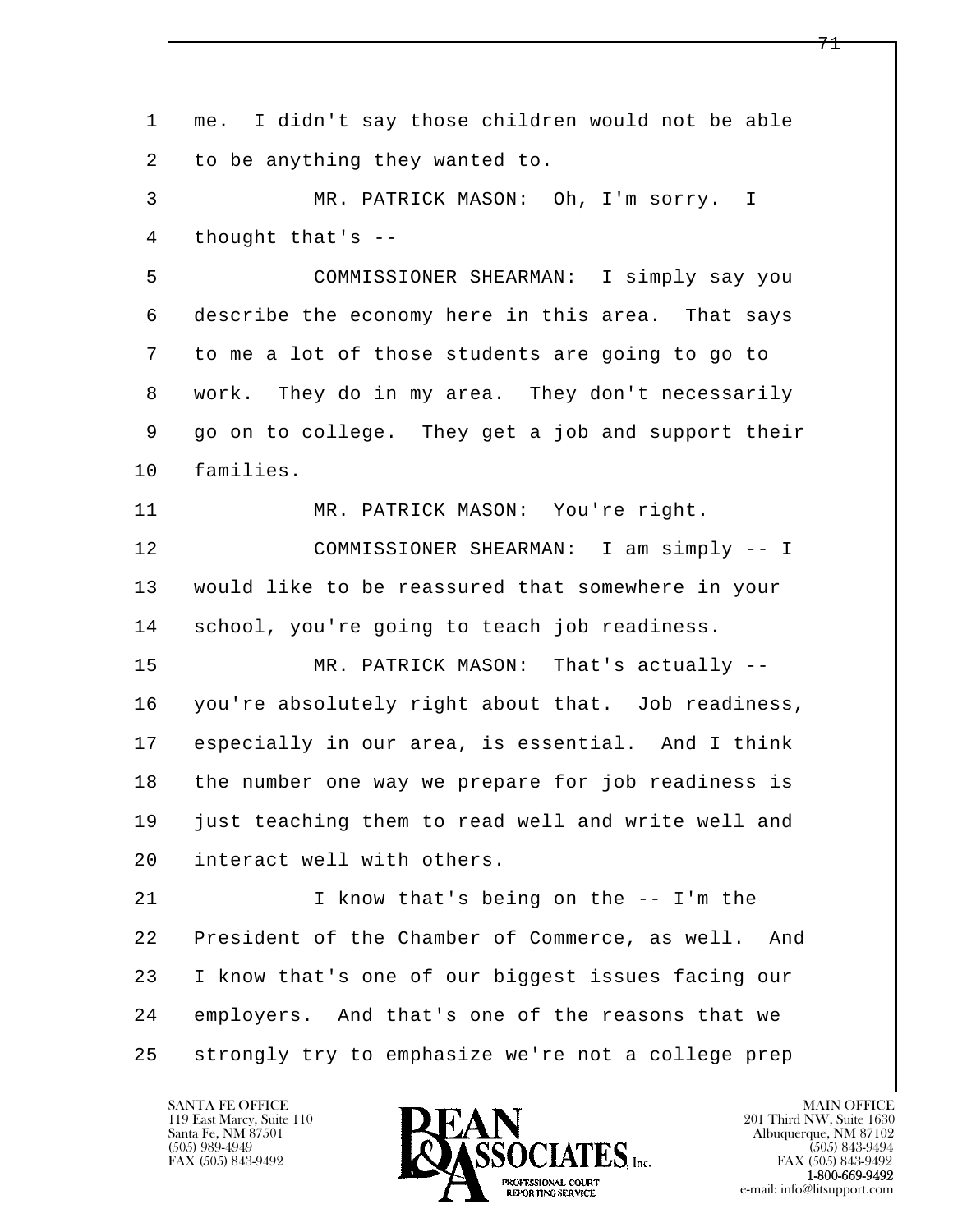| $\mathbf{1}$ | school, necessarily. If you want to go to college,  |
|--------------|-----------------------------------------------------|
| 2            | we're going to give you the tools to go to college. |
| 3            | But we recognize that in our area -- and            |
| 4            | it's not a bad thing, either -- if you want to go   |
| 5            | back and be a farmer on the Navajo Reservation, we  |
| 6            | want you to do that. We don't want to discourage    |
| 7            | you from doing that.                                |
| 8            | If you want to be a mechanic, we want you           |
| 9            | to do that.                                         |
| 10           | We've talked about partnering with various          |
| 11           | businesses in the area. Murphy Builders, who's a    |
| 12           | big construction firm, we've talked with them about |
| 13           | setting up machine shops and wood shops, all in the |
| 14           | after-school area. During the day, you still get    |
| 15           | that central education that every human needs. But  |
| 16           | then in the after-school program, that's where we   |
| 17           | focus on job readiness.                             |
| 18           | In fact, just this morning, I got an                |
| 19           | e-mail from the largest CDL trainer in Gallup       |
| 20           | saying, "We want to partner with your school."      |
| 21           | COMMISSIONER SHEARMAN: I've taken up more           |
| 22           | than my time.                                       |
| 23           | MR. PATRICK MASON: I hope that addresses            |
| 24           | that.                                               |
| 25           | THE CHAIR: Commissioners, can I ask that            |
|              |                                                     |

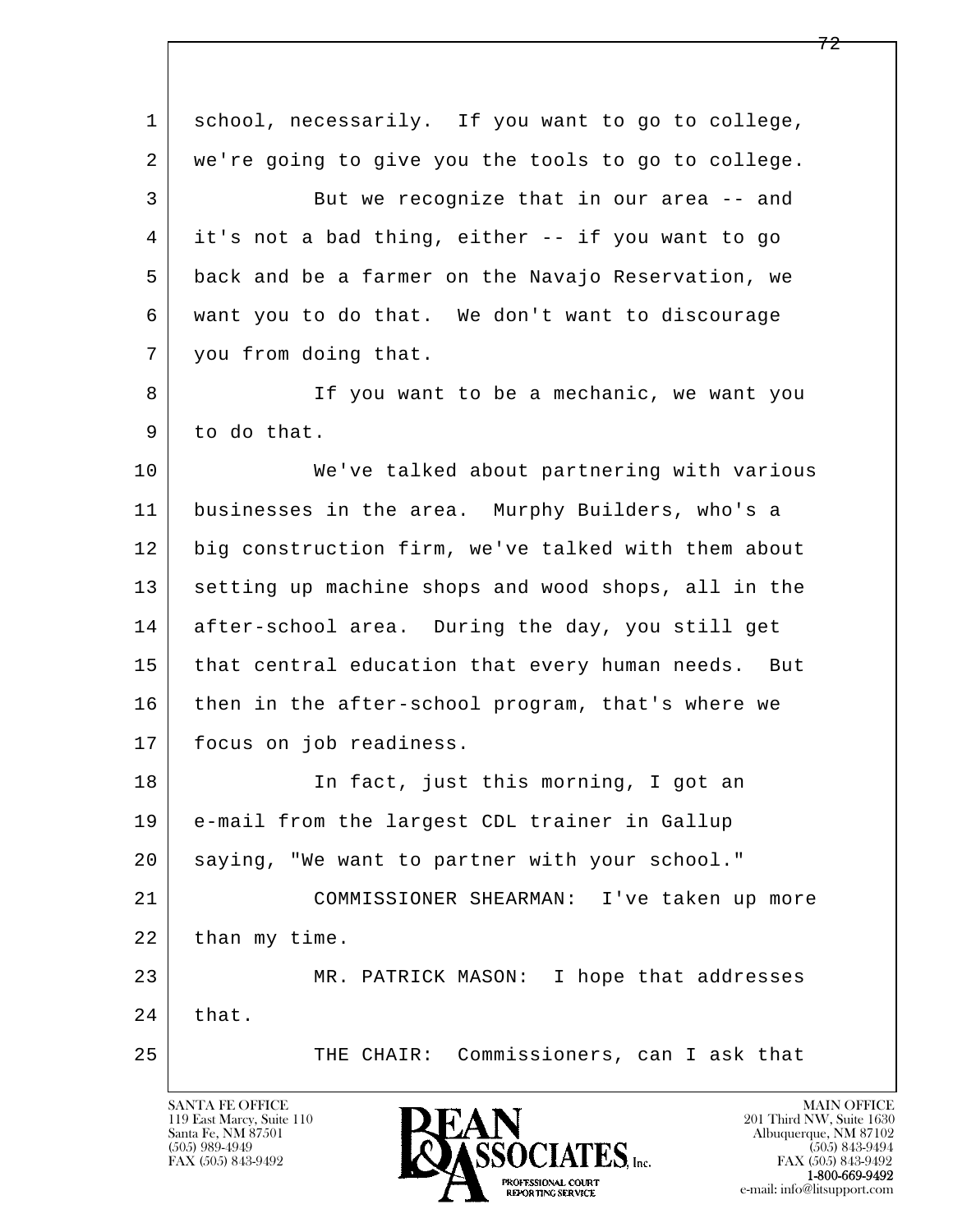l  $\overline{\phantom{a}}$  1 we take a five-minute break before we continue on? 2 MR. PATRICK MASON: Yeah. Thank you. 3 (Recess taken, 9:58 a.m. to 10:06 a.m.) 4 THE CHAIR: Commissioner Conyers, do you 5 have questions? 6 COMMISSIONER CONYERS: Maybe questions or 7 comments. 8 | THE CHAIR: Okay. 9 COMMISSIONER CONYERS: Partially, a 10 disclaimer. As someone who took two years of Latin 11 in high school, I feel like it has done me no harm, 12 that I'm aware of; and I think it's probably a good 13 | thing, probably challenging. 14 Like the other Commissioners, I realize 15 your program is very hopeful and kind of, I guess, 16 ambitious, in terms of what you're doing and 17 requires a lot of, you know, community support. 18 | The Community input and I notice on the community input 19 portion here -- I know we have another person who 20 wants to speak that may be a part of this -- but 21 the -- I didn't really see representatives of the 22 Native American community here today. And 23 usually -- usually, for community input, we have, 24 you know, more people. But that's I guess neither 25 here nor there. But that was just something that

119 East Marcy, Suite 110<br>Santa Fe, NM 87501



FAX (505) 843-9492<br>**1-800-669-9492**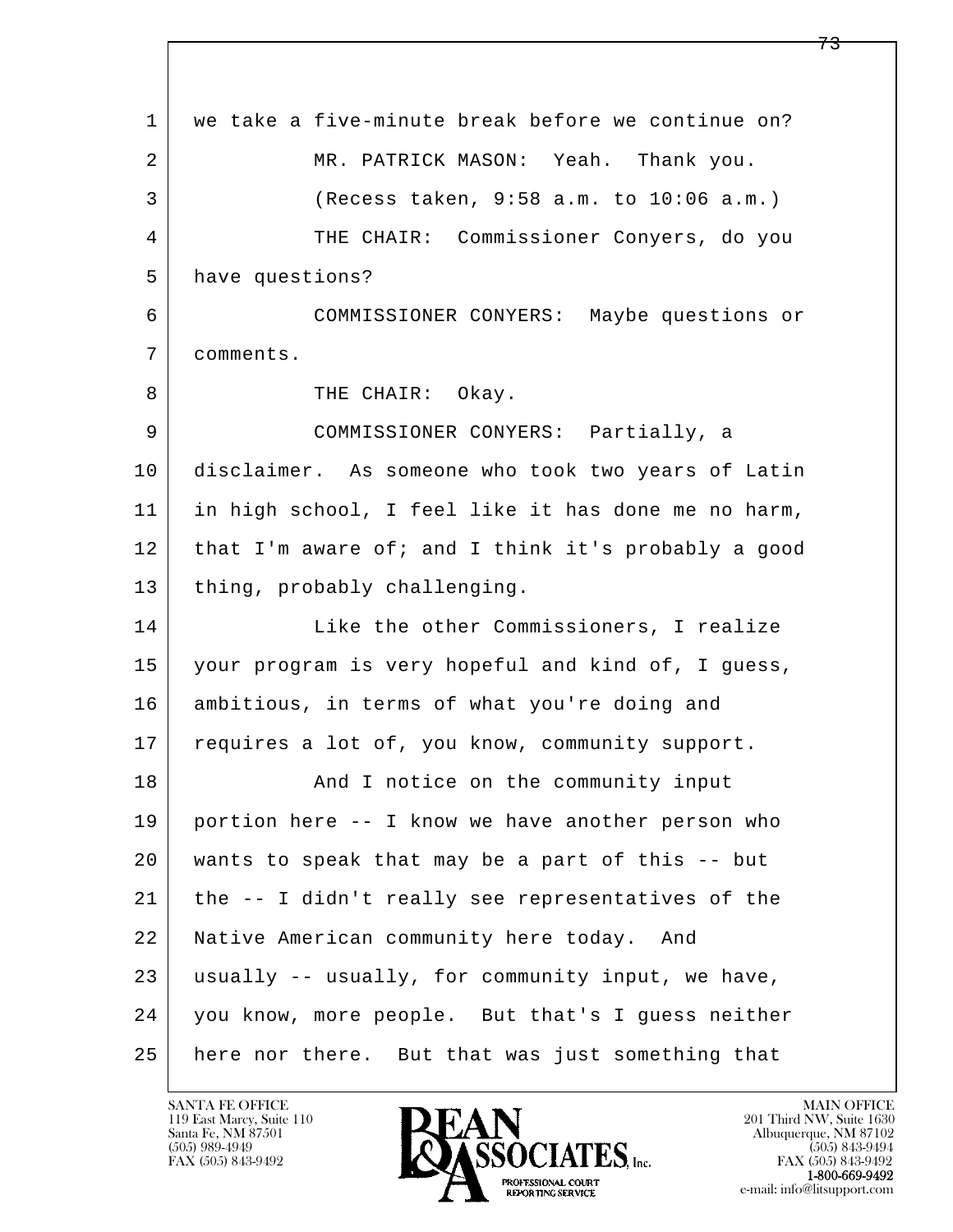1 | I'm wondering about.

| $\overline{a}$ | The other issue that's been mentioned is             |
|----------------|------------------------------------------------------|
| 3              | enrollment. And that's where schools struggle, you   |
| 4              | know. They say, "Oh, yeah, we're going to get all    |
| 5              | these people, and they're going to come. If we       |
| 6              | build it, then they'll come."                        |
| 7              | And so they build it, and they don't come.           |
| 8              | So that's one of the challenges I see that you're    |
| 9              | facing there.                                        |
| 10             | MR. PATRICK MASON: Yeah. If I can                    |
| 11             | address some of those concerns?                      |
| 12             | One of the reasons we chose the location             |
| 13             | where we're hopeful we're going to be set up is that |
| 14             | that's one of the most highly concentrated           |
| 15             | populations in the city. It's also -- it's also in   |
| 16             | a very low-income area.                              |
| 17             | We actually just did a radio interview for           |
| 18             | three stations regarding -- that contacted us to     |
| 19             | do -- because of their interest in those             |
| 20             | communities, where people from those communities     |
| 21             | that had expressed interest in our school had        |
| 22             | submitted questions and talked with us.              |
| 23             | And that actually just aired yesterday               |
| 24             | morning. You're right. I was actually a little       |
| 25             | disappointed, as well, as far as the attendance      |

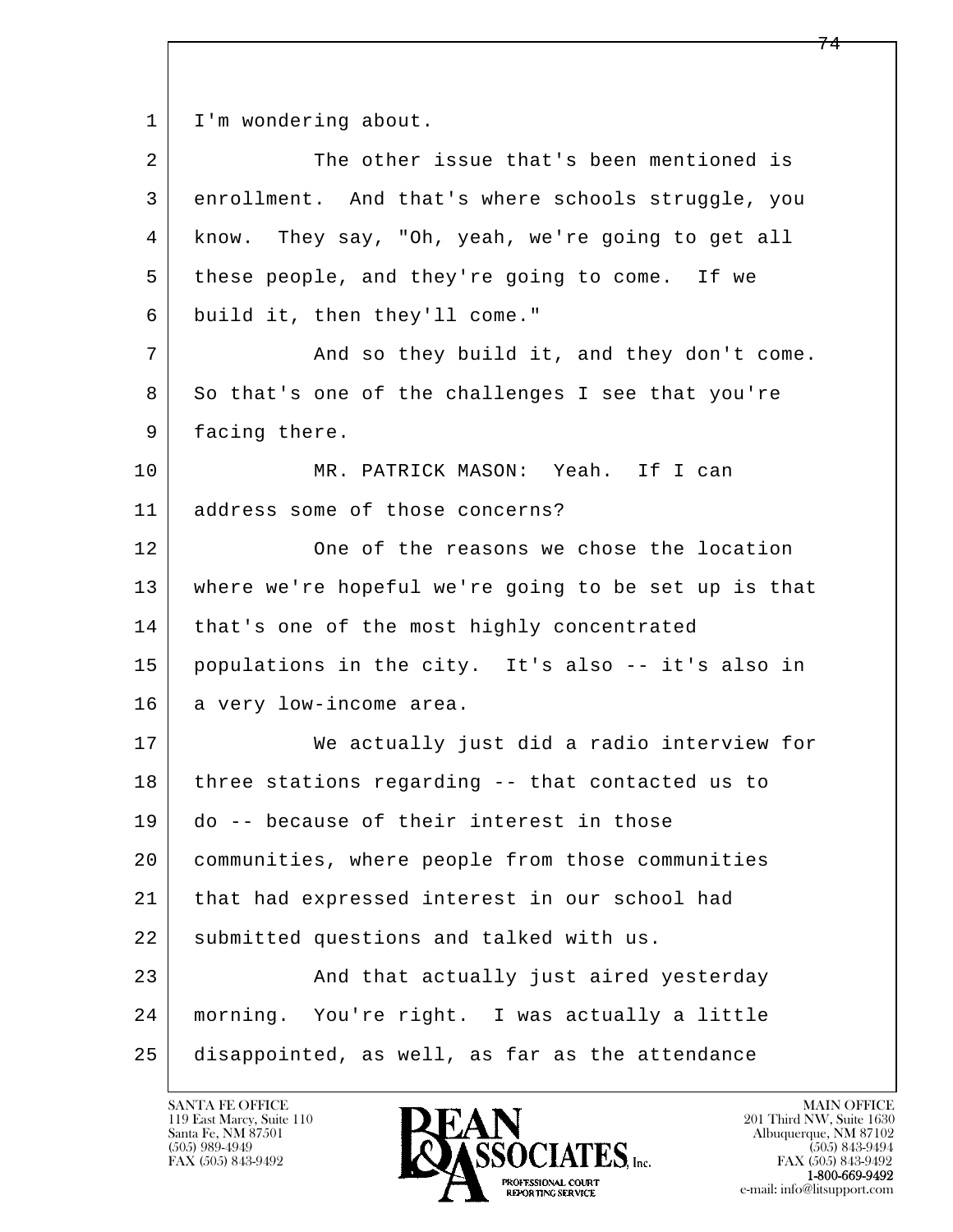| $\mathbf{1}$ | today goes. I think part of the reason is, you        |
|--------------|-------------------------------------------------------|
| 2            | know, it's hard to get people to show up at $8:30$ on |
| 3            | a Monday, sometimes.                                  |
| 4            | But we do have -- as far as when we've had            |
| 5            | our meetings with the community, we've always --      |
| 6            | we've had some great attendance, especially when      |
| 7            | I've been meeting with some of the Navajo Nation      |
| 8            | chapters and others on the Navajo Nation that do --   |
| 9            | that have given us a lot of really great feedback     |
| 10           | and input.                                            |
| 11           | We have, I think, over 200 Likes on our               |
| 12           | Facebook. We have a mailing list of over 800 people   |
| 13           | right now. We have, over the last -- just really      |
| 14           | since January -- we've accumulated a large number of  |
| 15           | people that are receiving our e-mail newsletters,     |
| 16           | that are -- that are interested in sending their      |
| 17           | children, that are -- so you're right. It is          |
| 18           | disappointing when -- I was kind of hoping for a      |
| 19           | packed house.                                         |
| 20           | But I think sometimes -- and this might be            |
| 21           | a good sign; I know I've been to other PEC            |
| 22           | meetings -- that sometimes the packed house, when     |
| 23           | there's community outrage over something, as opposed  |
| 24           | to necessarily community support, that most of the    |
| 25           | times I've seen the room packed has been when, for    |

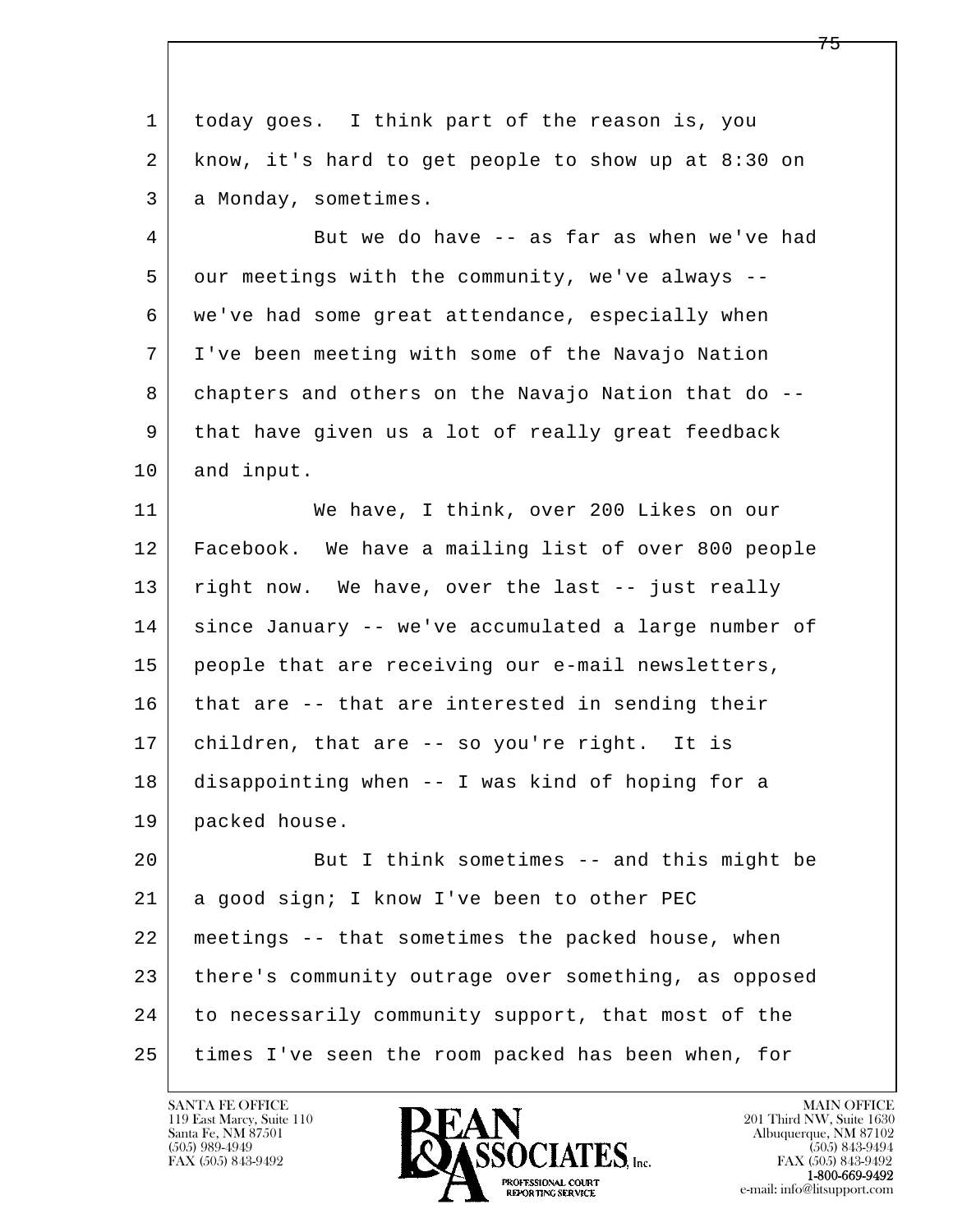| $\mathbf 1$ | example, all the teachers are against us, or the     |
|-------------|------------------------------------------------------|
| 2           | school district, or whoever, is against them.        |
| 3           | We've done a really good job, I think, of            |
| 4           | building relationships with the different groups.    |
| 5           | And so I think part of the reason you haven't seen a |
| 6           | packed house today is nobody is trying to fight us   |
| 7           | on bringing this school here; right now, at least.   |
| 8           | So far, we haven't had anybody stand up              |
| 9           | and say, "You will not do this. We will stand        |
| 10          | against you, and you will not do this."              |
| 11          | Everybody's been, like, "Oh, yeah, we want           |
| 12          | to support you in the best way we can."              |
| 13          | On the enrollment issue, that's clearly              |
| 14          | going to be the small heart attacks that I have      |
| 15          | between now and next July. We -- we do have a        |
| 16          | strong enrollment action plan. But I recognize       |
| 17          | that -- again, we're talking about -- that's one of  |
| 18          | the reasons we're not going to be hiring,            |
| 19          | unfortunately, until later is not just the financial |
| 20          | reasons, because also because we need to have really |
| 21          | firm enrollment numbers before we get to that point. |
| 22          | But I am confident, being -- having                  |
| 23          | organized these types of numbers before -- I mean,   |
| 24          | and organized these types of activities before -- I  |
| 25          | think -- I think we will be able to pull off those   |

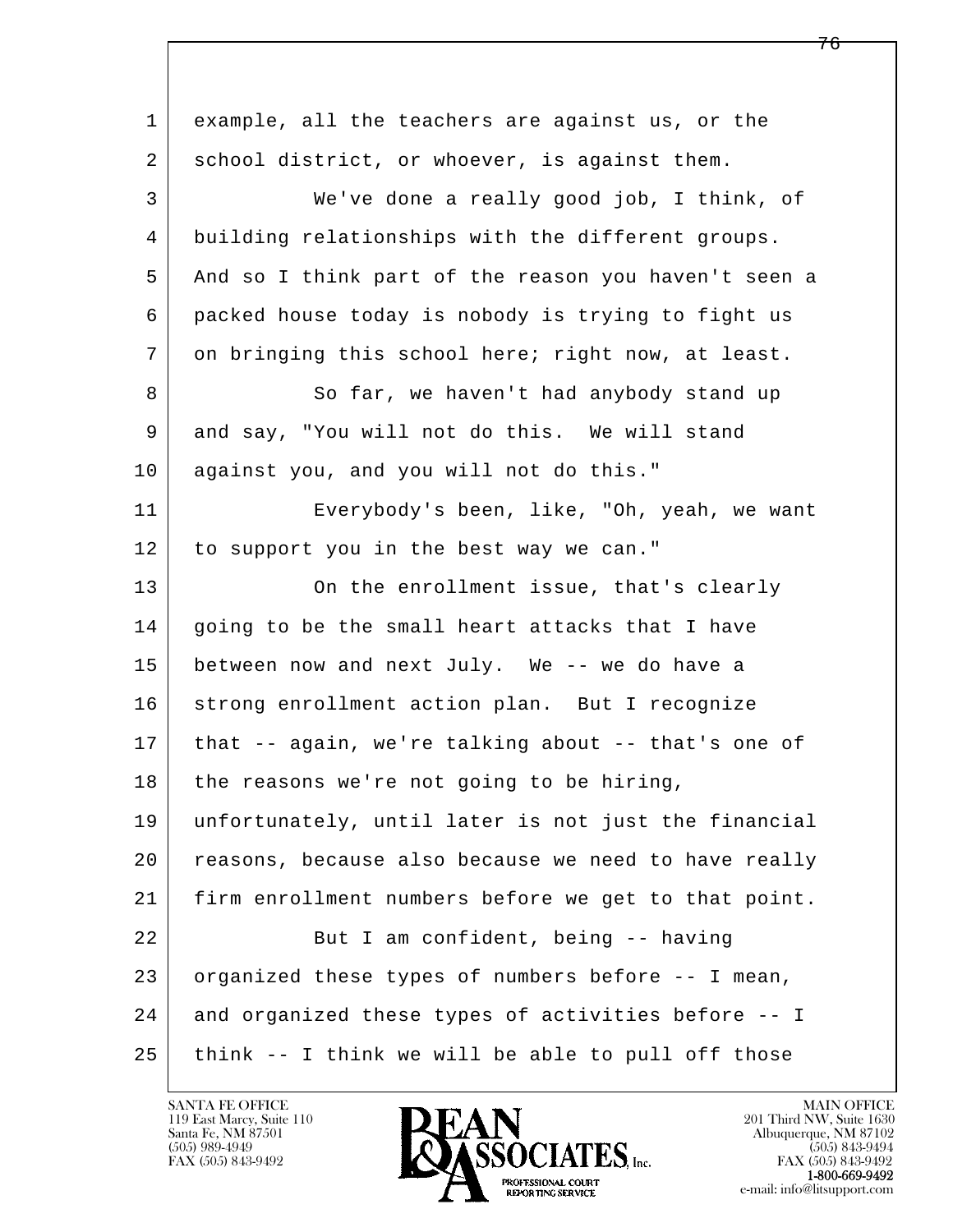l  $\overline{\phantom{a}}$  1 enrollment numbers, if for no other reason than on 2 the North Side where the Juan De Oñate building is, 3 if we can go in there, there's four low-income 4 housing communities, large low-income housing 5 communities within a half-a-mile walk of the school. 6 That school, right now, is completely 7 overfilled and overpacked. If we got a tenth of 8 that community alone, we would hit our enrollment. 9 COMMISSIONER CONYERS: Okay. Yeah, I -- 10 just as a -- I don't know -- a word of advice. If 11 you do get approved, the last school I retired from 12 was Dzilth-na-o-dith-hle, south of Bloomfield. And 13 what seemed to work for us was -- it's a grant 14 school, which is the Navajo Nation's equivalent of a 15 charter school. 16 And we had our liaison people basically 17 going door-to-door out meeting people in the 18 | community there to kind of bring them in. And that 19 seemed to be -- I mean, you can make announcements 20 and all that thing; but I'm not  $-$ - 21 MR. PATRICK MASON: Boots on the ground? 22 COMMISSIONER CONYERS: Yeah, that's 23 exactly right. 24 MR. PATRICK MASON: Thank you. That's  $25$  actually a great  $-$ - we appreciate that.

119 East Marcy, Suite 110<br>Santa Fe, NM 87501



FAX (505) 843-9492<br>1-800-669-9492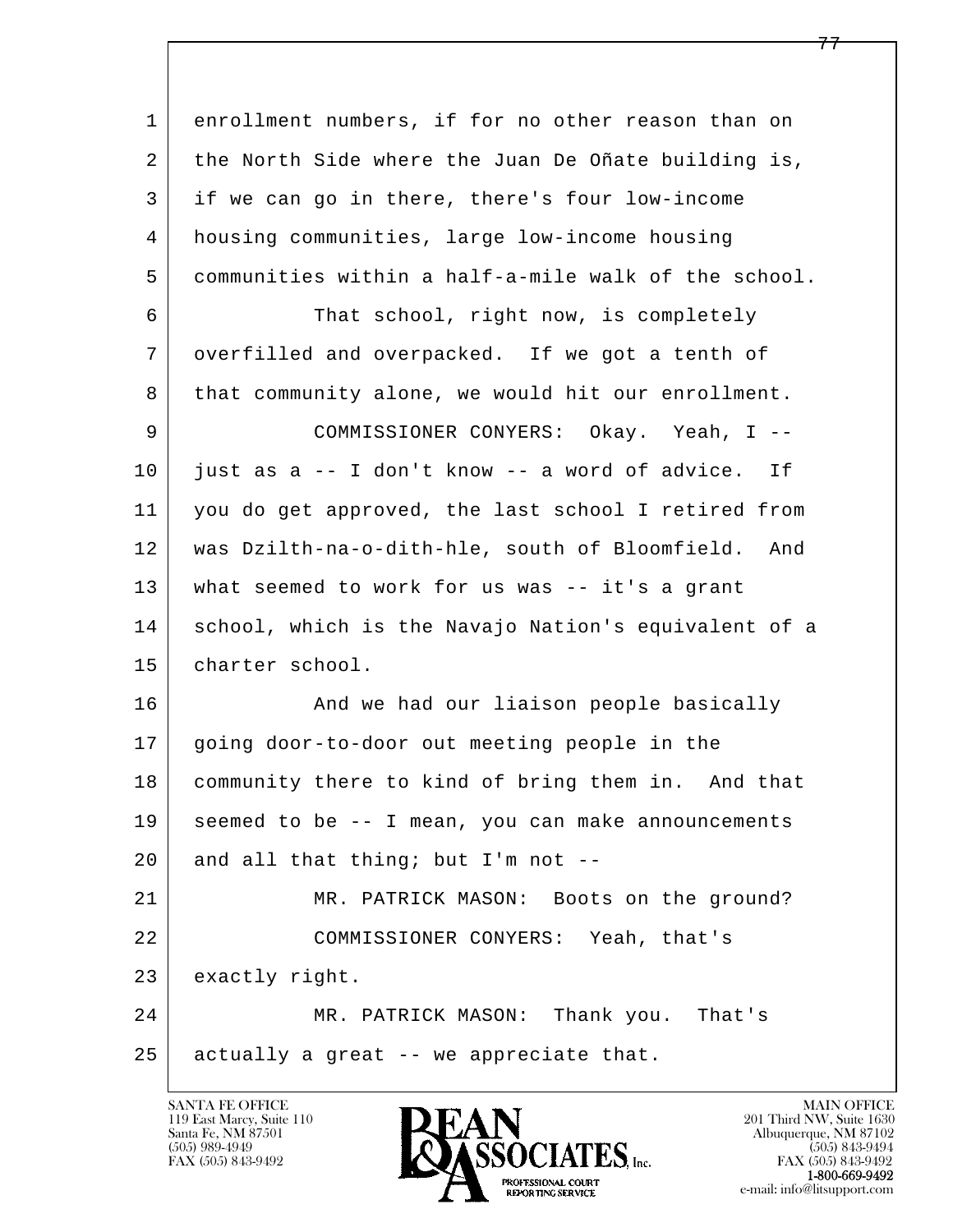l  $\overline{\phantom{a}}$  1 COMMISSIONER CONYERS: Okay. Thank you. 2 THE CHAIR: Thank you. 3 Commissioner Toulouse? 4 COMMISSIONER TOULOUSE: Madam Chair? I 5 think my voice can be heard. Can you hear me back 6 there? 7 I have a few more comments than I really 8 have questions. 9 I am concerned on the K-to-8. In my going 10 on four years on the Commission, we have never 11 approved more than two years for a new school; or 12 even now, when people wanting add-on, to do that. I 13 am really concerned how you're going to get through 14 eighth grade, also, knowing that there are special 15 | problems with middle-school students. 16 I am not an educator; but I'm a parent and 17 a grandparent, and I spent 30 years in Human 18 | Services programs, and my background is in 19 anthropology. I have a broad enough background, I 20 know what we're getting -- not to mention my father 21 helped codify the first Navajo Tribal Code as an 22 attorney. 23 MR. PATRICK MASON: Oh, wow. 24 COMMISSIONER TOULOUSE: And I was out 25 here -- he had many clients here. He worked for the

119 East Marcy, Suite 110<br>Santa Fe, NM 87501



FAX (505) 843-9492<br>**1-800-669-9492**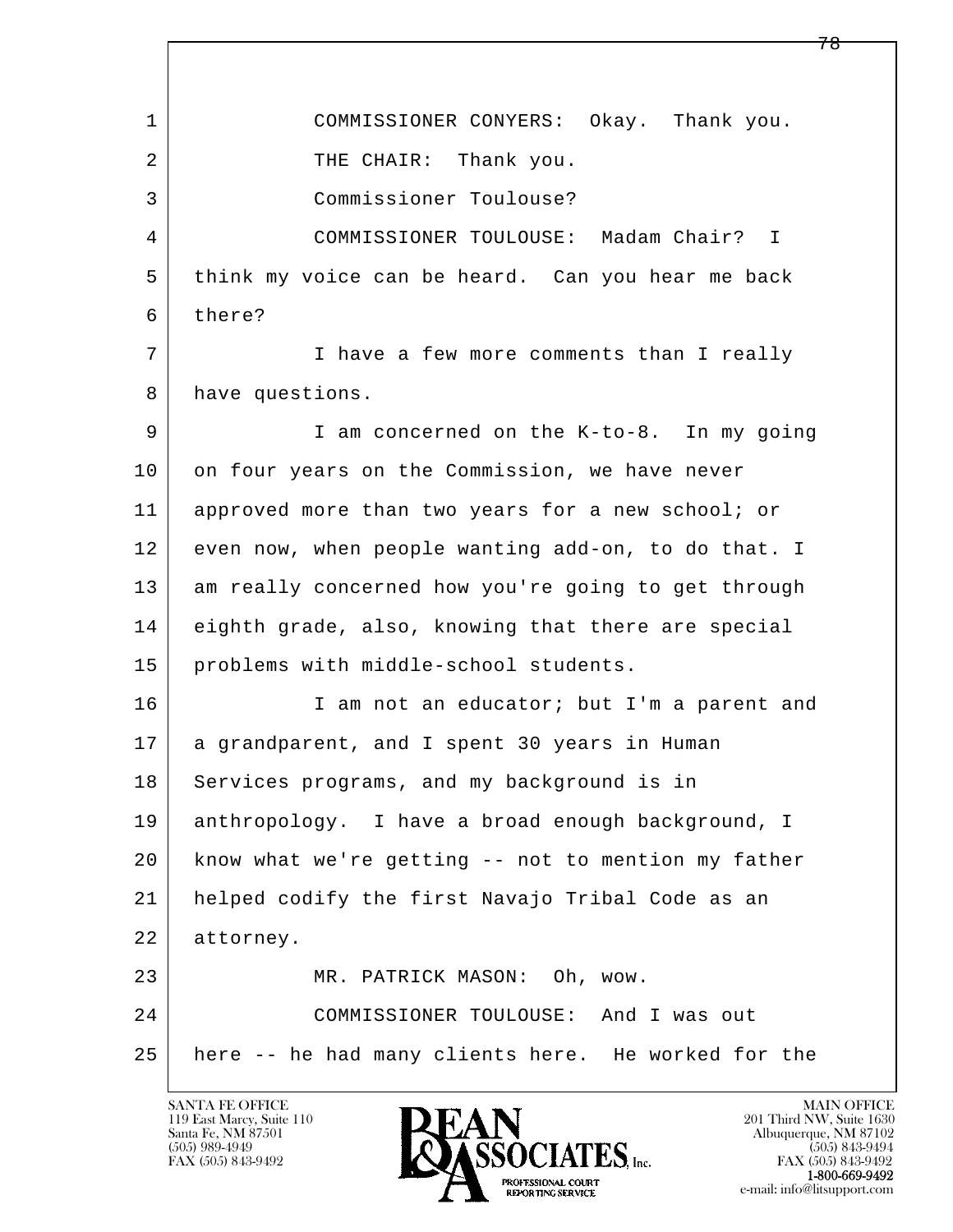l  $\overline{\phantom{a}}$  1 Tribe well before your father was doing any of that. 2 And I also lived/worked on the 3 reservation. 4 But -- so I'm well aware of the community. 5 And I think that to draw in those older kids, you 6 may need to draw in the younger kids first and get 7 other siblings and cousins and people, if that's the 8 community you're looking at. 9 But I'm not convinced you're looking at a 10 Native community. I think it's open to that, if the 11 | students want to come. If you're looking at the 12 Estancia Valley Academy, they don't draw a 13 broad-based group. And they do have -- by the way, 14 they also have an easier time finding teachers, 15 because that whole east side of the mountains is 16 built up, and there's people who live there -- you 17 know, I have relatives who live out in that area who 18 | teach at East Mountain High School. 19 So my comment is I think you've bitten off 20 too much. And while, because it's a public school 21 you're open to everybody, I'm not sure that's who 22 you're really addressing. 23 I also have problems with the Hillsdale 24 | thing; but I think you've explained that you will 25 keep it separate from the religious component of

119 East Marcy, Suite 110<br>Santa Fe, NM 87501

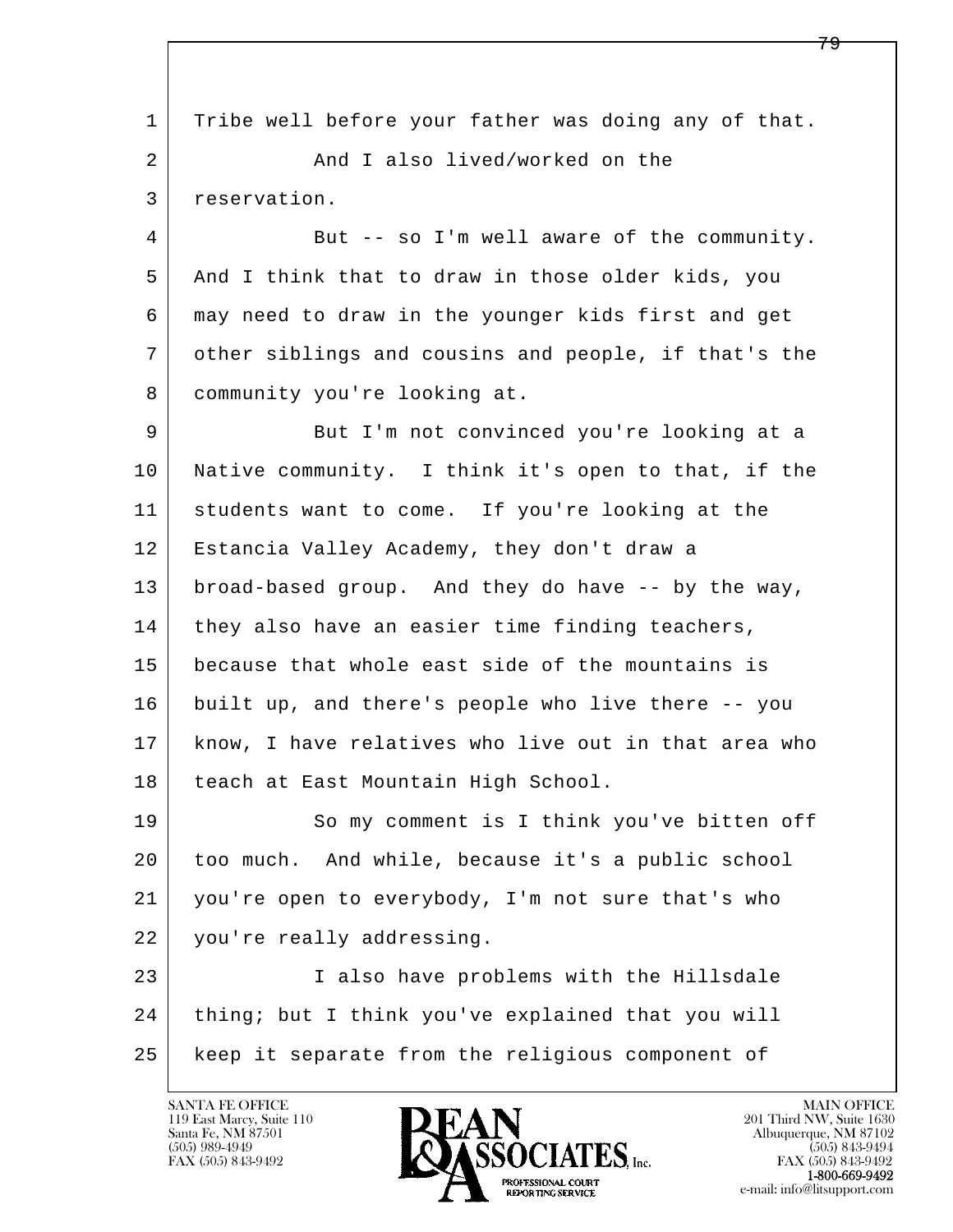1 that school.

| $\overline{a}$ | My other issue is your involvement with             |
|----------------|-----------------------------------------------------|
| 3              | the Excellent Schools New Mexico and the fact that  |
| 4              | you were interviewing Bellwether -- we were totally |
| 5              | left out of the whole loop, and we could not find   |
| 6              | out what was going on. It took us subterfuge to     |
| 7              | find out what went on. That doesn't give me a       |
| 8              | personal feeling --                                 |
| 9              | MR. PATRICK MASON: I understand.                    |
| 10             | COMMISSIONER TOULOUSE: -- toward you.               |
| 11             | That will not necessarily affect a vote. But I      |
| 12             | wanted you to understand, it sets up, especially    |
| 13             | when you are still now on the board for that group, |
| 14             | who are not working with us yet.                    |
| 15             | MR. PATRICK MASON: Yeah. And I do                   |
| 16             | understand that. And that's -- and, again, it kind  |
| 17             | of -- it kind of blindsided me, as well, in a sense |
| 18             | of -- so I am just passionate about education,      |
| 19             | obviously. And I was working on this far before any |
| 20             | of that happened.                                   |
| 21             | And then we -- you know, I was contacted            |
| 22             | by various people to say, "You know what? We're     |
| 23             | looking at trying to do this charter organization,  |
| 24             | and would you be interested in helping out?"        |
| 25             | And then I started getting more and more            |

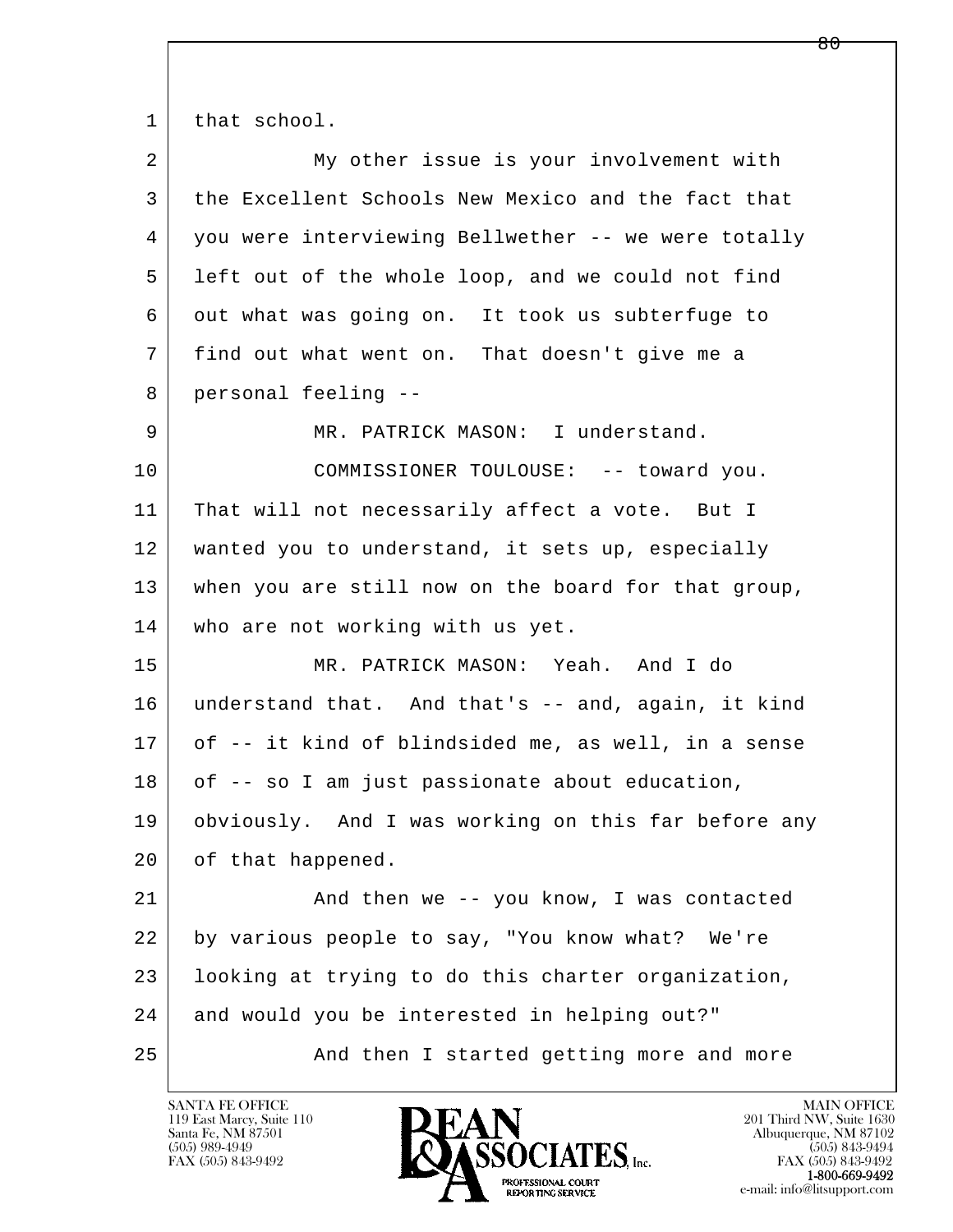l  $\overline{\phantom{a}}$  1 involved, and then all while simultaneously working 2 on this. 3 And I've told them -- and I told them this 4 straight up. And I was, like, "I wish I had not 5 been involved, if for no other reason than maybe you 6 can help me fund my planning year." 7 But I think it's too big of a conflict. 8 So I've actually offered to, if need be, at any 9 | time, you know, resign from them.  $10$  | I do -- I do hope -- again, I'm talk- -- 11 you think about one piece of the puzzle. Something 12 that I've noticed -- I think you've interviewed  $13$  Scott -- who is actually -- 14 COMMISSIONER TOULOUSE: He came and 15 presented to us. I also heard his presentation at 16 the LESC, which actually, from my standpoint, didn't 17 | go as well as it should have. 18 MR. PATRICK MASON: Yeah. And so I think 19 I would like to actually, hopefully, be somebody 20 that brings -- and I've talked with Scott about 21 this, and I've talked with others about this, and 22 other individuals and other groups. And I think we  $23$  all  $-$  we all are on the same page, in one sense. 24 | We all want a better education for our kids. 25 And so I think -- I think one of the ways

119 East Marcy, Suite 110<br>Santa Fe, NM 87501

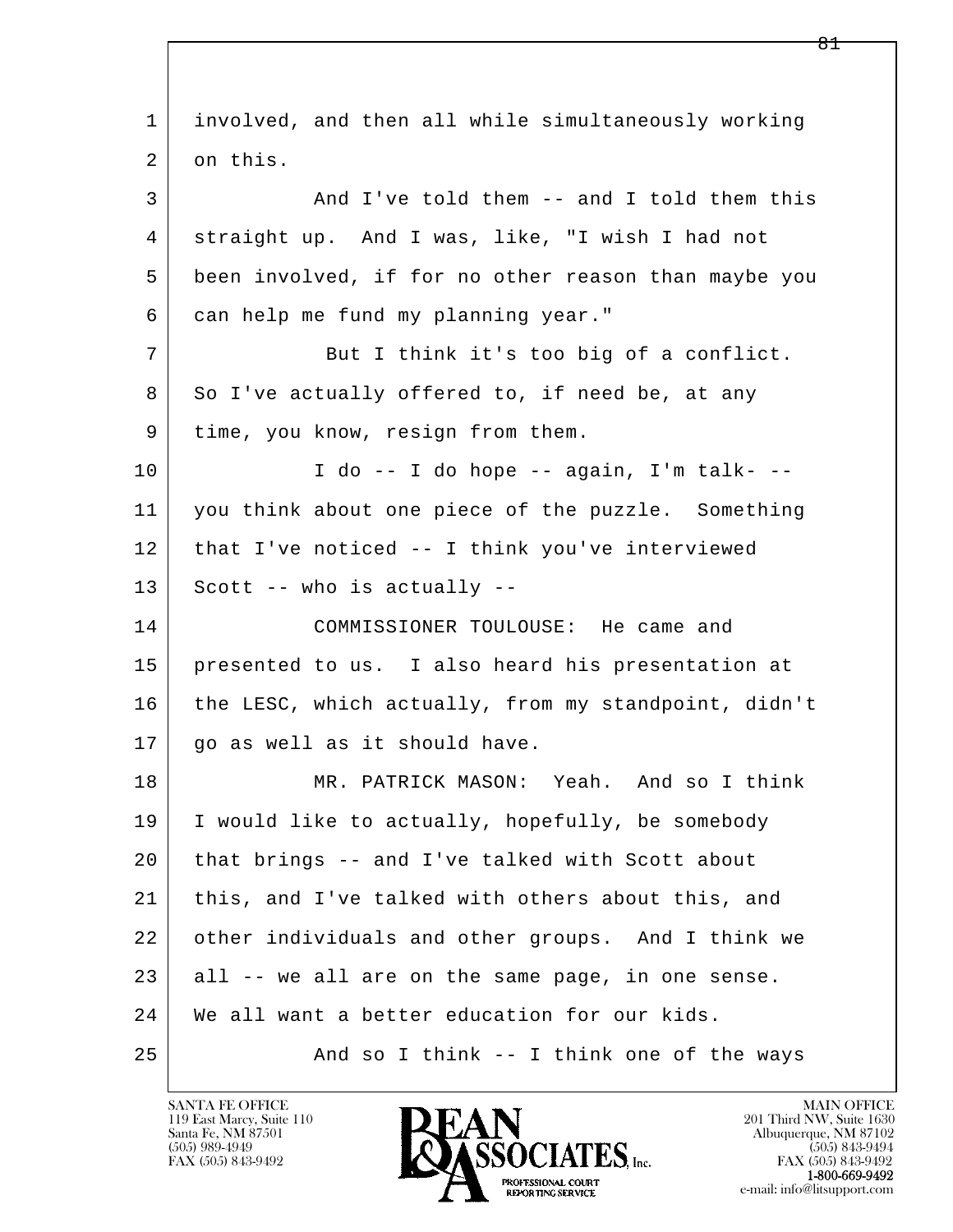l  $\overline{\phantom{a}}$ 1 | we all achieve that is by better communication. I 2 think you're absolutely right, that there was -- I 3 don't think it was intentional. I think what it was 4 is we haven't done anything yet on the Excellent 5 Schools. And so we wanted to actually -- we 6 actually just got our 501(c)(3) status approved last 7 week. It was kind of a surprise to us, too. We're 8 nobody. Why does anybody even want to talk to us? 9 I think that was a mistake on our part. I 10 should have realized when we're going into such a 11 hot area, we needed to have better communication. 12 And hopefully, I hope that we've started to resolve 13 that. I've directed our director to make sure 14 that's an issue going forward -- that's not an issue 15 going forward -- that we work on the communication. 16 As far as this school goes, you talk about 17 our target population. I think in a way, clearly, 18 the ones that we're not going to have a problem 19 enrolling are the people that already know what a 20 classical education is. The people that showed up 21 today, they said, "We know what a classical 22 education is, and we want that." 23 But our target population is, 24 legitimately, people that don't even know they want 25 a classical education. That's where somebody like

119 East Marcy, Suite 110<br>Santa Fe, NM 87501



FAX (505) 843-9492<br>**1-800-669-9492**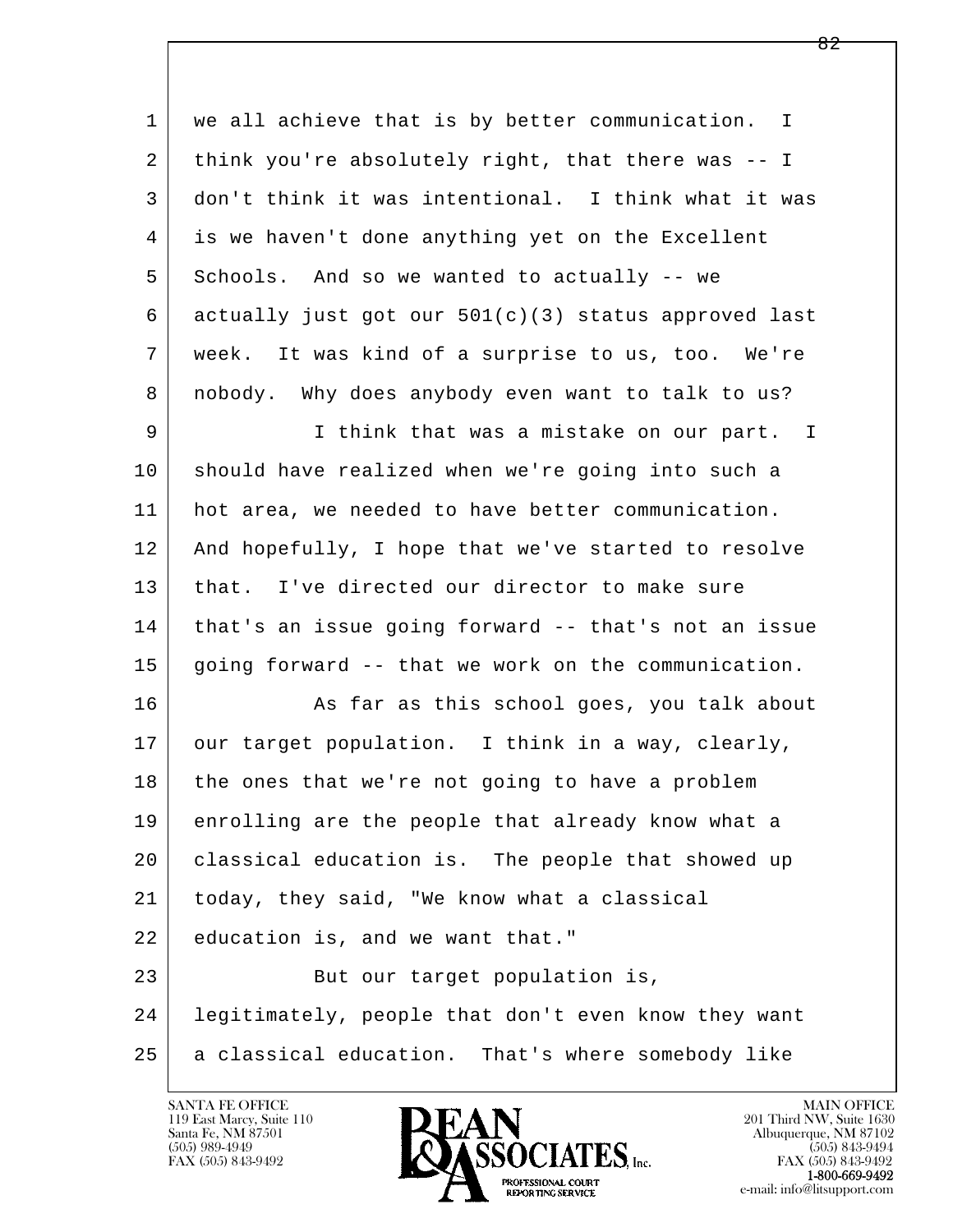l  $\overline{\phantom{a}}$  1 Rita is essential. She is one of the biggest 2 community leaders on the Navajo Nation. She has two 3 siblings that are medicine men. She knows how to 4 reach them. 5 I've worked closely with them, too. She 6 knows how to reach them. There's a reason we're 7 putting our charter school in the lowest-income part 8 of town; that is who we want to reach. We want 9 those people that are only going to come because 10 they live across the street from the school. We 11 want them to come to us because that's who we want 12 to come. 13 On the K-through-8 issue the reason we did 14 | that -- originally, we were looking at K-through-5. 15 | You're absolutely right; we don't have those issues. 16 Our sixth-graders through eighth-graders are going 17 to be the toughest ones, the most remediations. 18 The reason we decided to go through the 19 six through eight was the number of interested 20 parents that came up and said, "Oh, you're only 21 opening up to five?" 22 I don't know if he's still here. Jeremy 23 Boucher, in the back there, he's going to have an 24 eighth-grader starting in 2017. I mean, these are 25 the kinds of people that come to us. We're already

119 East Marcy, Suite 110<br>Santa Fe, NM 87501



FAX (505) 843-9492<br>1-800-669-9492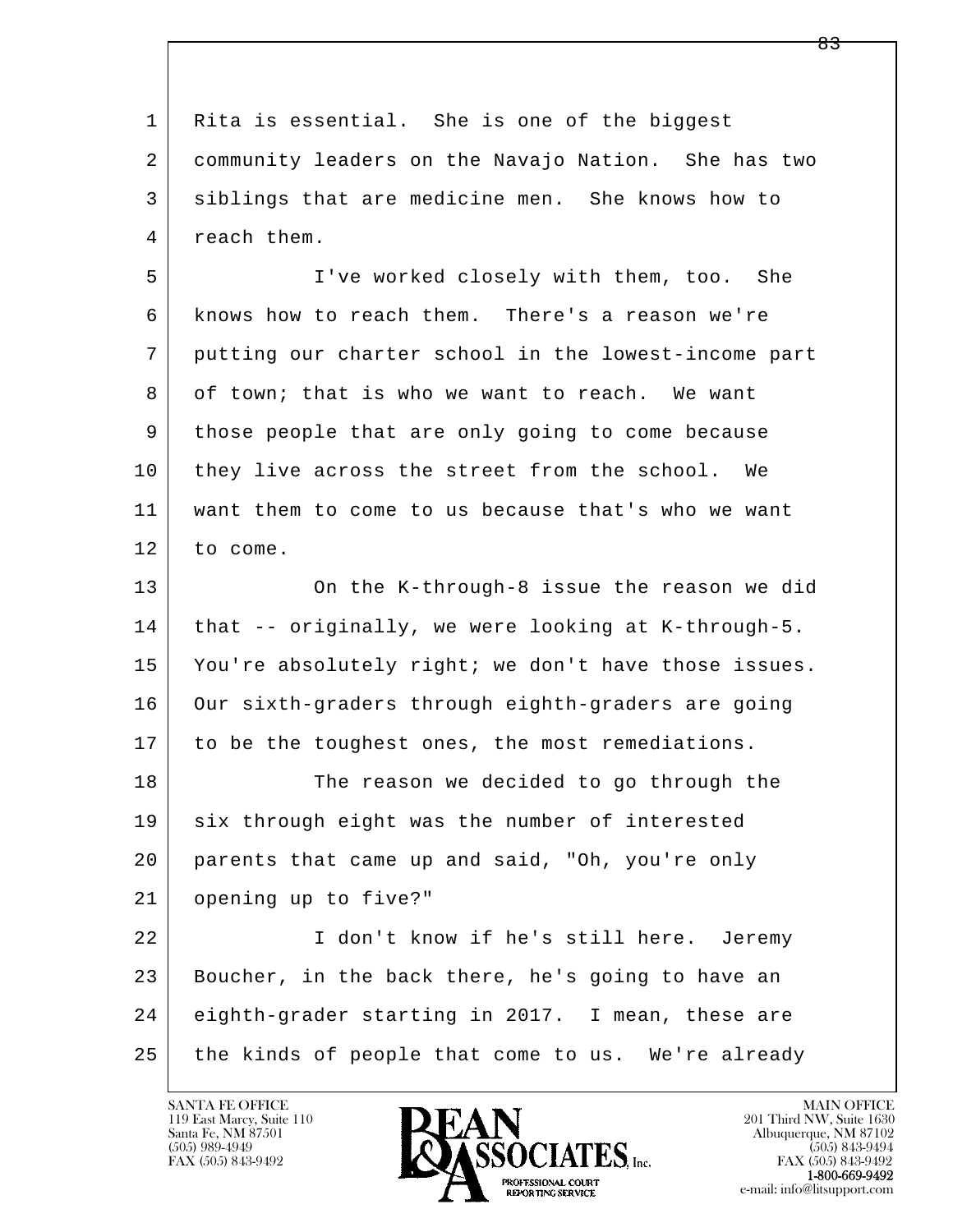l  $\overline{\phantom{a}}$  1 at half of our enrollment numbers from sixth through 2 eighth grade. We probably should look at doing  $3$  this. 4 And that's one of the reasons we looked at 5 going -- I know it's ambitious. I don't want you to 6 think we're just pie in the sky, and that -- it 7 does -- I know how ambitious this seems. And I'm 8 sure you've seen 100 people that have come and -- 9 with similar ambitious plans that have fallen flat 10 on our face. 11 Hopefully, that's not us. I think we do 12 have a really strong action plan to maybe be -- if 13 not reach our full ambition, get very close to it. 14 COMMISSIONER TOULOUSE: You understand you 15 | have to run lotteries, if you get more than -- 16 enrollees, because -- 17 MR. PATRICK MASON: Yes, we do understand, 18 | which would be the happiest day of our life. 19 COMMISSIONER TOULOUSE: -- to not turn 20 down any student. Because we've had that problem 21 occasionally. 22 MR. PATRICK MASON: We understand we want 23 that. We don't want to say we want the worst of the 24 worst. We want those kids who have not succeeded 25 anywhere else at our school.

119 East Marcy, Suite 110<br>Santa Fe, NM 87501

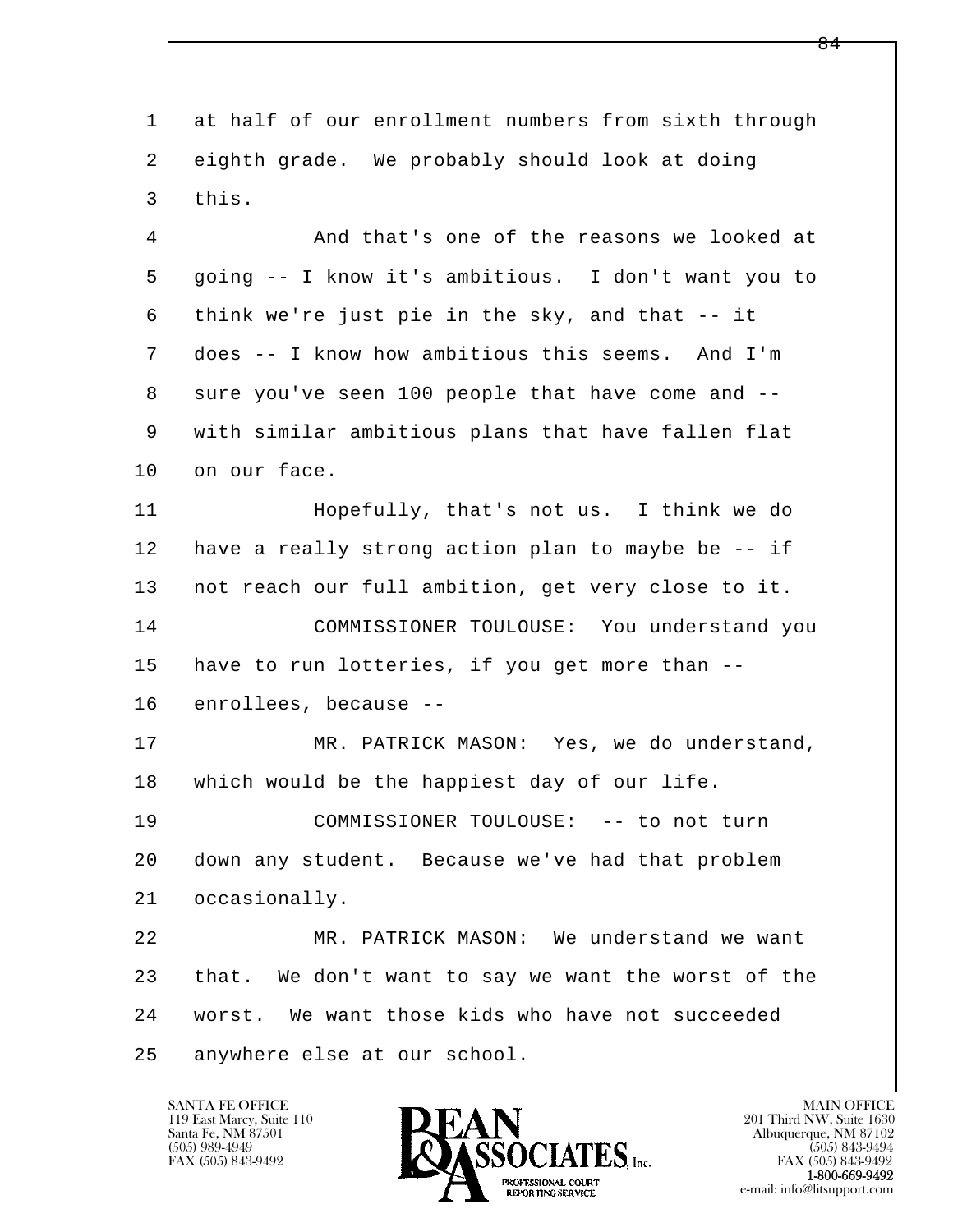| $\mathbf 1$ | COMMISSIONER TOULOUSE: Because you also             |
|-------------|-----------------------------------------------------|
| 2           | are going to have to meet the State testing         |
| 3           | requirements and all and the State grade stuff,     |
| 4           | which most of us don't agree with, but it's in the  |
| 5           | law, and you have to do.                            |
| 6           | So when you're taking kids in at eighth             |
| 7           | grade who haven't had any of this, and they're      |
| 8           | testing, your school grade is not going to be --    |
| 9           | MR. PATRICK MASON: And, you know, I                 |
| 10          | understand. And the one thing that gives me hope in |
| 11          | that area is my -- because, like I said, I was born |
| 12          | and raised in Gallup, and I went to the Catholic    |
| 13          | school. There was only 15 kids in my class when I   |
| 14          | graduated from high school. There was only two      |
| 15          | White kids in my class that graduated from high     |
| 16          | school.                                             |
| 17          | It's the same demographic at our other              |
| $18\,$      | school in the community. Thankfully, we have        |
| 19          | foundations that provide scholarships for Indian    |
| 20          | And actually, Jeremy Boucher, his<br>schools.       |
| 21          | foundation builds houses all around the reservation |
| 22          | for Indian families and provides assistance,        |
| 23          | financial and others, for Navajo families,          |
| 24          | primarily.                                          |
| 25          | But we would get these kids that went to            |

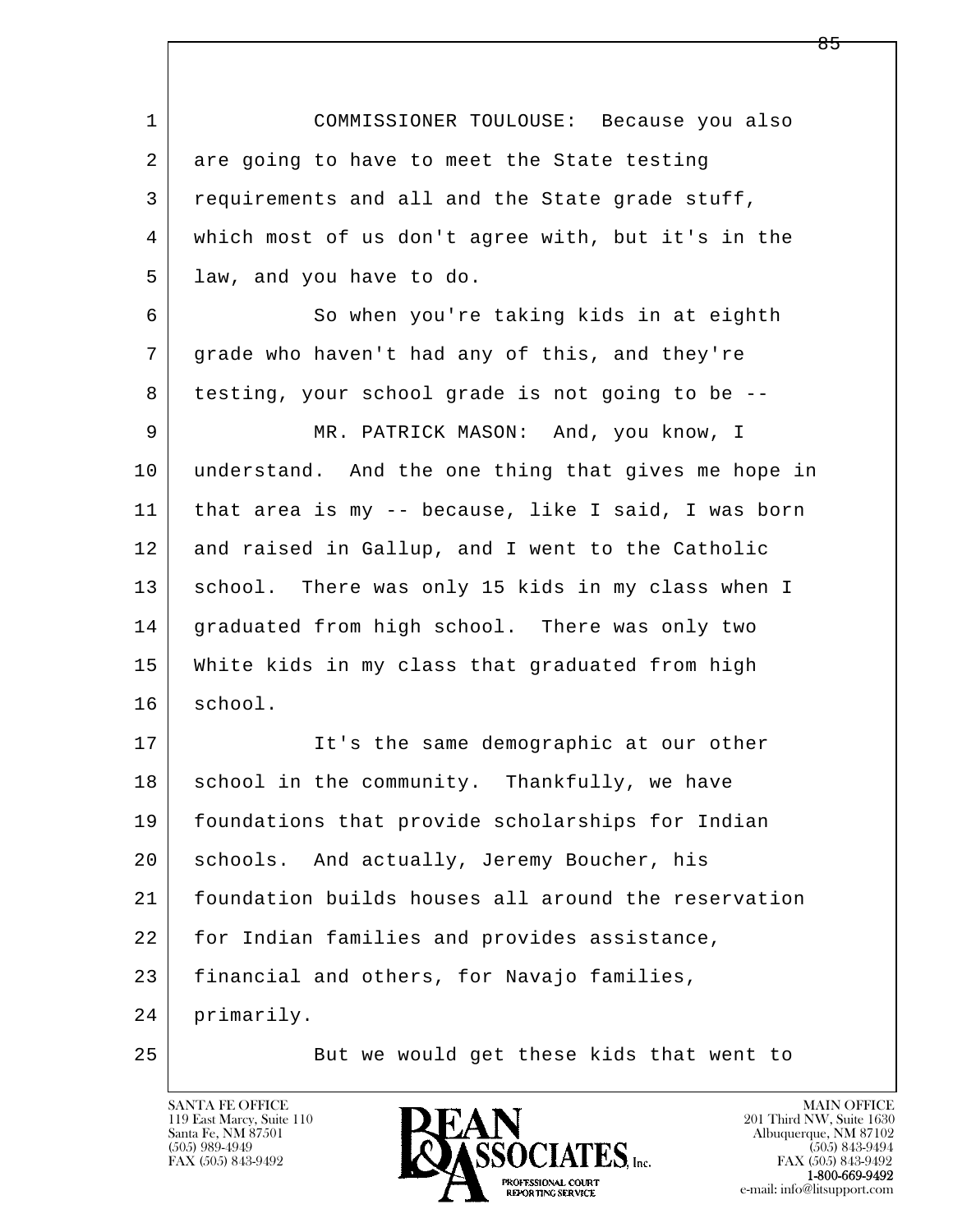l  $\overline{\phantom{a}}$  1 the alternative school and got kicked out of the 2 alternative school. We're talking kids that 3 everybody had given up on, and the only reason they 4 were enrolled in a Catholic school is because we 5 were the only ones that would take them. 6 And these are my classmates. I remember 7 one of those kids in particular, this Zuni kid, 8 gangster Zuni kid, getting up during poetry class, 9 where we had a great poetry teacher. And she said, 10 "You have to put -- you have to read a poem -- you 11 have to write a poem, and read it." 12 And this gangster kid from Zuni, who maybe 13 spoke three words a day, got up there and had half 14 the class in tears. And it was a very moving thing 15 about his family, and about how the people on the 16 street wanted to kill him and things like that. 17 But this is the type of opportunity that I 18 | know, if we give those kids that opportunity, I know 19 they can succeed. And of my 15 kids, most of whom 20 everybody had given up on -- of the 15 kids in my 21 class -- 11 of us went to college. And we just had 22 our ten-year -- actually, there's 13 of us. Eleven 23 of us went to college. We just had our ten-year 24 reunion, and only one of those kids, I would say, 25 has not really succeeded in life.

119 East Marcy, Suite 110<br>Santa Fe, NM 87501

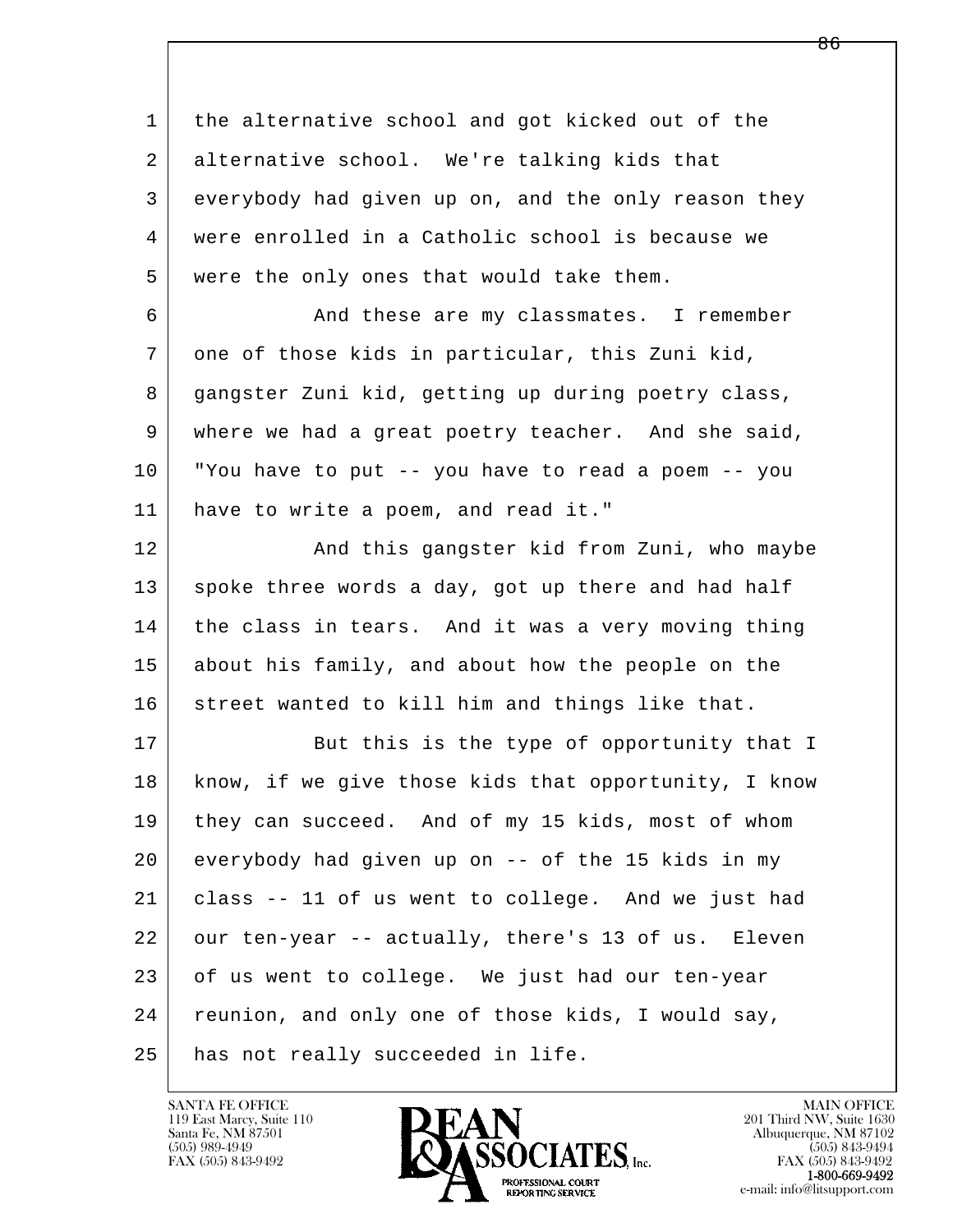l  $\overline{\phantom{a}}$ 1 So I think it's possible. I do think it's 2 possible, as long as we don't give up on these kids. 3 COMMISSIONER TOULOUSE: I had both Latin 4 and Greek, and it didn't do a whole lot for me, 5 either. But it did look good on a transcript. 6 But I just -- I'm still concerned that 7 you're reaching too far, too fast. And we've 8 approved a school that's opening this fall in 9 Gallup. We approved one that had its first year out 10 on the reservation, Gallup Public Schools. And so 11 clearly, there is a need here. 12 | But with both of these, either we had the 13 hearing on the reservation -- we had a packed 14 chapter house. When we held the one, which was a 15 Monday morning last year; but it was in August 16 before we got the laws changed where we could do 17 this in July. Up at the college, it was a packed 18 room at 8:30 on a Monday morning. So I also am 19 concerned -- 20 MR. PATRICK MASON: Okay. 21 COMMISSIONER TOULOUSE: -- that we don't 22 have the people here. 23 I know, clearly, because there are these 24 applications coming in, and people seem interested,  $25$  there seems to be a need for charter schools here,

119 East Marcy, Suite 110<br>Santa Fe, NM 87501

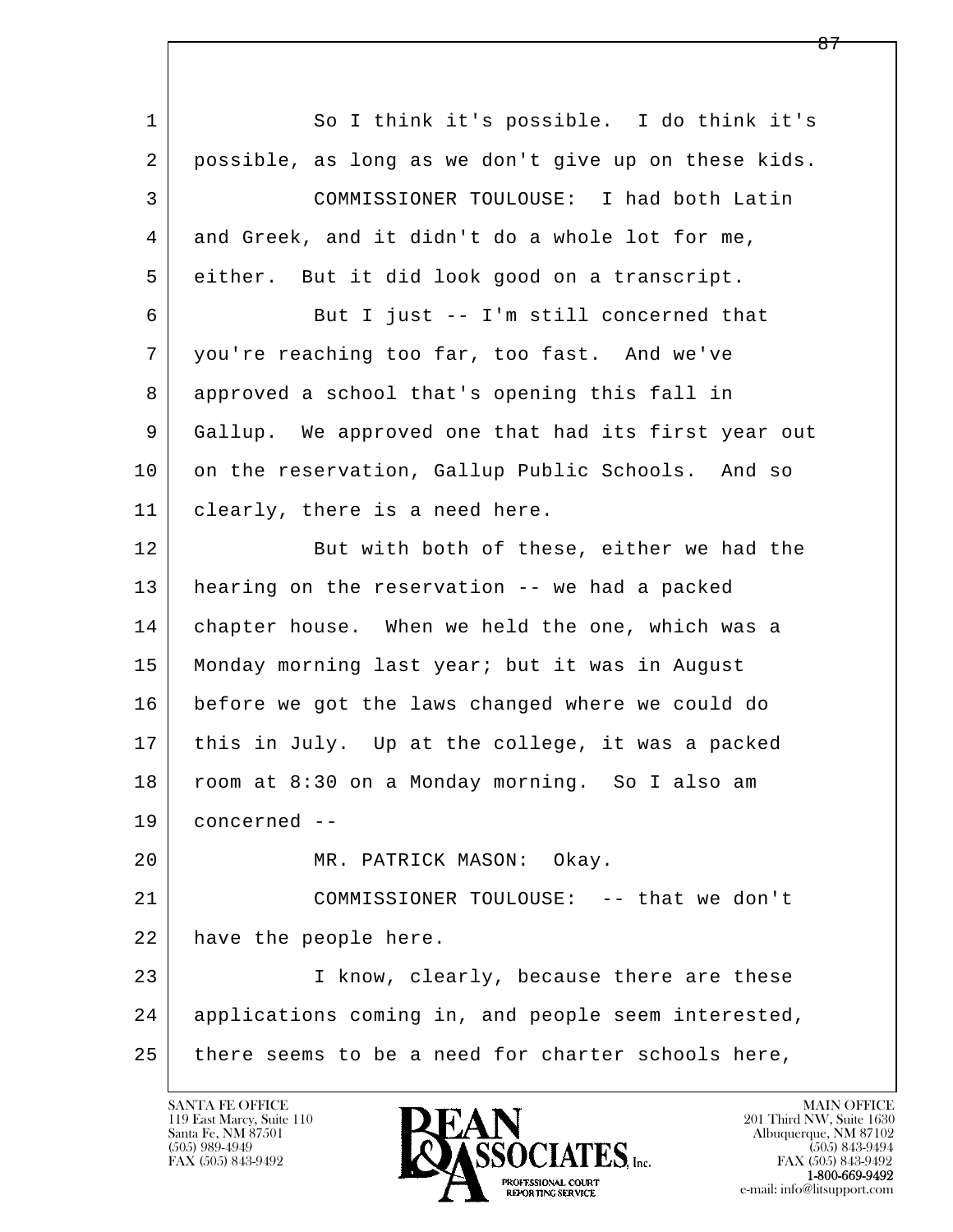l  $\overline{\phantom{a}}$  1 that there is a certain amount of concern here, too. 2 But anyway, I just said what I want to 3 say. I think you're ambitious. I think that you 4 have a lot more thinking to do on it. I think that 5 you're a little top-heavy on your plans for 6 administration and also possibly in the teaching 7 area, depending on what your first-year students are 8 going to be. 9 And because you kicked off -- or think 10 you're going to kick off with K-through-8, that's 11 more teachers than you may need for the students you 12 have. 13 So I think we have to vote and go with the 14 application; but I also think you have to rethink 15 | some of, just, the logistics of it. I know 30 years 16 in State government, 21 of them in management, I 17 know how to think through budgets and think through 18 planning and look at times when the money is tight. 19 I was in Human Services. The money was 20 also tight, and there never were enough positions to 21 deal with people. That's one of those areas they 22 cut first. And yet they yell- -- you know, I don't 23 agree with what's going on with the food stamp 24 program right now; but I understand how it got 25 there, when you're getting pressures from everybody

119 East Marcy, Suite 110<br>Santa Fe, NM 87501



FAX (505) 843-9492<br>**1-800-669-9492**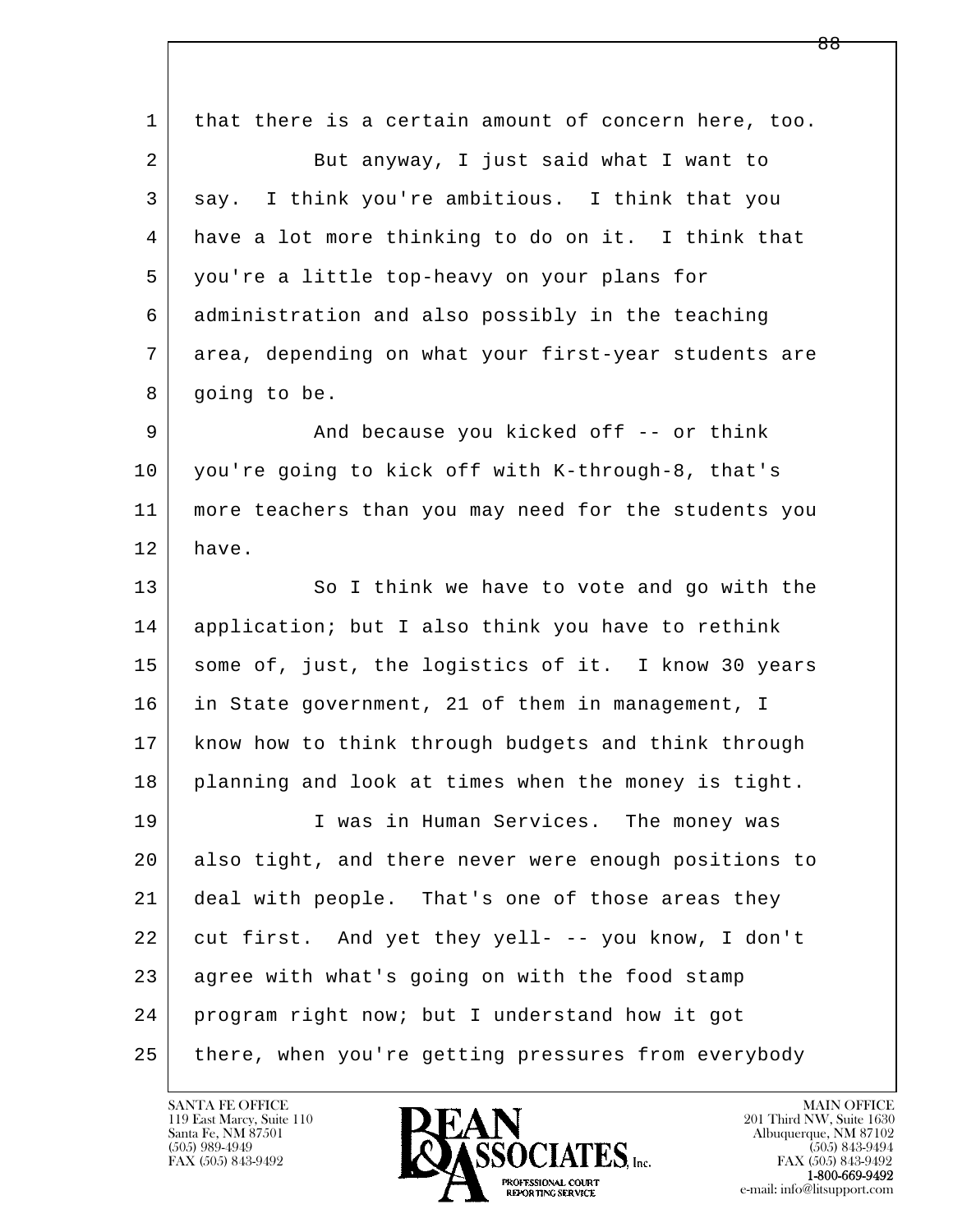l  $\overline{\phantom{a}}$  1 that you've got to meet deadlines, you've got to do 2 things. 3 And I think the same things happen in our 4 school systems. You've got to make the grade, pass 5 the test, and all of a sudden, it's back to teaching 6 to the tests. And I don't want that to happen to 7 our charter schools. 8 And I -- we're having debates now on what 9 are we doing with schools that make Cs and Ds and 10 whatever; because, again, when you have a small 11 number of students rather than a huge school to do 12 an average on to get your grades, it becomes -- you 13 get one or two kids that do poorly. 14 So I just think you need to take your good 15 ideas and really think them through and present 16 us -- without changing your application -- but 17 present us a slightly different approach when you 18 come in front of us when we do the final vote. 19 Thank you. 20 MR. PATRICK MASON: Thank you. 21 | THE CHAIR: Commissioner Armbruster? 22 COMMISSIONER ARMBRUSTER: Hi. I do not 23 have a microphone; but I was a middle school 24 | teacher. I think you can hear me. But maybe not. 25 Okay. I think there's a number of

119 East Marcy, Suite 110<br>Santa Fe, NM 87501

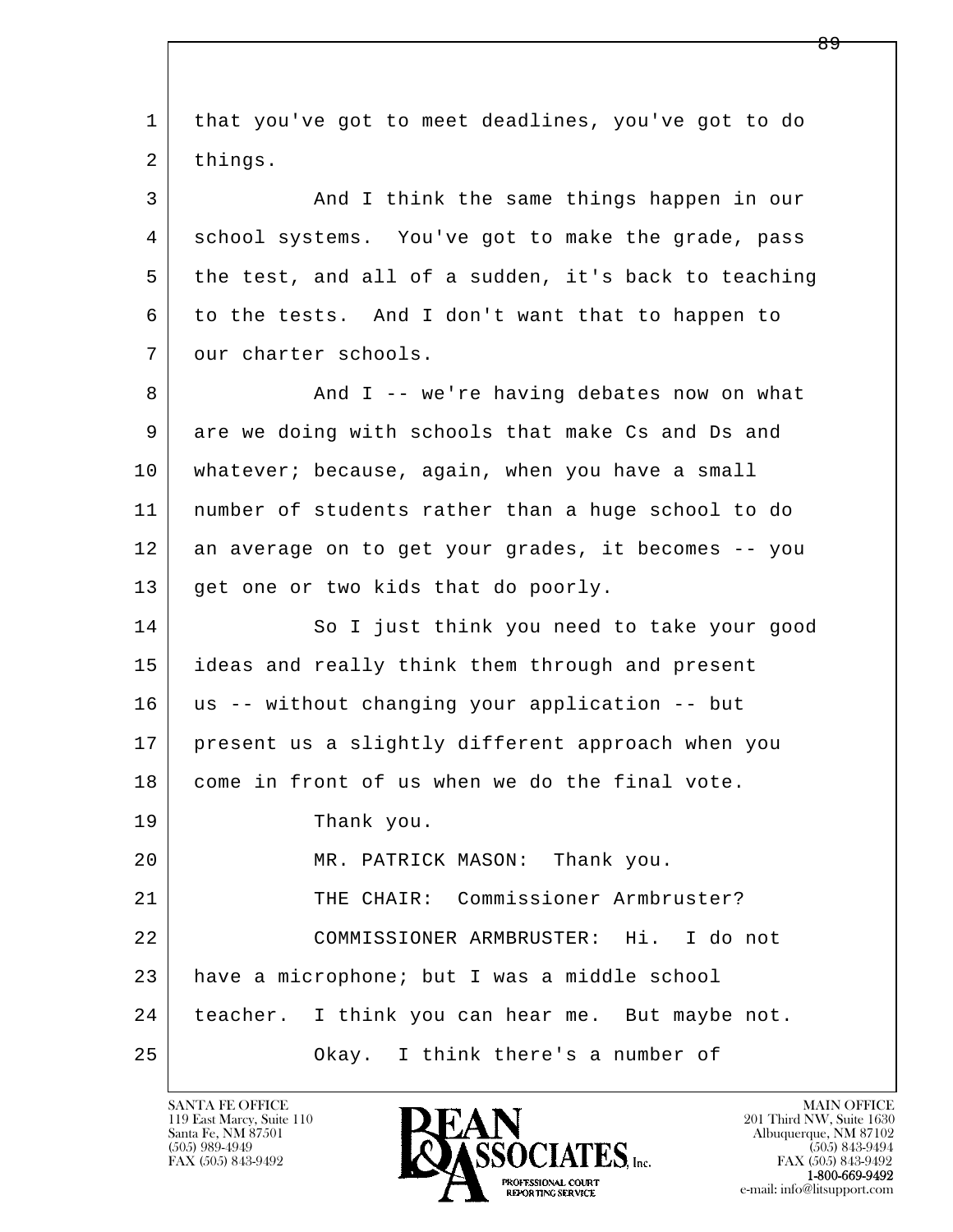| 1  | positives about your -- your school. I like the --  |
|----|-----------------------------------------------------|
| 2  | I like your goals. I love the fact that you are     |
| 3  | providing -- if this is not the right word -- but   |
| 4  | day care-plus, because I think that's a huge issue. |
| 5  | And I don't know why schools are not funded for     |
| 6  | that. I'm not sure how you're going to fund that,   |
| 7  | which is a concern.                                 |
| 8  | But I'd like that -- I like the Core                |
| 9  | education, because I think that's mainstream        |
| 10 | America, and I don't think that we're necessarily   |
| 11 | having mainstream America -- sorry to say; but I    |
| 12 | grew up in Indiana. But I think -- sorry. I'm       |
| 13 | apologizing.                                        |
| 14 | But, anyway, I do think that that Core              |
| 15 | education and general cultural literacy and all of  |
| 16 | that, I think that's a great way of looking at      |
| 17 | things.                                             |
| 18 | I'm suspecting -- and this is why I want            |
| 19 | you to sort of think this through and really, like  |
| 20 | everyone else is saying, it's really not a          |
| 21 | criticism, but a reality test, maybe, is a better   |
| 22 | way of looking at it -- is that you are looking at  |
| 23 | maybe getting brand new teachers. And I believe the |
| 24 | starting salary -- but I could be wrong -- I think  |
| 25 | it's $$34,000?$ No.<br>32?                          |

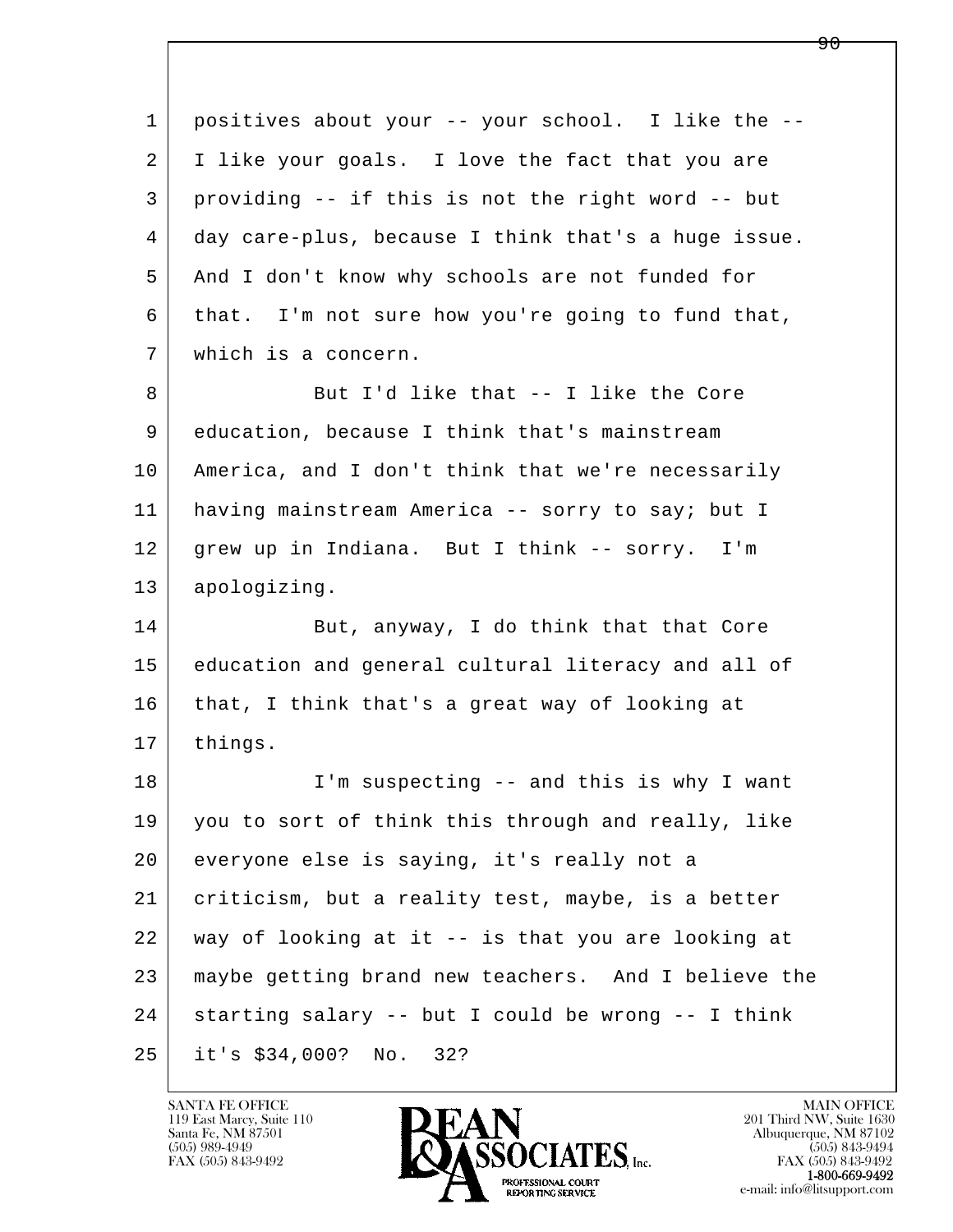| 1  | MR. FRANK CHIAPETTI: 34.                             |
|----|------------------------------------------------------|
| 2  | COMMISSIONER ARMBRUSTER: 43 is for                   |
| 3  | Level II. And I don't think they changed Level III;  |
| 4  | am I right?                                          |
| 5  | MR. FRANK CHIAPETTI: Level III is now 52.            |
| 6  | COMMISSIONER ARMBRUSTER: 34, 43, 52? So              |
| 7  | those are good numbers; not enough, by the way for a |
| 8  | teacher, as you well know.                           |
| 9  | But I'm thinking that because of what your           |
| 10 | school is offering, you might get people who are     |
| 11 | applying who are Level II and Level III teachers     |
| 12 | already; and then you're in a little overload there. |
| 13 | There's good and bad with that, of course; bad for   |
| 14 | the budget, but good for your kids.                  |
| 15 | And so another thought -- just throwing it           |
| 16 | out there -- is if you apparently have your 6, 7,    |
| 17 | and kind of like, "Wow, we really want to go to      |
| 18 | that," maybe you would just do it by the K-1 and a   |
| 19 | 6-7-8, and then add your three going that direction. |
| 20 | There are schools who do that.<br>And,               |
| 21 | basically, I recall at least one of the schools who  |
| 22 | did that, did that because when they got the         |
| 23 | sixth-graders -- and I -- and I'm going to say this  |
| 24 | only because you said it -- is that you have 8 to    |
| 25 | 9 percent of your kids who are proficient; so to     |

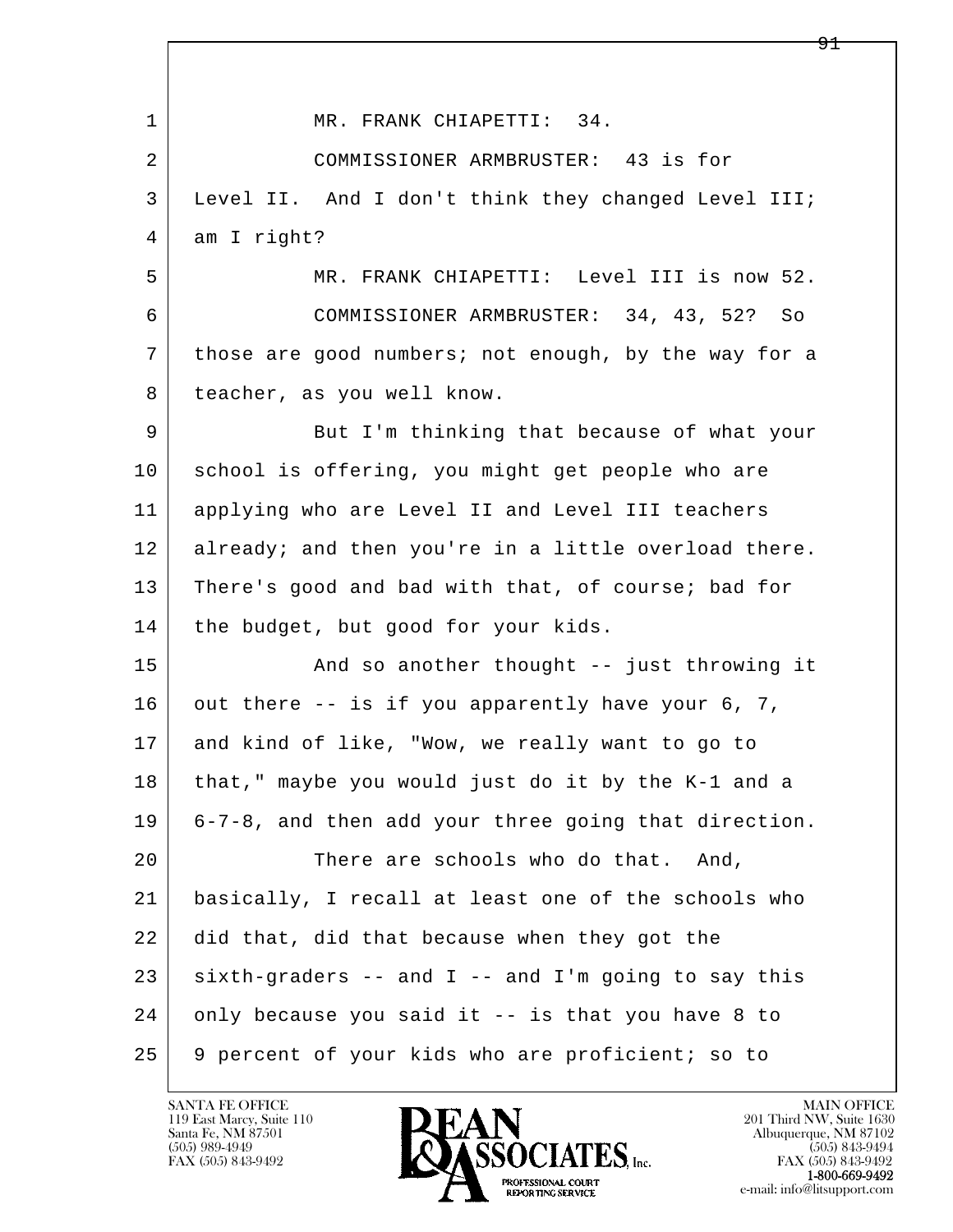l  $\overline{\phantom{a}}$  1 think that you are going to be the only children who 2 are proficient, and you look at many who are because 3 of home schools, you're also going to get many who 4 are not. 5 And so when you grow your own from 6 kindergarten and first grade, then you're starting 7 them the right way. I don't know if that was an 8 Orton-Gillingham type of reading program. Is that 9 what it is? 10 MS. RACHEL MASON: Yeah, that's what it 11 is. 12 COMMISSIONER ARMBRUSTER: When you do 13 that, you're going to grow your own, and you can go 14 | up to those middle schools. 15 | I can see the frustration, because you 16 have people who have third-graders and 17 fifth-graders. "But what about us?" 18 But the overall numbers and your budget 19 and being able to do the before and after school, 20 which I think is fabulous -- I'm not sure about this 21 budget. I'm sure Carolyn -- they do budgets for 22 money. I do education. 23 So those are my concerns. 24 And I also -- and I don't want to do this, 25 because it's really been quite long. But I wanted

119 East Marcy, Suite 110<br>Santa Fe, NM 87501



FAX (505) 843-9492<br>1-800-669-9492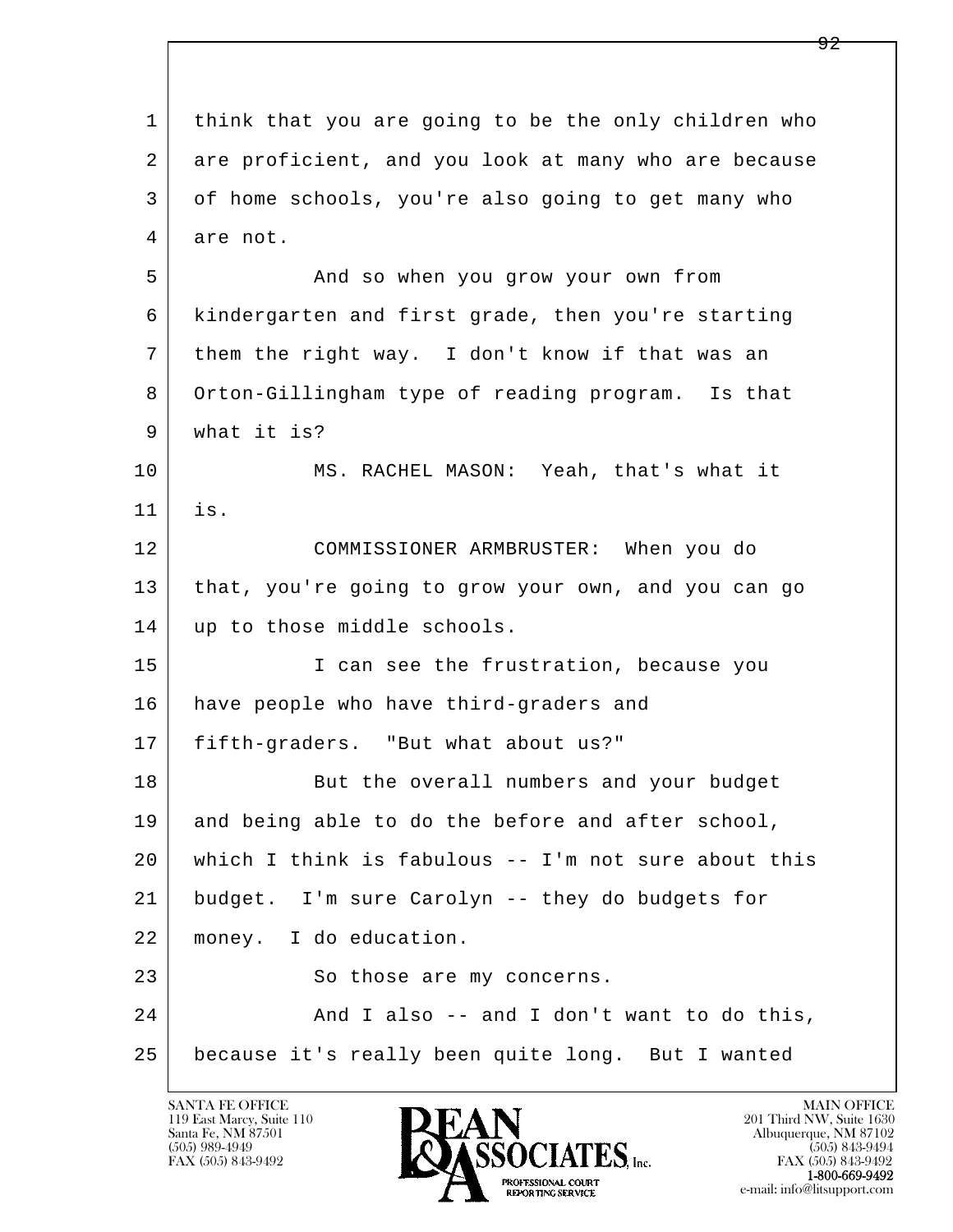l  $\overline{\phantom{a}}$  1 to ask this one question. I would like an answer. 2 So if you're going to teach Spanish and Navajo, are 3 | Anglo children allowed to take Navajo? 4 MR. PATRICK MASON: Yes. 5 COMMISSIONER ARMBRUSTER: So they are. So 6 they can choose which one to get. And that's fine. 7 | The Mand I'm assuming students do not have to 8 be there early and late. They can just come. If 9 your parents were not working, like home-school 10 parents now, they may say, "Hey, I want to pick up 11 my kid at 3:00." That's okay? 12 MR. PATRICK MASON: One of the things 13 we're trying to address on that is -- and I think 14 part of it is going to be the full-bore drafting 15 policies -- we want to strongly encourage that 16 before and after. And at one point, we thought this 17 | should be mandatory; but realistically, it's not 18 | going to work for everybody. 19 So what we're thinking is maybe something 20 like mandatory, with a strong liberal exemption 21 policy. "Write us a letter, and you're exempted 22 from it," that that type of thing. We recognize 23 that reality. That's one of the reasons we're doing 24 a part-day kindergarten too, what works for one 25 family doesn't necessarily work for all families.

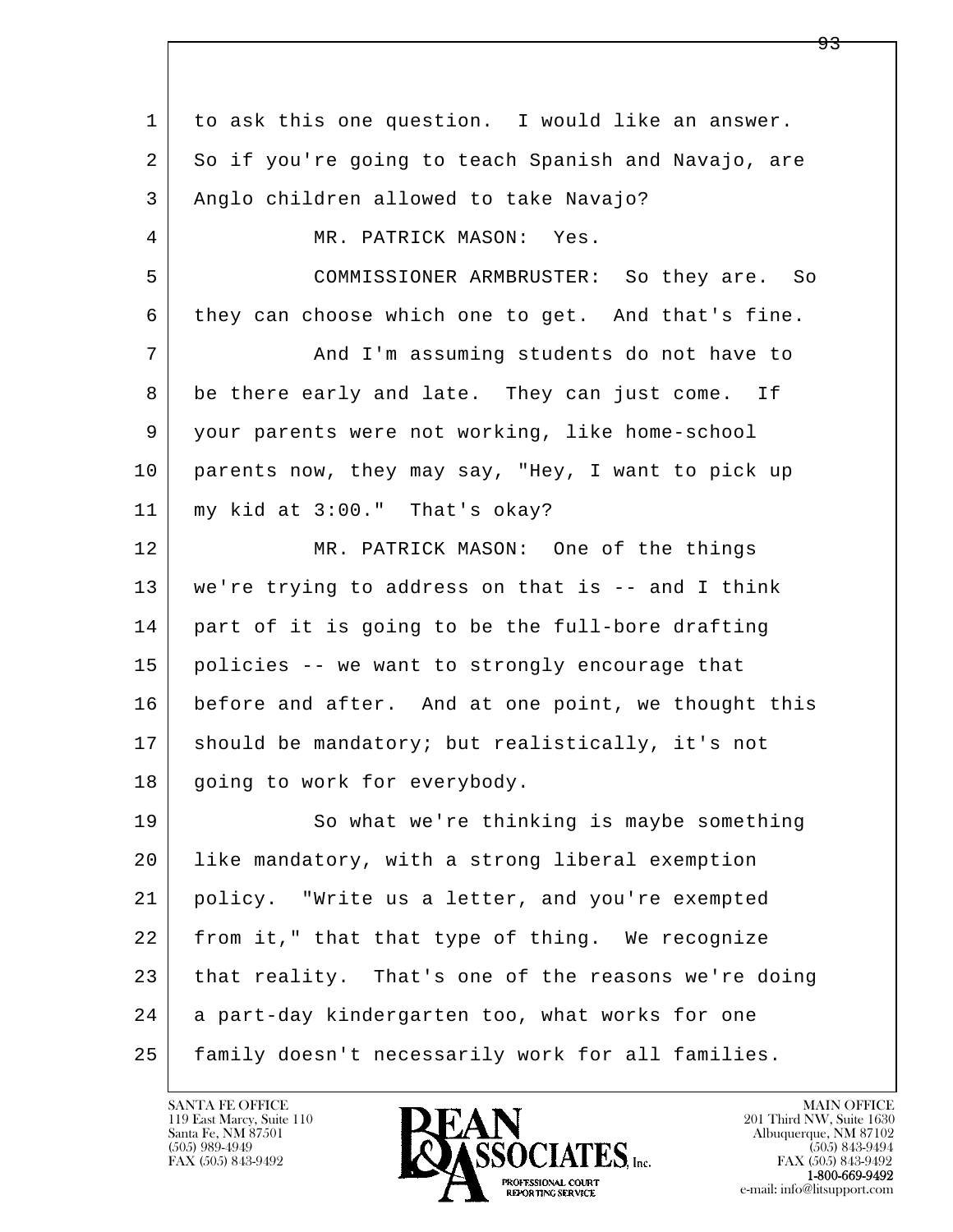l  $\overline{\phantom{a}}$  1 COMMISSIONER ARMBRUSTER: So that was 2 another question. So you are offering full-day 3 kindergarten? 4 MR. PATRICK MASON: And part-time. 5 COMMISSIONER ARMBRUSTER: Or. And they 6 can choose which one. And if they're doing half-day 7 kindergarten, they're going to have a very long day 8 | until 5:00? Or they're going home? 9 MS. RACHEL MASON: Oh, they -- for the 10 half-day kindergarten, they will go home. I think I 11 said 1:00. I can't remember exactly what it said on 12 there. And so it's actually longer than a half-day. 13 The instructional hours is a larger amount than is 14 required for a half-day kindergarten. 15 | But -- so the bulk -- they would be with 16 the full-day students for a lot of that. And the 17 bulk of the -- the real curriculum that they need is 18 going to be covered prior to 1:00. 19 COMMISSIONER ARMBRUSTER: And because I'm 20 not totally knowledgeable about kindergarten, why 21 don't parents want their children to go half-day 22 when they could go whole? I imagine you'd know the 23 answer to that. 24 MS. RACHEL MASON: I've done -- I can't 25 say I've done a lot of research; but I've looked a

119 East Marcy, Suite 110<br>Santa Fe, NM 87501



FAX (505) 843-9492<br>1-800-669-9492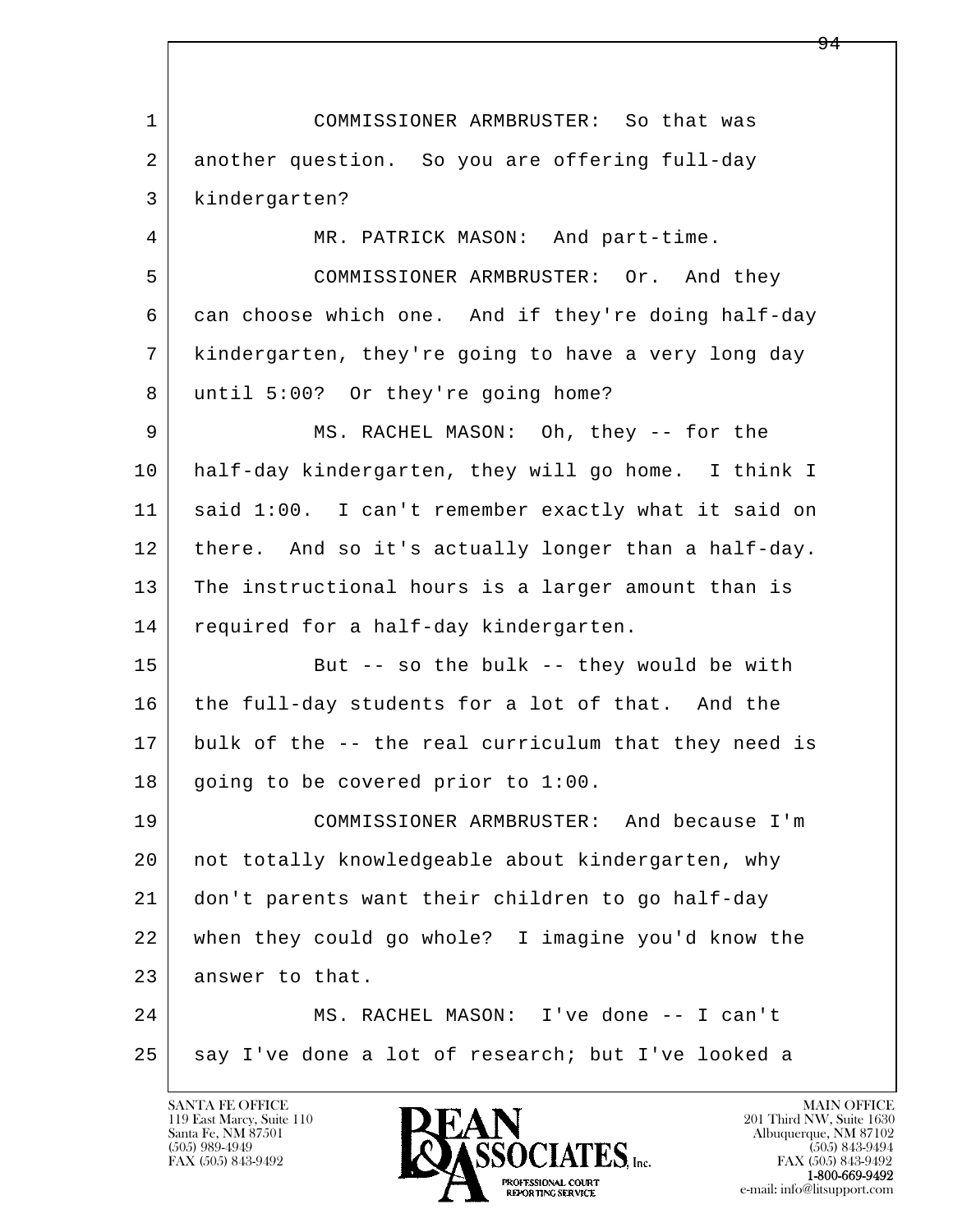l  $\overline{\phantom{a}}$  1 fair amount at the -- kind of the developmental age 2 of kindergarteners. Sometimes a five-year-old, it 3 really is a long day for them to be in school all 4 day. And it's maybe not necessary for them, 5 especially if -- like, for example, with my own -- 6 my own children -- I have a three-year-old and a 7 | one-year-old. 8 We do a lot of stuff in the day, like 9 playing with Play-Doh and developmental things. And 10 I'm trying to teach him his colors, even though he's 11 not doing well with that; I don't know if it's 12 | appropriate for a three-year-old. 13 But, anyway, so there's a lot of that, 14 cooking with me, those kinds of things, that can be 15 covered at the home. And I think a lot of parents 16 want to be doing -- and it's not going to be the 17 same population that needs to send their kids to the 18 after-school program. 19 But we're trying to -- to target all 20 groups of people in Gallup. And there are some 21 families, myself included -- exactly -- that I don't 22 want to get -- my five-year-old, I don't know -- he 23 might be; but I don't know if he's going to be ready 24 to be in a classroom all day when a lot of -- a lot 25 of that stuff, I want to do at home with him.

119 East Marcy, Suite 110<br>Santa Fe, NM 87501

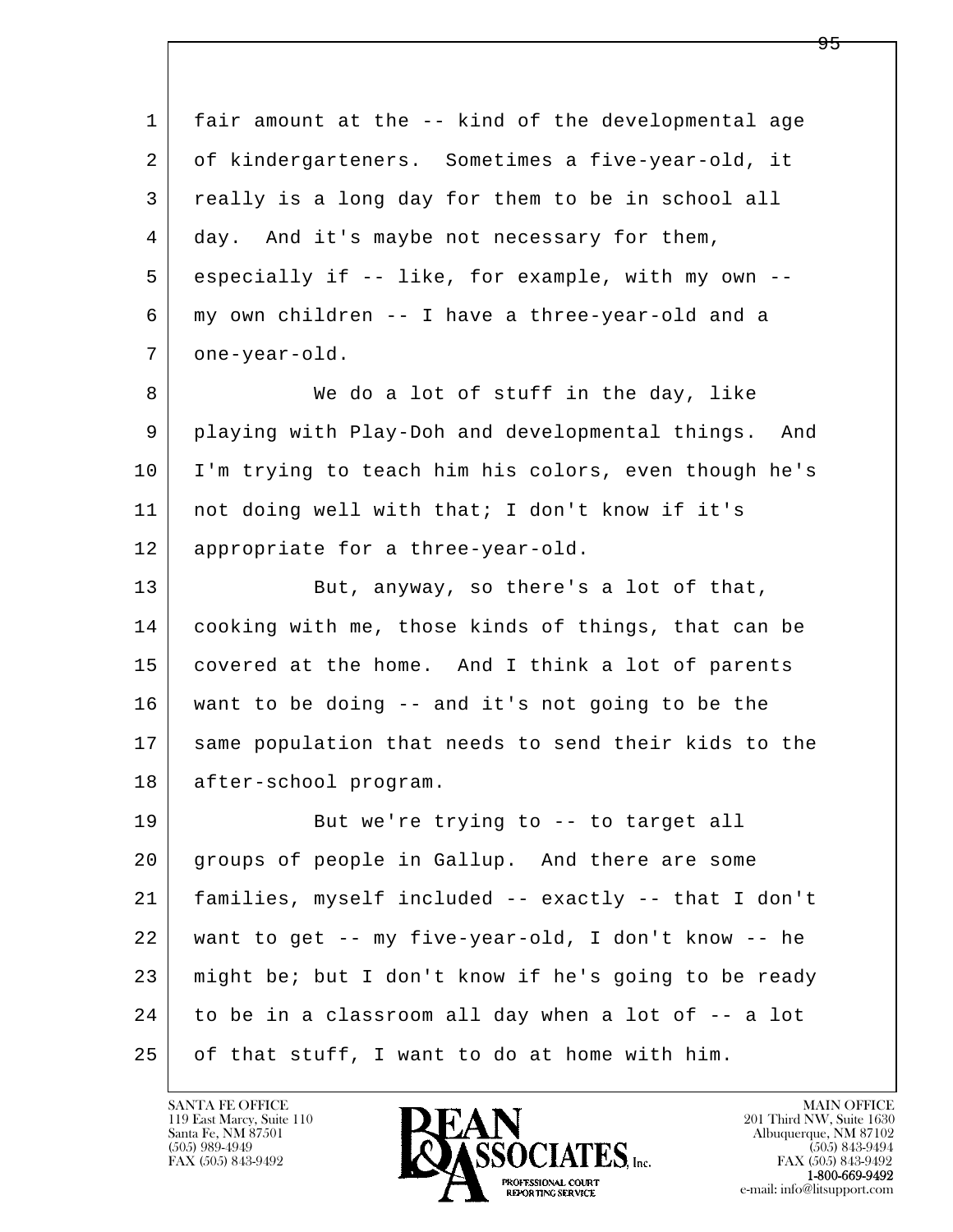l  $\overline{\phantom{a}}$  1 COMMISSIONER ARMBRUSTER: Core 2 kindergarten used to do Play-Doh and cook. And 3 that's fine. I just was curious, because most 4 people -- "Oh, thank you. A full-day kindergarten." 5 So I can see. 6 MS. RACHEL MASON: And like you said, a 7 lot of kindergarten now is being pushed beyond what 8 they're developmentally ready for, anyway. And so I 9 think they can cover what they need up until 1:00. 10 COMMISSIONER ARMBRUSTER: I have other 11 ones; but I think it's time -- 12 THE CHAIR: Okay. I'm just --13 | COMMISSIONER ARMBRUSTER: -- to go. 14 THE CHAIR: I'm just going to add one more 15 | thing, just a question, going back to facilities. 16 MR. PATRICK MASON: Yes. 17 THE CHAIR: And Carolyn digs through the 18 meat of the budget better than most us. But I'm 19 concerned; because I can't see where you've gotten 20 budgeted for bringing that building up, if -- you 21 know, because there's -- that's a big question. 22 MR. PATRICK MASON: Right. 23 THE CHAIR: Can it, and how much would it, 24 if it could? And if it can't, I know you mentioned 25 portables from the school district.

119 East Marcy, Suite 110<br>Santa Fe, NM 87501

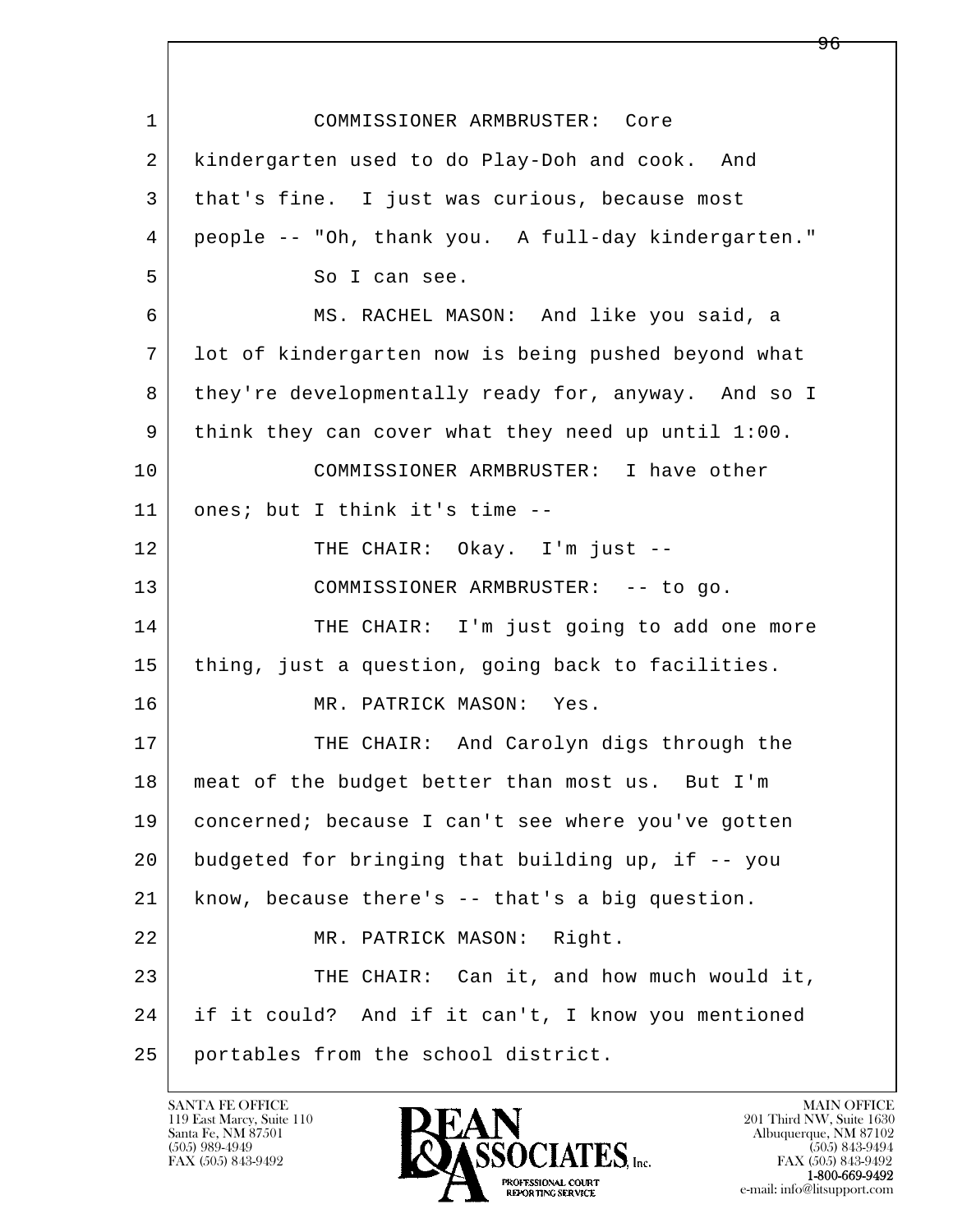l  $\overline{\phantom{a}}$  1 But there's -- you need pads and service 2 and all of that. And I'll add one more to it. If 3 it ends up being portables, how does that impact 4 those kids all day being in portables, as opposed 5 to, you know, a larger facility where there's more 6 ability to move around? 7 MR. PATRICK MASON: And, honestly, that's 8 our -- going to be our biggest issue over our 9 planning year is going to be the facility. I think 10 if the facility falls into place, I think a lot of 11 our other pieces fall into place. 12 We've looked at -- so I spent a long time 13 with the district's master plan, the district's 14 Facility Master Plan, to see exactly where that 15 facility stands. And I'm going to -- we actually 16 have the principal of Juan De Oñate currently in the 17 back of the room. I've talked with her about the 18 condition of the building. We have our walk-through 19 coming up. 20 I've talked to numerous contractors. 21 We've looked at all the options. Realistically, 22 that always happens, and you spend more on portables 23 than you necessarily would getting that building up 24 to the level it needs to be at for your students. 25 Another long-term goal is not to be in a

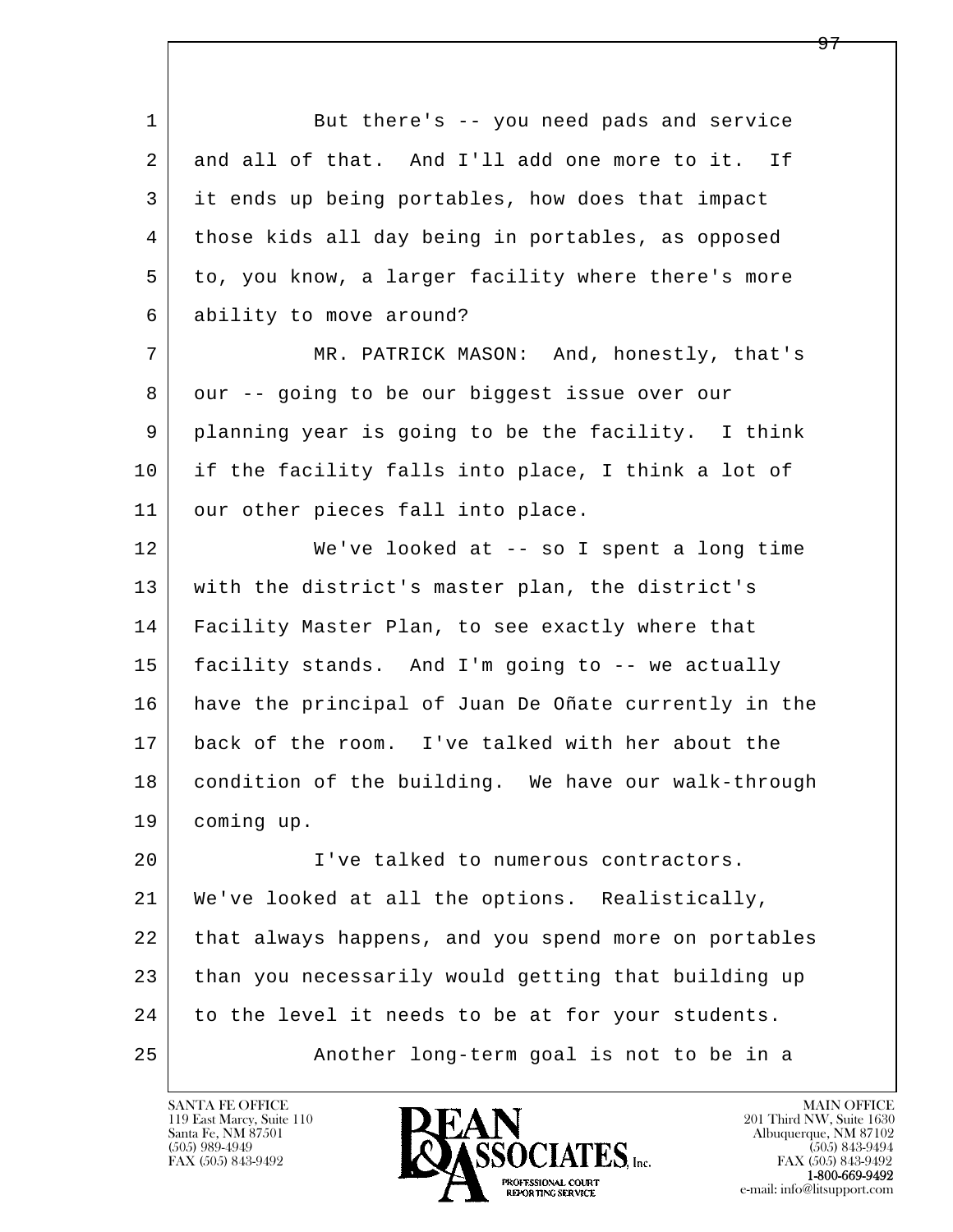| $\mathbf 1$ | building. We have an architect that's chomping at    |
|-------------|------------------------------------------------------|
| 2           | the bit to design us a school. Multiple architects.  |
| 3           | They start contacting you as soon as they know       |
| 4           | you've put in an application. Realistically, we're   |
| 5           | not looking at State money. We have a lot of         |
| 6           | contacts in the community at large, in New York and  |
| 7           | LA, in Santa Fe, in Albuquerque, in south -- in      |
| 8           | Artesia and Hobbs and Roswell, all these places.     |
| 9           | We're $--$ and, in fact, the local bank,             |
| 10          | we've already talked with the local bank about       |
| 11          | getting a -- a facility fund in place.               |
| 12          | But most importantly, we've talked with              |
| 13          | the State Finance Authority; Patty Lundstrom, who is |
| 14          | our local Representative. We had a round table up    |
| 15          | in Santa Fe in January, where afterwards, I was able |
| 16          | to sit down -- the State actually gives low-interest |
| 17          | to no-interest loans. And one of their areas that    |
| 18          | they will give -- and you have to pay those back,    |
| 19          | which you could pay back with your facilities funds; |
| 20          | you get the \$750 per student which is not a part of |
| 21          | this budget. That's accounted for as an income in    |
| 22          | there.                                               |
| 23          | But we do get that income. And the idea              |
| 24          | being, when we've looked at all these options, we    |
| 25          | could actually get a substantial loan from the       |
|             |                                                      |

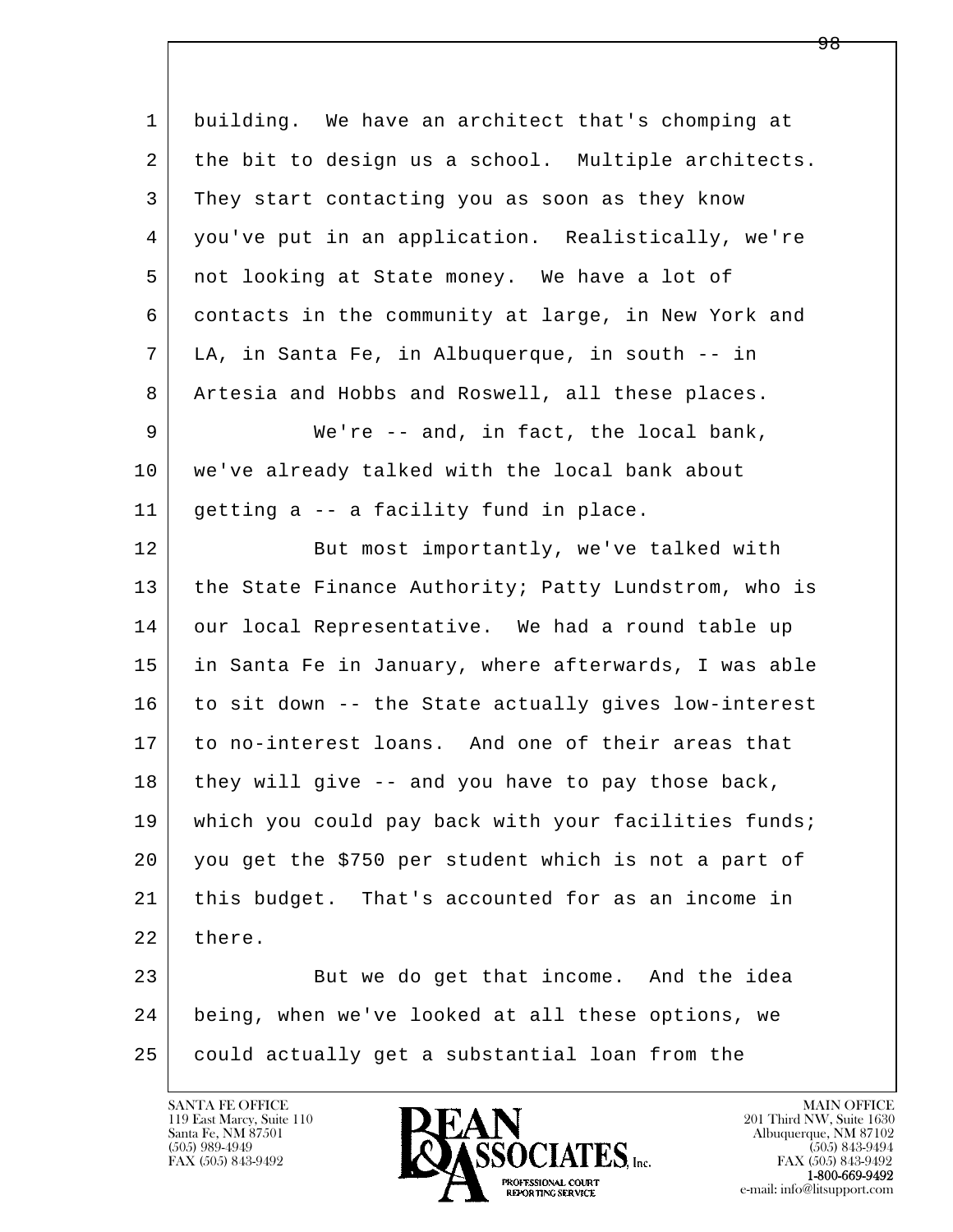1 State. And they've already given us the application 2 for getting our building up to par, which we will be 3 able to pay back with those facility funds for -- to 4 get that building up to speed.

5 And that's our ideal situation. And I 6 know in just -- and as they've said, you know, it 7 looks bad that we're building them a new school, and 8 you're bringing students back into the school where 9 they were building a new school for. But the 10 reality is buildings in Gallup are -- are few and 11 far between. And there's a huge community support 12 to put something in that building; because if you 13 put it in one of the worst parts of town, you leave 14 an empty building like that, and it -- it suffers. 15 That community suffers majorly when you have a big 16 empty building like that.

17 So, actually, when we did these radio 18 interviews, that was one of the biggest things was, 19 "Thank goodness you're putting something in that 20 building." 21 I said, "You know, we've got to make sure

l  $\overline{\phantom{a}}$  22 we can." 23 But you're right. That is one of the 24 biggest issues is that facility. Hopefully, that 25 addresses that question, to some extent.

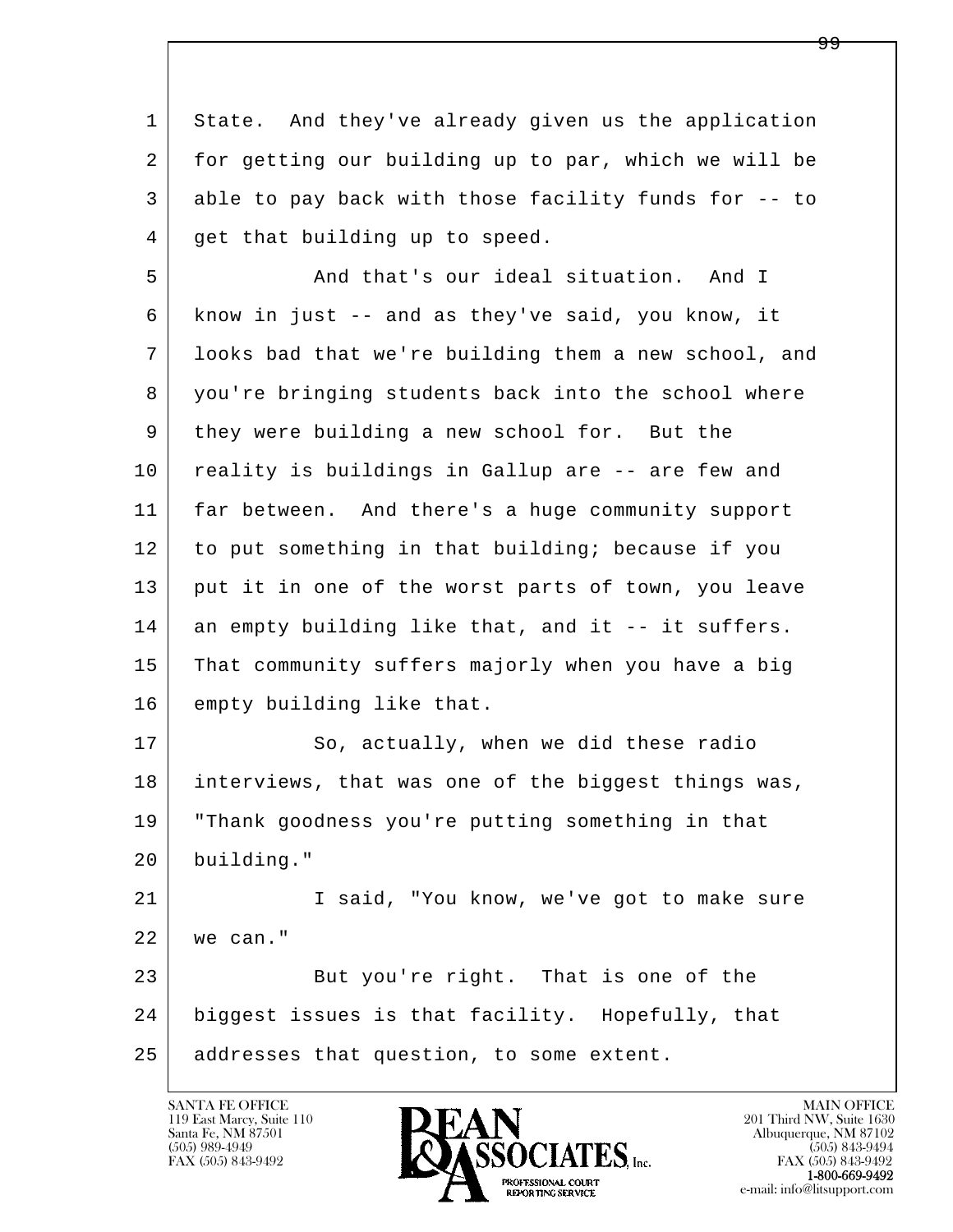l  $\overline{\phantom{a}}$ 1 THE CHAIR: I'm concerned about the money 2 for it. And it's -- you know, I hesitate when 3 it's -- hopefully, we're going to get outside monies 4 to come in for it. And that State Finance 5 Authority -- is that the correct term? -- that's not 6 an easy task. We've got a school going through that 7 | process now. And it took three years. 8 So they may very willingly give you that 9 application; but that doesn't mean that process. 10 And they have; they've gone three years. They've 11 been, you know, close to having to close because 12 funding keeps falling apart, you know. Finance 13 rates went up, and it's just -- it's not an easy 14 task. 15 MR. PATRICK MASON: And just so you know, 16 I'm also on the board of the local opera company. 17 Everybody said, "How are you going to bring an opera 18 company to Gallup? Number one, who's going to go to 19 it? How are you going to get a \$150,000 summer 20 opera company to Gallup?" 21 Every year, we've been able to raise that 22 | \$150,000 from the community. If you bring something 23 that they want  $-$  and I don't think that's  $-$  I 24 don't want to say that that's not true. But I do  $25$  think that there are  $-$  there is a group in this

119 East Marcy, Suite 110<br>Santa Fe, NM 87501

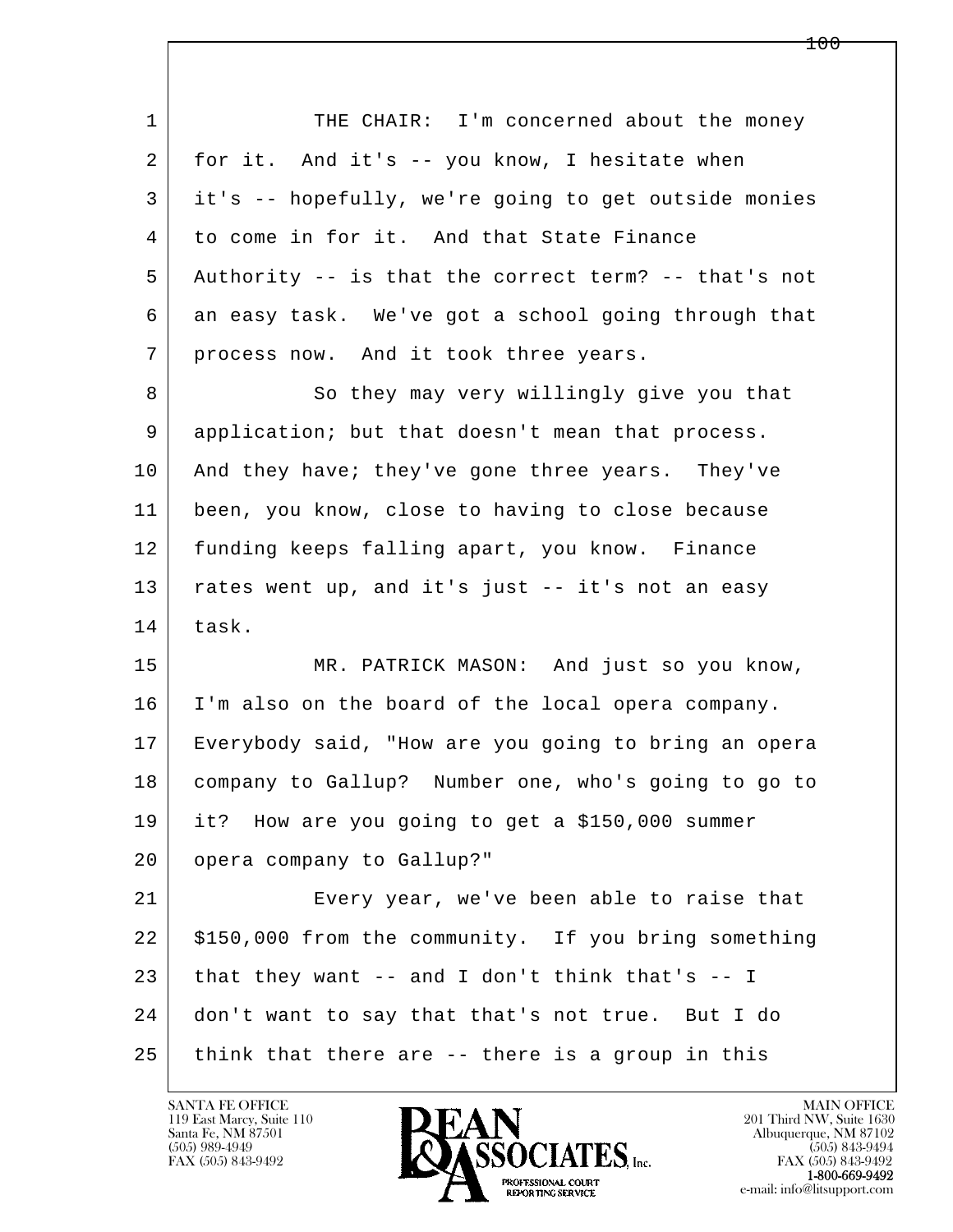l  $\overline{\phantom{a}}$  1 community that's waiting for something like this for 2 them to fund. And thankfully, I'm a little built 3 into that community already. 4 THE CHAIR: Okay. 5 Commissioner Toulouse? 6 COMMISSIONER TOULOUSE: I want to make 7 sure, too, any of this outside money that comes in 8 is going to have to go through your foundation, and 9 that your foundation is subject to audit and can be 10 audit exceptions against your school, as well. 11 | Because we've had that problem occurring. 12 COMMISSIONER SHEARMAN: We've had all the 13 | problems. 14 MR. PATRICK MASON: Yes. 15 COMMISSIONER TOULOUSE: So make sure that 16 they know exactly what they're doing and that they 17 are -- that the foundation is all aboveboard too. 18 MR. PATRICK MASON: That is one of the 19 nice things about having REDW. They are pros at all  $20$  this stuff. 21 I do have to apologize. I did my best on  $22$  this budget; but it's -- I've never seen a 23 3,000-line-item budget before. So -- but REDW, we 24 sat down with them. We wanted to get approval 25 before I started a contract with them. They work a

119 East Marcy, Suite 110<br>Santa Fe, NM 87501



FAX (505) 843-9492<br>**1-800-669-9492**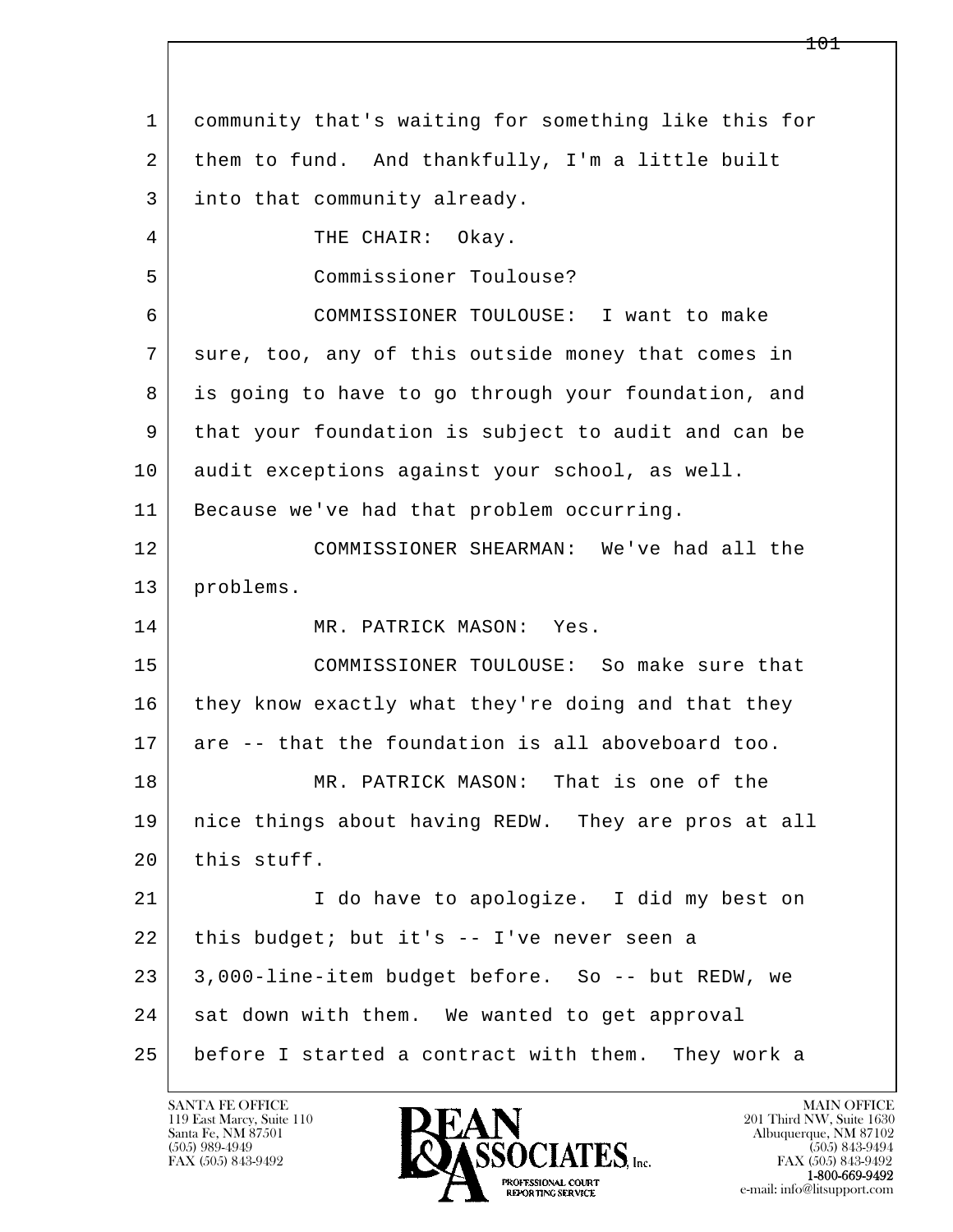l  $\overline{\phantom{a}}$  1 lot with schools and work a lot with Native American 2 enterprises and other things. 3 And they have already told me that my  $4$  budget, if -- is not the worst; but it's not very 5 good. And so they are going to work with us. I 6 don't know if that's something that we should bring  $7$  to the next -- like, a revised budget, or if 8 that's -- I don't think we can. I think what it is 9 is what it is. 10 THE CHAIR: You're stuck with that. 11 MR. PATRICK MASON: But I do want to 12 assure the Commissioners that you had a lawyer doing 13 the budget. I'm not the business manager. The 14 business manager is contracted through REDW. 15 They've already told me, "You're actually in better 16 shape than you think you are; but you need to revise 17 your budget." And I do realize that that is an 18 issue, or a complication. 19 THE CHAIR: Thank you. Commissioners, any 20 | other questions? 21 We're going to deviate slightly, because 22 we did have someone in the audience that asked -- 23 and we did not use up all the community input time. 24 So I agreed that we will allow one additional 25 comment. And that is Pauletta White.

119 East Marcy, Suite 110<br>Santa Fe, NM 87501



FAX (505) 843-9492<br>**1-800-669-9492**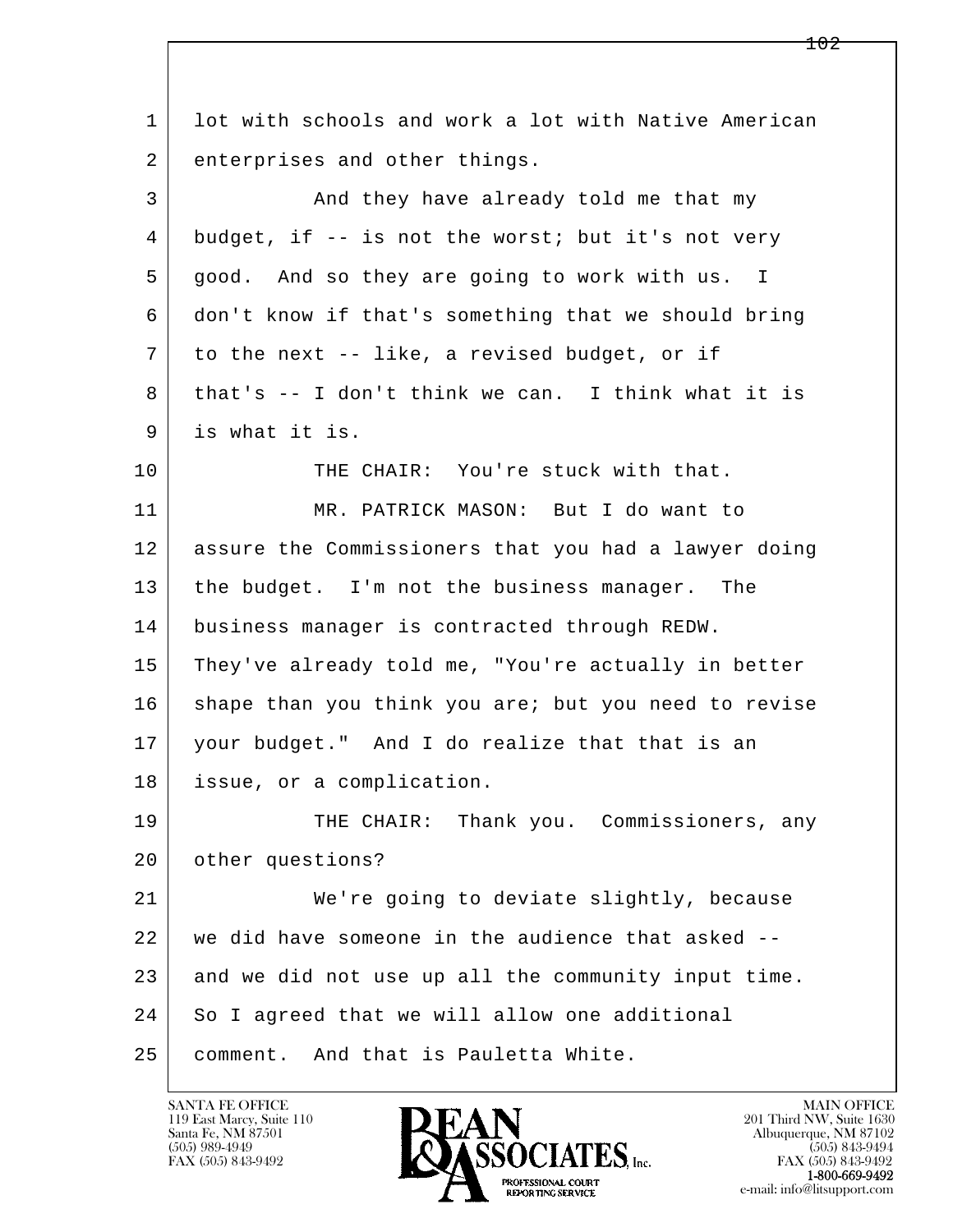l  $\overline{\phantom{a}}$ 1 and, please, once again, just state your 2 | name for the record. 3 DR. PAULETTA WHITE: Okay. My name is 4 Dr. Pauletta White. I'm commenting as a Diné person 5 representing part of the Navajo Nation tribe. I 6 have several points. 7 First, like others, I looked into 8 classical schools, classical education. And it does 9 have a very strong emphasis on Christianity and the 10 | philosophies from that angle. 11 | And I know the presenters here mentioned 12 that they're going to have Navajo language and 13 cultures taught into that; so I fail to see where 14 the classical education fits in with Navajo language 15 and culture. And if it does, it's not in line with 16 the Navajo philosophy of education that we have. 17 | Research Malso, the focus on Latin as a requirement 18 for language, I fail to see where that would fit in; 19 because when you start teaching a language, to what 20 degree, to what depth you need to teach that 21 language and culture, that has not been defined. 22 And also, in New Mexico, we have the 23 Indian Education Act that requires collaboration 24 with the Navajo Nation to set up a school. And you 25 have to have policies and procedures in place to

119 East Marcy, Suite 110<br>Santa Fe, NM 87501



FAX (505) 843-9492<br>1-800-669-9492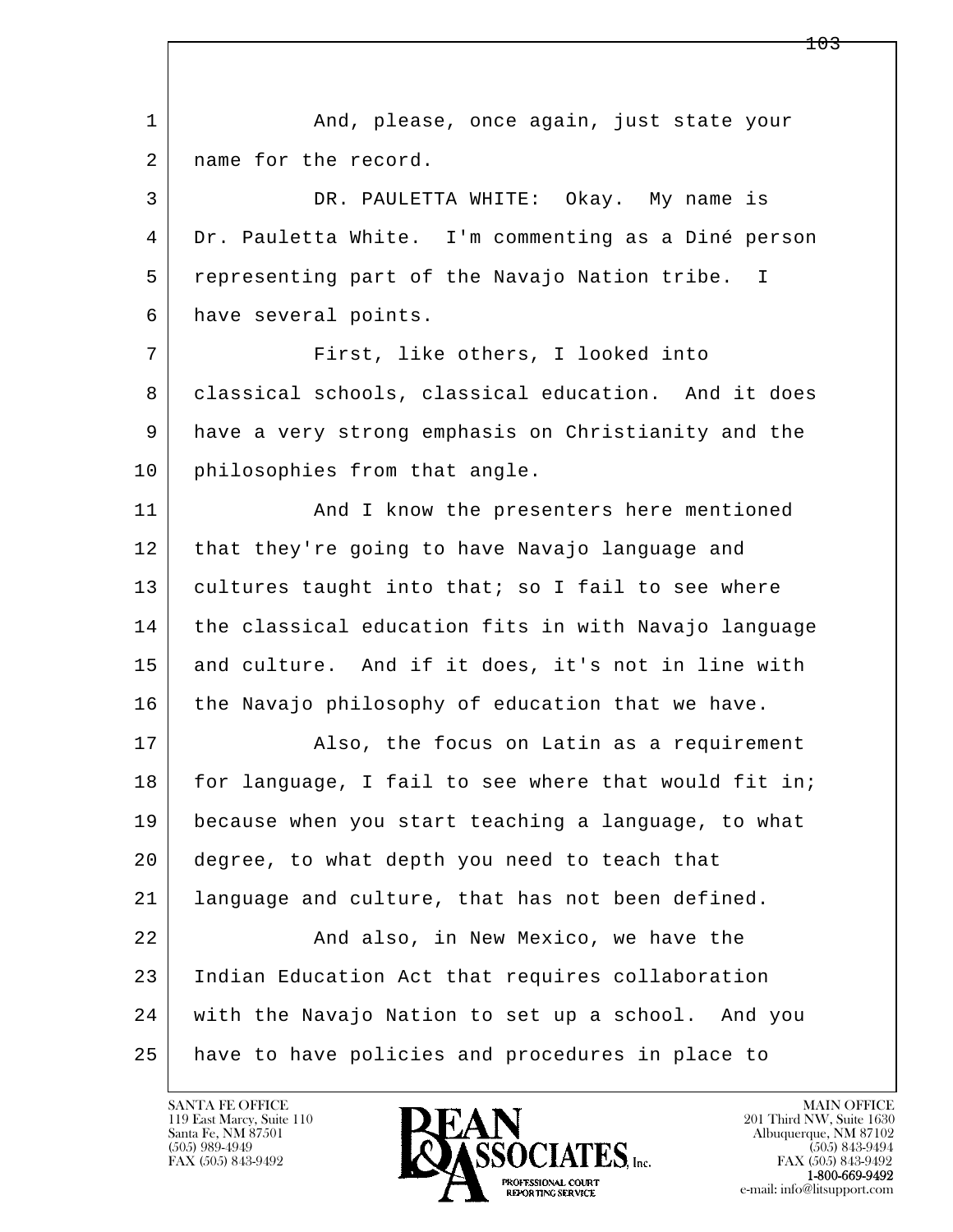1 operate a school.

| $\overline{2}$ | And finally, I found it personally very              |
|----------------|------------------------------------------------------|
| 3              | offensive, some of the things that were talked       |
| 4              | today, that were spoken today, by the presenters     |
| 5              | There was a mention of somebody named --<br>here.    |
| 6              | having a heavy Navajo accent. That portrays -- that  |
| 7              | ongoing portrayal that I have personally on the      |
| 8              | stigma from language-learners, not just Navajo, but  |
| 9              | can be Hispanic, Zuni, other things. So that, I      |
| 10             | found it offensive.                                  |
| 11             | Also, if the word "hozho" is being used, I           |
| 12             | don't know if that's going to be in line with the    |
| 13             | traditional philosophy of hozho. "Hozho" is          |
| 14             | different, and spelled differently. So that was my   |
| 15             | question is why is it being called "Hozho," or maybe |
| 16             | I'm not -- I wasn't here when they presented the     |
| 17             | name and the philosophy behind that.                 |
| 18             | But I don't think it should be aligned               |
| 19             | with the Navajo word of "hozho."                     |
| 20             | Thank you.                                           |
| 21             | THE CHAIR: All right. Thank you very                 |
| 22             | Any further discussion?<br>much.                     |
| 23             | In conclusion, any member of the public,             |
| 24             | including the applicants, may submit written input   |
| 25             | following this hearing. Written comments can be      |

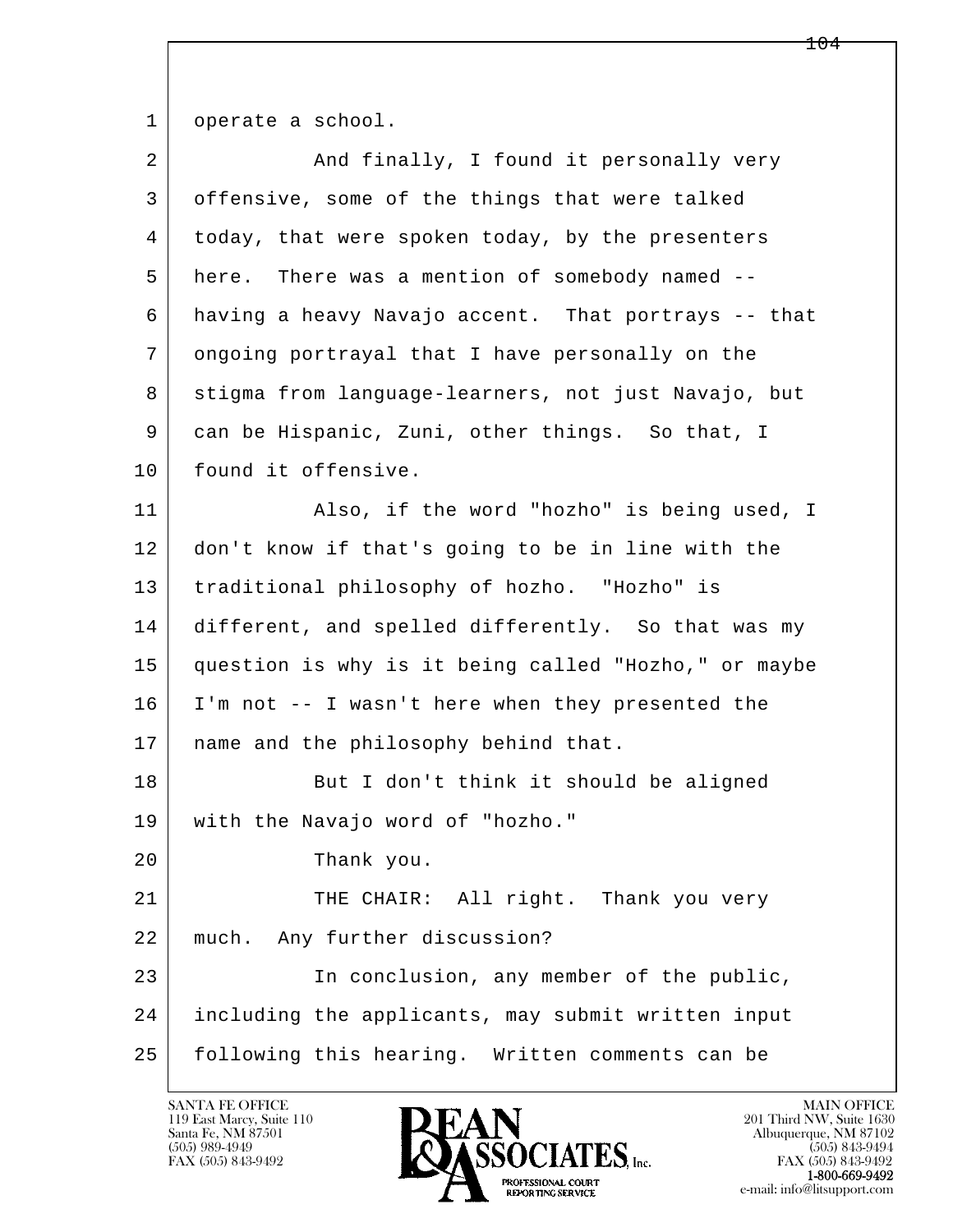| 1  | sent to the Commission via the PED website, mailed   |
|----|------------------------------------------------------|
| 2  | or hand-delivered. The details and addresses are     |
| 3  | listed on the handout at the back of the room.       |
| 4  | Make sure you identify the school you are            |
| 5  | commenting on in the drop-down menu. Please note     |
| 6  | that any written input must be received by no later  |
| 7  | than 5:00 p.m. on the third business day following   |
| 8  | the hearing on the application. So for this          |
| 9  | particular school, it would be Thursday, July 21st,  |
| 10 | 2016, by 5:00 p.m.                                   |
| 11 | Thank you for all your presentations                 |
| 12 | today. The Public Education Commission will meet in  |
| 13 | Santa Fe on August 31st and September 1st, 2016, to  |
| 14 | render -- to render their decision on approval or    |
| 15 | denial of this and other new charter school          |
| 16 | applications.                                        |
| 17 | The Commission will now recess this                  |
| 18 | hearing until 2:00 p.m. in the community of          |
| 19 | Albuquerque.                                         |
| 20 | Thank you very much.                                 |
| 21 | (Proceedings in recess at 10:45 a.m.)                |
| 22 |                                                      |
| 23 |                                                      |
| 24 |                                                      |
| 25 |                                                      |
|    | <b>SANTA FE OFFICE</b><br><b>MAIN OFFICE</b><br>DEAN |

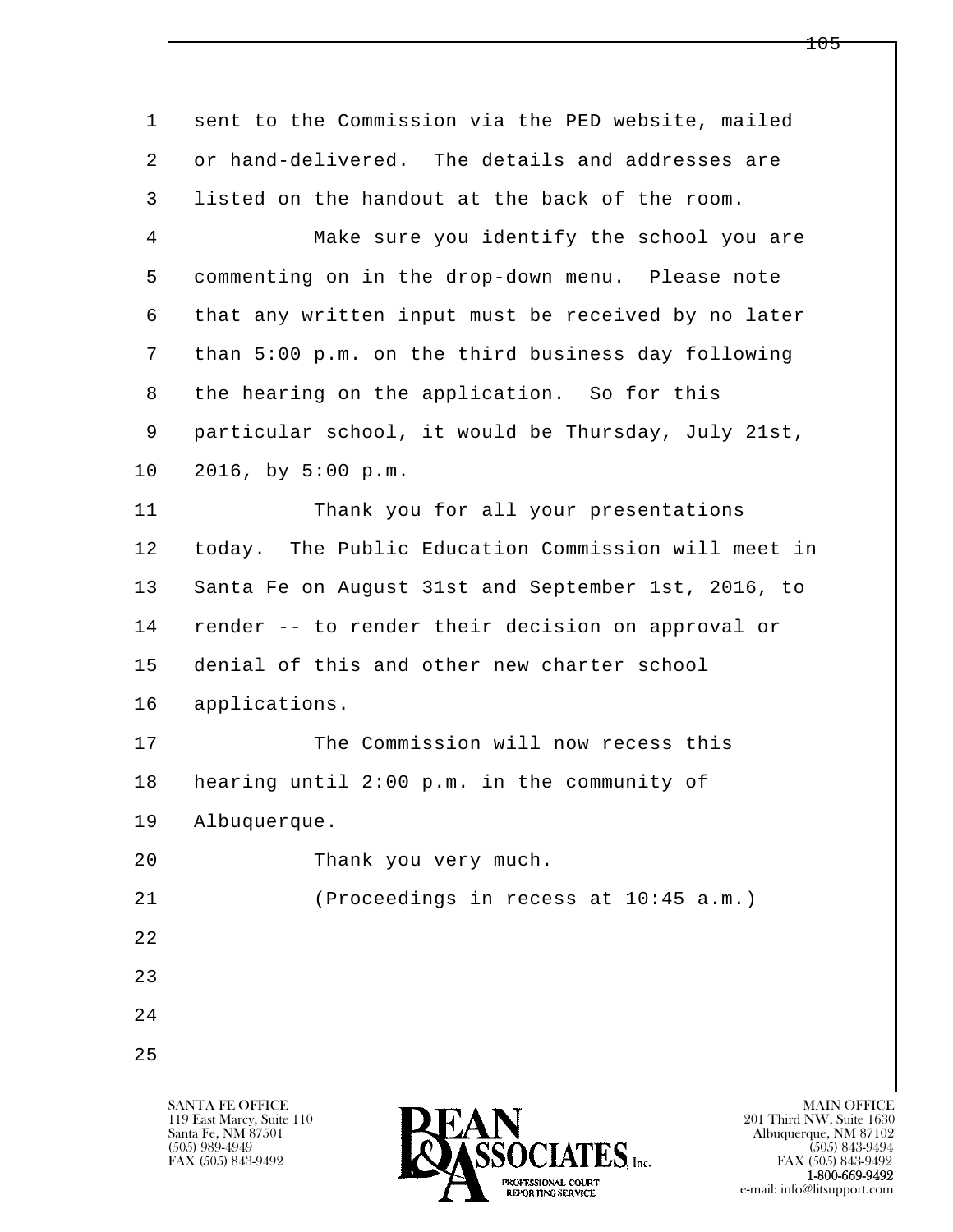| 1              | BEFORE THE PUBLIC EDUCATION COMMISSION                                                                                                                                    |
|----------------|---------------------------------------------------------------------------------------------------------------------------------------------------------------------------|
| $\overline{2}$ | STATE OF NEW MEXICO                                                                                                                                                       |
| 3              |                                                                                                                                                                           |
| 4              |                                                                                                                                                                           |
| 5              | REPORTER'S CERTIFICATE                                                                                                                                                    |
| 6              | I, Cynthia C. Chapman, RMR, CCR #219, Certified                                                                                                                           |
| $\overline{7}$ | Court Reporter in the State of New Mexico, do hereby                                                                                                                      |
| 8              | certify that the foregoing pages constitute a true                                                                                                                        |
| 9              | transcript of proceedings had before the said                                                                                                                             |
| 10             | NEW MEXICO PUBLIC EDUCATION COMMISSION, held in the                                                                                                                       |
| 11             | State of New Mexico, County of McKinley, in the                                                                                                                           |
| 12             | matter therein stated.                                                                                                                                                    |
| 13             | In testimony whereof, I have hereunto set my                                                                                                                              |
| 14             | hand on August 1, 2016.                                                                                                                                                   |
| 15             |                                                                                                                                                                           |
| 16             |                                                                                                                                                                           |
| 17             | Cynthia C. Chapman<br>Cynthia C. Chapman, RMR-CRR, NM CCR #219                                                                                                            |
| 18             | BEAN & ASSOCIATES, INC.<br>201 Third Street, NW, Suite 1630                                                                                                               |
| 19             | Albuquerque, New Mexico 87102                                                                                                                                             |
| 20             |                                                                                                                                                                           |
| 21             |                                                                                                                                                                           |
| 22             |                                                                                                                                                                           |
| 23             |                                                                                                                                                                           |
| 24             |                                                                                                                                                                           |
| 25             | Job No.: 5996L (CC)                                                                                                                                                       |
|                | <b>SANTA FE OFFICE</b><br><b>MAIN C</b><br><b>DEAN</b><br>119 East Marcy, Suite 110<br>201 Third NW, Su<br>$C2$ <sub>nta</sub> E <sub>0</sub> NM $87501$<br>Albumovano MM |

Santa Fe, NM 87501<br>(505) 989-4949<br>FAX (505) 843-9492



MAIN OFFICE<br>
201 Third NW, Suite 1630<br>
Albuquerque, NM 87102<br>
(505) 843-9494<br>
FAX (505) 843-9492<br>
1-800-669-9492<br>
TAN (1790-869-9492) e-mail: info@litsupport.com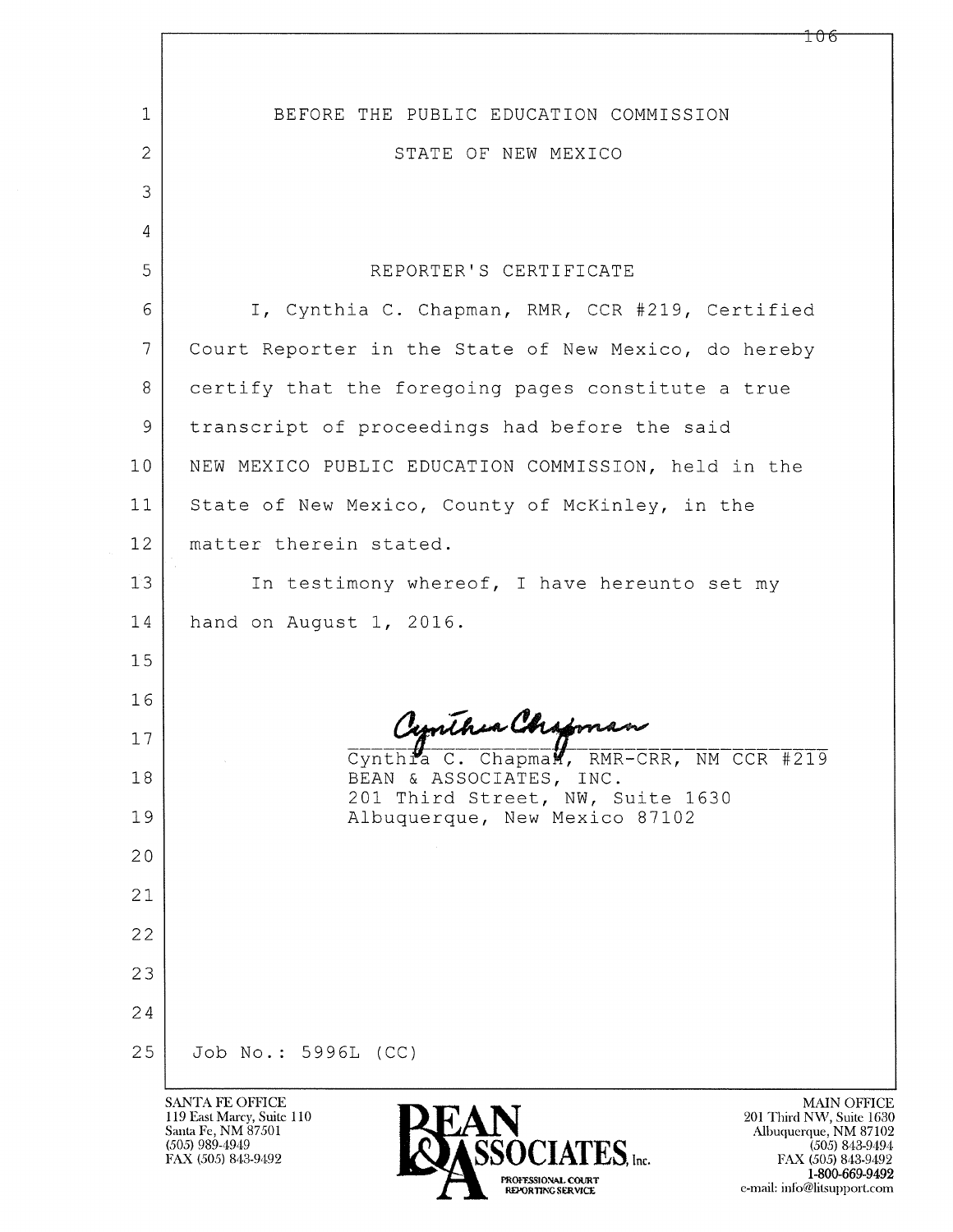

**STATE OF NEW MEXICO** PUBLIC EDUCATION DEPARTMENT 300 DON GASPAR SANTA FE, NEW MEXICO 87501-2786 Telephone (505) 827-5800 www.state.nm.us

HANNA SKANDERA SECRETARY OF EDUCATION LOMMENT

**SUSANA MARTINEZ** Governor

## VISITORS ATTENDING PUBLIC EDUCATION HEARING

For Hozo Academy in Gallup, NM

July 18, 2016

Please Sign-in

| Name (Print)                     | Representing                   |
|----------------------------------|--------------------------------|
| RAW PAWLOWSK,                    | flornen Chonten School Funchen |
| i Norton                         |                                |
| Joreny Boucher<br>Paulotta Whote |                                |
|                                  | FMCS                           |
|                                  |                                |
|                                  |                                |
|                                  |                                |
|                                  |                                |
|                                  |                                |
|                                  |                                |
|                                  |                                |
|                                  |                                |
|                                  |                                |
|                                  |                                |
|                                  |                                |
|                                  |                                |
|                                  |                                |
|                                  |                                |
|                                  |                                |
|                                  |                                |
|                                  |                                |
|                                  |                                |
|                                  |                                |
|                                  |                                |
|                                  |                                |
|                                  |                                |
|                                  |                                |
|                                  |                                |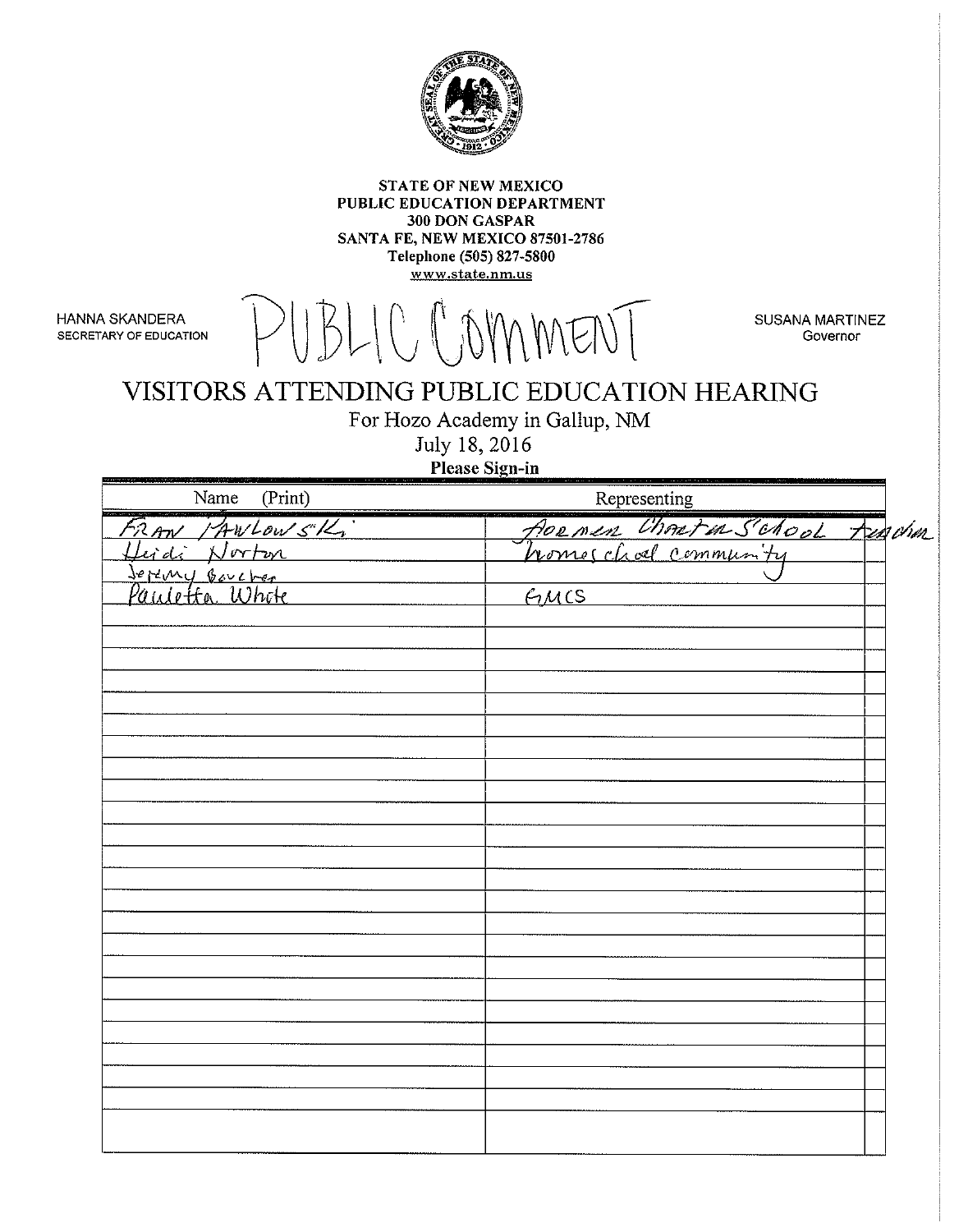Ja description

 $\sim$